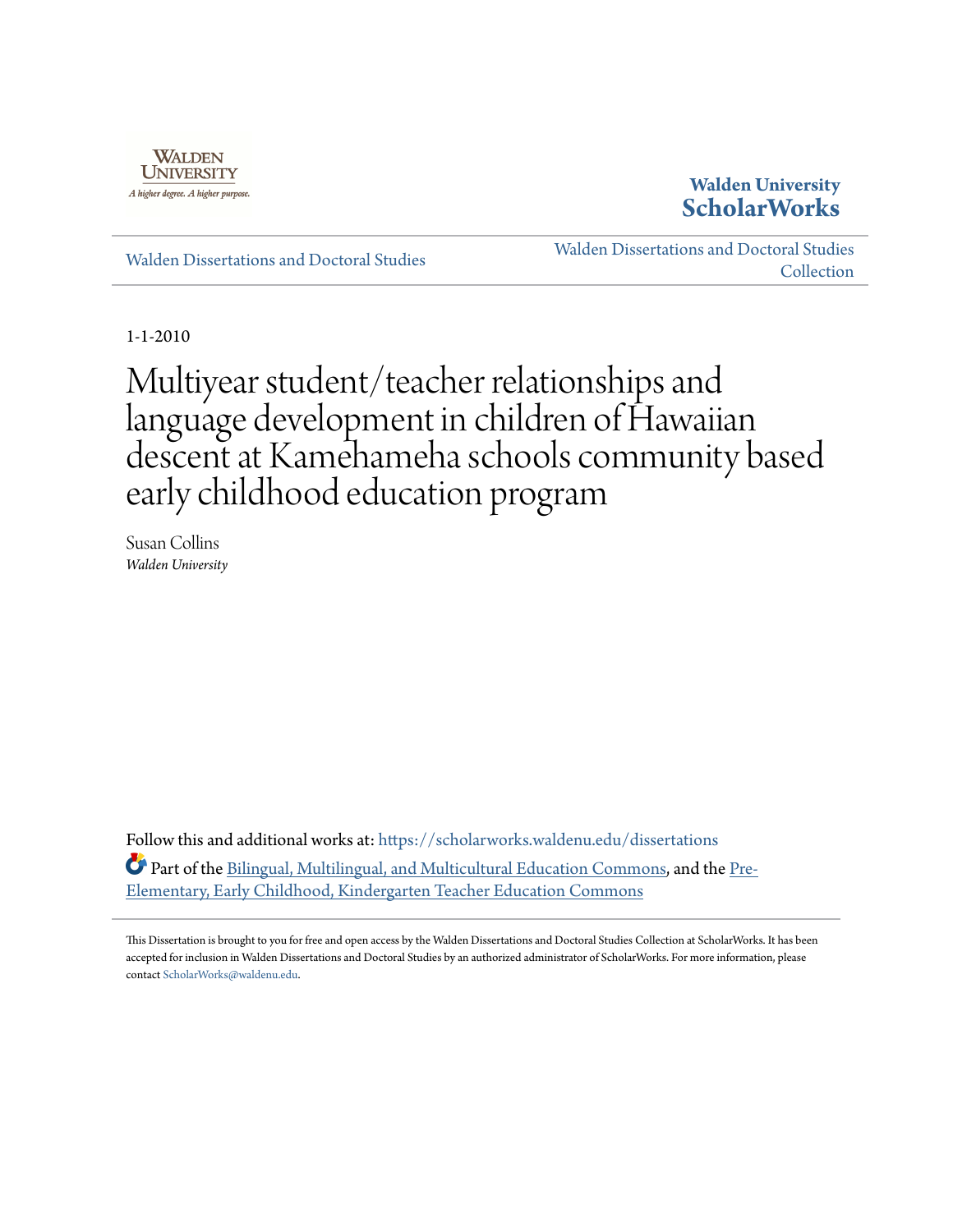## **Walden University**

## COLLEGE OF EDUCATION

This is to certify that the dissertation by

Susan Collins

has been found to be complete and satisfactory in all respects, and that any and all revisions required by the review committee have been made.

Review Committee Dr. Darragh Callahan, Committee Chairperson, Education Faculty Dr. Irmgard Gruber, Committee Member, Education Faculty Dr. Lorraine Cleeton, Committee Member, Education Faculty

Chief Academic Officer

Denise DeZolt, Ph.D.

Walden University 2010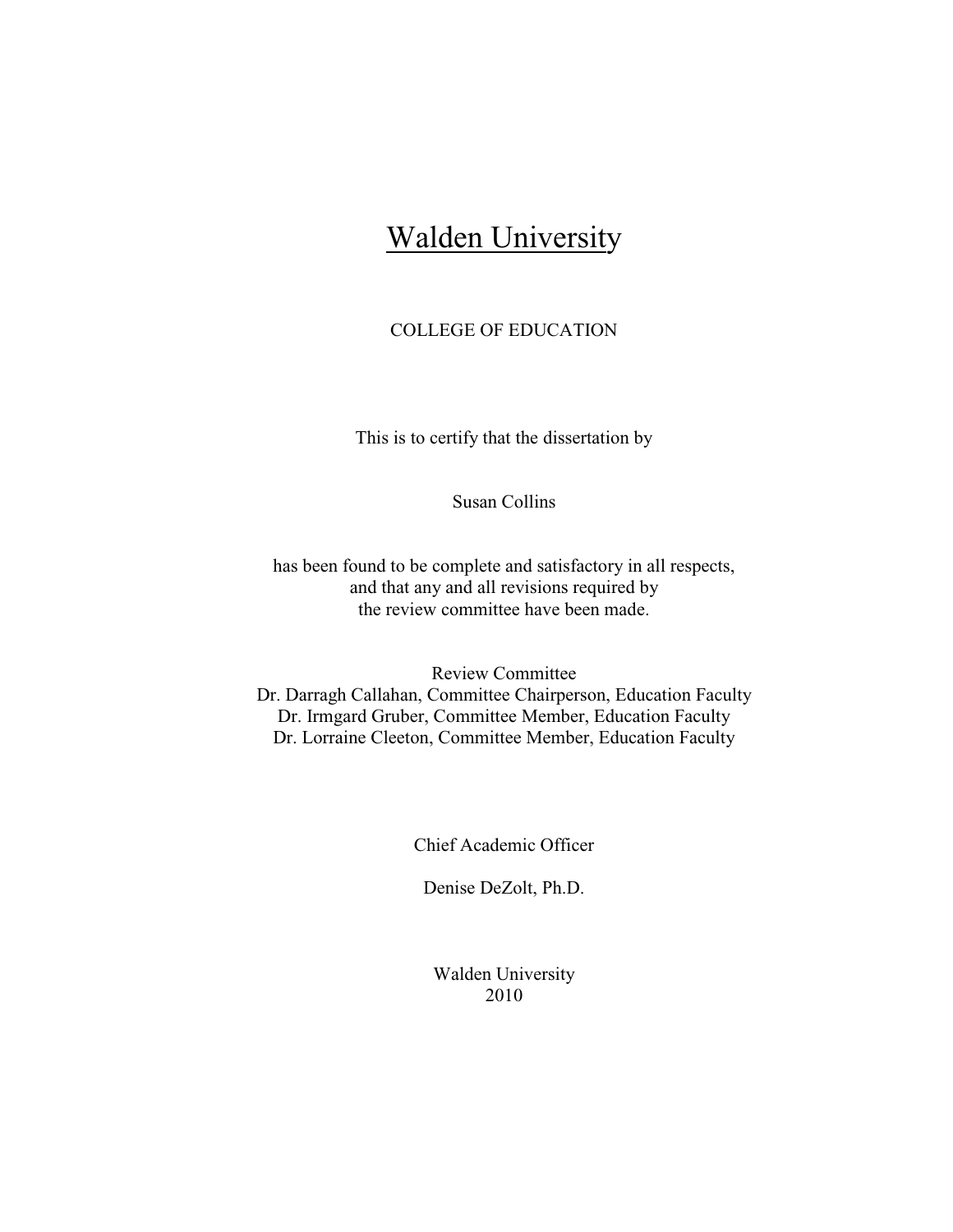## ABSTRACT

Multiyear Student/Teacher Relationships and Language Development in Children of Hawaiian Descent at Kamehameha Schools Community Based Early Childhood Education Program

by

Susan Collins

Dissertation Submitted in Partial Fulfillment of the Requirements for the Degree of Doctor of Philosophy Education

> Walden University February 2010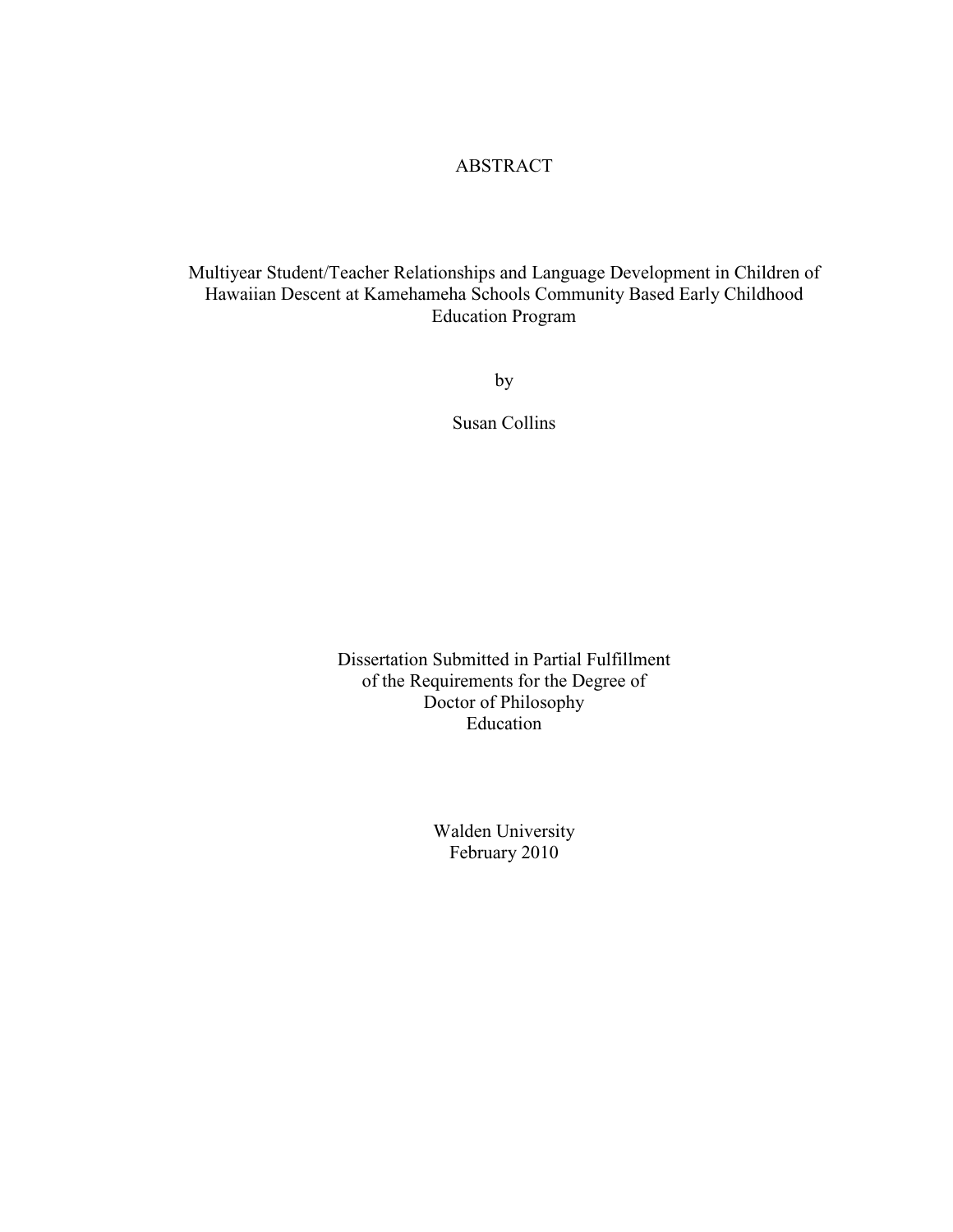#### ABSTRACT

Although numerous studies have documented the connection between early language and academic achievement, there is much less information available about the effects of teacher/student relationships on language development. Based on Vygotsky's theory that all learning takes place in the context of relationships, this quasi-experimental study examined language scores for students in an early education classroom who stayed with the same teacher for 2 years compared with those in a classroom with two different teachers for each of the 2 years. Pre- and posttest scores on the Peabody Picture Vocabulary Test-III (PPVT-III) and language scores on the Developmental Indicators for the Assessment of Learning -3 (DIAL-3) were compared using an independent samples *t*  test. Analysis of variance (ANOVA) was used to test for the effects of student gender, family income, maternal education, teacher education, and teacher years of experience. The results revealed no significant difference between the experimental and control groups. Future studies should include examination of possible associations between qualitative aspects of student/teacher relationships and language development. The current study contributes to social change by raising awareness of the importance of relationships in early childhood and by encouraging educators in the development of environments that most effectively support early language development for students from diverse cultural and linguistic backgrounds.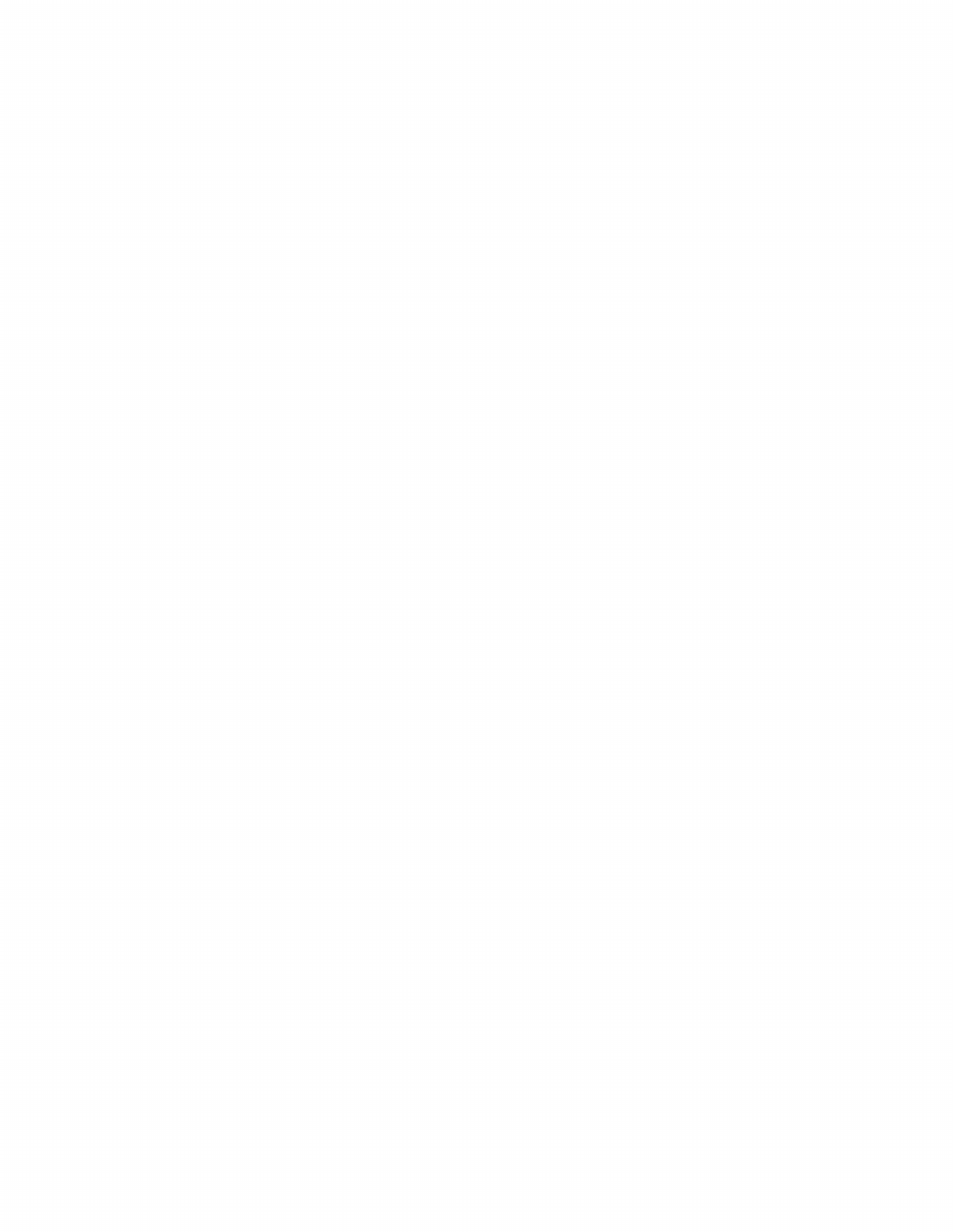Multiyear Student/Teacher Relationships and Language Development in Children of Hawaiian Descent at Kamehameha Schools Community Based Early Childhood Education Program.

by

Susan Collins

Dissertation Submitted in Partial Fulfillment of the Requirements for the Degree of Doctor of Philosophy Education

> Walden University February 2010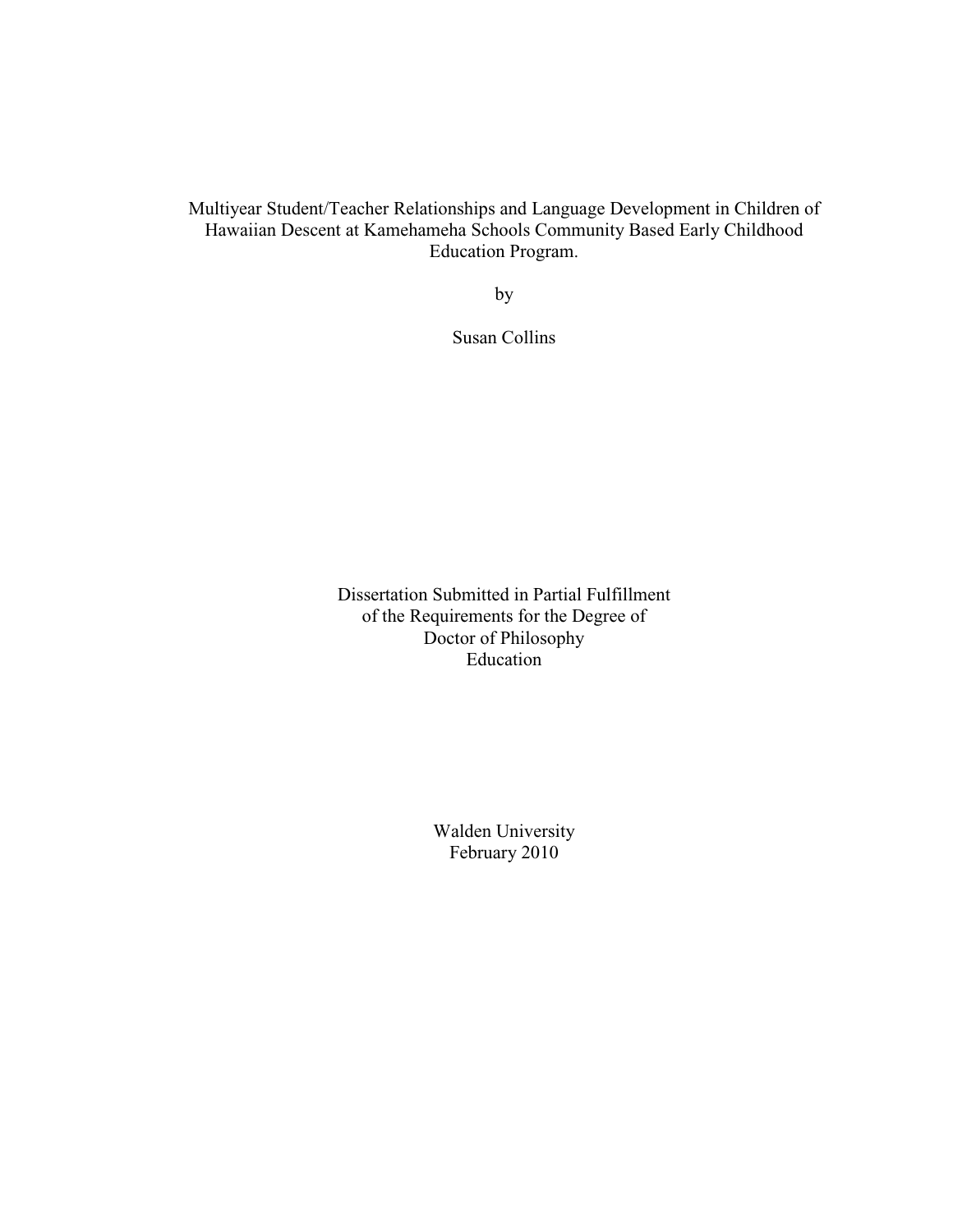UMI Number: 3402720

All rights reserved

INFORMATION TO ALL USERS The quality of this reproduction is dependent upon the quality of the copy submitted.

In the unlikely event that the author did not send a complete manuscript and there are missing pages, these will be noted. Also, if material had to be removed, a note will indicate the deletion.



UMI 3402720 Copyright 2010 by ProQuest LLC. All rights reserved. This edition of the work is protected against unauthorized copying under Title 17, United States Code.



ProQuest LLC 789 East Eisenhower Parkway P.O. Box 1346 Ann Arbor, MI 48106-1346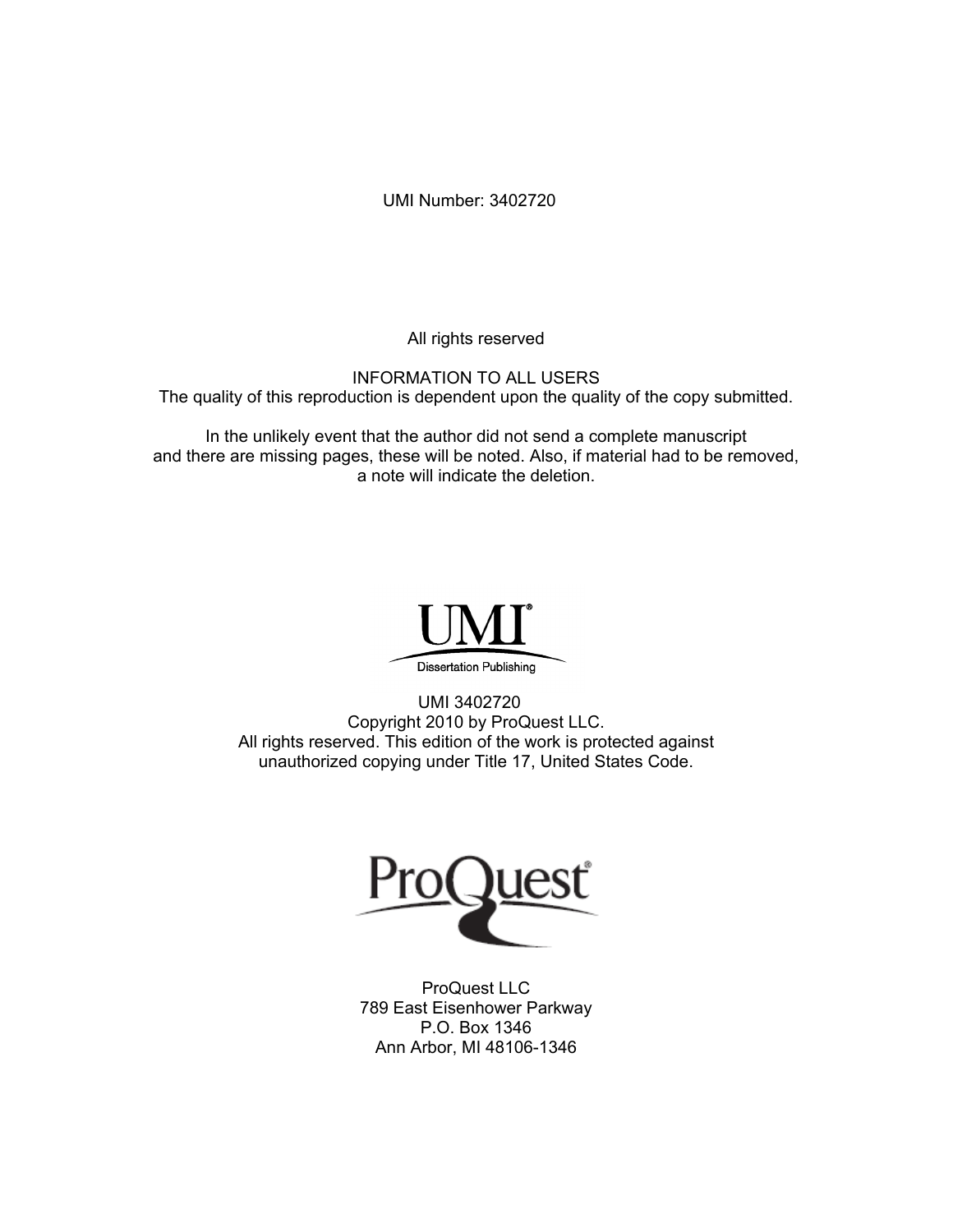### DEDICATION

This dissertation is dedicated to the memory of my mother, for whom education was always a dream not accomplished, and my father, who continues to believe in and engage in lifelong learning. It is from my parents that I learned to love to read and who fostered in me a compelling thirst for knowledge that has guided me throughout my life. Thank you, Dad, and God bless you, Mother, for always surrounding us with books, discussion, and debate.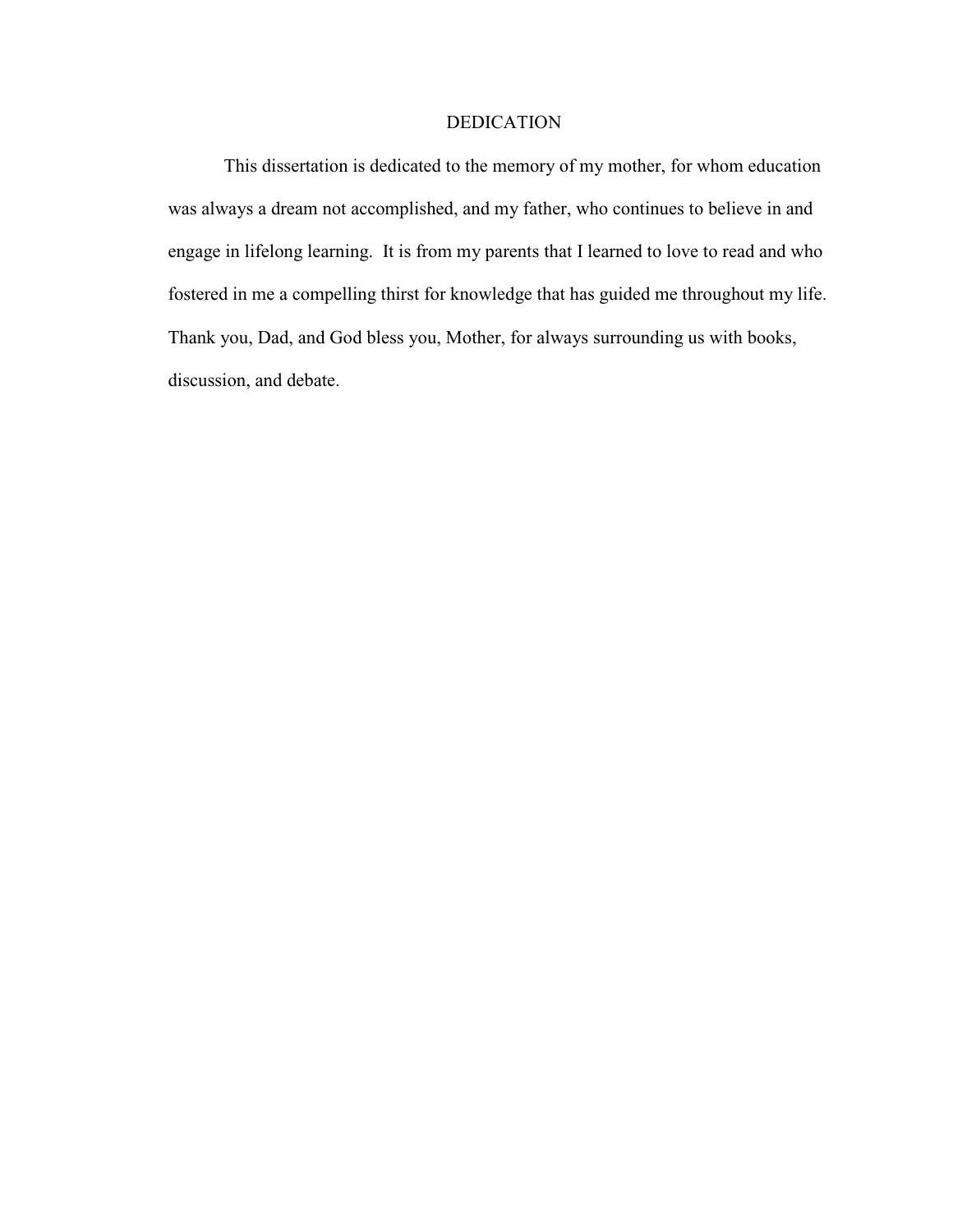#### ACKNOWLEDGMENTS

Without the help and support of my family and friends this feat could not have been accomplished. Thank you, Michael, for always being there for me and I promise we will go to see a movie as soon as this is finished. Thank you to all my children and grandchildren for your love and support throughout this process. I hope you will be encouraged to pursue your own academic dreams and know that if you can think it, you can accomplish it. I love you all.

I want to thank my committee members, Dr. Darragh Callahan, Dr. Lorraine Cleeton, and Dr. Irmgard Gruber. You have all been my backbone through this. Thank you for all your comments, suggestions, and guidance.

My co-workers and supervisors at Kamehameha Schools have encouraged me from the first time I mentioned my vision of a PhD, and they continue to support and encourage me. Thank you Wallie, Zijin, and Terry for your support and for providing me with the opportunity to take a sabbatical leave. The experience of visiting other countries to compare early childhood programs was invaluable.

Finally, thank you to all the keiki (children) and `Ohana (families) from whom I have learned so much over the years. It is you who teach me new things every day and who make life so rich and fulfilling with your laughter and joy.

Me Ke Aloha

.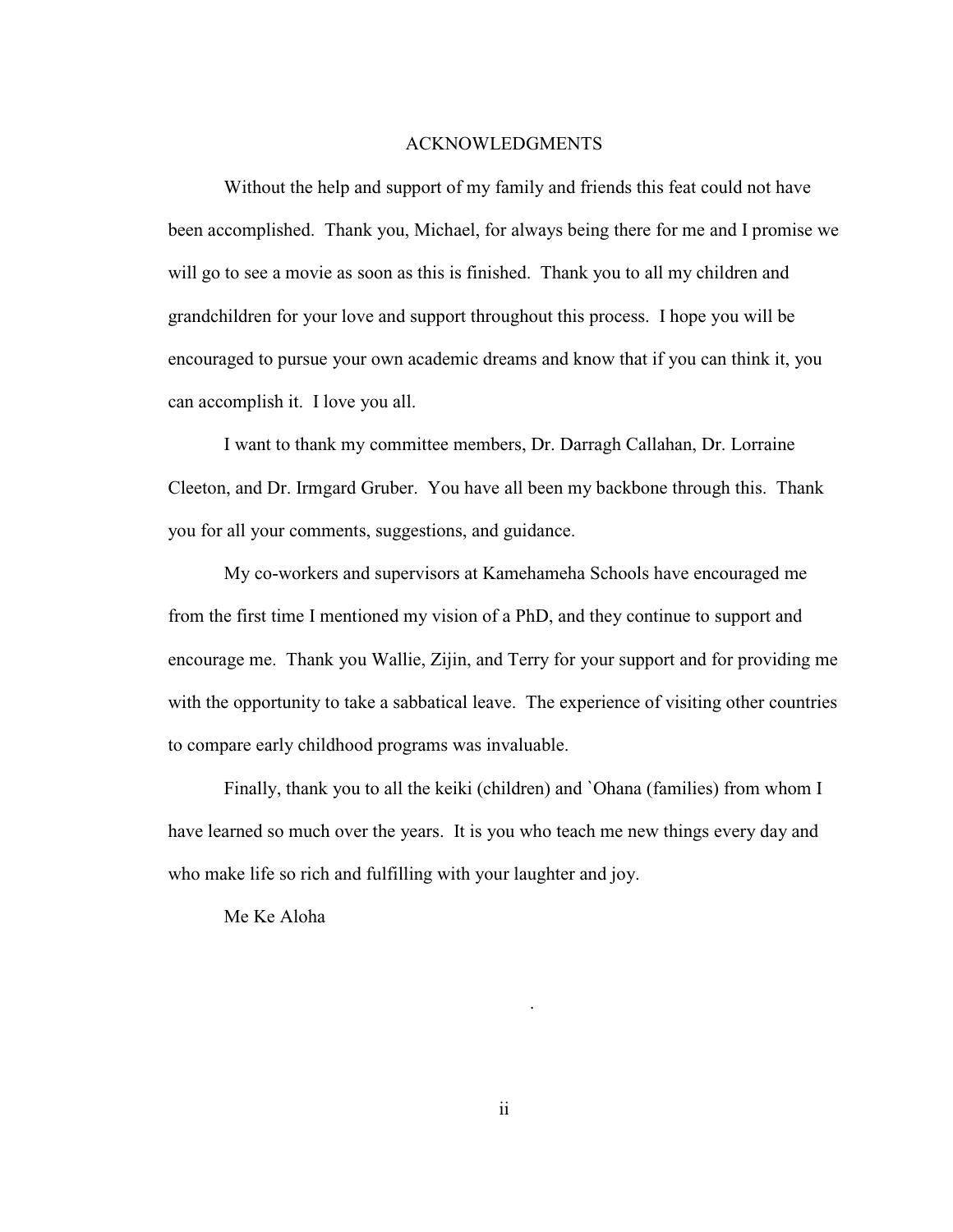## TABLE OF CONTENTS

| The Effects of Confounding Variables on Language Development33 |  |
|----------------------------------------------------------------|--|
|                                                                |  |
|                                                                |  |
|                                                                |  |
|                                                                |  |
|                                                                |  |
|                                                                |  |
|                                                                |  |
|                                                                |  |
|                                                                |  |
|                                                                |  |
|                                                                |  |
|                                                                |  |
|                                                                |  |
|                                                                |  |
|                                                                |  |
|                                                                |  |
|                                                                |  |
|                                                                |  |
| CHAPTER 5: SUMMARY, CONCLUSION, AND RECOMMENDATIONS 103        |  |
|                                                                |  |
|                                                                |  |
|                                                                |  |
|                                                                |  |
|                                                                |  |
|                                                                |  |
|                                                                |  |
|                                                                |  |
|                                                                |  |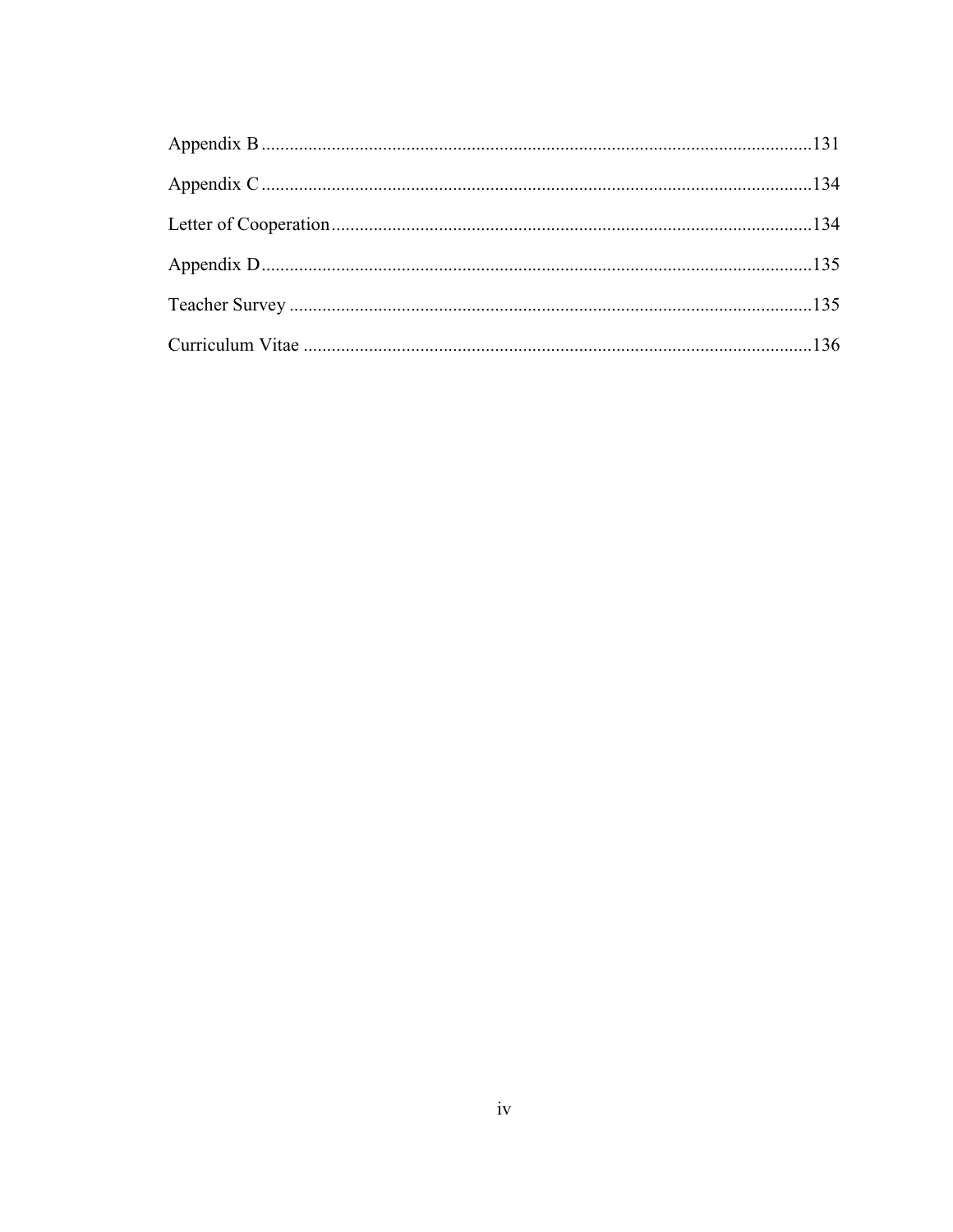## LIST OF TABLES

| Table 3. Mean Difference of Pretest and Posttest Scores on PPVT-III P-388         |
|-----------------------------------------------------------------------------------|
| Table 4. Mean Difference of Pretest and Posttest Scores on PPVT-III P-489         |
| Table 5. Mean Difference of Pretest and Posttest Scores on PPVT-III P-3 P-490     |
|                                                                                   |
|                                                                                   |
|                                                                                   |
|                                                                                   |
|                                                                                   |
| Table 11. Mean Difference of PPVT-III P-4 Scores by Maternal Education96          |
| Table 12. Mean Difference of DIAL-3 P-4 Scores by Maternal Education96            |
| Table 13. Mean Difference in PPVT-III Scores Controlling for Teacher Education 99 |
| Table 14. Mean Difference in DIAL-3 Scores Controlling for Teacher Education100   |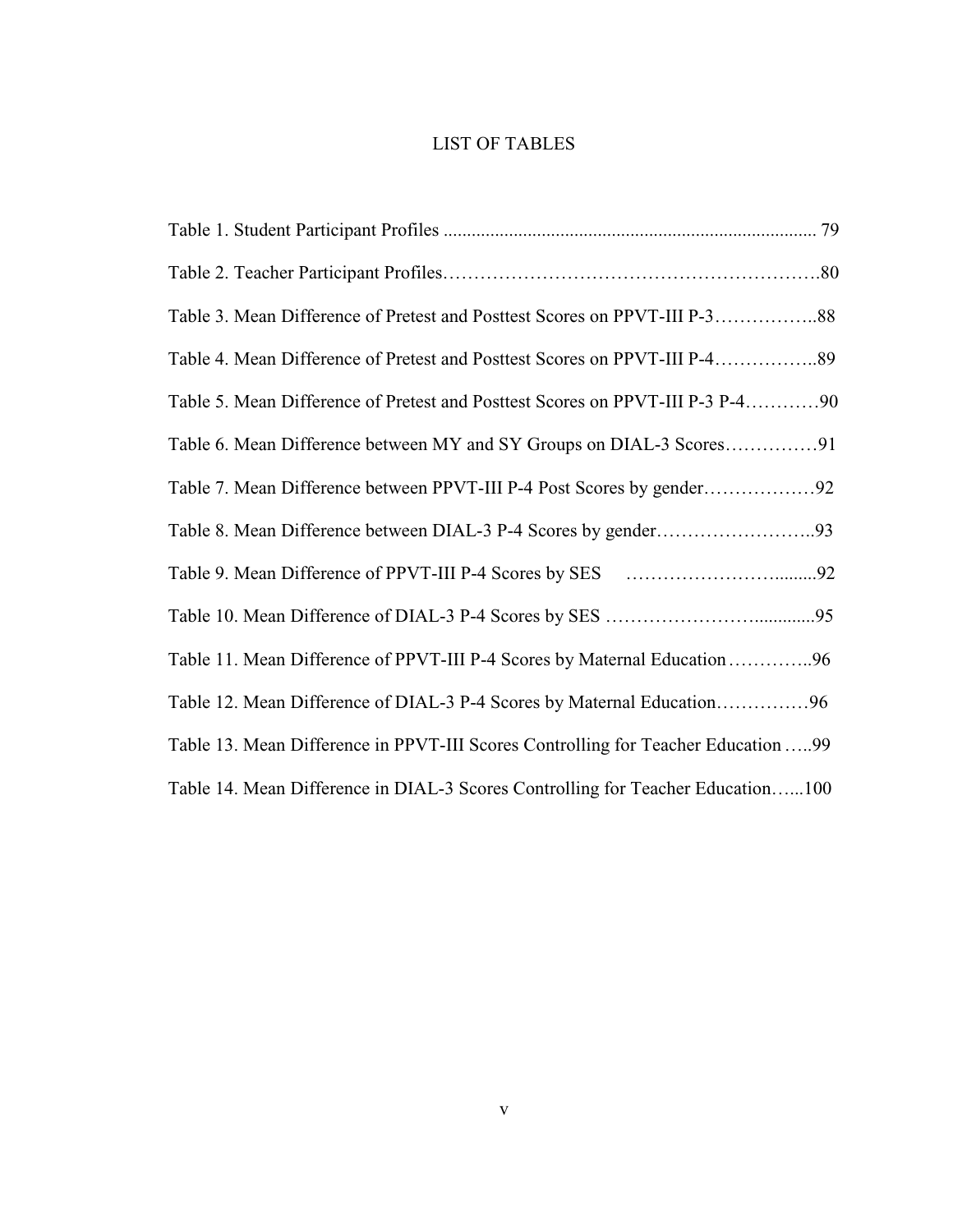## LIST OF FIGURES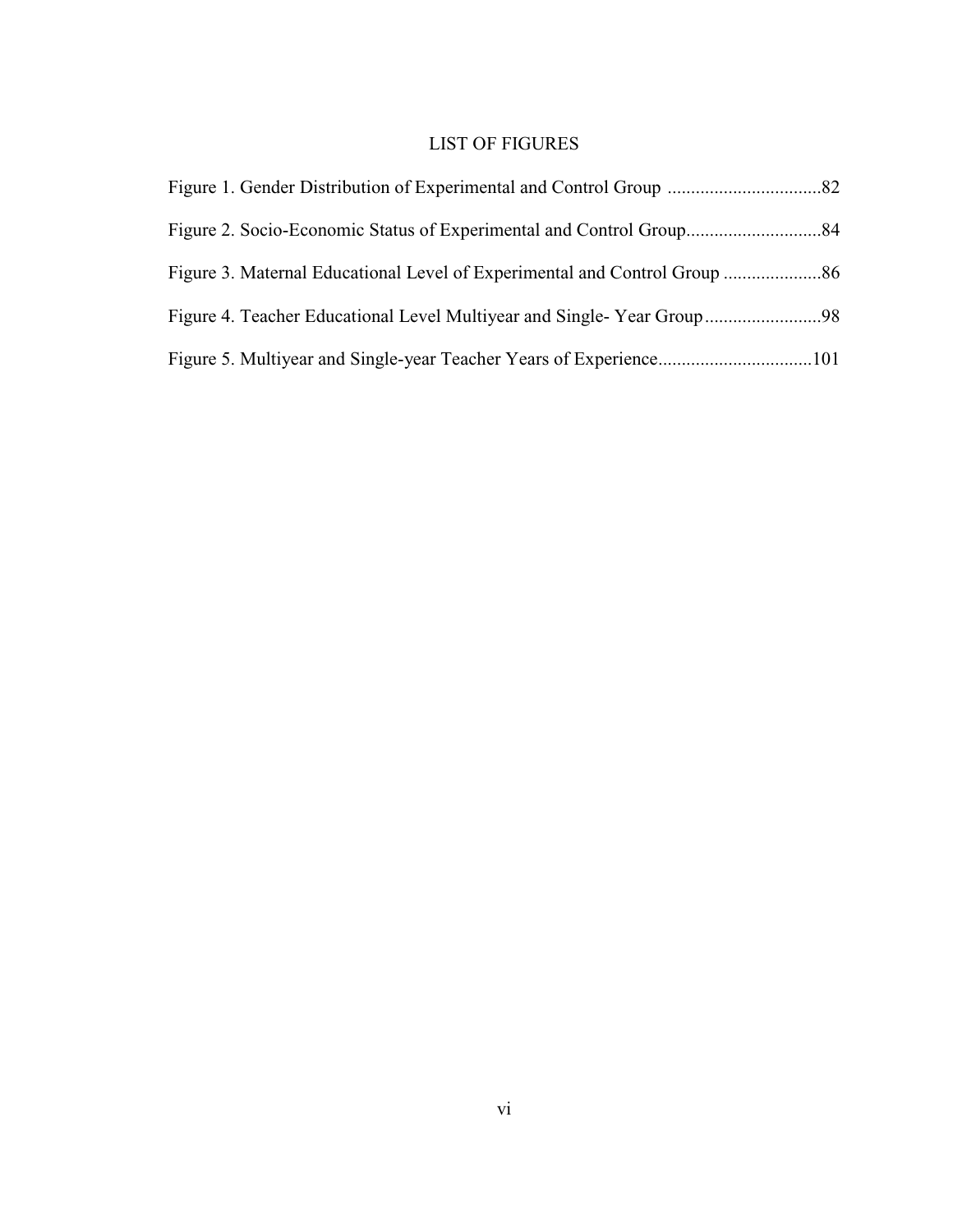#### CHAPTER 1:

#### INTRODUCTION TO THE STUDY

On January 8, 2002, President George W. Bush signed into law the No Child Left Behind Act of 2001 (NCLB) designed to "close the achievement gap with accountability, flexibility, and choice, so that no child is left behind" (NCLB, 2001, Sec 1). Part B of Title 1, "Improving the Academic Achievement of the Disadvantaged," addresses the government's approach to improving student reading scores. Included in this subsection is a commitment to strengthen coordination among schools, early literacy programs, and family literacy programs to improve reading achievement for all children. Subpart 2 addresses the enhancement of early language, literacy, and prereading development of preschool age children so that they will have the necessary knowledge and skills for optimal reading development in kindergarten and beyond (Early Reading First, Subpart 2, Sec. 1221). Included in this section is support of age-appropriate development of spoken language, including vocabulary and oral comprehension abilities.

In response to the mandates of NCLB (2001) the State of Hawaii put into place a Kindergarten Readiness Profile to be completed by schools and submitted to the State Department of Education (HSSRA, 2005). Reviews of the classroom assessment scores for 2006- 2007 indicate that many kindergarten children in Hawaii are arriving at school with inadequate communication and language skills. When asked to report the number of children who consistently display the literacy concepts skills and characteristics necessary for success in school life, only 17% of teachers reported that at least three fourths of the children in their kindergarten class met the benchmark (Good Beginnings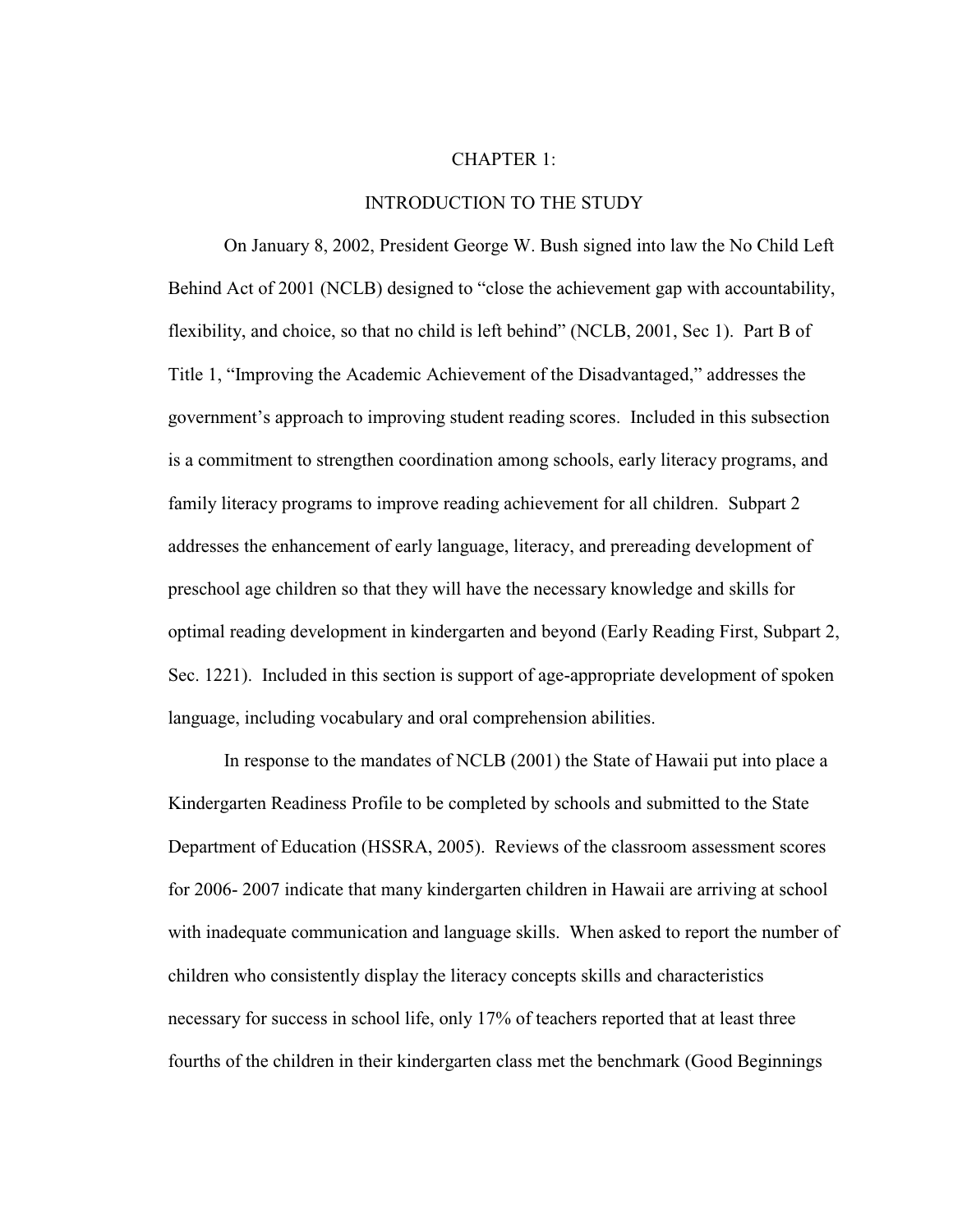Alliance, 2007-2008). Research suggests that oral language development in kindergarten and preschool is predictive of future literacy skills. Thus, it is important that children are provided with opportunities in early childhood to increase language skills (Butler, Marsh, Sheppard, & Sheppard, 1985; Dickinson, McCabe, Anastasopoulos, Peisner-Feinberg, & Poe, 2003; Good, Simmons, & Kame`enui, 2001; Juel, 1988; Nation & Snowling, 2004; Tabors, Snow, & Dickinson, 2001). Chapter 2 of this dissertation will include a more indepth review of current literature supporting the importance of early language development for the future educational achievements of children.

A review of research on multiyear/looping configurations (completing 2 or more years of schooling with the same teacher) found mostly qualitative research with little in the way of quantitative studies investigating the practice. However, a small number of quantitative studies suggest there may be a significant relationship between a multiyear (MY) teacher student assignment of more than one year and cognitive development. According to Burke (1997), students in schools that support MY relationships between teachers and children are more likely to score higher on standardized tests than those students in traditional classroom rotations. Project Families Are Students and Teachers (F.A.S.T), a pilot project undertaken in partnership with East Cleveland, OH, schools and Cleveland State University, found that students in the MY teacher-student assignments scored substantially higher in reading and mathematics on standardized tests than students in the traditional grade organization (Hampton, Mumford, & Bond, 1997). However, this program supplemented the MY class assignments with parent involvement and educational opportunities making it difficult to distinguish between the potential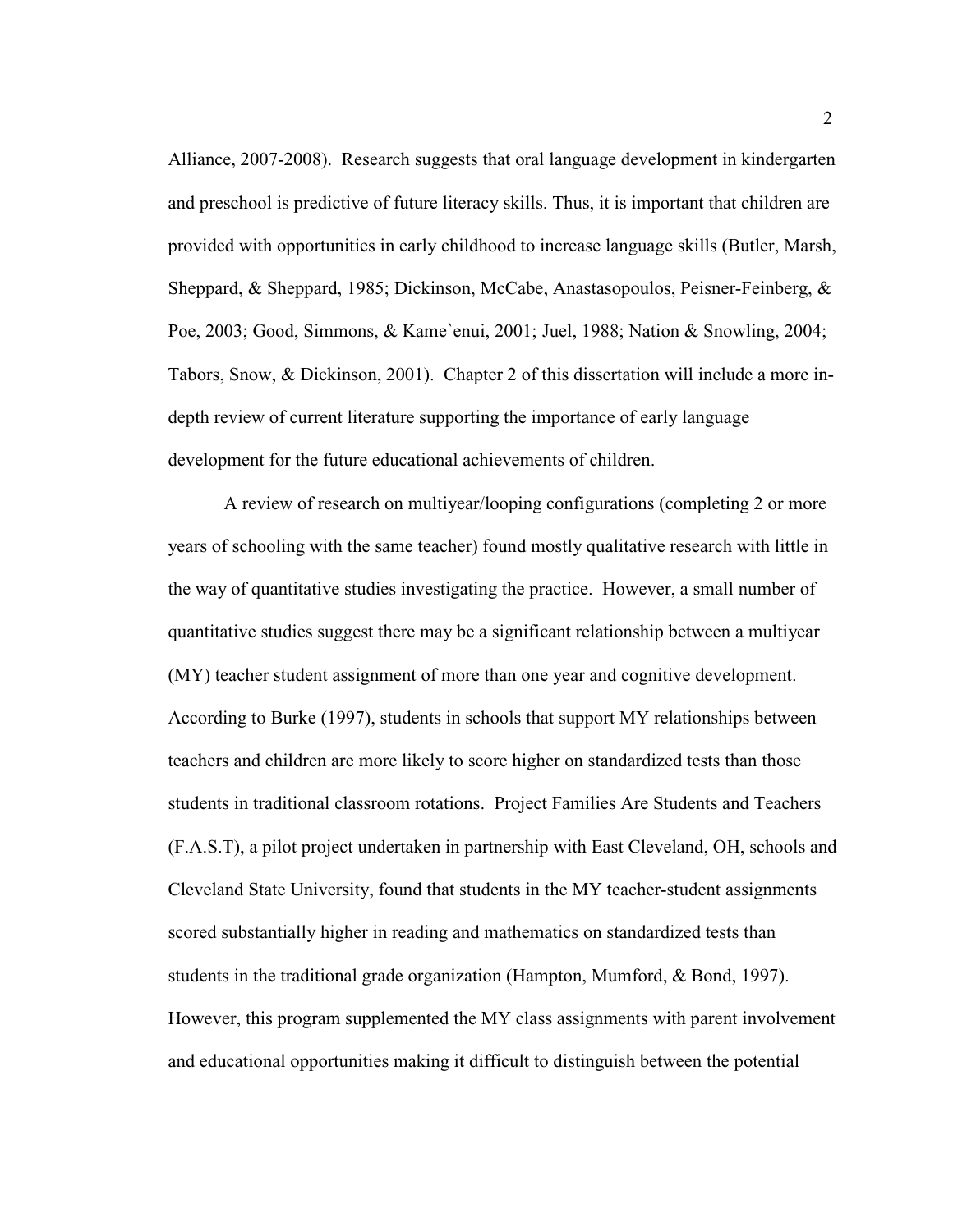effectiveness of either approach. Using class scores as a whole, Wert (2000) found that a looping class scored higher than the non-looping classes in reading and mathematics. Lavender (2005) found that the looping group in his study of preschoolers outperformed the non-looping group in emergent reading skill development and kindergarten readiness, as measured by standardized assessments.

The lack of quantitative research on the effectiveness of MY assignments on educational outcomes, especially for the early childhood population is a gap that can be addressed through this study. In order to promote effective early childhood approaches to language development it is important to investigate the effects of a variety of contexts within which early childhood services are offered. As a leader in the early childhood community in Hawaii, Kamehameha Schools (KS) is in a position to support research that can advance the knowledge of appropriate and effective approaches to building quality early childhood programs. Recognizing any effect that teacher education and experience may have on language development can be used to design policies regarding employment and advancement opportunities for teachers at Kamehameha Schools Community Based Early Childhood Education (KSCBECE). It is also important to acknowledge the potential effects of socio-economic status, along with maternal education, and the possible effect of the gender of students on language development in order that interventions supporting this population of students can be employed. This study will add to the current knowledgebase about the effectiveness of multiyear (MY) versus single-year (SY) environments, in terms of how long-term relationships affect the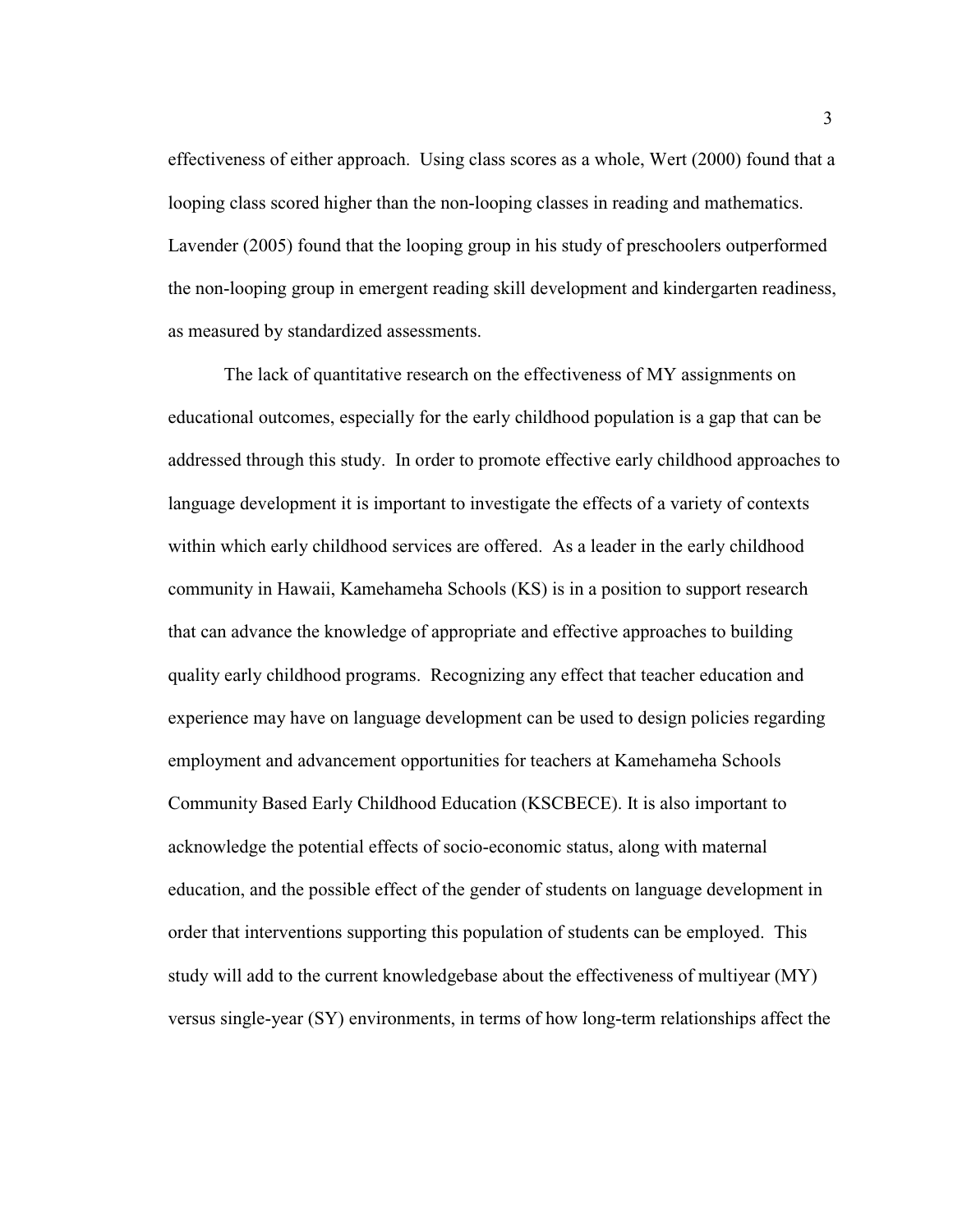language development of children of Hawaiian descent at KSCBECE programs in Hawaii.

#### *Statement of the Problem*

Currently, more than 80% of kindergarten teachers in the State of Hawaii report that at least three fourths of all kindergarten children in their classrooms do not meet the benchmark for literacy concepts and skills considered necessary for success in school life (Good Beginnings Alliance, 2007). This problem impacts the future educational outcomes for children, particularly those children who are considered at risk of academic failure due to membership in cultural and economically diverse populations (Au & Blake, 2003; Sumida & Meyer, 2006; Tamura, 2002; Varney & Cushner, 1990). Among possible contributors to this problem in Hawaii are cultural and language differences between home life and school culture (Sumida & Meyer, 2006). Many children of Hawaiian descent speak Hawaii Creole English (HCE) as their primary language and come from marginalized populations (Au & Blake, 2003). The impact of HCE on the educational outcomes for students of Hawaiian descent has been at the center of controversy for many years (Sumida & Meyer, 2006; Tamura, 2002). Growing out of the need to communicate with a diverse population of workers brought to Hawaii to work on the plantations, Hawaii Pidgin English (HPE) was developed as a common language (Da Pidgin Coup, 1999; Tamura, 2002). The dialect used by the second generation of those workers is technically termed HCE and has its own grammatical structure with a syllabletimed rhythm and pure vowels (no diphthongization), and includes a variety of words and meanings from a diverse range of sources (Da Pidgin Coup, 1999).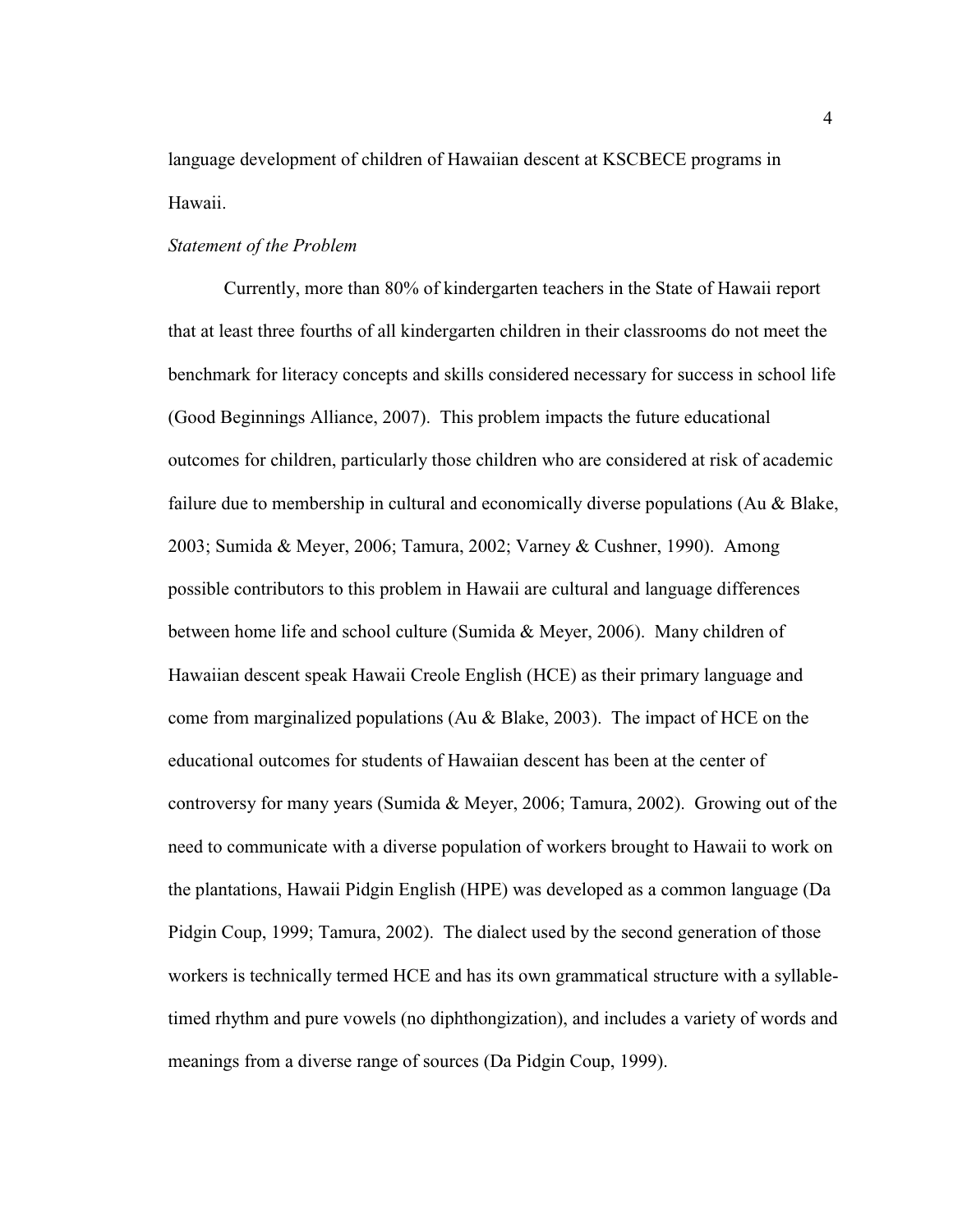Children of Hawaiian descent come to kindergarten from a variety of ethnic and cultural backgrounds. The common language of most children of Hawaiian descent and their family members is HCE. Benchmarks for literacy in the schools do not recognize the use of HCE as part of the readiness skills that children bring with them from home. The expectation from the Department of Education (DOE) is that children will speak and learn from a Standard English (SE) perspective. This study endeavors to make a contribution to the body of knowledge considered necessary to address this problem by assessing the possible influence of long-term relationships between children and their peers, children and their teachers, and teachers and the families as a means to raise the language assessment scores of young children of Hawaiian descent.

#### *Background*

In 1981, Congress instructed the Office of Education to submit a report on Native Hawaiian education. The Native Hawaiian Educational Assessment Project (NHEAP) was released in 1983 and documented that Native Hawaiians scored below parity with regard to national norms on standardized achievement tests (NCLB, 2001). A 10-year update of findings of NHEAP in 1993 confirmed that many of the same educational needs of Native Hawaiians continued to exist. This report found that Native Hawaiian children begin their school experience lagging behind in terms of readiness factors such as vocabulary test scores and continued to score below national norms on standardized education achievement tests at all grade levels. There are a variety factors contributing to this problem. In 1987 two members of the Hawaii State Board of Education (BOE) overheard teachers in a rural school in Hawaii speaking to their students in HCE and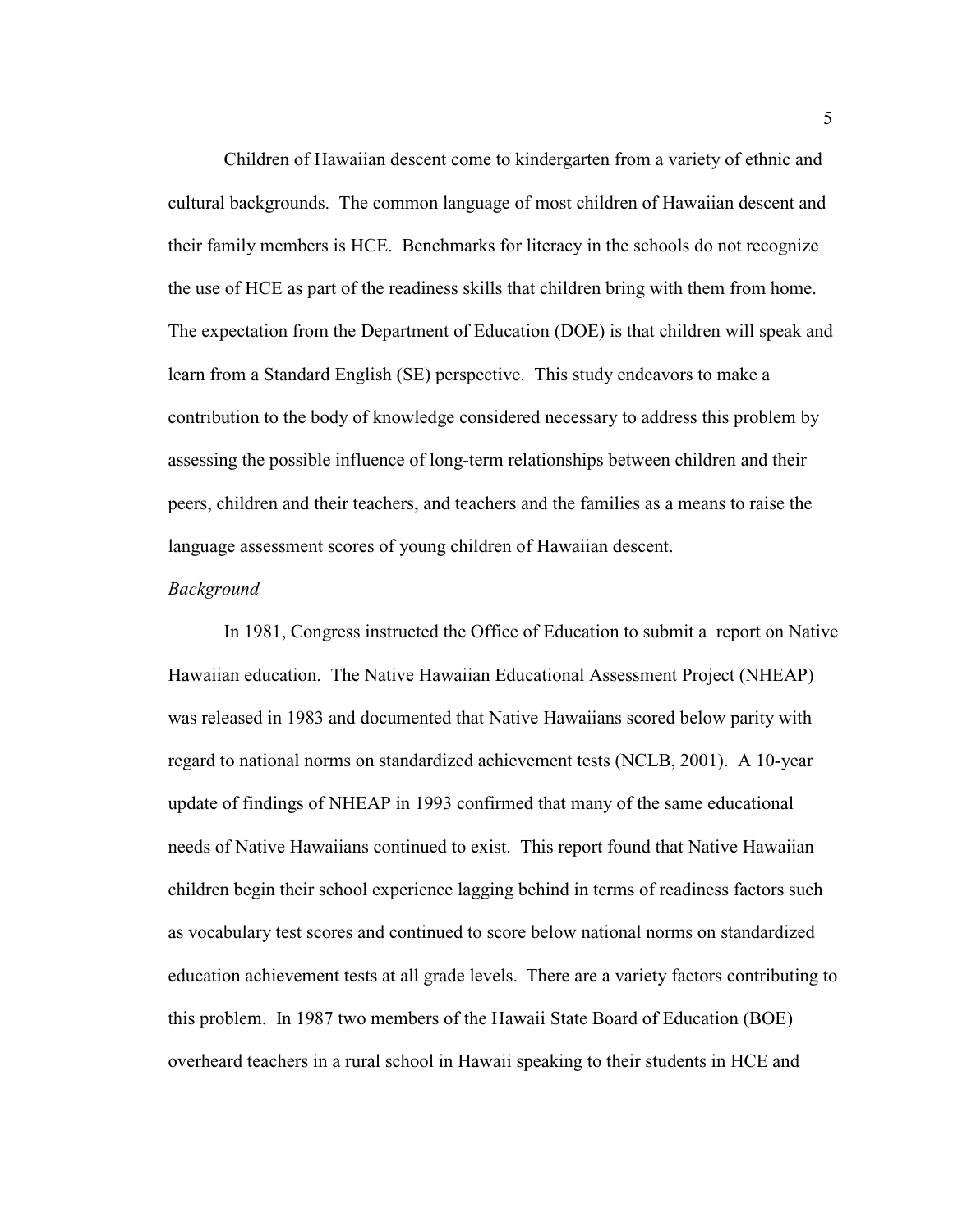reported back to the board that HCE was a demonstration of illiteracy and a cause of learning disabilities (Tamura, 2002). The curriculum committee then voted to ban the use of HCE from the classroom. This ruling was met with intense resistance by many Hawaiians and supporters of the Hawaiian community (Tamura, 2002). The intentions of the BOE may have been well meaning; however, banning the use of HCE by children of Hawaiian descent was so vigorously opposed by "linguists, teachers, and other members of the community" that the ruling was overturned (p. 20). Tamura (2002) reported that the decision was then made to support the use of SE in the schools without banning the use of HCE. In 1999 the Hawaii Board of Education Chairman Mitsugi Nakashima implicated HCE in the poor performance of Hawaii students on standardized writing tests (Da Pidgin Coup, 1999; Tamura, 2002). Nakashima (1999) suggested that when children do not think in Standard English it is difficult to read or write in SE. According to the authors of Da Pidgin Coup, this statement led to a period of heated discussion around the State of Hawaii about the effects of this criticism of HCE on the sense of worth and confidence in young children and the impact of this notion on their educational success.

In addition, the current standards for preschool education in the State of Hawaii that are used as a guideline for teachers in KSCBECE programs do not provide a continuum of skills into the kindergarten programs. Curriculum in the kindergarten classrooms is based on a set of standards developed by the DOE and is assessment driven, whereas preschool standards are based on experiential learning and are mainly evaluated through documentation and authentically driven assessment. Although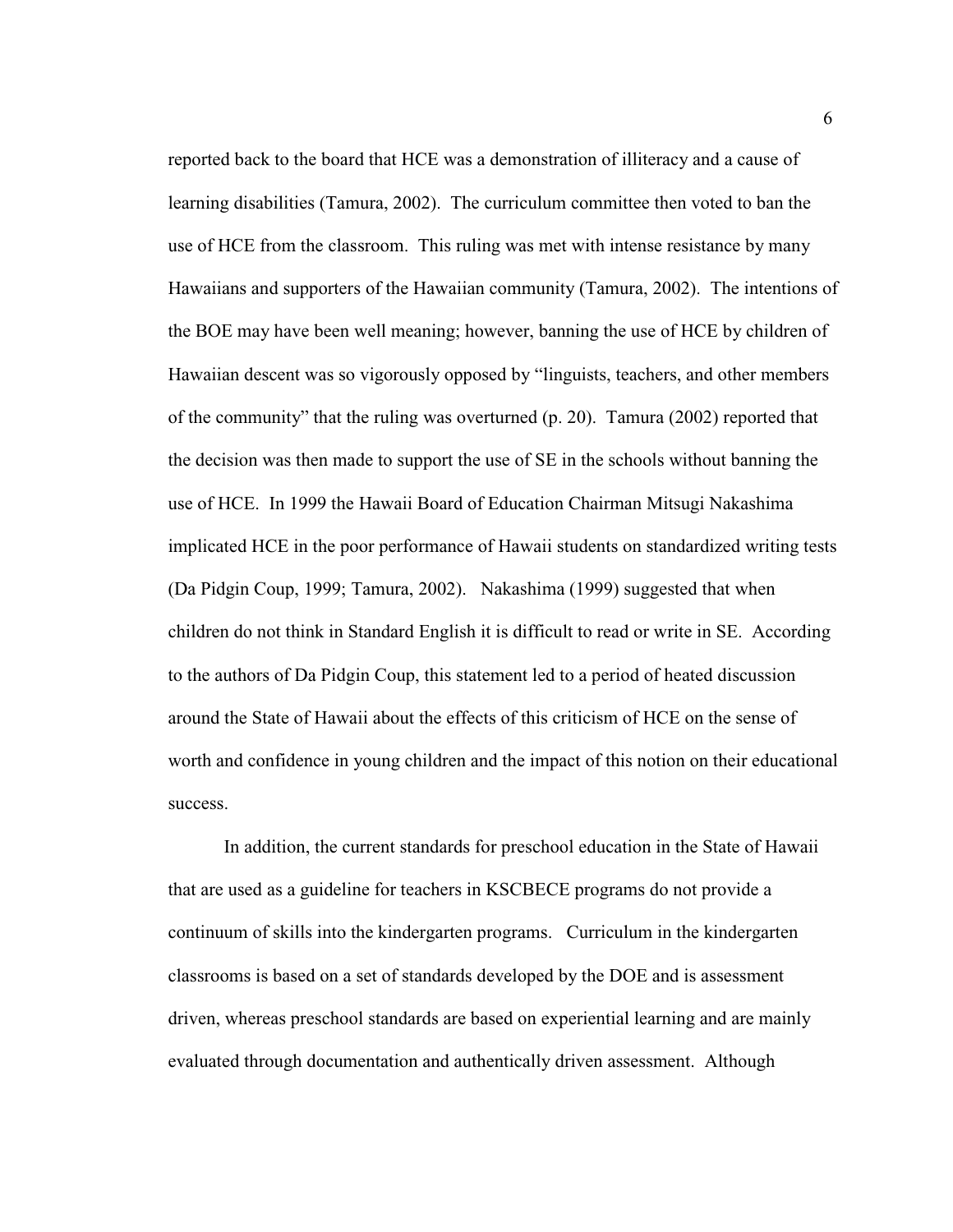teachers at KSCBECE speak SE to children in the classroom, HCE is accepted and included in documentation of language development as children move closer to the SE continuum. Children who attend a 2 year program at KSCBECE may be entering the program with minimal speech and language skills in either SE or HCE and potentially will not develop enough language and literacy skills to be considered adequate at entrance to kindergarten. This study will contribute to the body of knowledge needed to address this problem by identifying the language skills that children have when enrolling at KSCBECE at age 3 years through assessment on the Peabody Picture Vocabulary Test-Third Edition (PPVT-III) and Development Indicators for the Assessment of Learning-3 (DIAL-3). Pre- and posttests were administered in both the 3-year-old and 4-year-old classrooms by trained assessors and data analyzed to investigate the possible influence of a 2 year relationship with one teacher versus a traditional 2 year program with two different teachers on the language development of children of Hawaiian descent at KSCBECE.

#### *Research Questions*

 This quasi-experimental nonequivalent control group design study compared the treatment group (MY) to the comparison group (SY) on student performance on the Peabody Picture Vocabulary Test-Third Edition (PPVT-III) and the language portion of the Developmental Indicators for the Assessment of Learning-3 (DIAL-3). The research questions addressed in this study follow:

1. Is there a significant difference in the PPVT-III scores for students who spend 2 years with the same teacher compared to those who do not?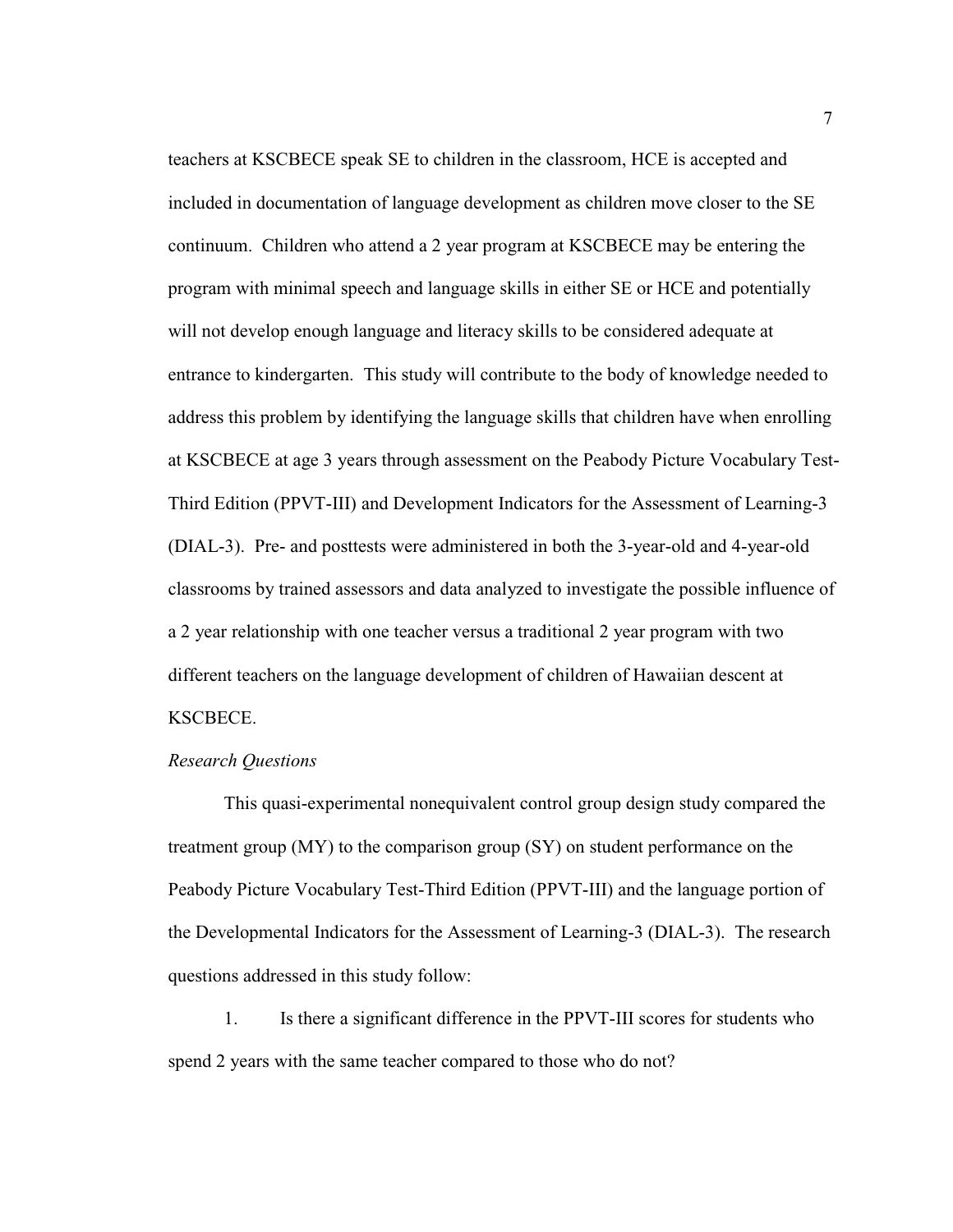2. Is there a significant difference in the DIAL-3 scores for students who spend 2 years with the same teacher compared with those who do not?

3. Is there a significant difference in multiyear assignment and single-year classroom assignment language scores on PPVT-III and DIAL-3 expressive and receptive language when controlling for the effects of gender, socio-economic status, and maternal education?

4. Does teacher education and years of experience have an influence on language scores?

#### *Hypothesis*

*HO1*: There will be no difference between receptive language scores as measured by the PPVT-III, and language development as measured by the DIAL-3 for students who stay with one teacher for 2 years and those who have a different teacher for each of the 2 years in the program.

*H1*: There will be a significant difference between language scores as measured by the PPVT-III, and language development as measured by the DIAL-3 for students who stay with one teacher for 2 years and those who have a different teacher for each of the 2 years in the program.

*HO2:* There will be no difference between receptive language scores as measured by PPVT-III, and language development as measured by the DIAL-3 for students who stay with the same teacher for 2 years compared with students who have two different teachers for each of the 2 years in the program controlling for effects of gender, SES, and maternal education.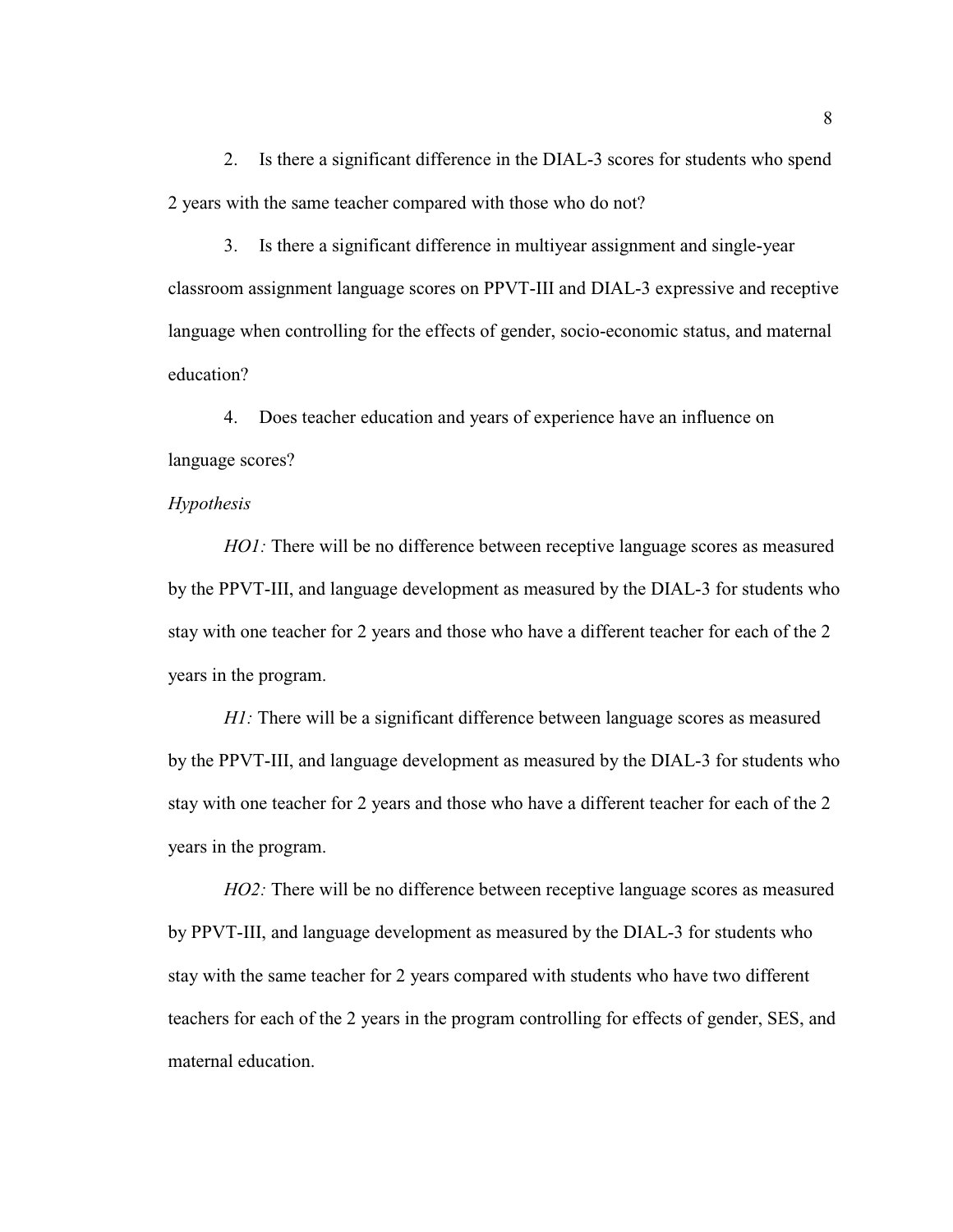*H2:* There will be a significant difference between scores as measured by PPVT-III, and language development as measured by the DIAL-3 for students who stay with the same teacher for 2 years compared with students who have two different teachers for each of the 2 years in the program controlling for effects of gender, SES, and maternal education.

*HO3*: There will be no difference between receptive language scores as measured by PPVT-III, and language development as measured by the DIAL-3 for students who stay with the same teacher for 2 years compared with students who have two different teachers for each of the 2 years in the program controlling for effects teacher education and teacher years of experience.

*H3*: There will be a significant difference between scores as measured by PPVT-III, and language development as measured by the DIAL-3 for students who stay with the same teacher for 2 years compared with students who have two different teachers for each of the 2 years in the program controlling for effects of teacher education and teacher years of experience.

 The nature of the study, specific research questions, hypotheses, and research objectives are included in more detail in chapter 3.

#### *Purpose of the Study*

The purpose of this quasi-experimental pretest- posttest control group design is to explore the possible significance of Vygotsky's theory of socio-cultural learning for language development in children of Hawaiian descent. This theory suggests that it is within relationships between children and adults or more competent peers that the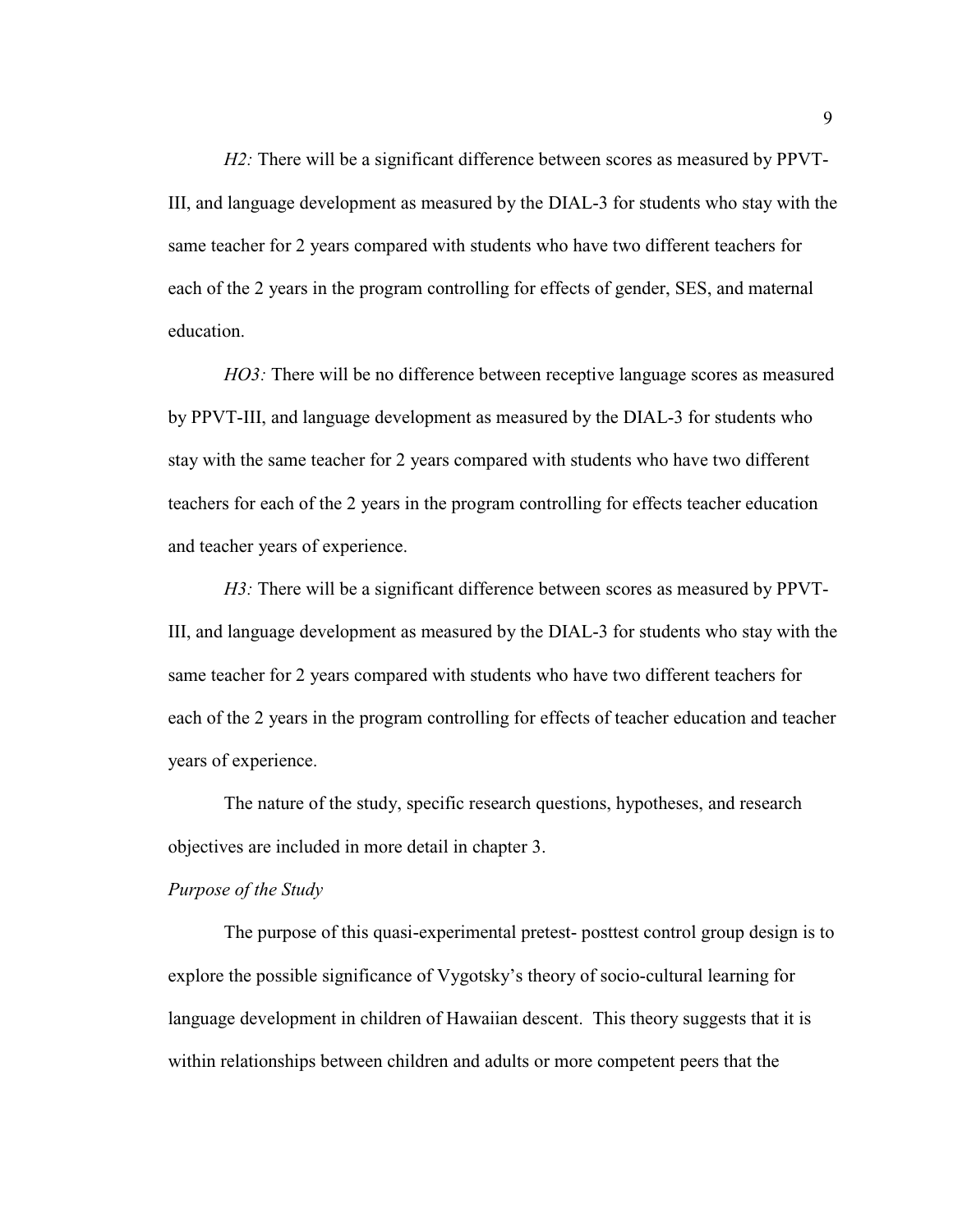development of social speech is promoted (Vygotsky, 1978). More current research suggests that it is through the complex relationships that children develop with adults that academic skills are enhanced (Burchinal, Peisner-Feinberg, Pianta & Howes, 2002; Paro & Pianta, 2000; Pianta, 2006). In addition, the importance of vocabulary acquisition in the pre-literate period of early childhood has been found to be significant for reading comprehension in third grade and above (Biemiller, 2006; Kurdek & Sinclair, 2000). One way to assess oral language scores is through the use of standardized assessment such as PPVT-III and DIAL-3. The potential influence of student gender, socioeconomic status of the family, maternal education, teacher years of experience, and educational background was explored in order to assess the possible impact of these variables on language development in children of Hawaiian descent at KSCBECE programs. If the social and economic future for children of Hawaiian descent is to be enhanced through education and literacy in particular, it is important that teachers recognize how supportive relationships can potentially be influential in the development of oral language in young children. In order to begin to close the achievement gap in academic success that exists between children of Hawaiian descent and children from a variety of other cultures in the State of Hawaii it is necessary to provide opportunities for increasing the language development of this currently marginalized population.

 The independent variable for this study is classroom assignment which has two values, multiyear (MY) and single-year (SY) classroom assignment. Multiyear refers to the practice of keeping children together with the same teacher for a period of 2 or more years. The dependent variable is the scores as measured by the PPVT-III and DIAL-3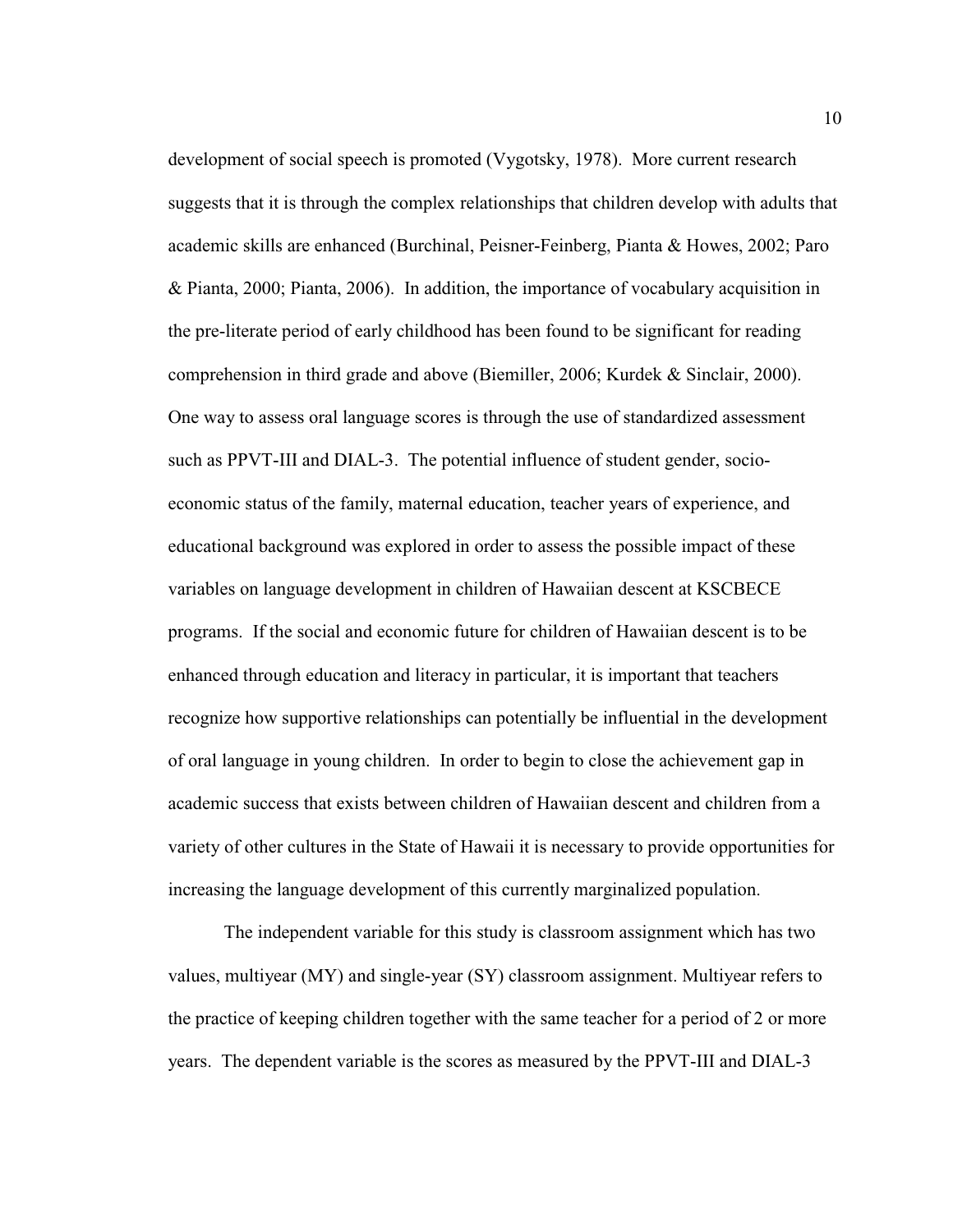assessments. The receptive and expressive language scores for the MY group were compared to the language scores for the SY classroom assignment group of students. KSCBECE offers a 2 year center-based program to families of children of Hawaiian descent to the extent allowed by law. The SY 3- year- old classroom enrolls 16 children who are automatically matriculated to a SY 4- year- old classroom with a new teaching team. Four new students are added to each class. The assessments for these four new students were included in the data set. In the MY program eight 3- year- old students matriculate to the 4-year -old classroom with the same teacher and eight new 3-year-old and four new 4-year-old students. The language scores for these new students were included in the data set. The experimental MY assignment group consisted of 40 students from five classrooms. The SY assignment control group consisted of 64 students from four classrooms. Student populations remain fairly stable for the 2 year program and analysis was performed only for those students who complete the 2 year program. At the time of posttest on the PPVT-III the students in the MY program would have completed 2 years with the same teacher. At the time of posttest on the DIAL-3 students in the multiyear classroom were at the beginning of a 2nd year with the same teacher. The children in the control group would have had two different teachers over the course of the 2 year program. Assessment schedules were the same for each group of students regardless of classroom assignment. Teacher years of experience and educational attainment were included in the analysis in order to explore possible effects of these independent variables on language assessment scores. In addition potential relationships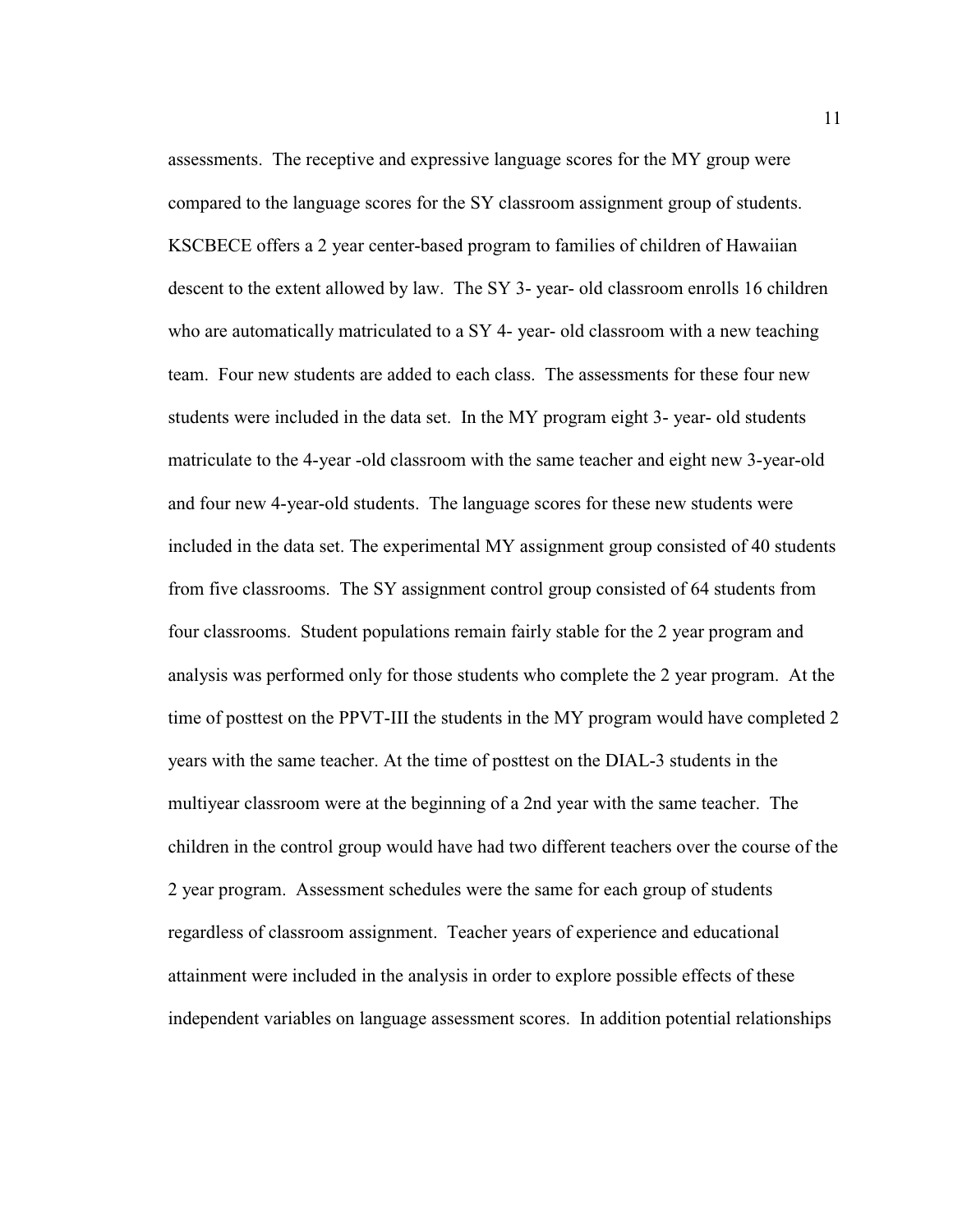between student gender, maternal educational level, and the socio-economic status of the families of participating students were explored.

Descriptive statistics were used to describe, summarize, and make sense of the data (Johnson & Christensen, 2004). The profile of the student participants included a frequency chart of classroom assignment, the socio-economic status of the family, maternal educational achievement, gender of the student and assessment scores. SPSS output provided descriptive data for the mean, the standard deviation and the standard error of the mean for pre- and posttest for PPVT-III and DIAL-3 scores. The profile for the teacher participants included a frequency chart listing the years of experience and the level of educational attainment for each teacher.

Inferential statistics were employed in order to analyze the possibility of a significant relationship between the independent and dependent variables. In order to test the assumption that the null hypothesis that there is no difference in the scores of children in the groups is true, a *t* test for independent samples was employed using SPSS. An independent *t* test compared the pre-and posttest scores on the PPVT-III and DIAL-3 for the MY and SY groups. Two-way analysis of variance was used to compare the group means on the PPVT-III assessment of the MY and the SY groups controlling for socioeconomic status, maternal educational profile, and student gender. Two-way analysis of variance was used to compare the impact of a MY assignment controlling for teacher years of experience and education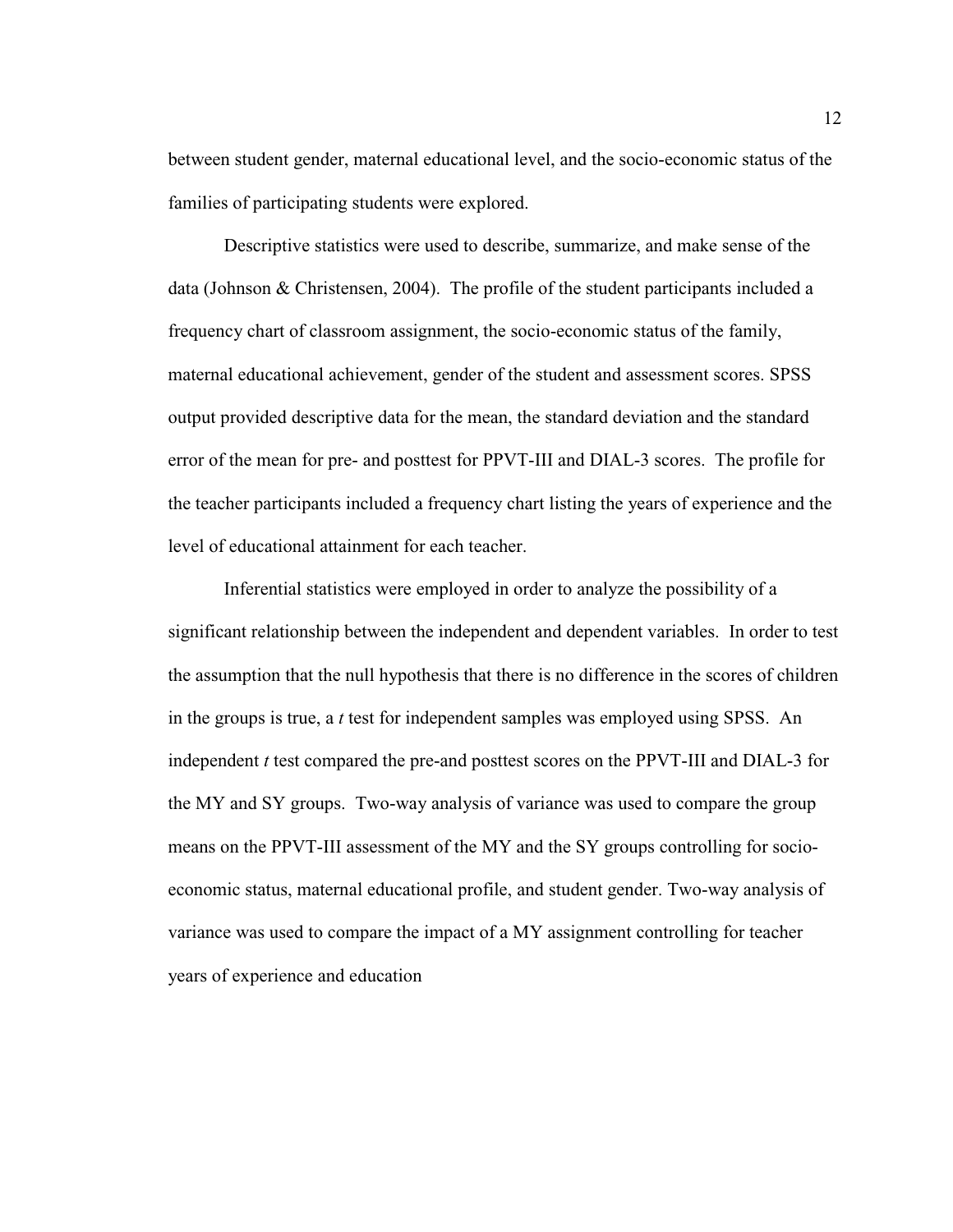#### *Theoretical Framework*

 According to socio-cultural theory of language development proposed by Lev Vygotsky in the early  $20<sup>th</sup>$  century, people are products of the social and cultural worlds within which they live and develop. Students from different cultures learn in many different ways and education programs that are most effective for children are those which are culturally compatible with their home and community life (Sumida  $\&$  Meyer, 2006; Varney & Cushner, 1990). Vygotsky (1986) suggested that it is at home that "the very process of learning how to speak is thoroughly socialized" (p. 56). Consistent with this perspective school curriculum must be relevant to the experiences the child brings to the program in order for optimal learning to take place. Vygotsky expanded upon developmental philosophical foundations of language development by including the necessity of culturally mediated learning. He regarded the acquisition of language as the most significant milestone in children's cognitive development and suggested that cognitive and linguistic skill appears "twice, or in two planes. First it appears on the social plane, and then the psychological plane" (Vygotsky, 1978, p. 163). Children learn through interaction with other children, family members, and teachers and build knowledge through increasingly complex approaches to tasks. Initial communication is developed in interaction with others and is transferred to the individual level through the conscious development of word meaning (Vygotsky, 1986). According to Vygotsky (1978), all new learning is influenced by prior cultural experiences, especially those experiences which occur in the family setting. Rather than development preceding learning, Vygotsky perceived learning as a precedent to development whereby the teacher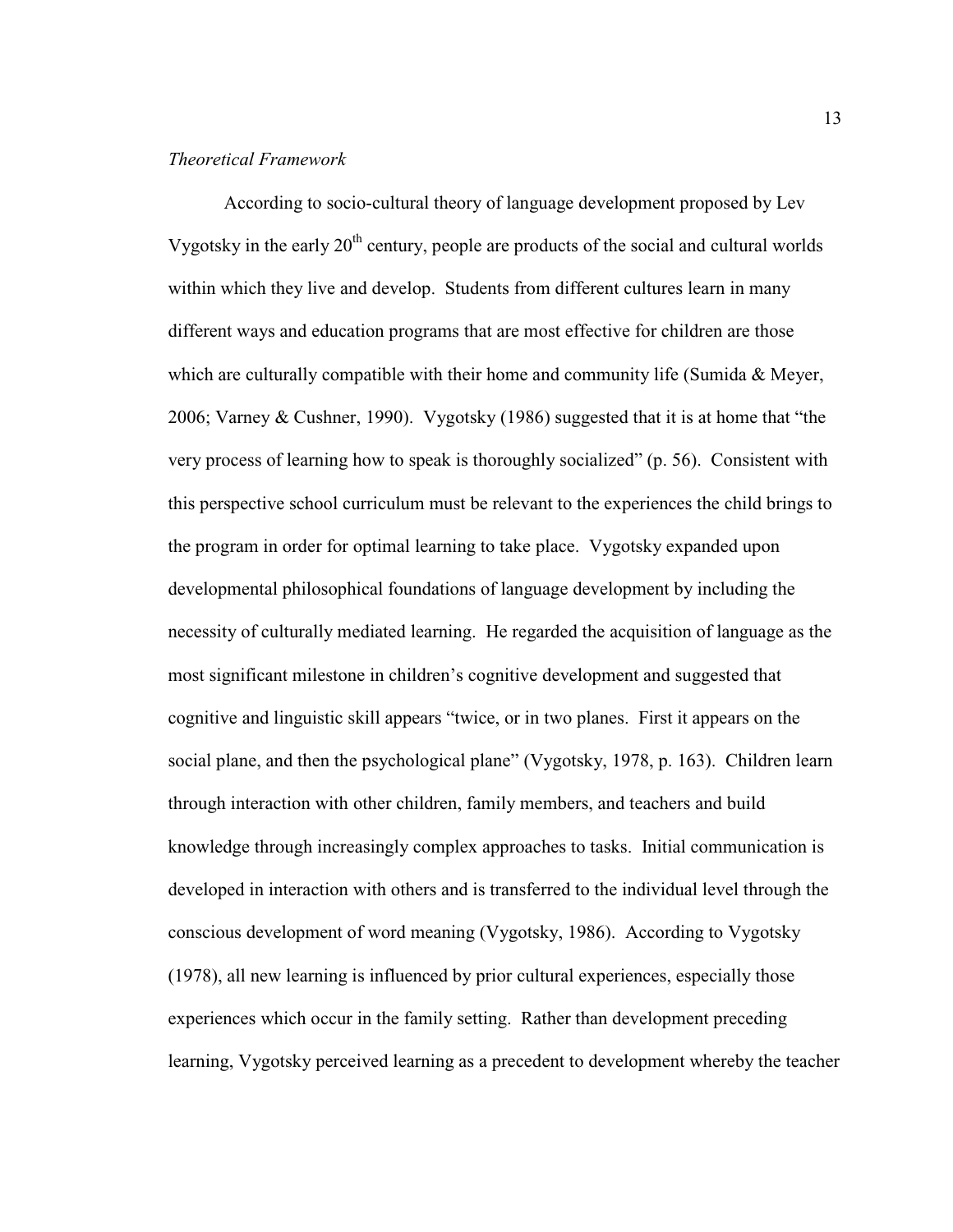or more competent adult or peer scaffold learning through supporting the attainment of new skills laying just beyond the level of independent achievement (1978). In order to support learning and development teachers need to have an intimate knowledge of children's current level of development and provide activities which will expand learning. It is expected that through the building of relationships in a multiyear rotation with the same teacher, language, and literacy skills will be reinforcement as teachers build familiarity with student's current developmental level, family, home, and

community life.

#### *Operational Definitions*

For purposes of this study the following definitions will be used.

*At risk:* Students predisposed to underachievement due to various reasons such as

social class, ethnicity, and primary language (Au & Blake, 2003).

*Early childhood:* Refers to student's chronological age from birth to age eight

years (Bredekamp & Copple, 1997).

*Native Hawaiian:* The term Native Hawaiian means any individual who is —

(A) A citizen of the United States; and

(B) a descendant of the aboriginal people who, prior to 1778, occupied and exercised sovereignty in the area that now comprises the State of Hawaii, as evidenced by —

(i) Genealogical records; (ii) Kupuna (elders) or Kamaaina (long-term community residents) verification; or (iii) Certified birth records (No Child Left Behind, NCLB, 2001).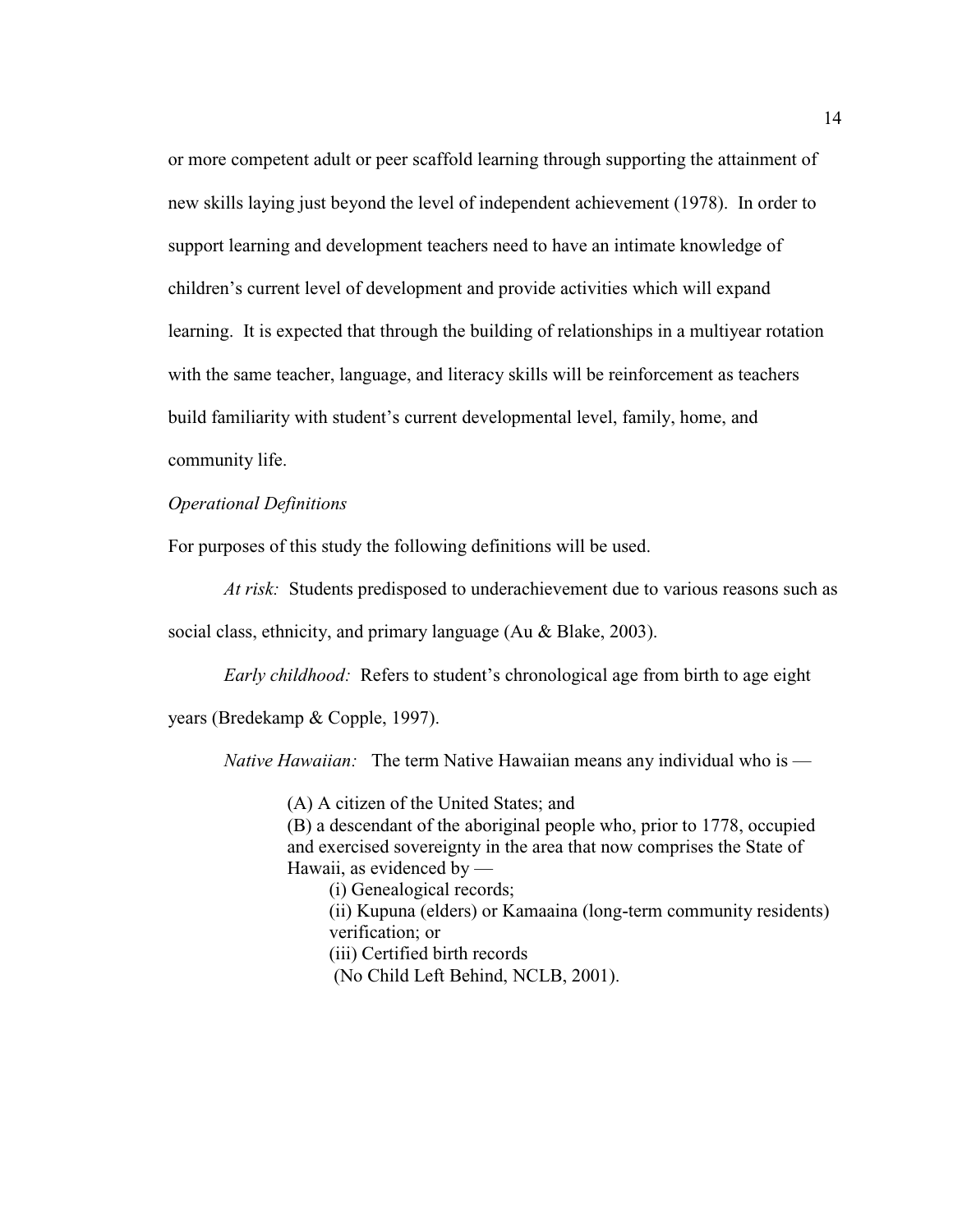*Multiyear assignment:* Refers to the practice of allowing teachers to keep the same students over a 2 year period and is interchangeably referred to as looping (Grant, Johnson, & Richardson, 1996).

*Preschool:* For the purposes of this study, preschool will be defined as early childhood care in an organized group facility which provides opportunities for development in a systematic manner.

#### *Assumptions, Limitations, Scope, and Delimitations*

*Assumptions:* It was assumed that relationships between teachers, students, and families would be strengthened over the course of 2 years. It was also assumed that the control and experimental groups of students would be comparable in terms of family and cultural backgrounds.

*Limitations:* The quality of teacher/child/family relationships was not investigated in this study. The variable program assignment compares the possible impact of length of time that teachers are involved in each child's educational experience. In addition the study is limited by the use of a convenience sample, which decreases the generalizability of the findings.

*Scope and Delimitations:* The design of this quasi-experimental study is a quantitative model that employed a pretest posttest control group design. The participants in this study are 3 and 4- year- old students of Native Hawaiian descent chosen for participation in preschool through a lottery system of applicants for early childhood services provided by KSCBECE in the State of Hawaii. The pretreatment assessments of student's language development confirmed that the two groups are at least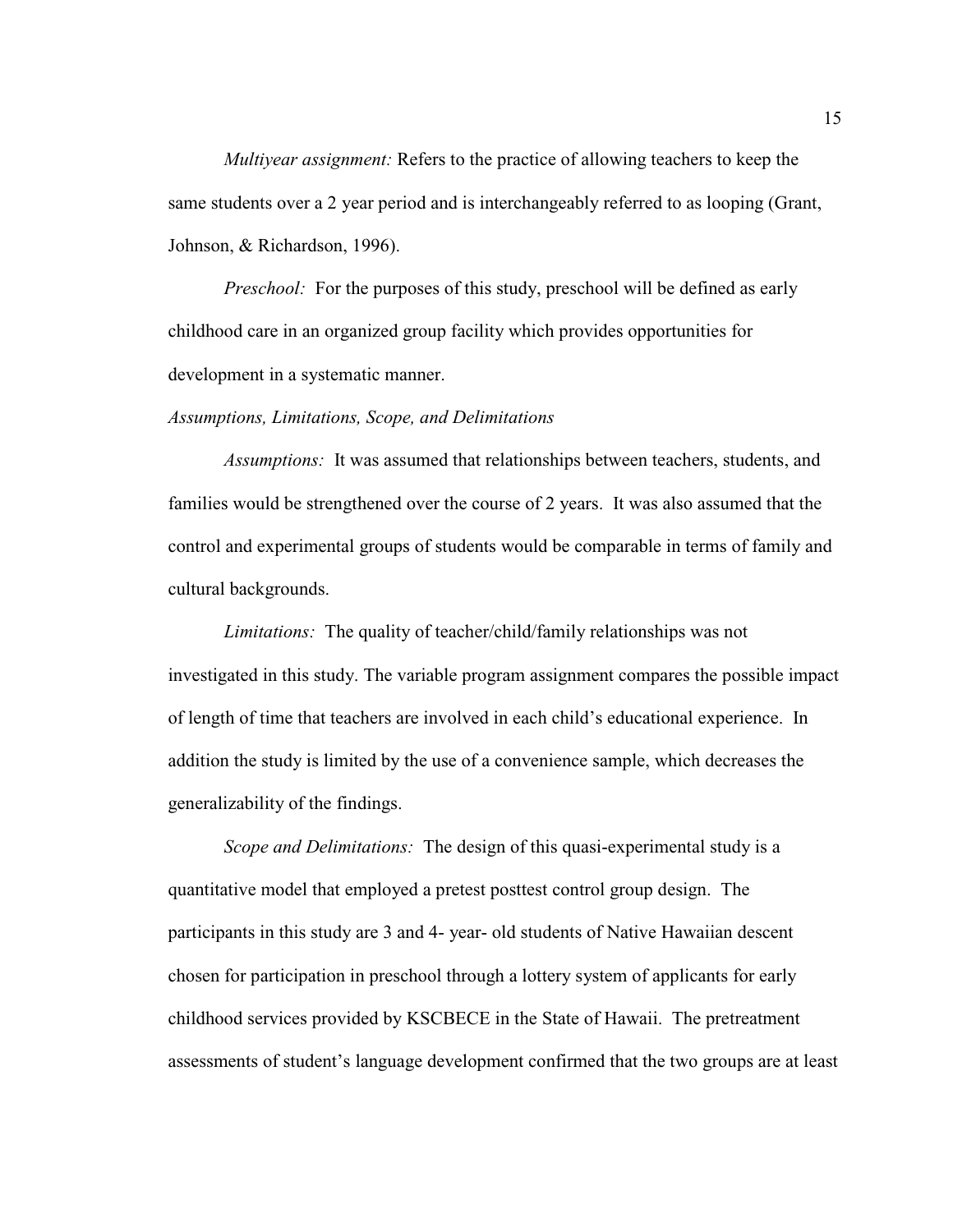similar in terms of the dependent variable under investigation (Leedy  $&$  Ormrod, 2005). In order to qualify for a teaching position at KSCBECE a 4 year degree in early childhood education or a related degree such as elementary education or psychology is required. State licensing laws require that teachers have at least 16 credits of early childhood education, also a requirement for KSCBECE. A minimum of 2 years of teaching in an early childhood environment is also a requirement. Many members of the teaching staff come to the program with comparable backgrounds in terms of these requirements and this similarity could help to minimize the perceived teacher effect. However, in order to investigate any possible effect of teacher education and years of experience on language scores, this information was gathered and included as variables in the study. As this research was limited to students of Native Hawaiian descent at KSCBECE, the results of the data analysis are not generalizable to the early childhood population at large. A further limitation of this study is the lack of random assignment to classrooms. The classrooms are all located in the same county on the Island of Hawaii but are in different districts. Assignment is based on proximity of the family home to the school and parental choice. In addition, differences in student populations may be influenced by the urban or rural location of the school.

#### *Significance of the Study*

The multiyear or looping approach has been used quite extensively with primary school students, gaining popularity as student populations become more diverse and at risk for failure due to instability at home and in communities where resources are minimal (Carter, 2005; Gaustad, 1998; Liu, 1997; Newberg, 1995; Nichols & Nichols,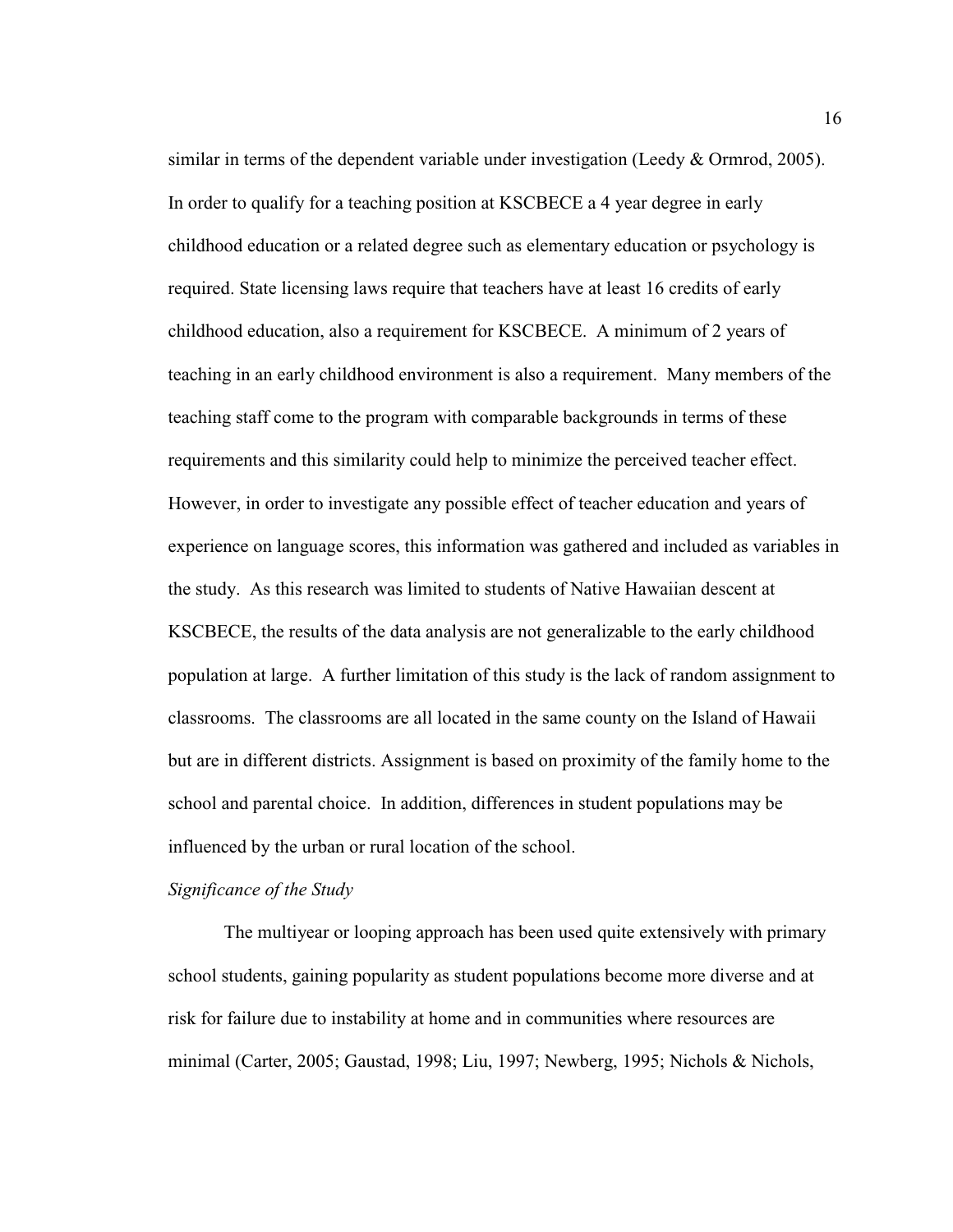2001). Much of the current research on the effect of multiyear assignments is qualitative and describes the experiences and perceptions of the study participants rather than presenting empirical evidence of the effectiveness of the intervention (Gaustad, 1998). Although some quantitative work regarding MY assignments in primary and secondary schools exists, there has been little research on the impact of MY assignments on the educational outcomes of preschool children. Kamehameha Schools have traditionally provided SY services to children and only recently have implemented a variety of context including multiyear looping and multiage, multiyear classrooms assignments. In order to provide optimal educational experiences for young children of Hawaiian descent, it is important that KSCBECE has access to empirical evidence of the effectiveness of a variety of contexts on oral language development for this marginalized population.

This study will provide policy makers at Kamehameha Schools with information about a cost-effective approach to programming that could potentially strengthen families and children of Hawaiian descent. Through the development of supportive relationships it is assumed that students will be more successful in academic endeavors, leading to positive social change as the achievement gap is reduced. In addition, because policy makers usually require empirical evidence to support their decisions about funding issues, this study has the potential to influence program policy in ways that most effectively support children in their oral language development. As funding options often are based on high stakes testing of students, the exploration of more effective approaches to language development is critical for future educational opportunities. Young children of Hawaiian descent continue to score below average on standardized test scores for reading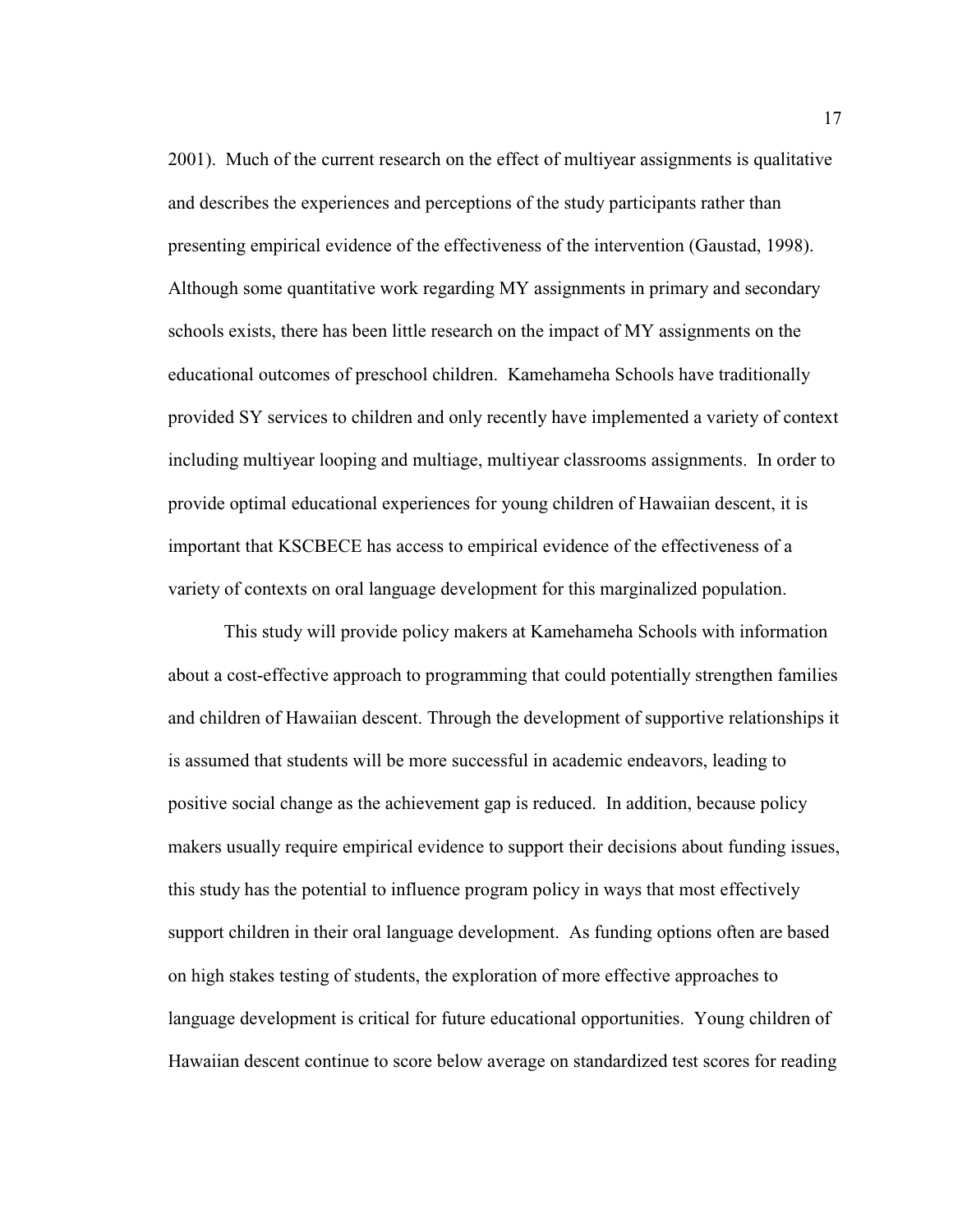and math (DOE Updates 2006-2007) and the implementation of interventions to support language development can be critical to more successful outcomes. By providing optimal early language experiences for young children perhaps standard scores on language assessments in elementary school will move towards compliance with NCLB guidelines. A review of the literature found no studies that examined the effects of MY or looping educational assignments on the language development of preschool children of Hawaiian descent. This quantitative study of the effectiveness of MY relationships between teachers, students, and families on the language development of preschool children of Hawaiian descent has the potential to fill this gap in the literature.

 To support positive educational outcomes for children of Hawaiian descent, KSCBECE has provided preschool education in the State of Hawaii for over 20 years. Beginning in the year 2000, a program for 3-year-old children was added to the SY program for 4-year-olds that was in place. KSCBECE now provides educational services to 3- and 4-year-old children through a variety of contexts that include looping classrooms, non-looping classrooms, and mixed age MY classrooms. This study investigated the possible influence of a 2 year assignment with the same teacher in a multiage MY classroom on the language scores of 4-year-old students. The study was limited to children of Hawaiian descent at KSCBECE programs and included only those classrooms where either a MY, multiage assignment or SY assignment is practiced. Teachers and administrators at KSCBECE are aware of the significance of early childhood education on future developmental outcomes and in an attempt to provide optimal environments for young children offer opportunities for a variety of settings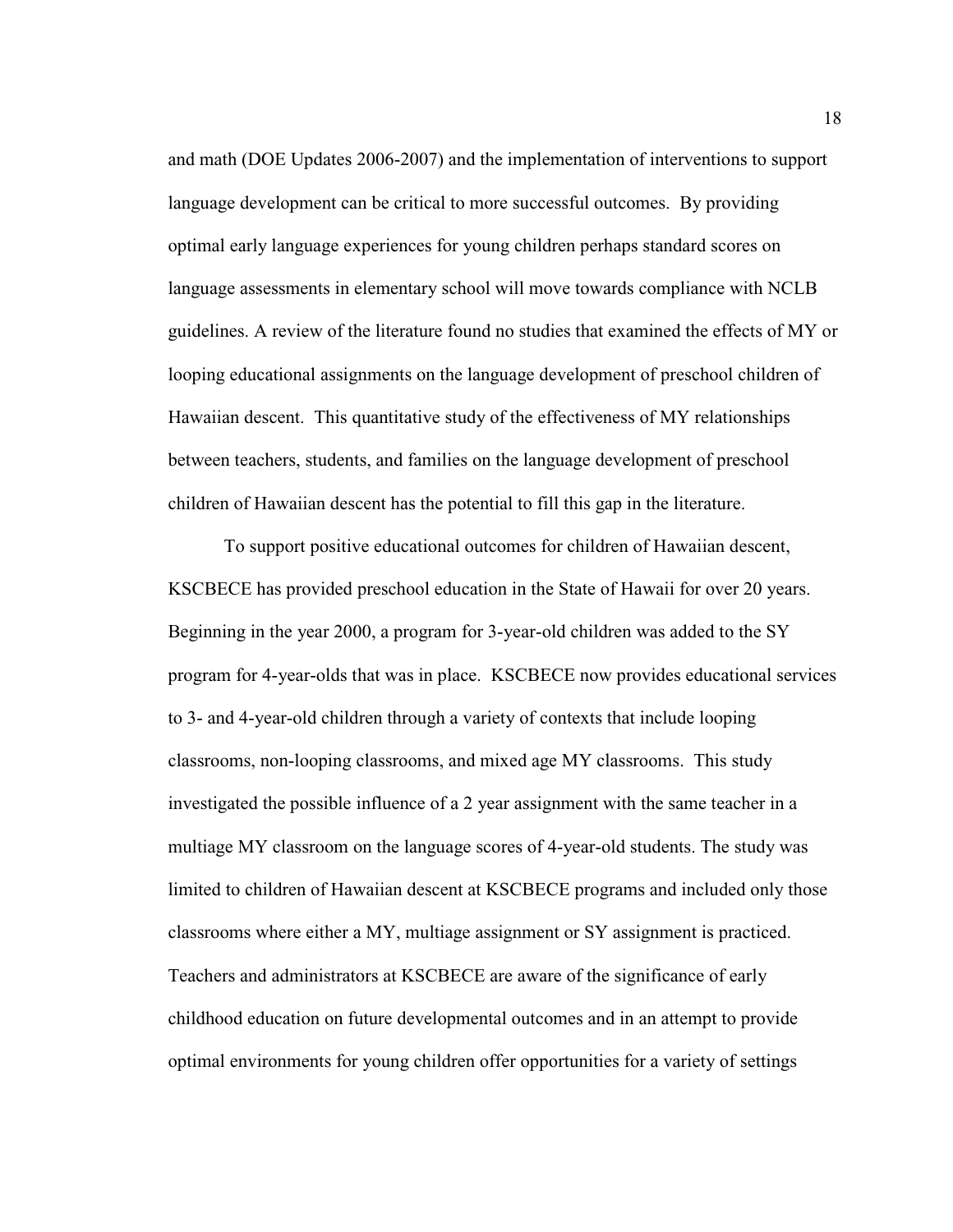within which services can be provided. Information about the possible effectiveness of MY assignments on the language development of children of Hawaiian descent is important because this potentially cost-effective approach to increasing language skills in the early years could be implemented with minimal reform in program approach. The DOE reports that over the course of the educational life of a student in Hawaii more Native Hawaiian students are below average than other populations, and fewer children of Hawaiian descent are above average on standardized math and reading assessments (DOE Updates, 2006-2007). Providing children of Hawaiian descent with the tools necessary to excel in education has the potential to lead to a change in the economic and social outcomes of those children. The relationship between early language development and later school achievement is well documented (Burchinal, Peisner-Feinberg, Pianta, & Howes, 2002; Snow, Burns, & Griffin, 1998). Positive educational experiences can help to optimize the successful integration of this marginalized population into the economic and social life of the Islands through higher educational attainment due to early success in school. Through access to higher educational opportunities, community and state colleges, and trade schools, Native Hawaiian children will be more prepared to enter the work force in higher status employment. Integration into the economic and political life of the Islands in potentially powerful positions will provide opportunities for young Hawaiians to effect positive social change in their communities.

 The National Association for the Education of Young Children recognizes that positive and supportive relationships during the early years are essential for optimal development (Bredekamp & Copple, 1997). Three important kinds of information are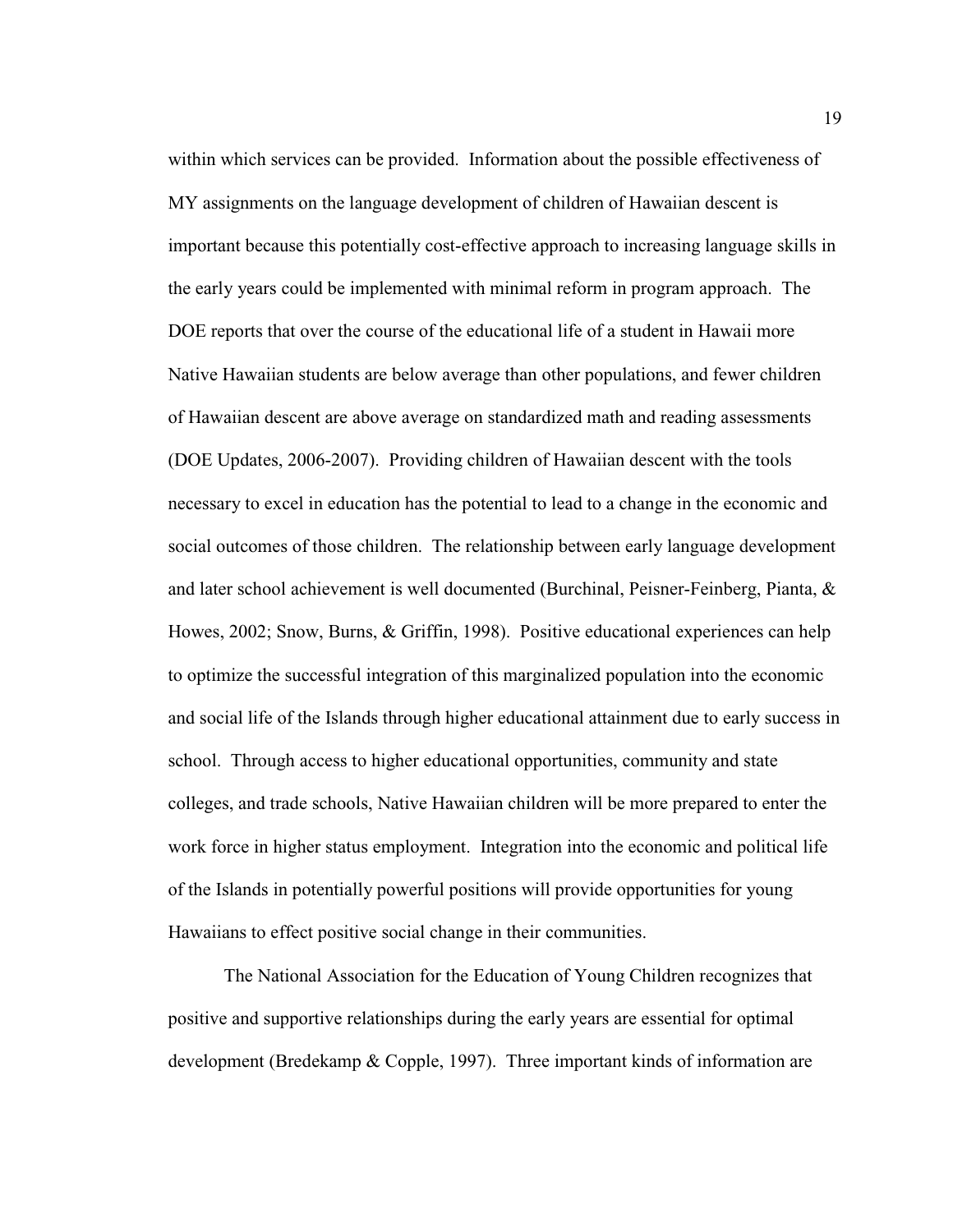described by Bredekamp and Copple as important for the implementation of developmentally appropriate quality programming. The first requires that early childhood educators know about the stages of development of young children. The second and third requirements suggest that intimate knowledge of each child's individual strengths, interests, and needs are essential, together with knowledge of the "social and cultural contexts in which children live" (p. 9). Teachers who spend 2 years with students have the opportunity to develop knowledge of individual children and when families are more comfortable and relaxed with a familiar person they may feel more able to share the details of cultural and home life. NAEYC has developed a set of principles to guide educators in their pursuit of quality which include the importance of reflection on cultural perspectives and understanding children as active learners who use culturally transmitted knowledge to construct their own understandings of the world around them. To create a caring community of learners, NAEYC stresses the importance of "consistent, positive relationships with a limited number of adults and other children" (Bredekamp & Copple, 1997, p.16). These principles of practice are guided by the work of Vygotsky and others who recognize the importance of relationships and knowledge of children's cultural background as essential for optimal development.

Language development is an important task for young children, one that has implications for later literacy development (Snow, Tabors, & Dickinson, 2001). Research also suggests that the language development of children in preschool is predictive of later school success (Dickinson, McCabe, Anastasopoulos, Peisner-Feinberg, & Poe, 2003; Good, Simmons, & Kame`enui, 2001; Juel, 1988; Nation &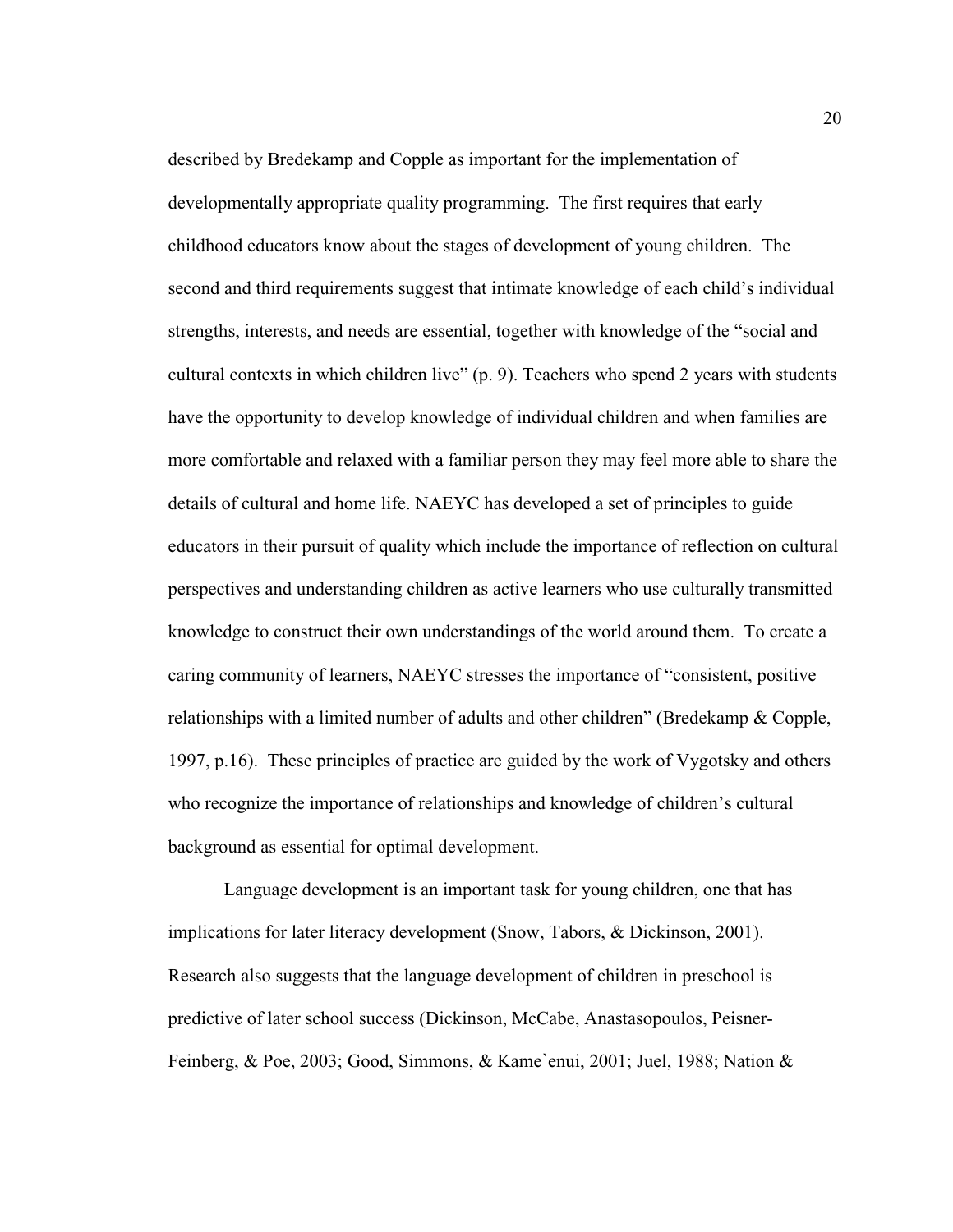Snowling, 2004; Snow et al, 1998). Close relationships with teachers are predictive of better language skills for children of color (Burchinal et al, 2002). It is therefore important that early childhood educators and policy makers acknowledge the impact of the context within which services are provided on the language development of students. Teachers who stay with children for 2 years have opportunities to build more stable and connected relationships with children and families which may in turn increase the possibility of building strong foundations for the acquision of language skills (Bulau, 2007; Burchinal et al.; Soundy & Stout, 2002).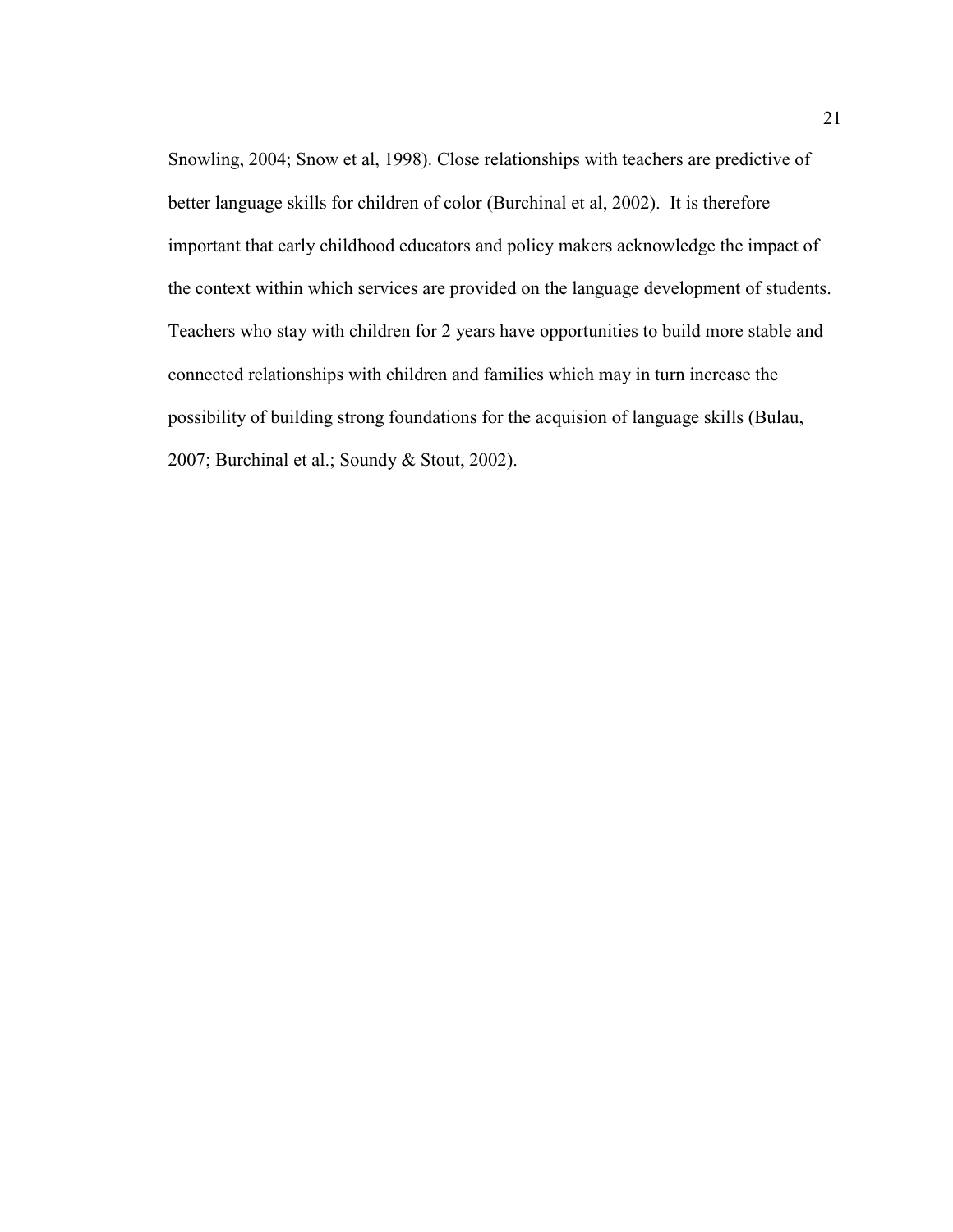#### CHAPTER 2:

#### LITERATURE REVIEW

#### Introduction and Organization of the Review

This literature review will discuss the historical background of multiyear (MY) looping rotation, the socio-cultural perspective of relationship building, the possible effect of a multiyear experience on language development, and the impact of language development on the academic future of young children including those children of Native Hawaiian descent at Kamehameha Schools Community Based Early Childhood Education (KSCBECE) program. As this study investigated the possible benefits of spending 2 years with the same teacher as a strategy to increase the receptive and expressive language skills of the target population, the review is organized in a way that logically presents findings of relevant literature to bring attention to the historical perspectives of MY assignment, the role of relationships in the acquision of language, the benefits of spending more than one year with the same teacher, and the challenges of MY assignments. The study also examined the confounding effects of student gender, socioeconomic status, along with maternal education, teacher years of experience and educational attainment on language development. Literature relevant to socio-cultural theories of learning was reviewed in this chapter, and language development from a socio-cultural perspective was examined.

In order to review the relationship of this study to previous research educational and psychological abstracts were searched using the databases available through EBSCOhost, which include ERIC, Academic Search Premier, Sage, Soc INDEX, and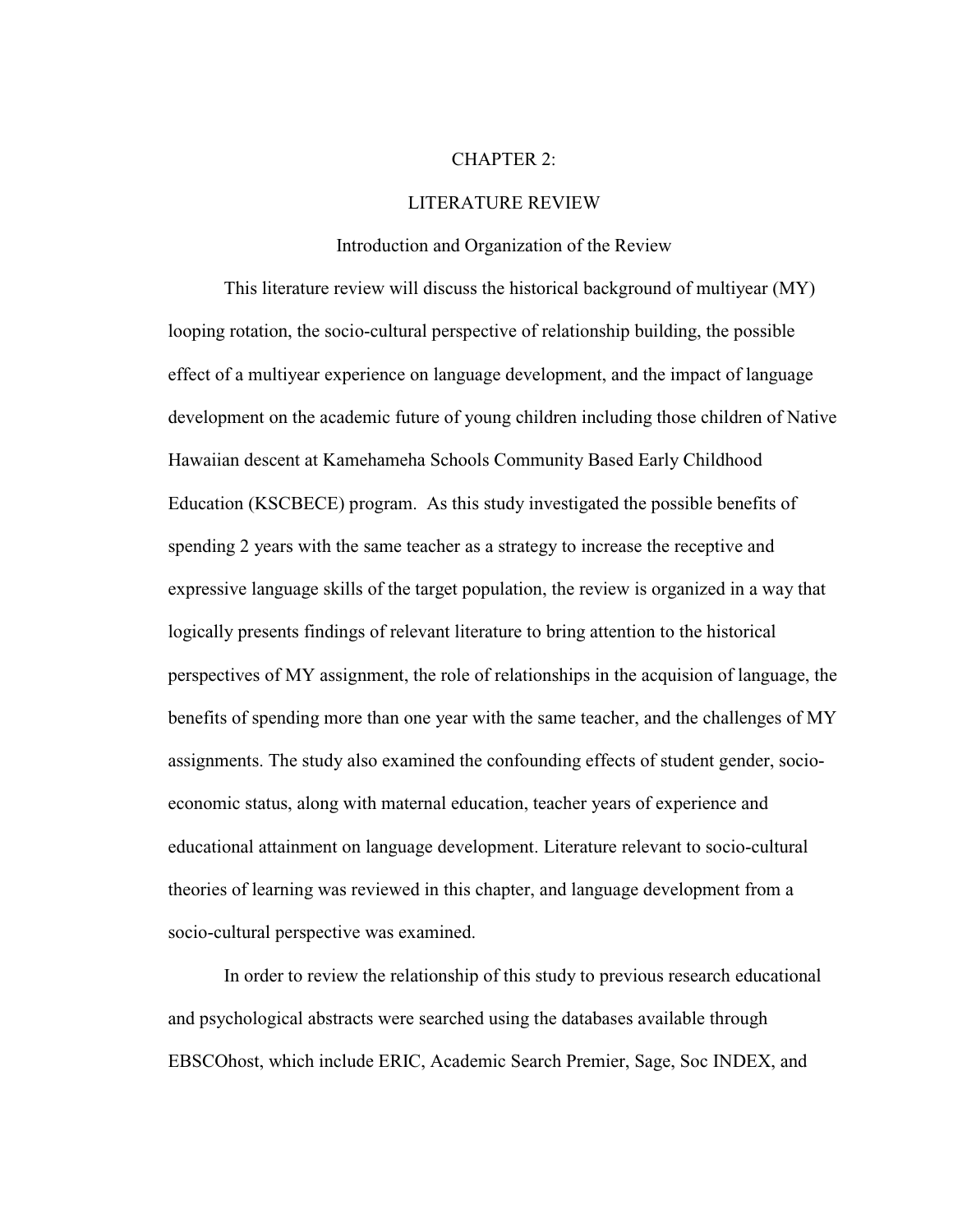Psyc INFO. Search limitations were set at 20 years and peer-reviewed publications. The most current literature available was given priority in the search; however, literature published prior to 2003 was considered appropriate and used throughout this study. Historical foundations of looping, language development, and early childhood education and development were examined regardless of dates of publication when deemed appropriate. In addition computer searches included peer-reviewed education journals, Walden dissertations, and books both on line and from the researcher's personal library of books on language development, socio-cultural theory, and early childhood education. Searches of the databases were made using the keywords *looping and relationships, academic looping, early childhood education, socio-cultural theory and language learning, multiyear education, and language developmen*t. In a review of the literature on the effects of gender and socio-economic status including maternal education on language development searches were carried out using these keywords: *language development and gender, language development and SES,* and *language development and maternal education*. A review of the literature on teacher experience and teacher educational attainment was conducted in the Academic Search Premier and Sage databases using the keywords *teaching and experience* and *language and development*. Although peer-reviewed journal articles were given the highest priority, secondary sources were used when discussions of the history of looping and early childhood education were reviewed.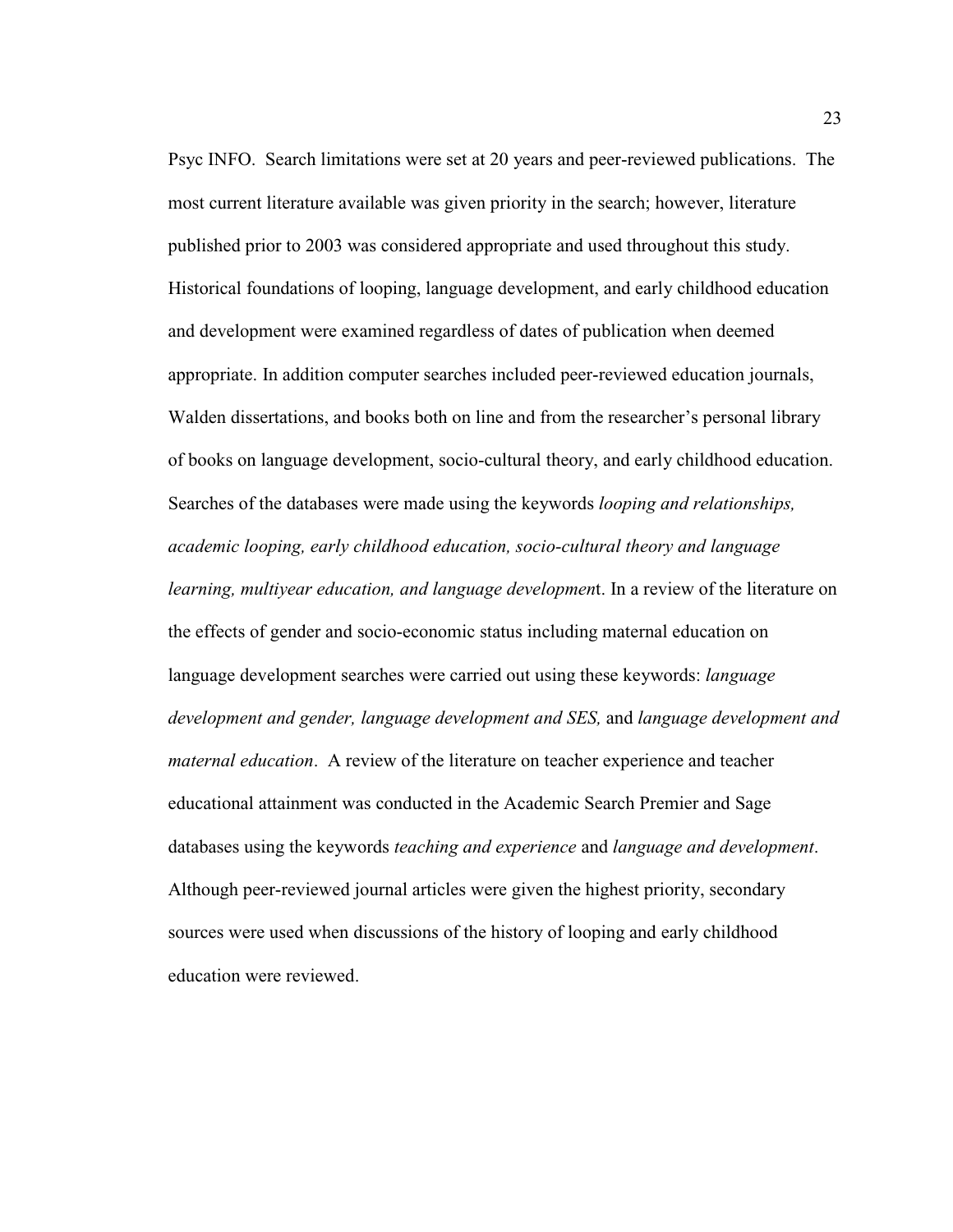## Historical Perspective

Through study and discussion about the historical perspectives of the field, early childhood educators have an opportunity to develop insight into how practice can be enhanced and quality of services to families and children can be supported. This is a critical component in the development of quality education experiences for children. In order to understand how early childhood educators can optimize the opportunity for young children to develop strong language skills it can be beneficial to consider an historical perspective.

#### *Overview of Multiyear Assignments*

The concept of keeping children and their teacher together over the course of 2 or more years is not a new idea. During the  $19<sup>th</sup>$  century many children were educated in one room schoolhouses, particularly in rural communities with one teacher for the duration of their schooling. In the mid-19<sup>th</sup> century, Horace Mann, one-time secretary of the board of education of Massachusetts, advocated for free public schools for all children, paid for by taxes. Mann (1852) believed that an educated citizenship would support success for democracy and that it is the responsibility of government to ensure that the population is educated. He advocated for an education for all children, paid for by the state, sectarian in its approach, and provided by well-trained teachers. According to Mann, education would always be beneficial and worth the investment. Most of these "common schools," a term coined by Mann, were one room school houses that served the population of the local area educating white children in the three Rs with some history and geography. Schools were supported by local communities, and as Mann reported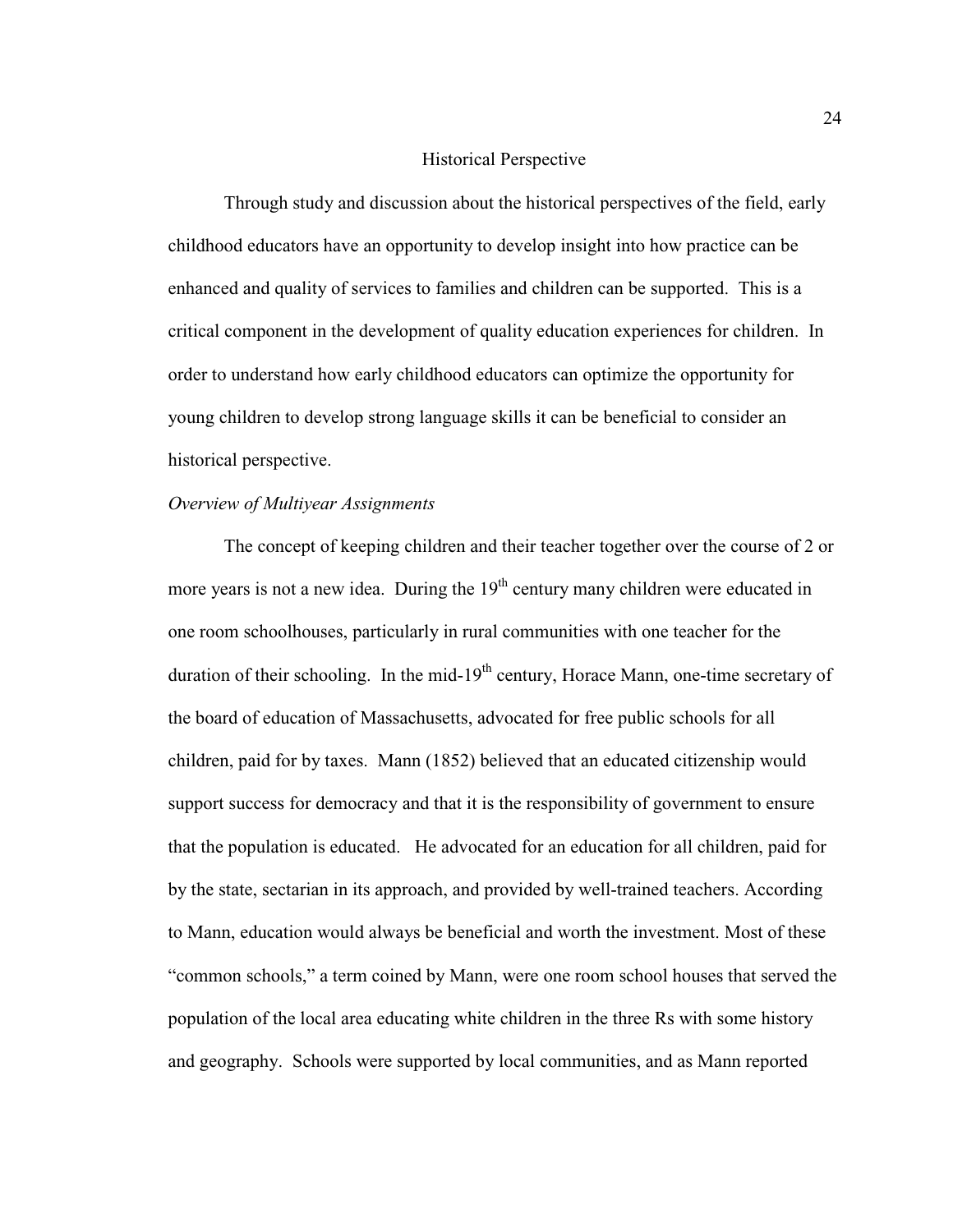varied considerably in effectiveness. Public schools did not provide education for the very young children, who stayed home until the age of about 7 or 8 years. When Mann returned from a trip to Prussia he began to advocate for schools that would segregate students into age related grade levels, which was the practice in some parts of Europe at that time. The U. S. Department of Education first discussed the possibility of keeping teachers with the same students for several years in 1913 (Grant, Johnson & Richardson, 1996). Teacher rotation was the term used to describe the practice of multiyear assignments to one teacher, and the benefits described included time savings due to student and teacher beginning a new school year with experience of ground rules and expectations for behavior. It was also suggested that teachers would increase their own teaching skills to meet the demands of several years of curriculum and that inefficient teachers would become more apparent with a 2 year rotation plan. John Dewey (1938/1997) advocated for a renewed examination of traditional methods and progressive ideas about education as providing experiences that lead to growth were introduced. Dewey suggested that rather than an either/or approach to education with traditional methods at one end and progressive methods at the other, it was important for educators to develop a philosophical approach to education that considered the whole child in the context of the social environment. Dewey appreciated the difficulty that educators faced in building a socially responsive educational experience and recognized that it is healthy for society to be involved in struggles and controversy, especially in such an important area as education. He suggested that although it may be easier to follow a traditional path than to develop a new approach based on the individual needs of the students and their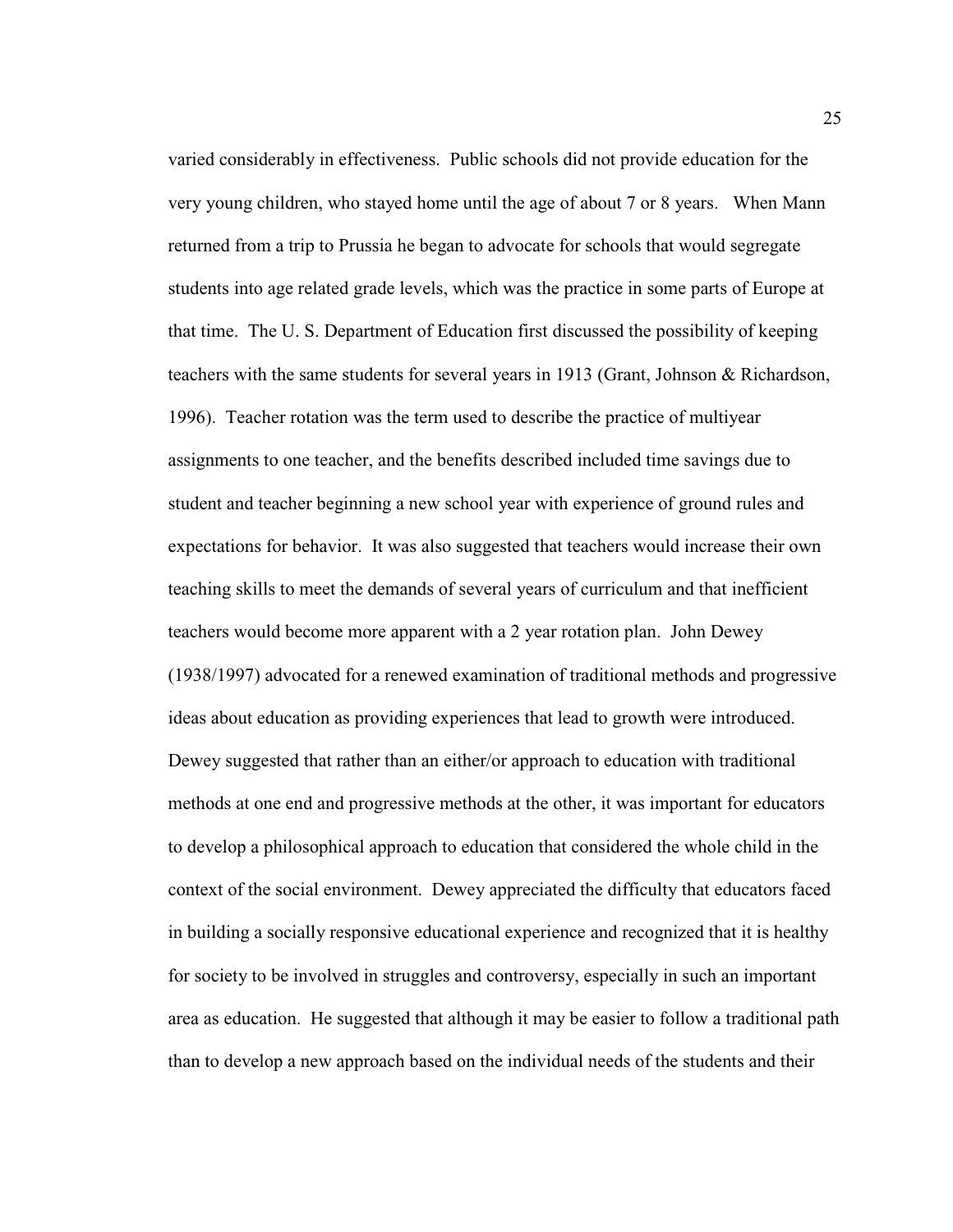interaction with the social and physical environment, educators must recognize the importance of meeting the needs of children in the context of their community. Dewey recognized the limitations of the traditional European approach to education as advocated by Mann and his followers. He proposed that education must be a personal experience linking the past to the present and based on experiential learning.

Unfortunately, the followers of Dewey and the progressive educational philosophies of his time perhaps did not fully understand the philosophical foundations that this new approach demanded. Dewey (1938/1997) suggested that experiences that do not take into account the social and cultural background of the individual have no educational value. He believed that the progressive movement seemed to be "more in accord with the democratic ideal to which our people are committed than do the procedures of the traditional school" (p. 33). This was in direct contrast to the intentions of Mann and his followers for whom democracy was based on social and cultural hegemony. The debate has continued into the  $21<sup>st</sup>$  century and as the pendulum has moved back and forth between progressive and traditional approaches in the U. S. there appears to have been little interest in building relationships as an educational practice until recent research began to suggest that social and emotional components in education were important for cognitive growth (Shonkoff & Philips, 2000).

There are some movements in international educational settings that have supported multiyear (MY) grouping and relationship building as important components of educational experiences. Following World War I, Rudolph Steiner (1861 -1925) founded a school for the employees of the Waldorf-Astoria cigarette factory in Stuttgart,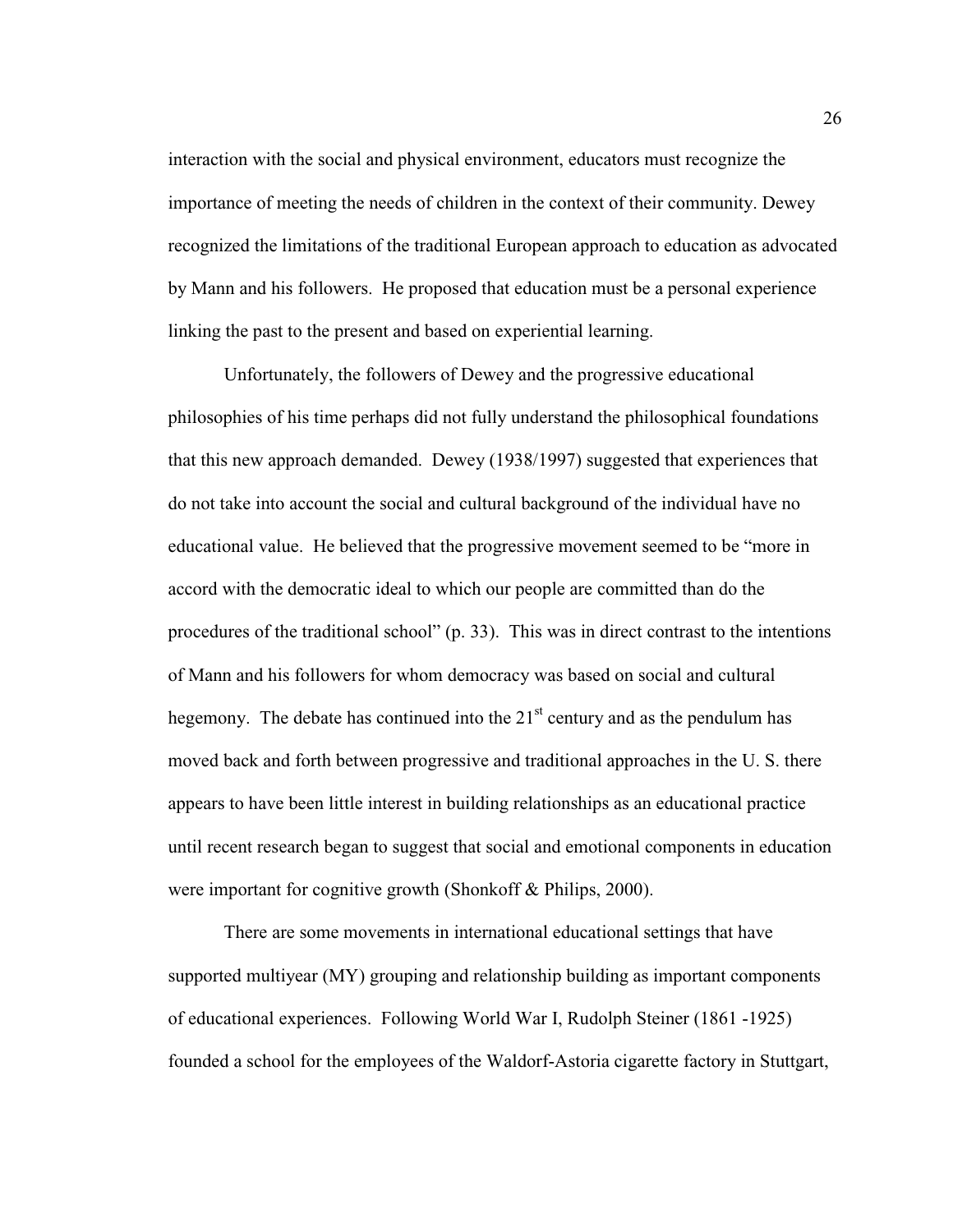Germany, with a vision of creating a society of young people who would grow to be caring and peaceful adults. By 1935 Waldorf schools had been established in the USA and other European countries. An important aspect of the Waldorf education is looping. From 7 to 14 years, children stay with the same group and the same teacher forming a close-knit group (Edwards, 2002). One of the key elements of Waldorf schools today is described by Easton (1997) as the building of a community of social support for families and children involved in Waldorf education. A Waldorf education continues to support the individual needs of children from diverse backgrounds through the building of relationships based on long-term connections in a looping environment (Easton, 1997).

In 1907 the Casa Dei Bambini was established by Maria Montessori to provide education for children living in the slums of Rome. Based on her work with the "mentally retarded" the methods developed by Montessori provide an environment that gives children choices within a safe, structured environment which "place the ultimate responsibility (and motivation) for learning with the child" (Peters, 2008, p. 70). Montessori schools group children into multiage classrooms. This approach is not standard looping, which keeps children of the same age together with their teacher over the course of 2 or more years, however, some of the philosophical foundations of multiage grouping are similar to those of a looping perspective. Children and teachers are kept together over the course of 3 years in order to "promote adult-child continuity and close peer relationships" (Edwards, 2002, para. 5). The curriculum is highly individualized but structured within sequences of learning and domains.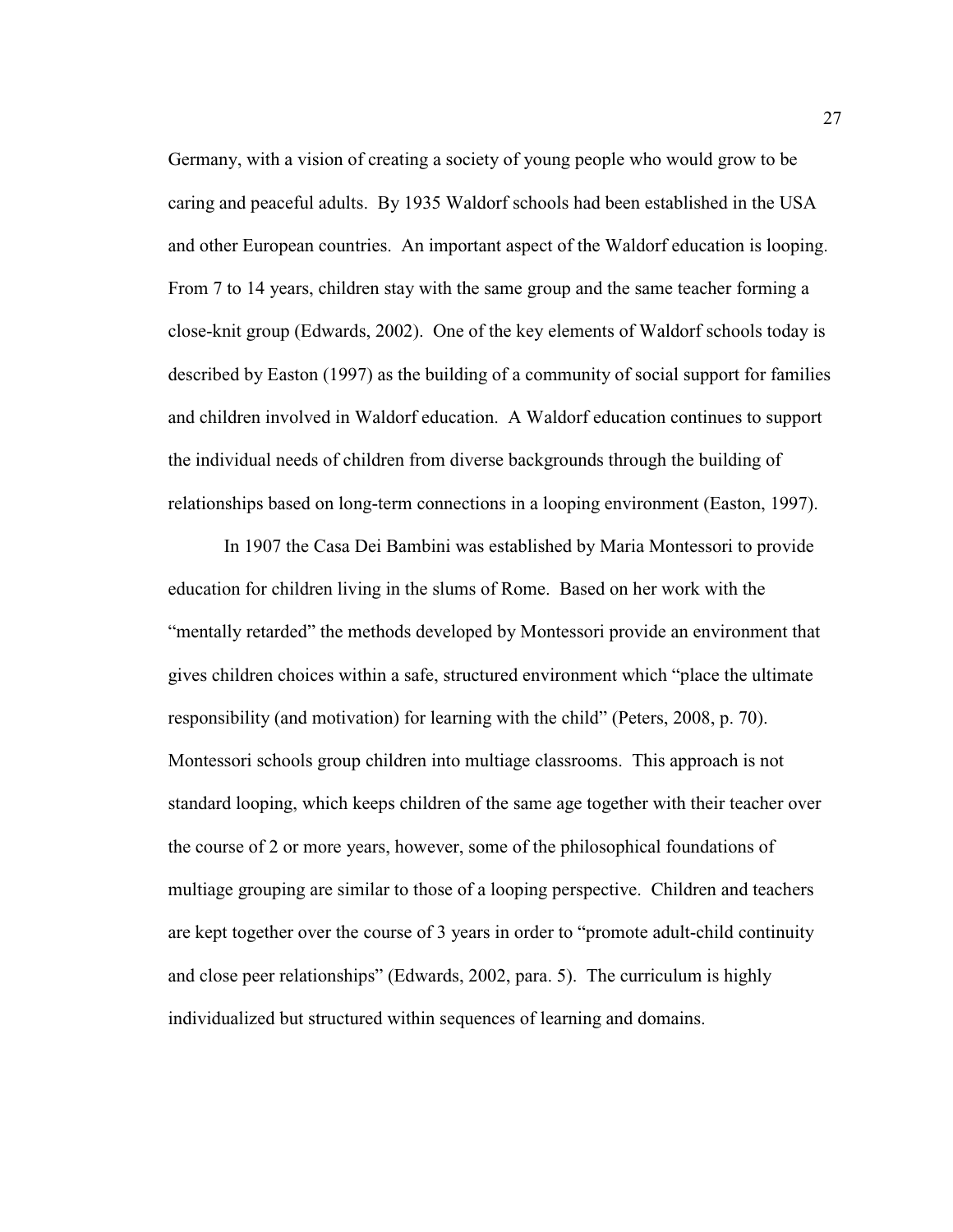At the end of World War II, families in the city of Reggio Emilia in Italy built a school to educate their children. Under the leadership of Loris Malaguzzi a system of municipal preschools and infant-toddler centers was developed. Drawing on the philosophical foundations of Dewey, Piaget, and Vygotsky education from a Reggio perspective is seen as developed through close social relationships and knowledge constructed through interaction with others. Multiyear adult-child and peer relationships are fostered through looping and long-term projects are developed which support collaborative work between students, teachers, families, and community members. Teachers view themselves as partners with children and families and consider long-term relationships as a means to understanding the developmental and social history of their students (Berk & Winsler, 1995).

# *Socio-cultural Perspectives in Early Childhood Education*

In recent years there has been increased focus on children's readiness for school with mandates that emphasize the importance of all children being ready for school for successful educational experiences (Goals 2000: Educate American Act, 1994, 2001; No Child Left Behind Act, 2001). Verbal readiness has been found to be the strongest predictor of first through fourth-grade standardized test scores in math and reading and so it behooves educators to reflect on the pre-literacy skills of young children (Kurdek & Sinclair, 2001; Miller et al., 2006).

Prior to the early  $20<sup>th</sup>$  century, young children were kept at home until the age of 6 or 7, when formal schooling was introduced to them. Learning took place within the confines of the family and immediate community. The invention of the formal education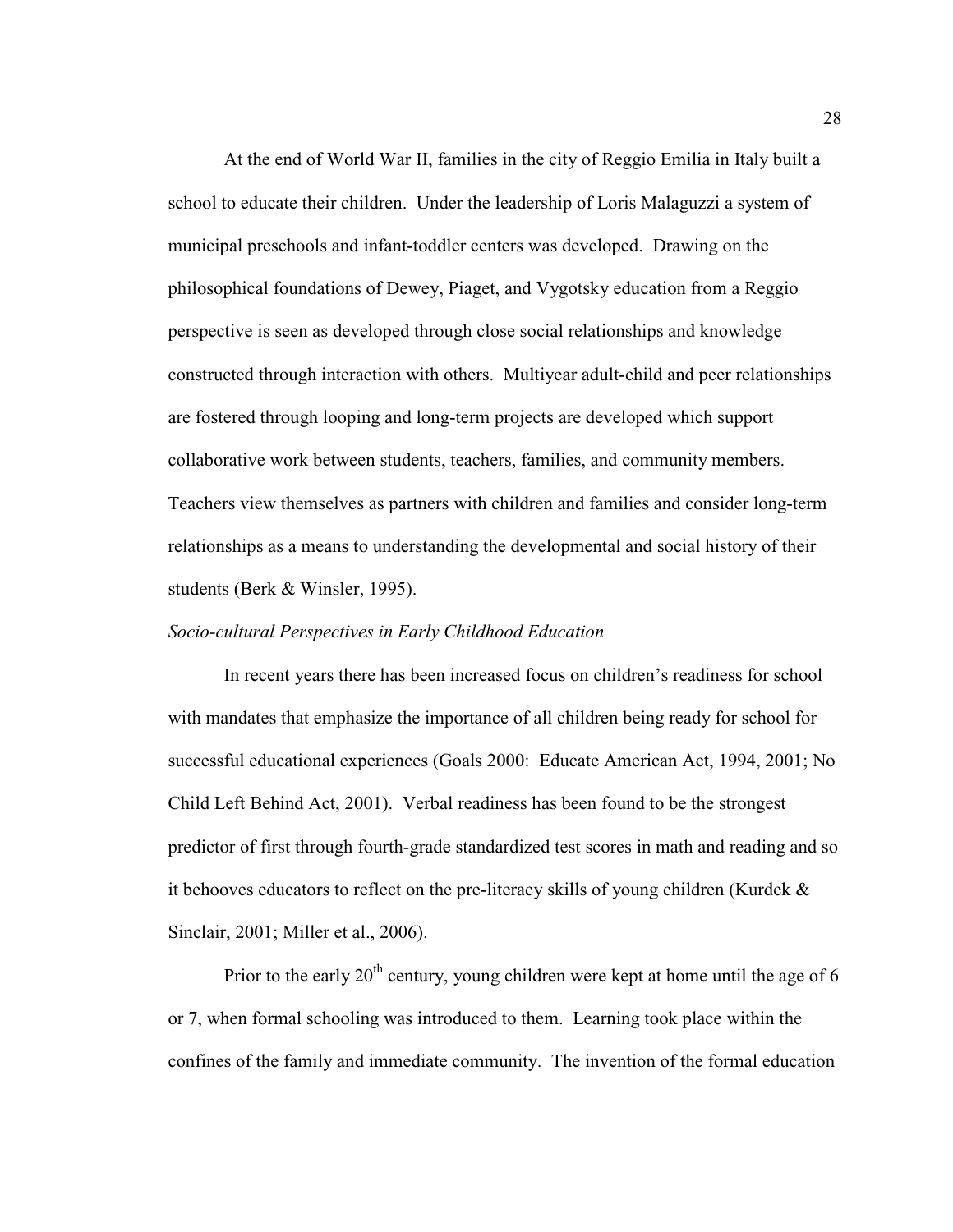of children between the ages of 3 and 6 years has been attributed to Fredrick Froebel (1898/2005). The importance of the early years was first recognized by Froebel and his followers and he advocated for and recognized that the young child "should be trained early for outer work, for creative and productive activity" (p.34). John Dewey (1915) influenced by the work of Froebel remarked that "There is no obvious social motive for the acquirement of mere learning, there is no clear social gain in success therat" (p. 11). Dewey recognized that schooling was important for the socialization of children and that education was more than rote learning and memorization. His reflections on the role of education in society were made at a time when society was moving from a home centered agrarian society into an industrial urban landscape. At the beginning of the  $20<sup>th</sup>$  century children were no longer needed at home to sustain the family and home life. Work in factories had changed the structure of the family group and children needed to be cared for outside of the home. Recognizing that traditional educational methods were out of step with the natural learning that takes place at home and in the community Dewey advocated for an approach that encouraged "buoyant outgoing energy" rather than "passive and inert recipiency and restraint" (p. 11). From Dewey's perspective the young child is seen as an active pupil engaged in learning through interaction with the environment. Traditional Western approaches to education have changed little since the time of Dewey, and continue to be influenced by the No Child Left Behind Act of 2001 which while demanding accountability have given credibility to those who would advocate for assessment-based approaches to learning.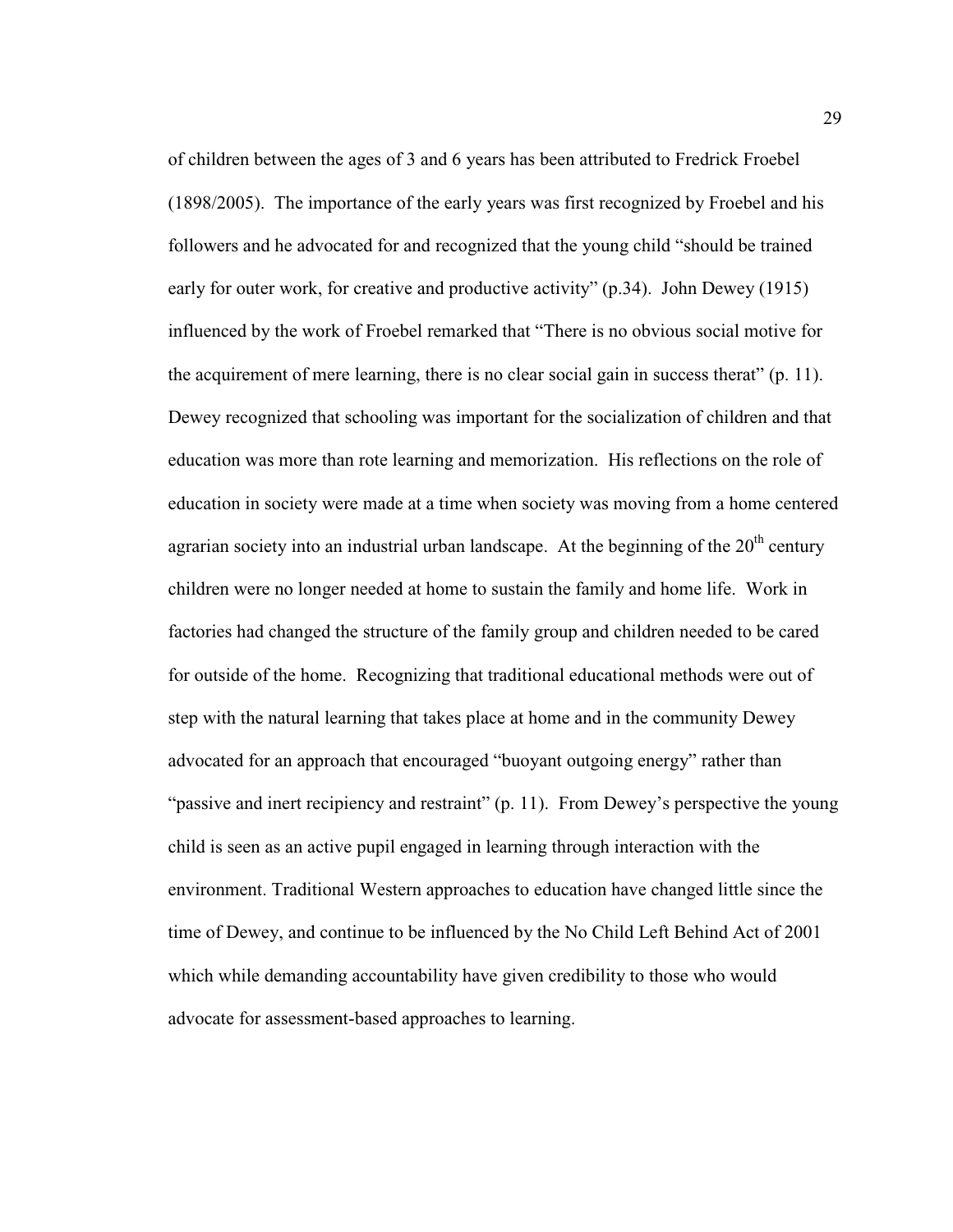Children in the Native Hawaiian community served by Kamehameha Schools live with traditional and family values that may not be consistent with the values supported in educational contexts developed from a Western perspective. The development of young children, including the development of language, results from a complex interaction between cultural environment and natural development (Bodrova & Leong, 2006). According to Bodrova and Leong (2006), from a Vygotskian perspective, the cultural background of children defines the ways that they are transformed as they develop the higher thinking skills associated with language and literacy. If educators continue to reject the opportunity to appraise new approaches to education that more closely resemble the cultural and familial values of children of Native Hawaiian descent, the question that we must ask ourselves is are we then complicit in "a kind of social injustice that disenfranchises the learners whom we seek to serve" (Sumida & Meyer, 2006, p. 438). Sumida and Meyer (2006) suggested that education must go beyond the western tradition of transmission of knowledge and reflect on the importance of cultural and linguistic diversity as teachers engage children and families in becoming agents of social change. Teaching to the fourth power, as developed by Sumida and Meyer, provides a theoretical framework for teachers to promote social change through an ecological approach of transmission, transaction, transmediation, and transformation. The goal of this work is to support children and families in building intrinsic motivation to become life long learners through culturally relevant approaches to learning.

This work is further supported by the research of Nasir and Hand (2006), who examined how the educational achievements of nondominant students can be reinforced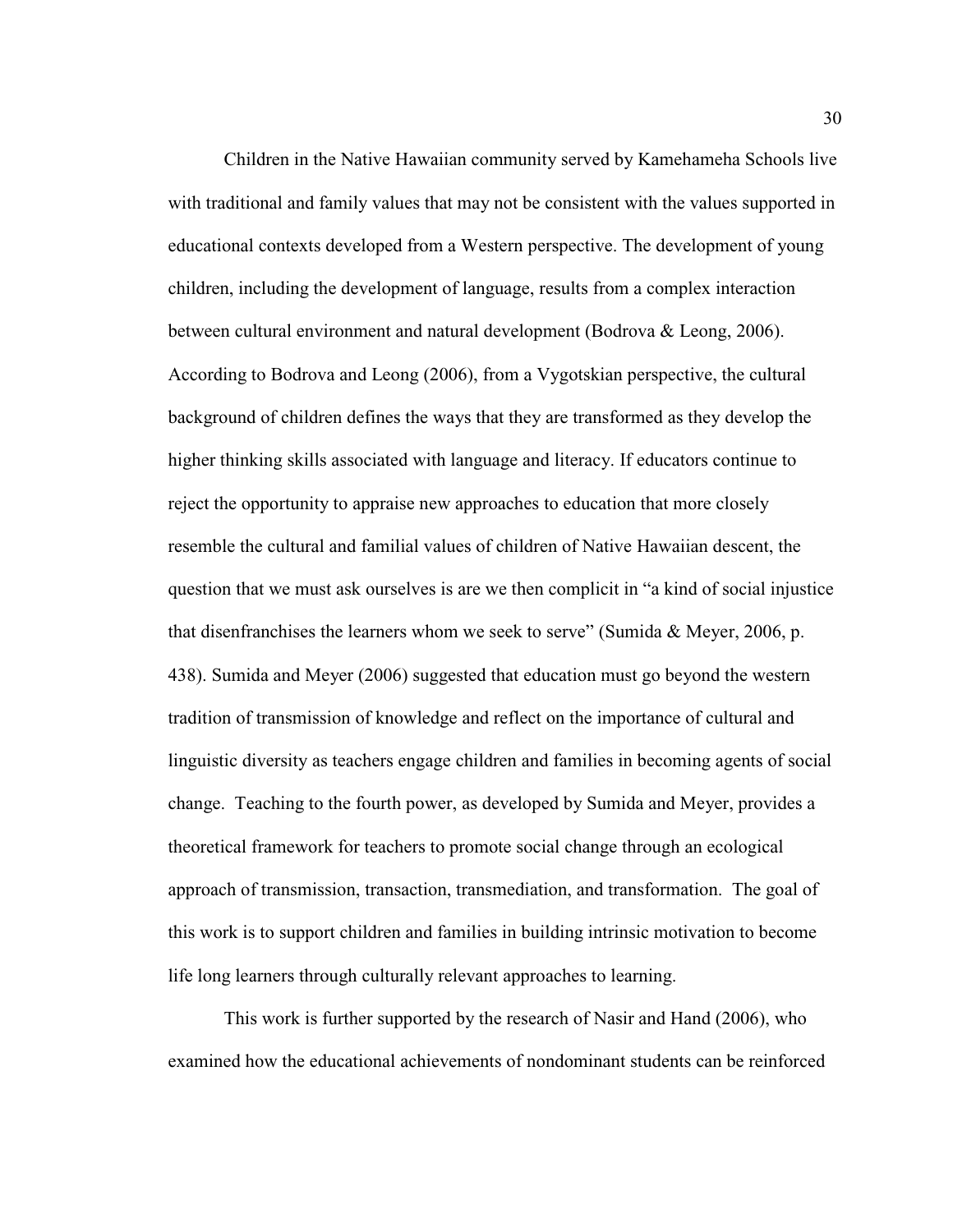in positive ways through the lens of a socio-cultural perspective of learning. Nasir and Hand suggested that while research points to the relationships between home and school life as important for learning, they maintain that there is a lack of understanding about how these relationships inter-relate to produce learning outcomes. According to Nasir and Hand, the conceptualization of culture as a static set of customs and practices which individuals carry with them has contributed to this lack of understanding.

Prior to 1778, when Captain Cook first arrived in the Hawaiian Islands, the culture and society of the population was based on a set of values that defined the selfidentity of the people (Kanahele, 1986). These guidelines provided clear rules about what were appropriate relationships and behaviors. However, these values were not static, and cultural changes occurred in the Hawaiian society just as they do in all societies (Nasir & Hand, 2006). From a socio-cultural perspective, culture is perceived as an ongoing response to the environment which is developed as populations interact reciprocally. From this point of view, knowledge is co-constructed as culture is "produced and reproduced in moments as people "do" life" (Nasir & Hand, 2006, p. 450). Individual and group differences among and between people and communities existed in Hawaii prior to 1778 which precludes us from making generalizations about Hawaiian culture as it existed in pre-contact Hawaii. Kanahele (1986) suggested that even when a community of people acknowledges the same values, individual differences will be evident as personal and family values. This construct must be kept in mind as we discuss the importance of building relationships with children and families through knowledge of their own personal and familial values as well as the social and cultural values of the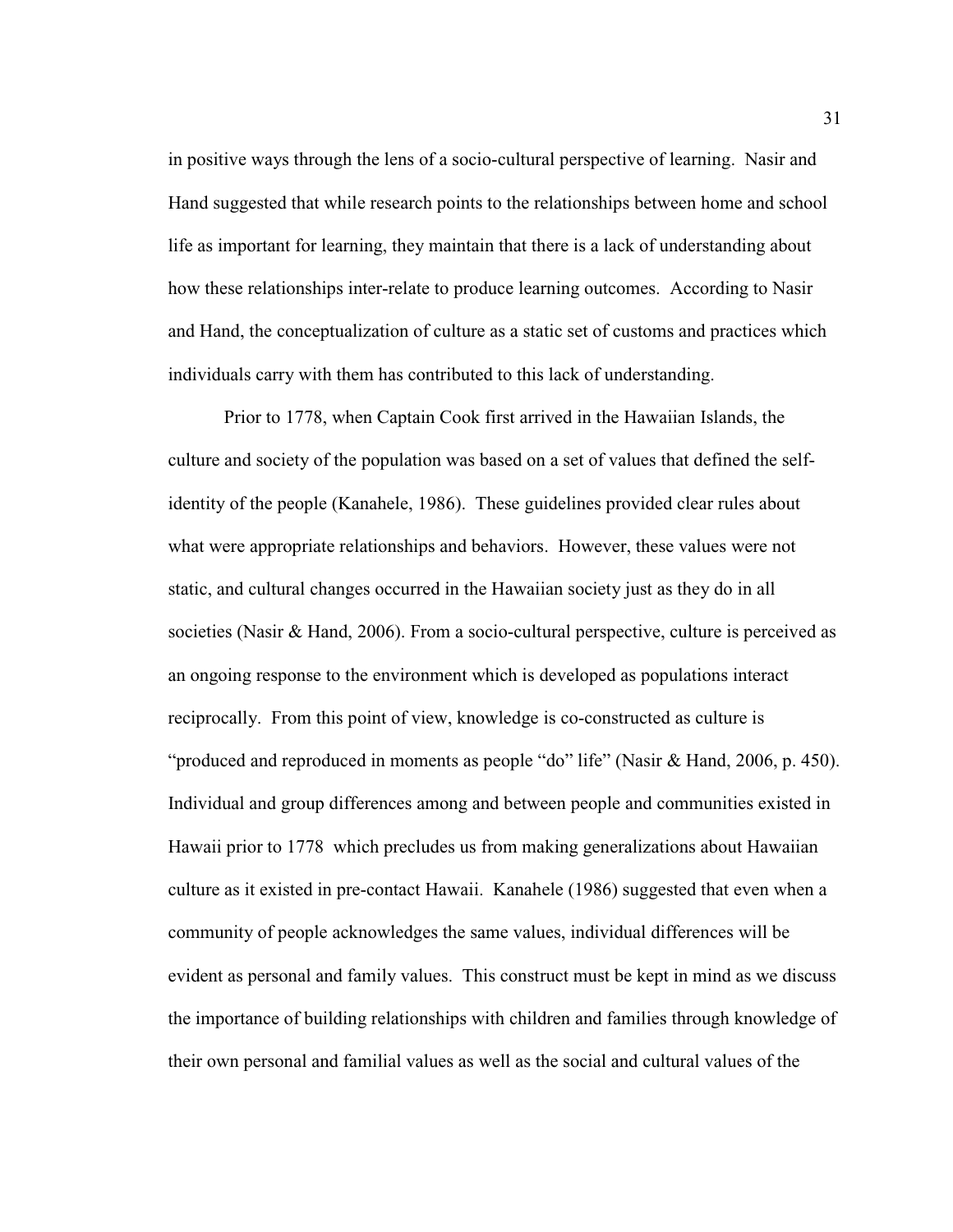communities. As the world of the Hawaiian people began to change drastically with the introduction of western influences, the values of old Hawaii became diluted (Kanahele, 1986). The influence of the missionaries further weakened the respect of the Hawaiian people for their own culture and ideas about the uncivilized and lazy savage became internalized for many of the remaining Hawaiians. Kanahele suggested that just as we may relive nightmares of our childhood, so modern Hawaiians "consciously or subconsciously, to one degree or another, continue to feel and fear those burdens of inferiority, negation, and rejection that oppressed our forefathers" (p. 27). No where is this more evident than in the educational system that tends to reject spontaneous learning and relies almost exclusively on scientific concepts and assessment (Gallimore & Tharp, 1990). In a review of Vygotsky's work on the development of scientific concepts and discourse, Panofsky, John-Steiner, and Blackwell (1990) suggested that children build scientific concepts in educational settings based on concrete and previously acquired knowledge. This knowledge comes directly from the child's experiences in family and community settings where a set of values and guidelines for behavior are internalized. According to Vygotsky the development of the child takes place in the family and community during the early years and has specific content relative to the historical setting (Davydov & Kerr, 1995). Early educational settings contribute to the psychological development of young children, which according socio-cultural theory is directly related to the social interactions that the student brings to the setting (Berk & Winsler, 1995). The complex diversity of the social settings of Hawaiian children with profound influences from Asian, Polynesian, and Western cultural values provides a challenge for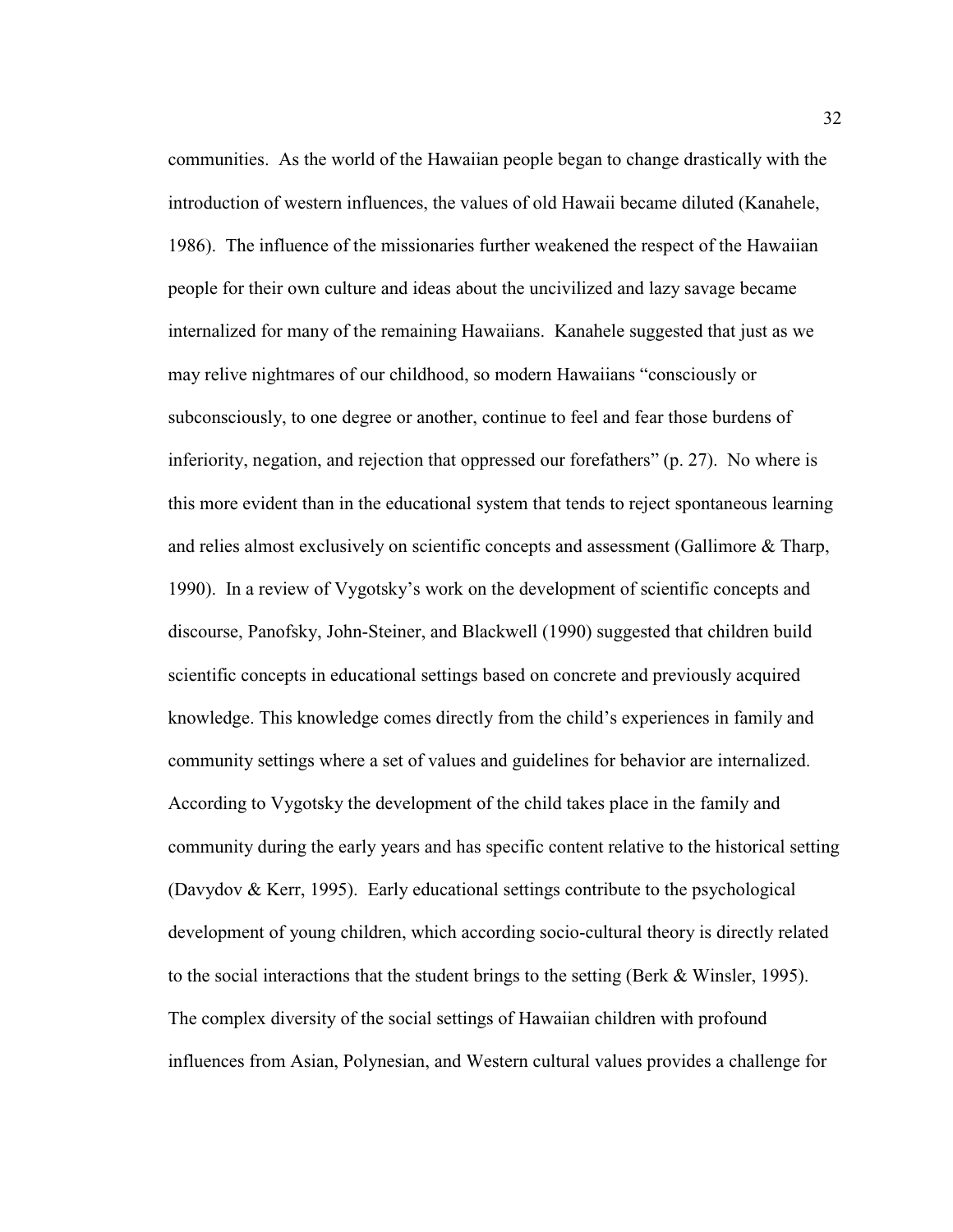teachers who are committed to the development of students who arrive in school with a variety of social, cultural, and linguistic foundations. It is important that the educational community reflect on and investigate a variety of contexts which will allow teachers to more thoroughly appreciate this diversity, and provide support for successful learning experiences for all children. Providing teachers and students with the opportunity to stay together for more than one school year in a multiyear setting may have the potential for relationship building leading to stronger connections within which learning can be supported.

The Effects of Confounding Variables on Language Development *Language Development and Gender* 

There is some evidence that suggests there may be a relationship between language development and gender (Locke, Ginsborg & Peers, 2002; Resnick & Goldfield, 1992; Westerlund & Lagerberg, 2008). In a study of economic status and language development, Locke et al. (2002) found that girls' receptive language abilities were significantly better than those of boys. Resnick and Goldfield (1992) in their earlier study of lexical development determined that infant girls maintained a higher comprehension score than boys throughout the first 2 years of life.

In a more recent study Westerlund and Lagerberg (2008) conducted in Sweden, female gender was significantly associated with expressive vocabulary. Their study underscored the importance of reading to young children as a factor that influences oral language development and findings suggest that girls are read to more often and have a richer vocabulary than do the boys. The authors pointed out that the data were self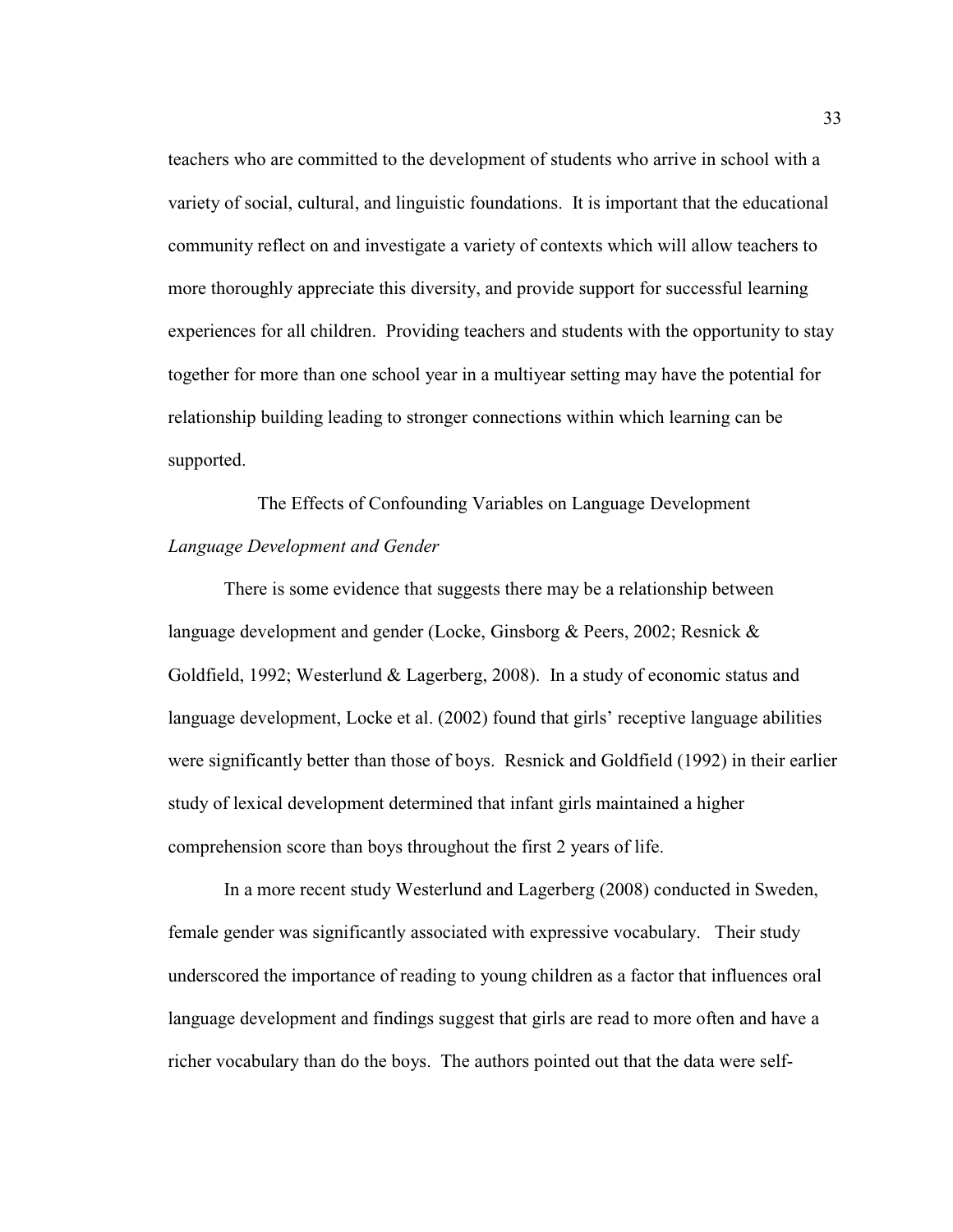reported by mothers and cause and effect cannot be determined by the study. However, the importance of communication with young children and frequent reading should be emphasized as avenues to increasing oral language skills.

When asked about perceptions about language development, parents in a study in the North of England reported that they believed gender was a factor in language development and that girls were more verbal than boys (Marshall, Goldbart & Phillips, 2007) and the same perception was reported by pre-school teachers in the Locke et al. (2002) study. As development in all domains is complex and influenced by a variety of factors, it is important to note that the effects of gender on language development may have more complicated cause and effect issues that are not readily apparent.

## *Language Development and Socio-Economic Status*

Socio-economic status (SES) can be determined by a variety of factors, including low income and maternal educational attainment. Hoff (2003) suggests that although environment influences vocabulary development it may be the specific differences in the language experiences that affect the rate of vocabulary development in young children. This study looked at the ways in which maternal speech mediates the relation between SES and child vocabulary development. Exposure to a richer vocabulary and style of language appears to support vocabulary development in young children regardless of other aspects of SES, thus supporting the idea that teachers may have an impact on language development through the use of rich language experiences. Burchinal et al. (2002) found that higher education levels of parents supported higher academic skills in young children.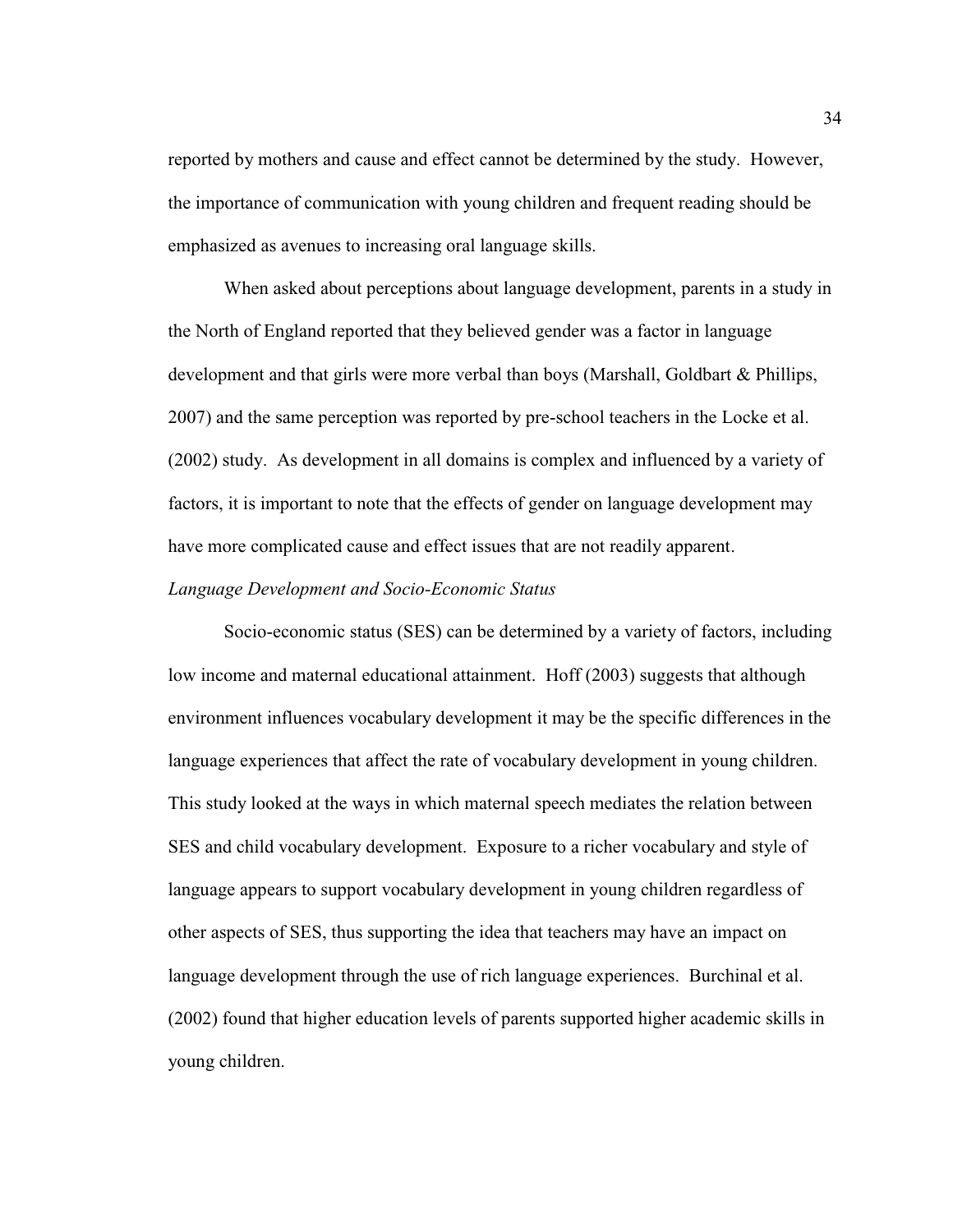Low maternal education is just one of several risk factors that children from marginalized populations face (Stanton-Chapman, Chapman, Kaiser, & Hancock, 2004). In their study of low income children, girl's language scores were affected as risk factors increased at a higher rate than the language scores of boys. In addition, findings from a study by Rouse and Fantuzzo (2009) also suggest that low maternal educational levels combined with poverty contribute in unique ways to the academic failure of young children. Risk factors for children of Hawaiian descent may include low-income, family unemployment, and exposure to drugs and violence in addition to low maternal education level. When low maternal education co-occurs with low income, this combination of factors is more predictive of academic outcomes than poverty itself. Building relationships with families, providing guidance along with parenting and literacy opportunities can support changes in family circumstances leading to stronger language skills and increased opportunities for academic success.

# *Language Development and Teacher Training and Experience*

According to Hamre and Pianta (2005), if experience in early learning environments can be affected by the interactions between teachers and children, it is imperative that educators and policy makers support practice that could potentially alter the trajectories for students at risk for failure. Hamre and Pianta suggest that it is not only positive relationships with students that moderate the risk of failure; it is also the quality of the instructional support that is important. However, a review of seven studies by Early et al. (2007) found that there is little and contradictory evidence that educational attainment is a predictor of increasing classroom quality or maximizing children's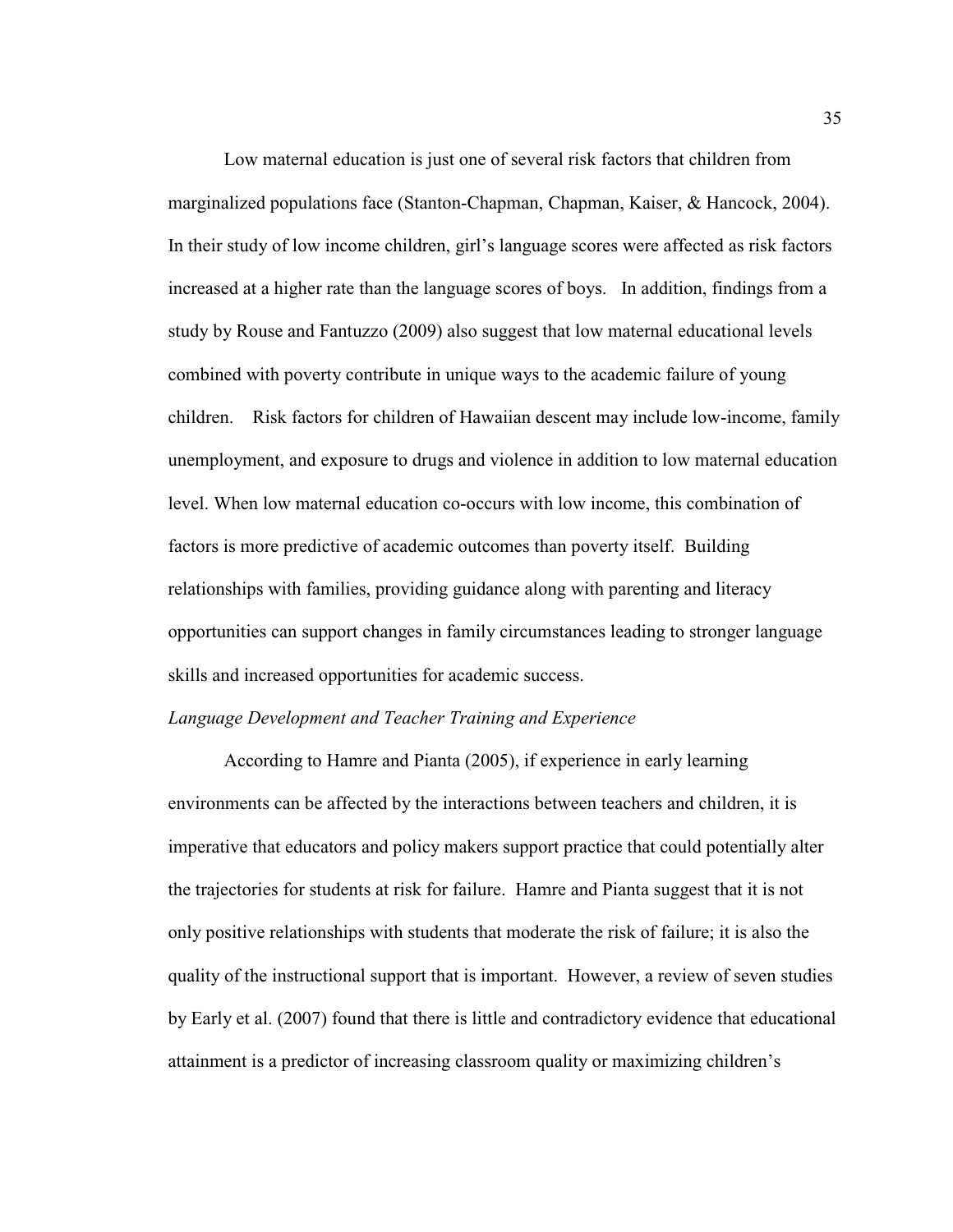academic gains. None of the seven studies reviewed indicated an association between the highest degree and receptive language skills. The complexity of the relationships between teacher interactions with students and the academic achievement appear to be more closely related to relationship interactions than either years of experience or educational attainment (La Paro & Pianta, 2000; Ostrosky, Gaffney & Thomas, 2006; Pianta, et al. 2005). According to Pianta et al. (2005) global quality as assessed by Early Childhood Environmental Rating Scale – Revised (ECERS-R) and Classroom Assessment Scoring System (CLASS) was lower when the classroom was composed of a majority of children below the poverty line, teachers did not have graduate level degree training in early childhood, and teachers expressed more traditional beliefs about children in which child-adult interactions were understood from an adult-centered perspective.

Pianta et al. (2005) have defined three broad domains of supportive interactions that define high quality teaching. Regardless of educational attainment and years of experience, quality teaching requires that teachers interact with and support emerging language through modeling and encouragement. These authors suggest that even though many teachers fulfill the No Child Left Behind (NCLB) definition of highly qualified teachers through full state certification, a bachelor's degree and competence and knowledge of the subject area, there continues to be a lack of connection between teachers and the students that is necessary for high quality classroom experiences. Although Pianta et al. found that global quality as assessed by the ECERS-R and the CLASS was significantly related to teachers with BA degrees and early childhood training, these researchers propose that it may be that the experience and educational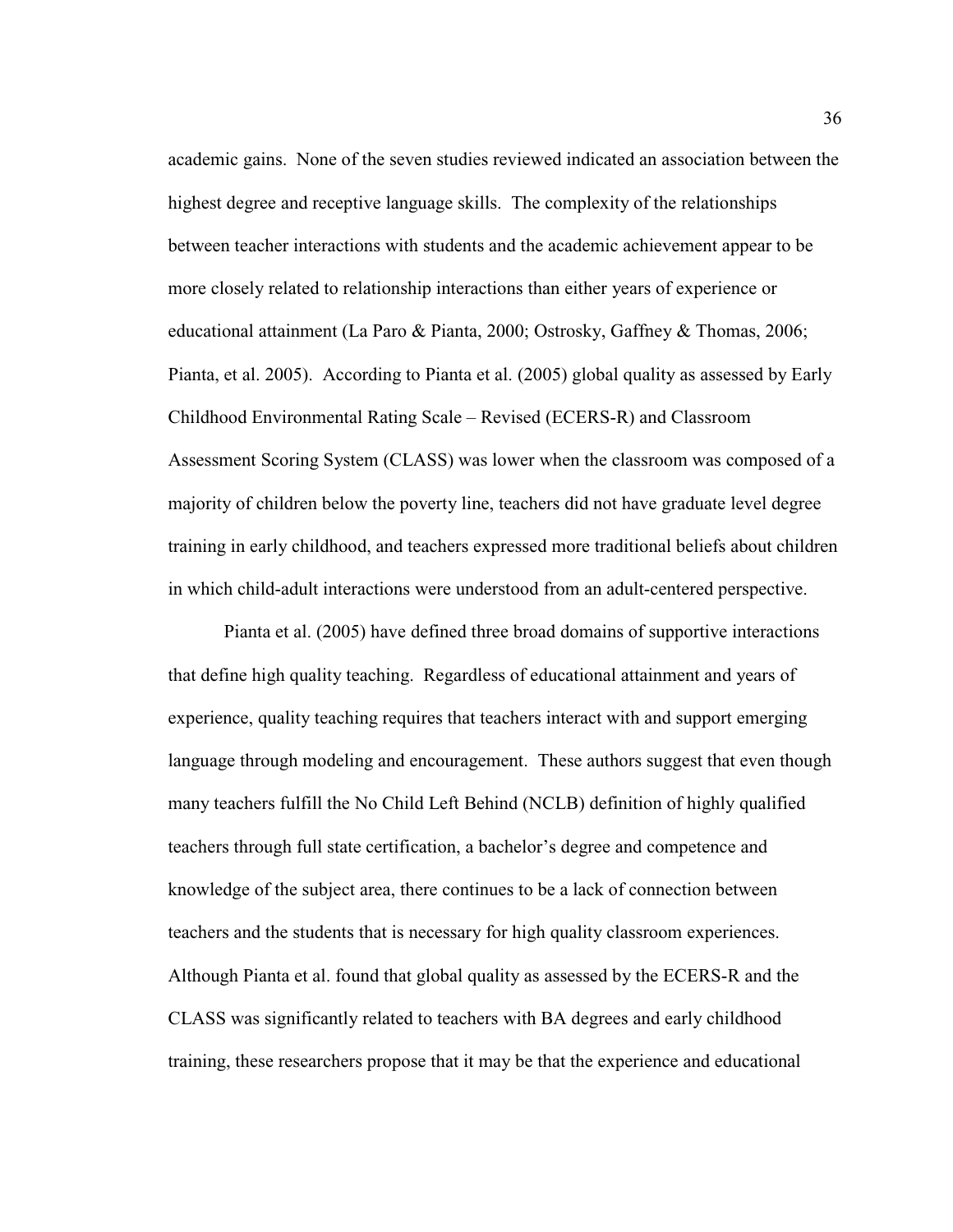attainment of teachers reflect an understanding of children's developmental needs and comfort in providing child-centered environments that lead to higher quality instructional settings.

# The Role of Relationships in Early Childhood Education *Relationships with Children*

Dickinson and Tabors (2002) remind us that the relationships teachers have with the children in their care and the kinds of conversations that they have are predictive of later language and literacy achievements. A multiyear (MY) approach allows teachers and children to stay together for two or more years providing opportunities for teachers, children, and families to build strong relationships (Burke, 1997; Flanagan, 2006; Grant, Johnson & Richardson, 1996; Liu, 1997; Olaiya, 2001). Relationships between adults and children are an important component of early childhood programs, one that builds security, self-confidence, and learning opportunities for young children, all skills necessary for maximum learning (Chirichello & Chirichello, 2001; Keyser, 2006; Soundy & Stout, 2002). According to Pianta (2006), the "relationships between children and adults are the primary medium through which literacy is acquired" (p. 149). Pianta perceived literacy as a behavioral system within which many processes are organized. Included in this system is the ability to use oral language to communicate thoughts and ideas. The literacy system is supported through the relationships and interactions young children have with others. When teachers organize an environment where children feel safe and secure and they provide an appropriately stimulating instructional curriculum maximum learning can take place (Pianta, 2006). The National Association for the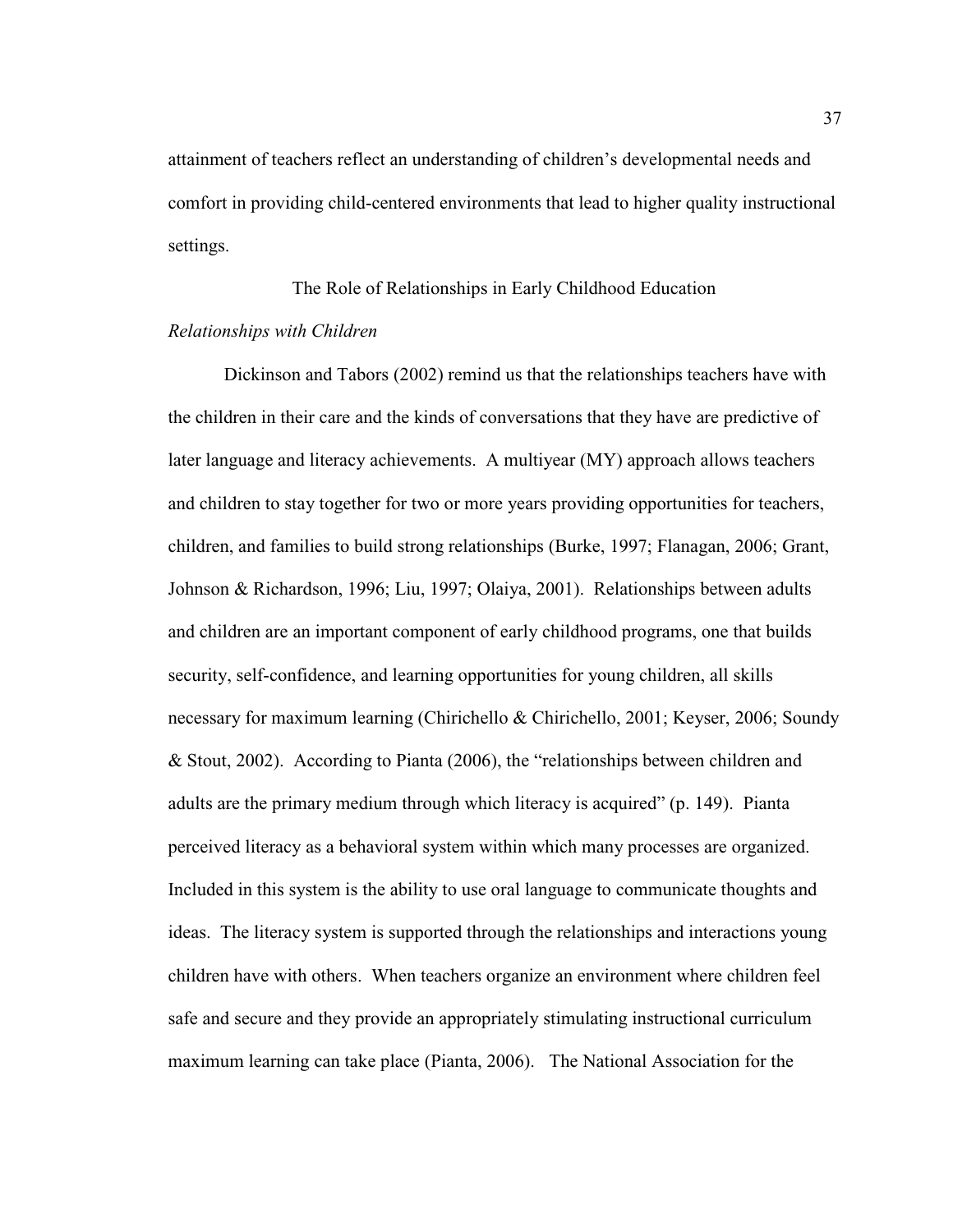Education of Young Children (NAEYC) recognized the importance of relationships for learning and development when they included support for programs that encourage teachers to build relationships with children and families through recognition and sensitivity to individual and cultural diversity in the revised edition of Developmentally Appropriate Practice in Early Childhood Programs (1997). This edition challenges those in the field of early education to recognize that in order for programs to be developmentally appropriate they must also recognize the role of cultural and linguistic diversity in the development of young children. Using the work of Uri Bronfenbrenner as a foundation for their position on the importance of inclusive relationships, NAEYC (1997) advocates for the recognition of the interrelationship of the various aspects of children's lives and the importance of the social context within which early development occurs. Responsive adults who nurture positive relationships with children are instrumental in developing communities of learners, a context which is believed to be critical for optimal development (Jacoby, 1995).

Knowledge of the cultural background and social practices of the families provides guidance for teachers about the types of activities that are considered developmentally appropriate (NAEYC, 1997). It is possible that teachers who have the opportunity to spend 2 years with children can build a knowledge base of approaches that work best with the community of learners that develops in the classroom throughout that extended period of time. In a 2 year looping arrangement teachers can build on previous knowledge of students, have less time devoted to assessments, and provide smooth transitions between grade levels (Jacoby, 1995).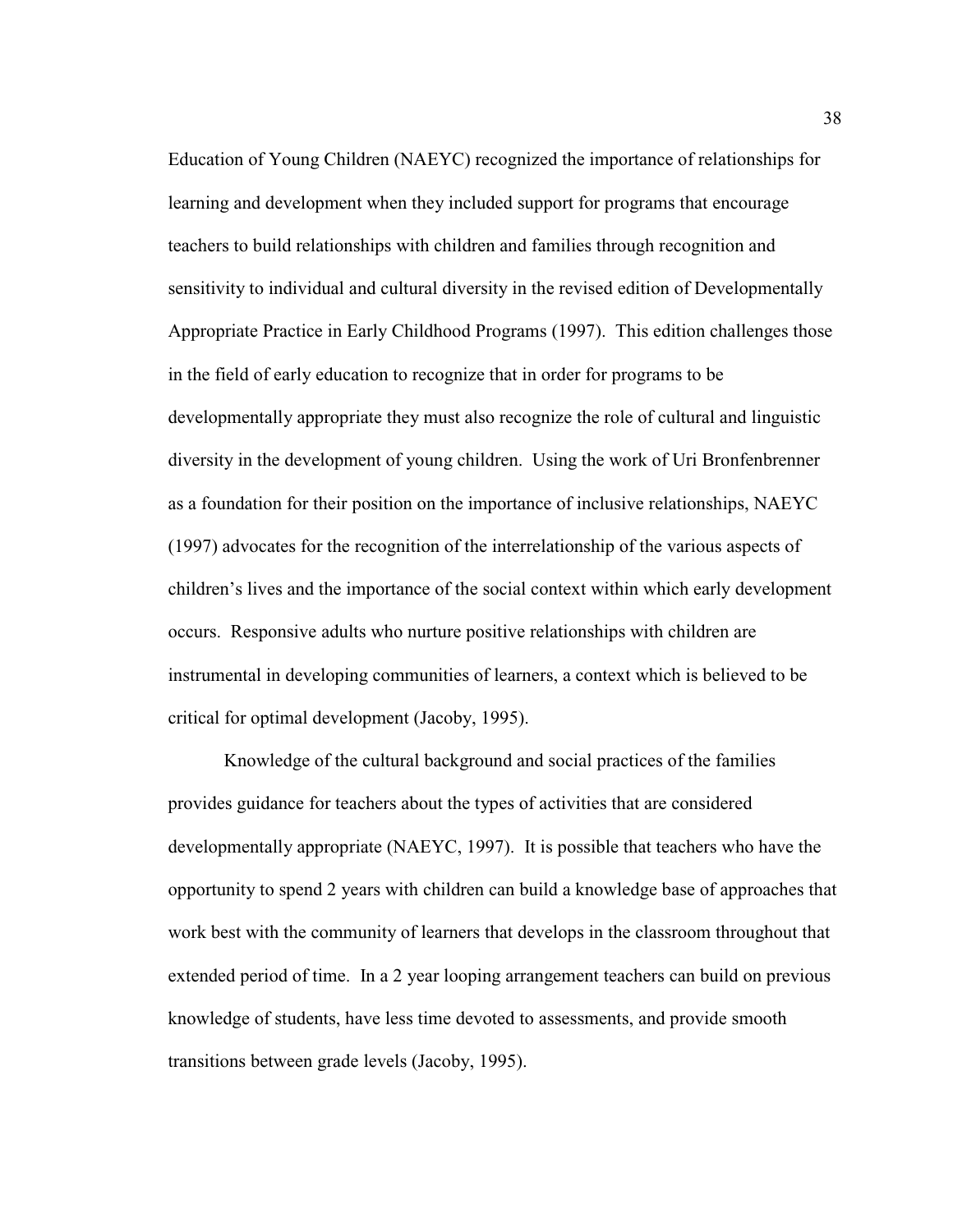In a time when families are struggling with fractured relationships and the pressures of economic and social tension, schools can be a safety net for children (Newberg, 1995). Newberg suggests that children who come to school with minimal support from home, those who are from families living with the multiple pressures of poverty, and those for whom family relationships may be disorganized, can benefit from the connections that are established when teachers are invested in long-term relationships with students. This shift in the role that teachers have traditionally performed, especially in public education in the United States, requires support for perspectives of education that take into account the importance of the social and emotional aspects of the educational process as well as the emphasis on academic learning. No Child Left Behind Act (2001) provides validation for the building of small learning communities in Title V – Promoting Informed Parental Choice and Innovative Programs, Part D, Subpart 4, Sec. 5441. Smaller communities of learners allow for the building of relationships on all levels so that children, especially those from fractured and struggling families and communities can have a foundation from which to advance in all areas of learning. This philosophical approach mirrors that of the Waldorf School's practice. Based on the work of Rudolf Steiner who lived at the turn of the 19<sup>th</sup> century, Waldorf education builds on the thesis that it is through the organization of communities of learners that children are given the opportunity to grow and develop as individuals with a sense of responsibility towards others in the community (Easton, 1997). This sense of responsibility is developed through the focused attention and personal contact with each child in preparation for learning and the building of relationships between staff and children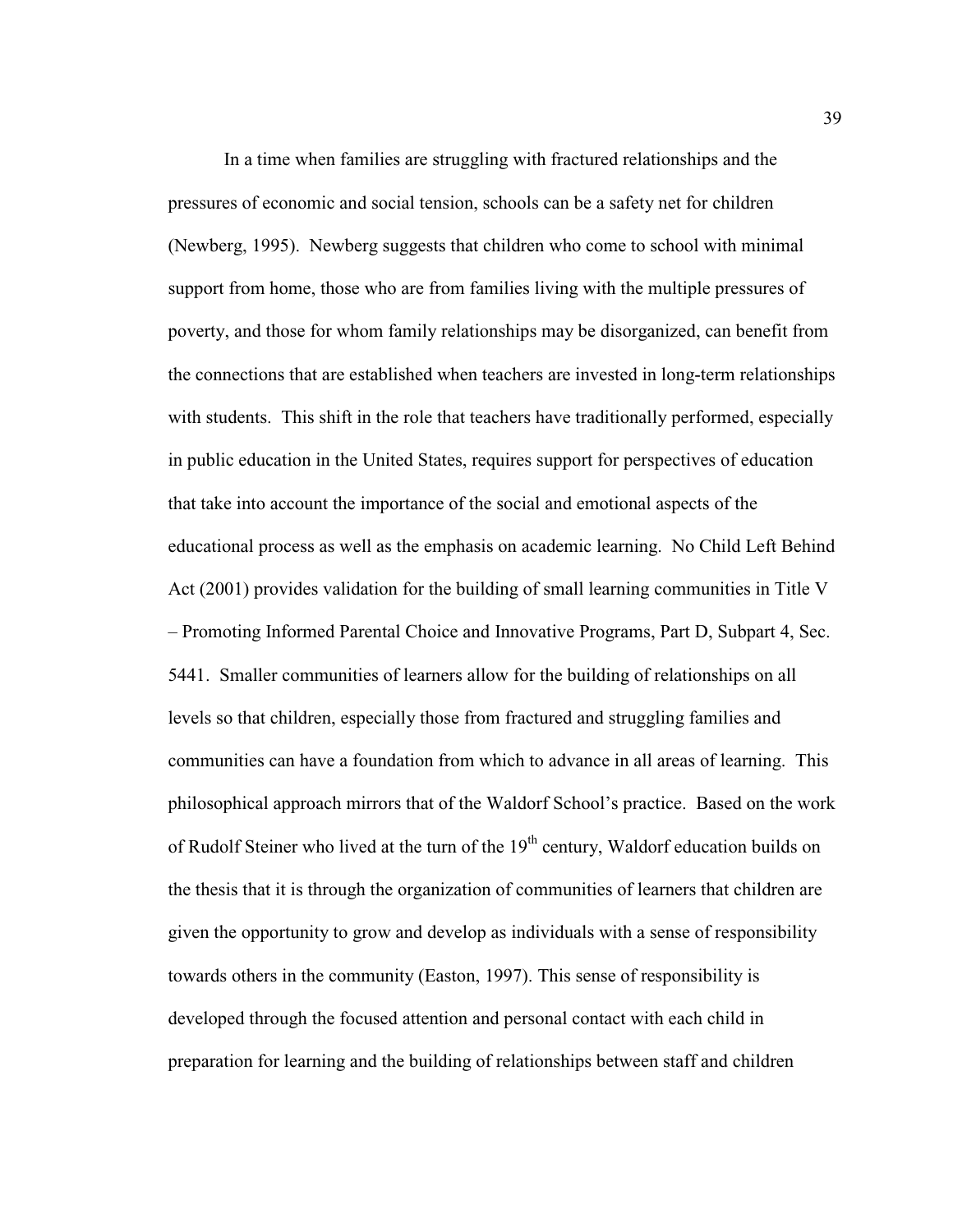through the use of looping, the practice of staying with the same teacher and group of students for multiple years. Although the philosophical foundations of the Waldorf movement may not be consistent with "our pluralistic society and our "separation of church and state tradition" (Easton, 1997, p. 92) in the public school system, further examination of the importance of relationships and community learning in Waldorf could perhaps enhance the goals of No Child Left Behind Act (2001). The development of a community of learners and taking responsibility for student's performance over an extended period of time will require a shift in the ways that teachers perceive their roles (Newberg, 1995). According to Newberg, teachers tend to view their role from the perspective of the grade they teach or the subjects they teach. This perspective is one that has developed throughout the  $20<sup>th</sup>$  century as lives have become more fragmented. The division of labor is now more apparent in society, and the numbers of students attending school has increased requiring teachers to become more specialized and take on larger groups of children. Teachers work with a group of students for a short period of time with specific learning goals in mind and then pass them on to the next teacher. If learning takes place in the context of relationships as suggested by Vygotsky, Dewey, and the creators of educational approaches such as Reggio Emilia, Waldorf, and Montessori, providing opportunities for students and teachers to spend more time together could be an approach that is financially practical, easy to implement, and may have significance for academic development (Grant, Johnson, & Richardson 1996).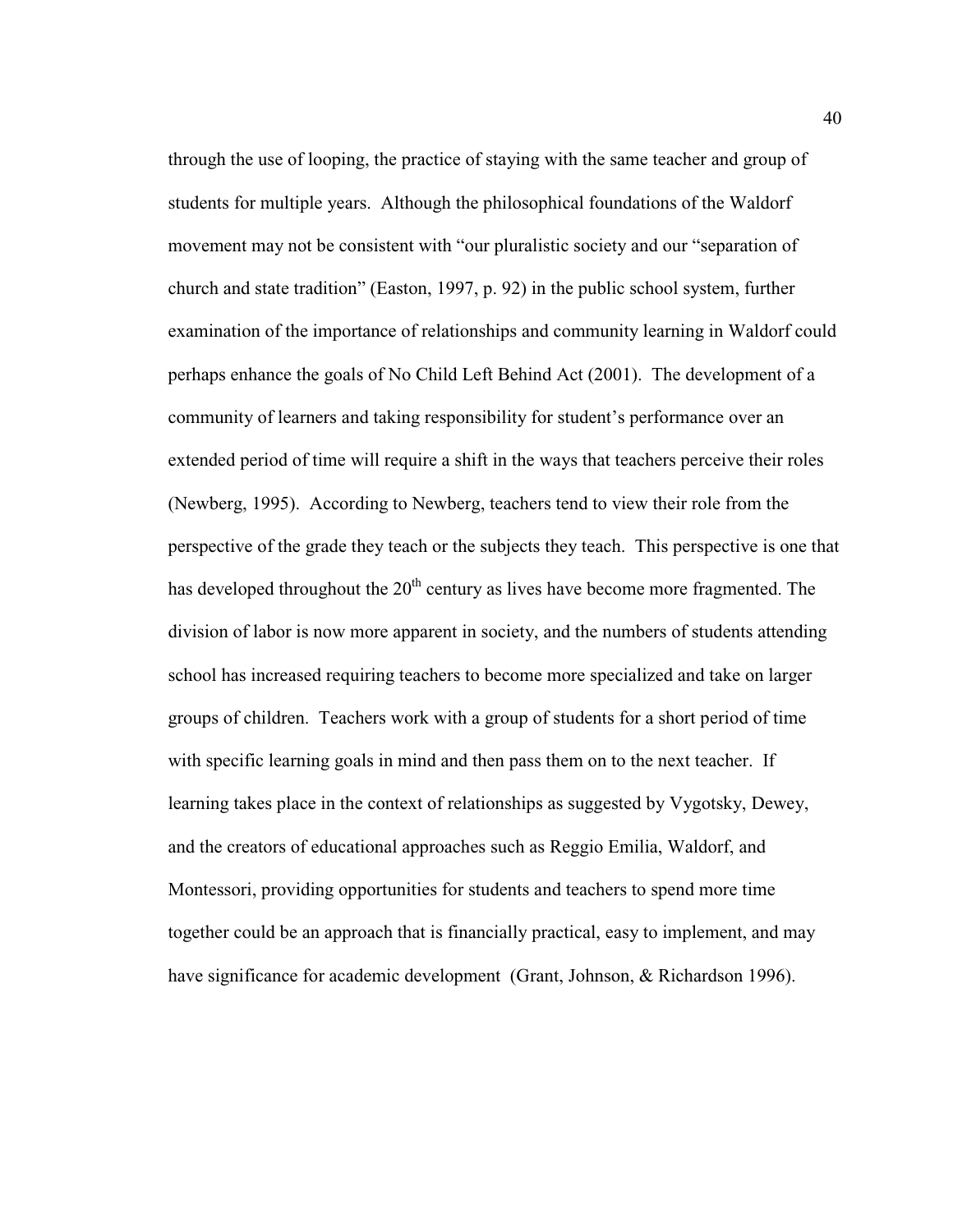#### *Relationships with Families*

 It is in the home, and particularly with the primary care-giver, that children are first exposed to the language that will be their foremost tool for communication and it is in the home that children are supported in their continuing development. The advantages of MY educational opportunities include the formation of relationships, not only between teachers and children, but also between teachers and families, children and their peers and the parents of the children with each other (Grant, Johnson, & Richardson, 1996; Hedge & Cassidy, 2004; Nichols & Nichols, 2001). Looping provides teachers with opportunities to create meaningful relationships with families and to develop communication systems which promote positive interactions (Nichols & Nichols, 2001). Research conducted by Nichols and Nichols measured parent attitudes towards the school and teacher using a 5-point Likert-type instrument developed by the researchers. Findings suggest that parents of students who loop are more responsive and positive towards the teachers and school. These researchers propose that building relationships with parents who may have had less than positive experiences in their own schooling may encourage parent involvement and discussions between teachers and family members. The Nichols and Nichols (2001) study has some limitations as parents were invited to enroll children in looping classrooms and those parents may have had more confidence in the school than those who did not participate. In addition, families who were in the looping program were committed to spending 2 years at the same school, suggesting that these families may have been more stable than those who chose not to participate. Teachers who are committed to spending longer periods of time with a group of children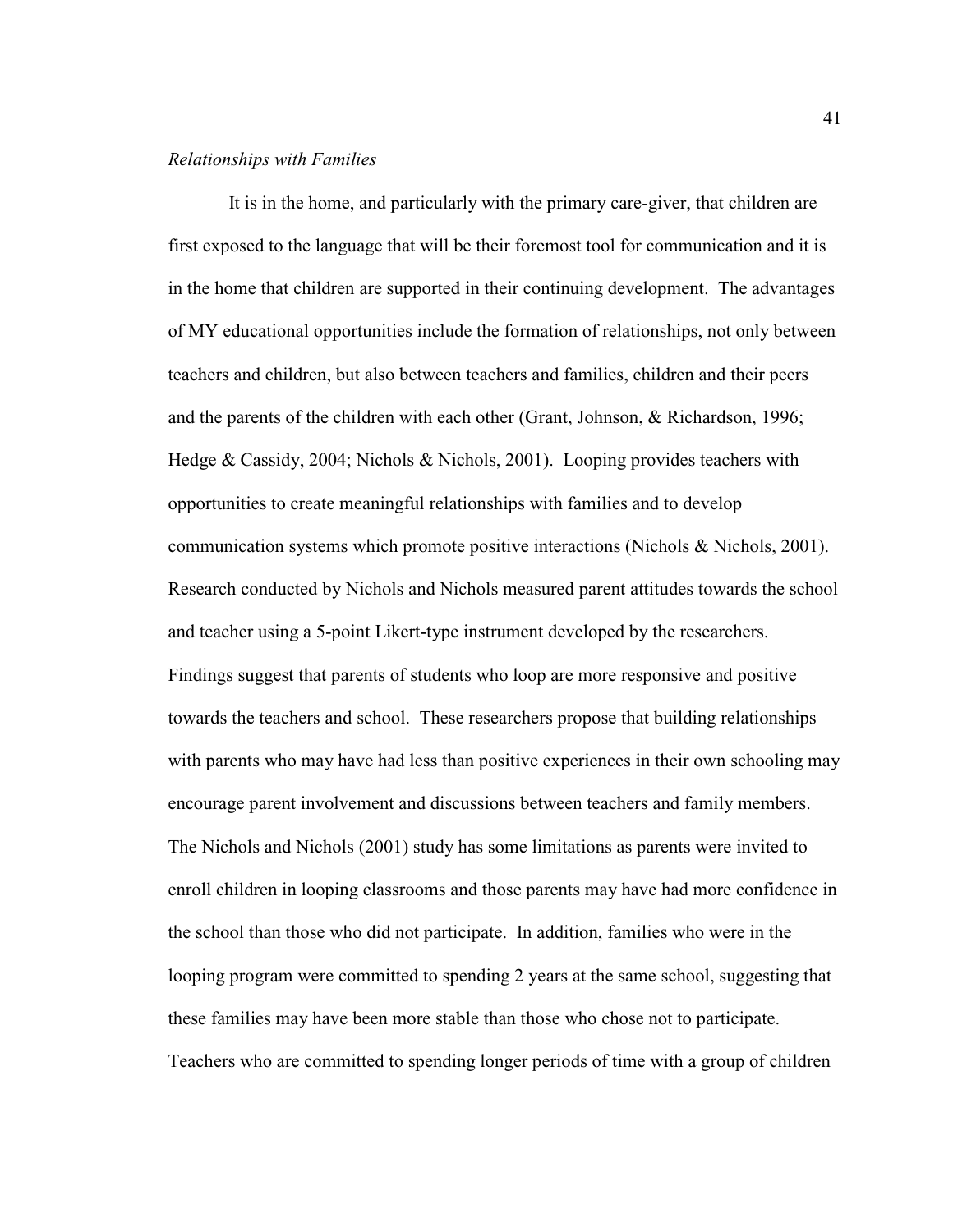may also be more motivated to develop deeper understanding of the expectations that parents and families have for their children's education and to build learning strategies congruent with the learning styles of the families (Souto-Manning  $\&$  Swick, 2006).

No Child Left Behind Act  $(2001)$  Title I — Improving the Academic Achievement of the Disadvantaged seeks to ensure that all children have the opportunity for an educational experience that will allow them to be proficient on standardized assessments through the provision of high-quality educational environments that increase the amount and quality of instructional time and afford parents substantial and meaningful opportunities to be involved in their children's education. However, Souto-Manning and Swick (2006) argued that the traditional paradigm of parent involvement focuses on established practices such as reading to children at home, and being involved in parent committees at school. These authors suggest that this narrow definition of parent involvement excludes other more culturally appropriate involvement by families that do not hold to the same middle class values that are supported in the educational system. The definition of parent involvement currently promoted by this traditional approach only serves to further marginalize children from these families. Through an examination and reflection on the approach to parent involvement in our schools, teachers have the capacity to empower families through recognition of the strengths they bring to the classroom and the "active role they already play in their children's education" (Souto-Manning & Swick, 2006, p.190). Unfortunately, there are indications that perceptions of parent involvement differ between teachers and parents which can affect the interactions between educators and family members (Souto-Manning & Swick,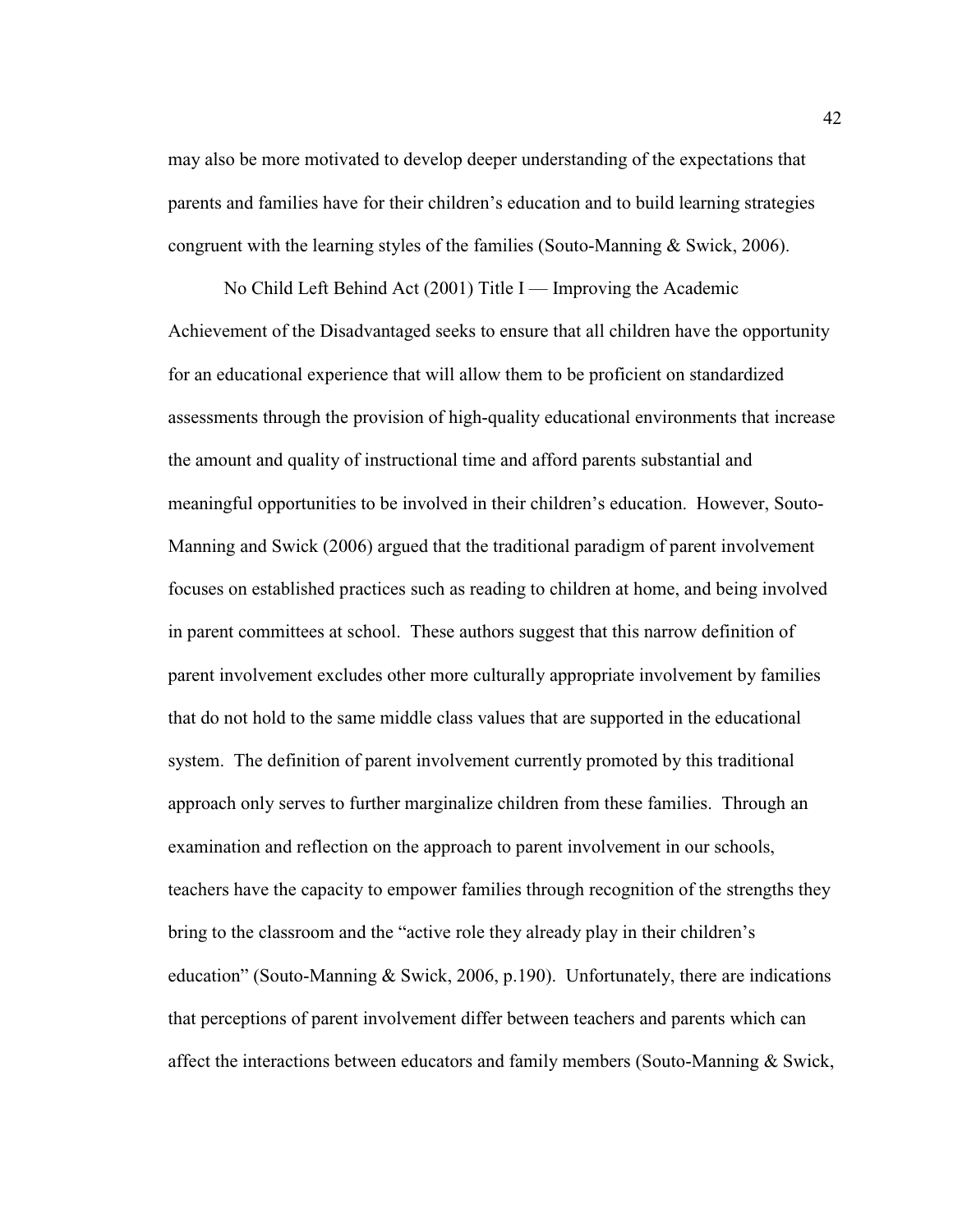2006; Sy, 2006). The concept of parent involvement differs among cultural groups and beliefs about what constitute appropriate involvement in the school life of children are not always consistent between teachers and parents. These differences in cultural practices and beliefs affect the relationships that develop between families and teachers and there continues to be debate about the effectiveness of parent involvement in building relationships between families and teachers because of these differences (Souto-Manning & Swick, 2006). The ways that teachers support relationships and encourage partnerships between parents and themselves affects the amount and quality of the involvement. It is important that teachers who seek to build relationships with families actively investigate the perceptions of involvement that families bring with them in order to build strategies that will encourage families to become involved in ways that are comfortable and effective (Knopf & Swick, 2006). For example, Asian American parents often use indirect involvement strategies in their child's educational achievements (Sy, 2006). Families raised with traditional Asian values tend to become involved in children's work through indirect methods such as preparing a place for homework to be done, and setting aside time for children to do homework before engaging in other after school activities. The family background of parents also influences the style of engagement with schools. When raised in an environment that respects the role of teachers as solely responsible for the education of young children, parents are resistant to interfering with those perceived roles (Souto-Manning & Swick, 2006).

The relationship between early language development and parent involvement is well documented for elementary school children; however less research has been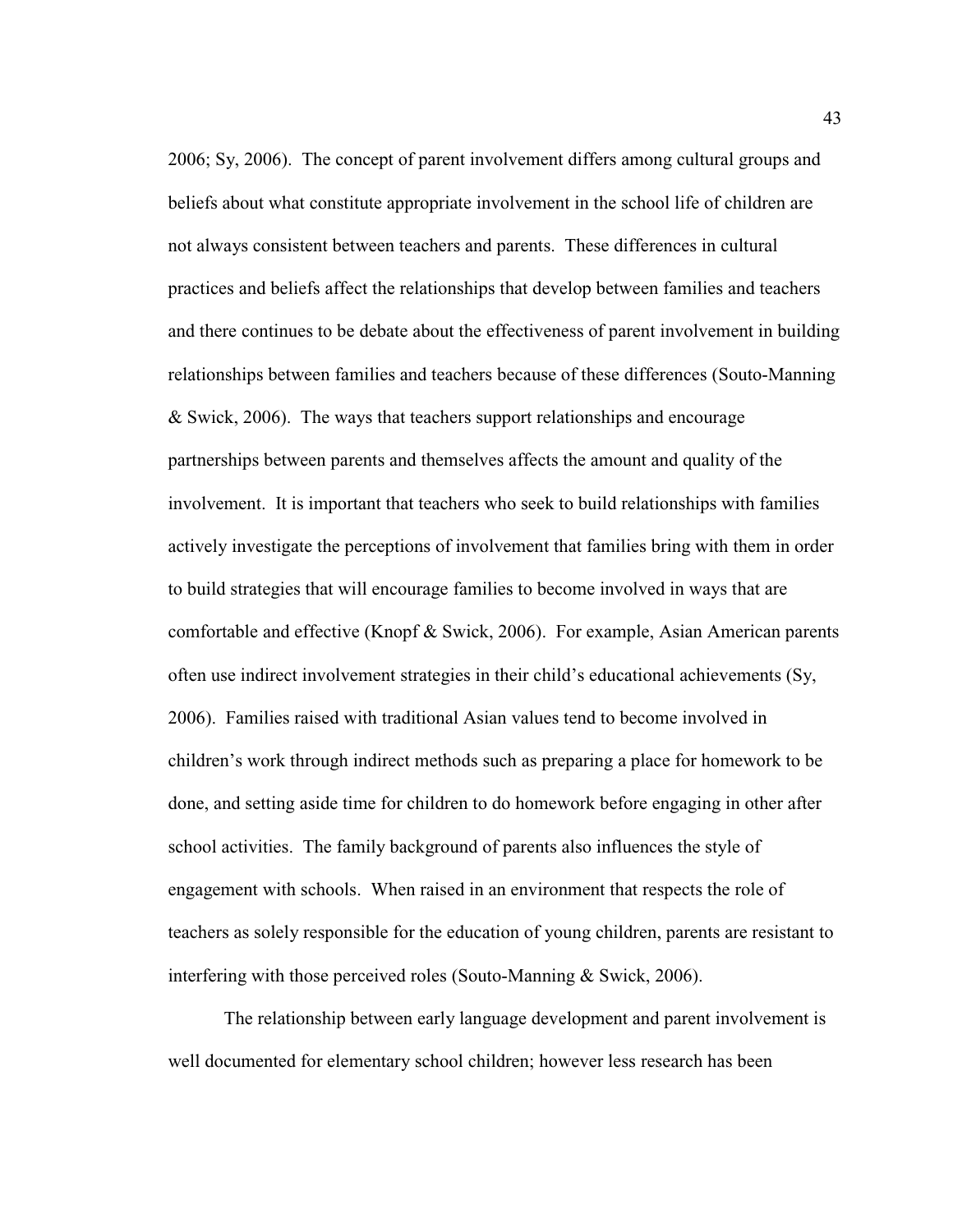conducted in this area for early childhood education (Arnold, Zeljo, Doctoroff, & Ortiz, 2008; Nichols & Nichols, 2001). According to Arnold et al. although parent involvement is regarded as critical to academic success, there is little empirical evidence to support this thesis. There is, however, theoretical and indirect evidence supporting parent involvement as an important component of early academic success. Involved parents are more likely to build relationships with teachers and communicate with them about the activities and learning that is going on in the classroom (Nichols  $\&$  Nichols, 2001). Support can then be provided at home which complements learning at school. In the early childhood community, parents are often regarded as partners in their children's educational experiences and preschool has traditionally been inviting to parent participation. Participation by family members is an important component of the Head Start Program and parents are encouraged to become involved in all aspects of the program. However, the rhetoric of parents as partners may not always be consistent with the reality of the relationships between parents and teachers. The ways in which teachers communicate their support of parent involvement in both overt and covert ways contributes to the comfort level of the parent in pursing involvement activities (Arnold et al., 2008). According to research conducted by McGrath (2007), there appears to be little evidence of the existence of true partnerships between mothers and teachers in fulltime child care centers. In a review of the literature on the subject of partnerships between mothers and teachers, McGrath found that most studies focused on either parents or teachers perceptions of partnership rather than viewing the relationships between each other. Indeed, there was little evidence of partnership between mothers and teachers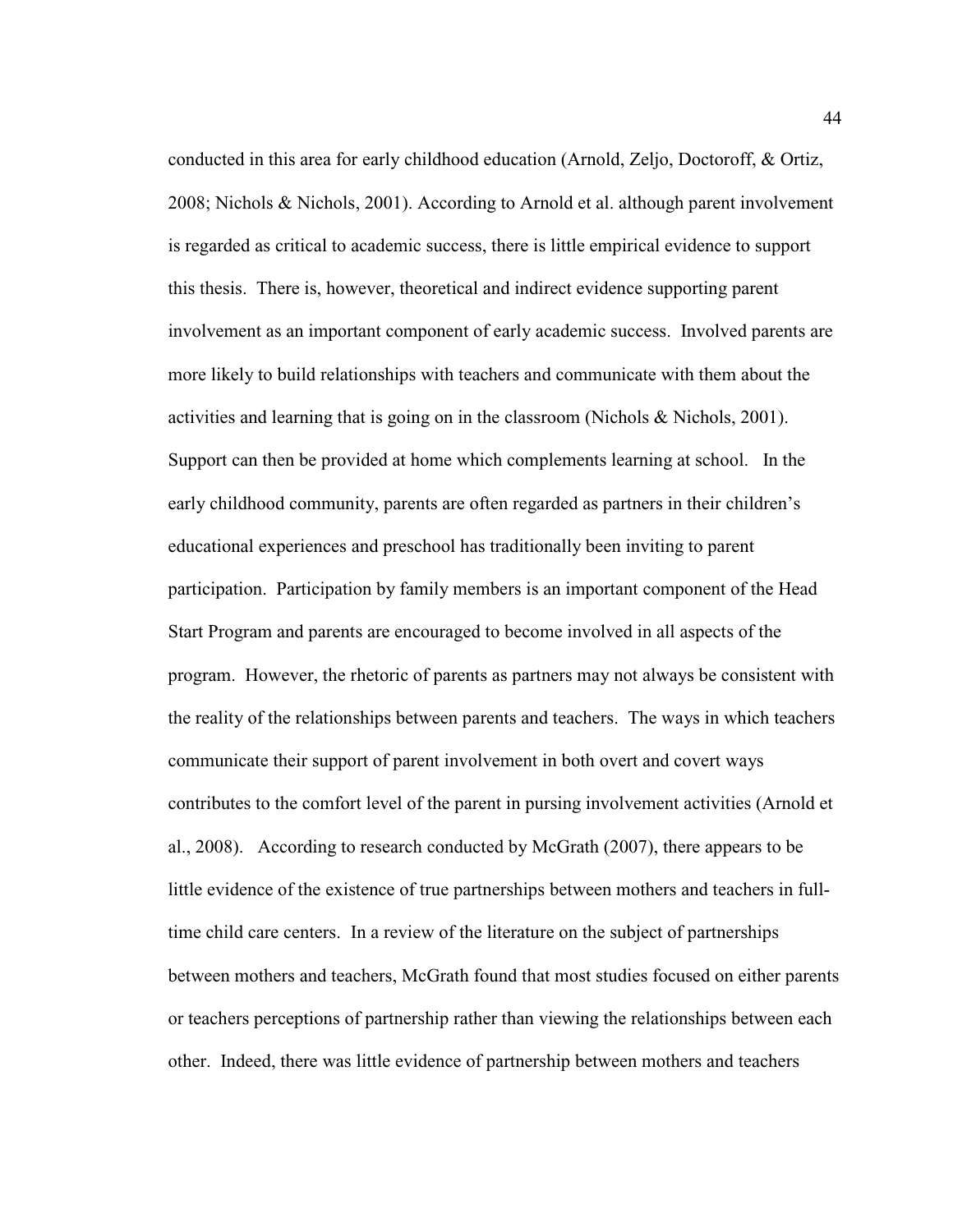found in this researcher's study. Parent/teacher interactions are based on power relationships that involve trust on the part of the mothers that the teachers are looking out for the best interests of their children. Building trust in partnerships such as those between parents and teachers involves collaboration and the exchange of ideas with "respect and appreciation for a multiplicity of perspectives" (Souto-Manning & Swick, 2006, p. 191). It is clear that mothers and teachers have very different perceptions of the needs of individual children. McGrath (2007) suggested that parents, and in this study, the mothers in particular, had to come to the center with trust that the teachers would take good care of their children in their absence. The vulnerability of the mothers in establishing this trust lay in the inability to control their children's environment while they were away. Teachers therefore had a more powerful position in this sense. The incongruence in the power structure between parents and teachers often lay in the social status of teachers which was sometimes lower than that of parents in terms of economic and status positions in the work forces. This tension between parents and teachers was evident in the interactions McGrath documented at drop off and pick up times at the center. Trust in the teachers appeared to be more evident when teachers shared information about children that was congruent with the mother's own perceptions of their children. In order for teachers to know and share information that is a true reflection of the children in their care, it is important that teachers know and appreciate the differences that children bring to the center. This knowledge can be developed through the building of relationships both with the parents and the children. Unless and until teachers take the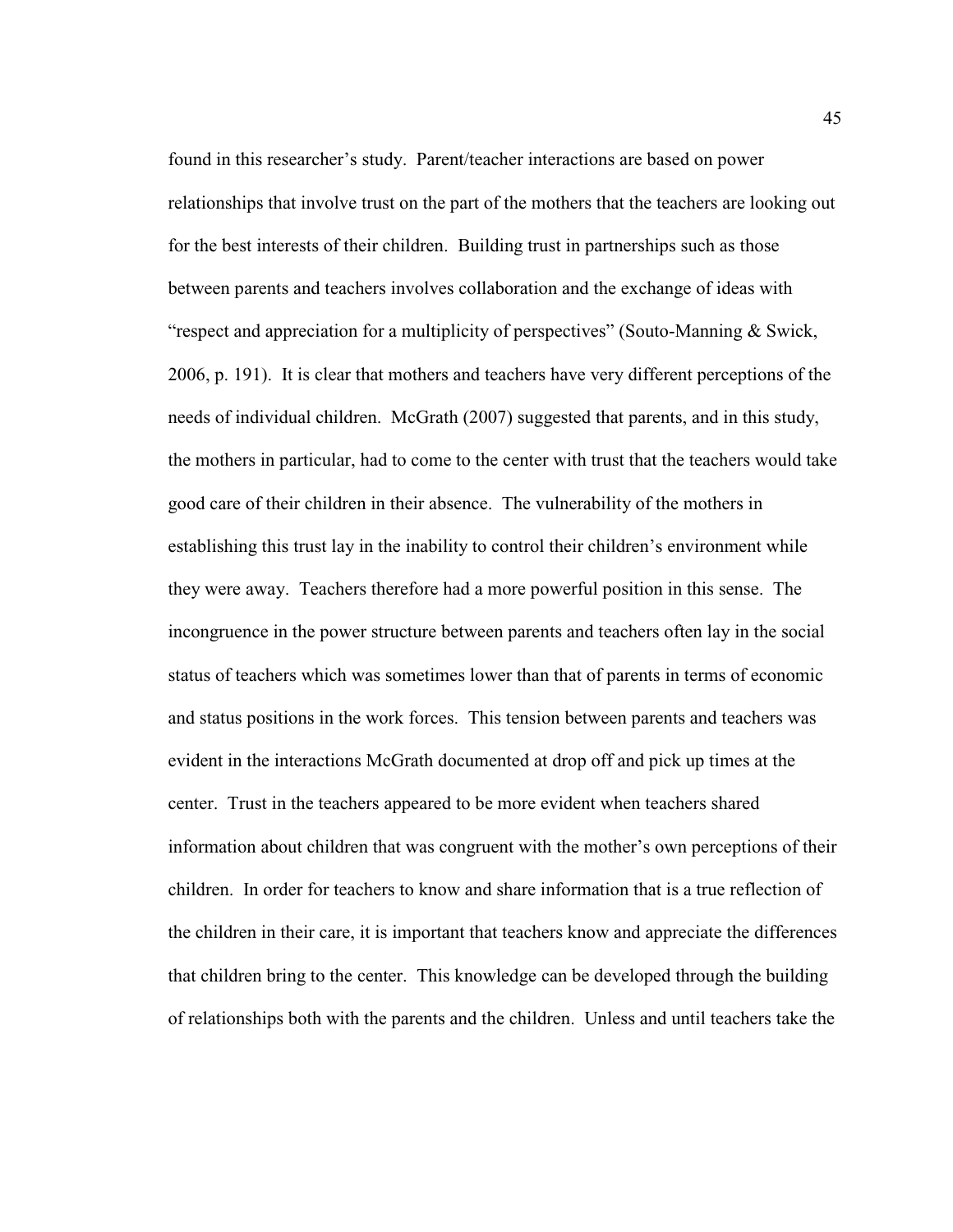time to build relationships based on interactive communication, the differing perspectives will continue to be an issue.

Throughout most of the  $20<sup>th</sup>$  century teachers had been perceived as the providers of information about the best practices for supporting development of children and as such were, and to some extent continue to be in a position of power as the more knowledgeable partner (McGrath, 2007). This paradigm is based on the premise that teachers have knowledge about the developmental needs of young children that they can share with parents through parent education. The education community assumed that knowledge about the development of children would provide families with the tools necessary to support education efforts and raise children to be successful participants in society. With the move from at home care by mothers to child care for more affluent families , the interaction between the educational community and the parents of young children has changed to include more interactive sharing of information. Until teachers build relationships by taking the time to understand the perspective of parents, the needs of individual children and the social and cultural lives that children bring with them to the center, true partnerships cannot be developed.

Research indicates that parental involvement in the education of young children is an important aspect of academic achievement and families who build relationships with teachers are often more comfortable being involved in their child's education (Mann, 2006; Knopf & Swick, 2007). Each individual in a family brings to the school a difference and diverse personality and approach to interactions in the classroom. Teachers can build relationships when they listen carefully to families, use culturally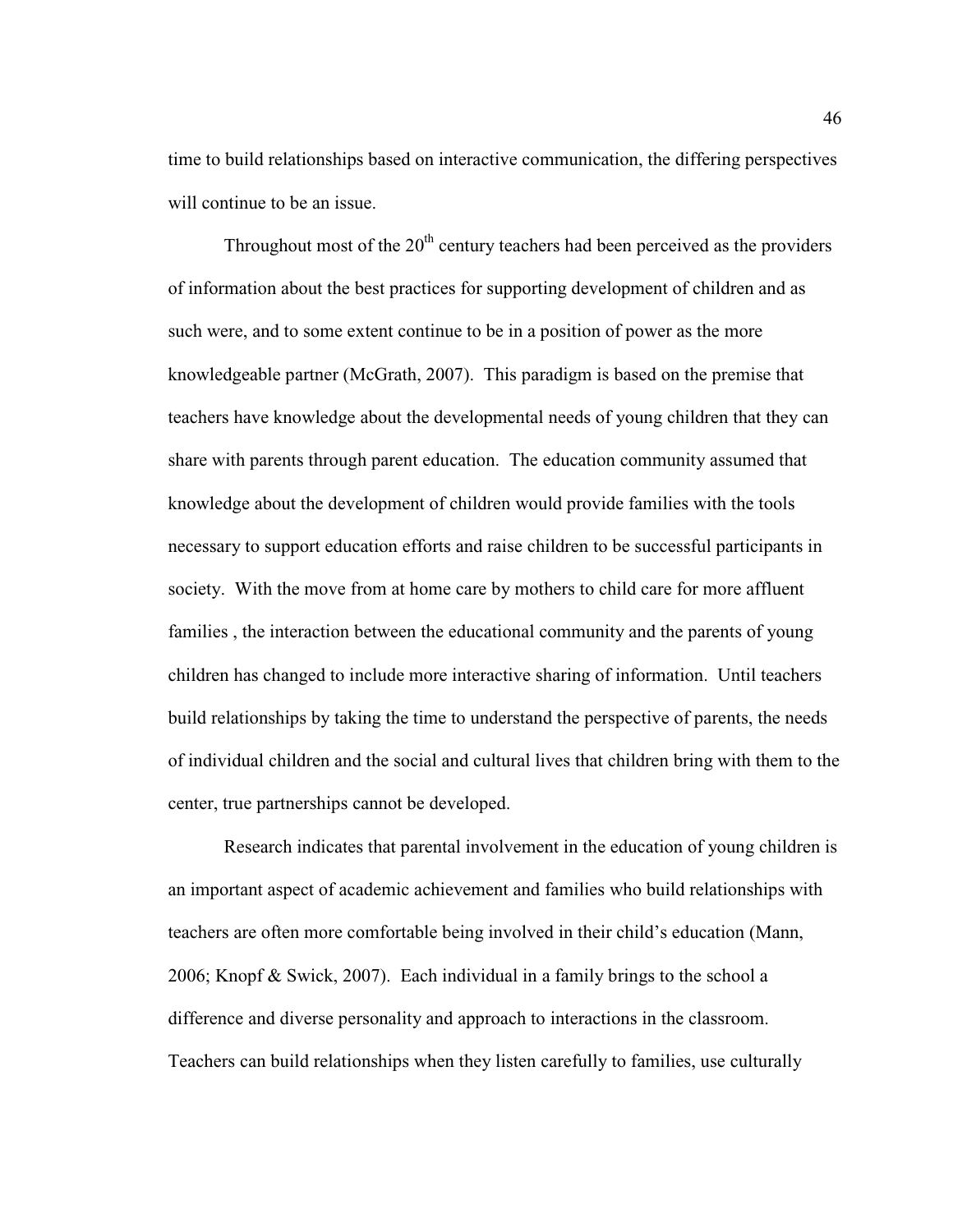sensitive approaches, and provide a safe environment for those family members who approach school with tentative and often uncomfortable feelings. Nichols & Nichols (2001) found that parents of children who were in looping classrooms demonstrated significantly more positive responses about their attitudes toward the school environment and student motivation.

#### Language Development in Children of Hawaiian Descent

On January 8, 2002 President Bush signed into law the No Child Left Behind Act of 2001 (NCLB, 2001), reauthorizing the Elementary and Secondary Education Act (Public Law 107-110). Title I, Improving the Academic Achievement of the Disadvantaged provides direction for promoting school -wide reform and ensuring the access of children to effective, scientifically based instruction strategies and challenging academic content. In Section 7203 (NCLB, 2001) the federal government authorizes the development of innovative educational programs to assist Native Hawaiians. The NCLB Act of 2001 recognizes the disparity between the education achievements of children of Native Hawaiian descent and children from less diverse communities both in Hawaii and the Continental United States. Families in Hawaii are a diverse mix of the cultural ancestry that the demand for farm labor brought into the Islands in the  $19<sup>th</sup>$  and early  $20<sup>th</sup>$ century. As a result of the differences in language among the people of Hawaii, the workers brought to the Island to work on the plantations communicated in Pidgin English a mixture of Asian, European, and Hawaiian languages. From these origins, Hawaii Creole English (HCE) developed. The blending of cultures through intermarriage has also supported the development of a "local culture" that results in a mixture of diversity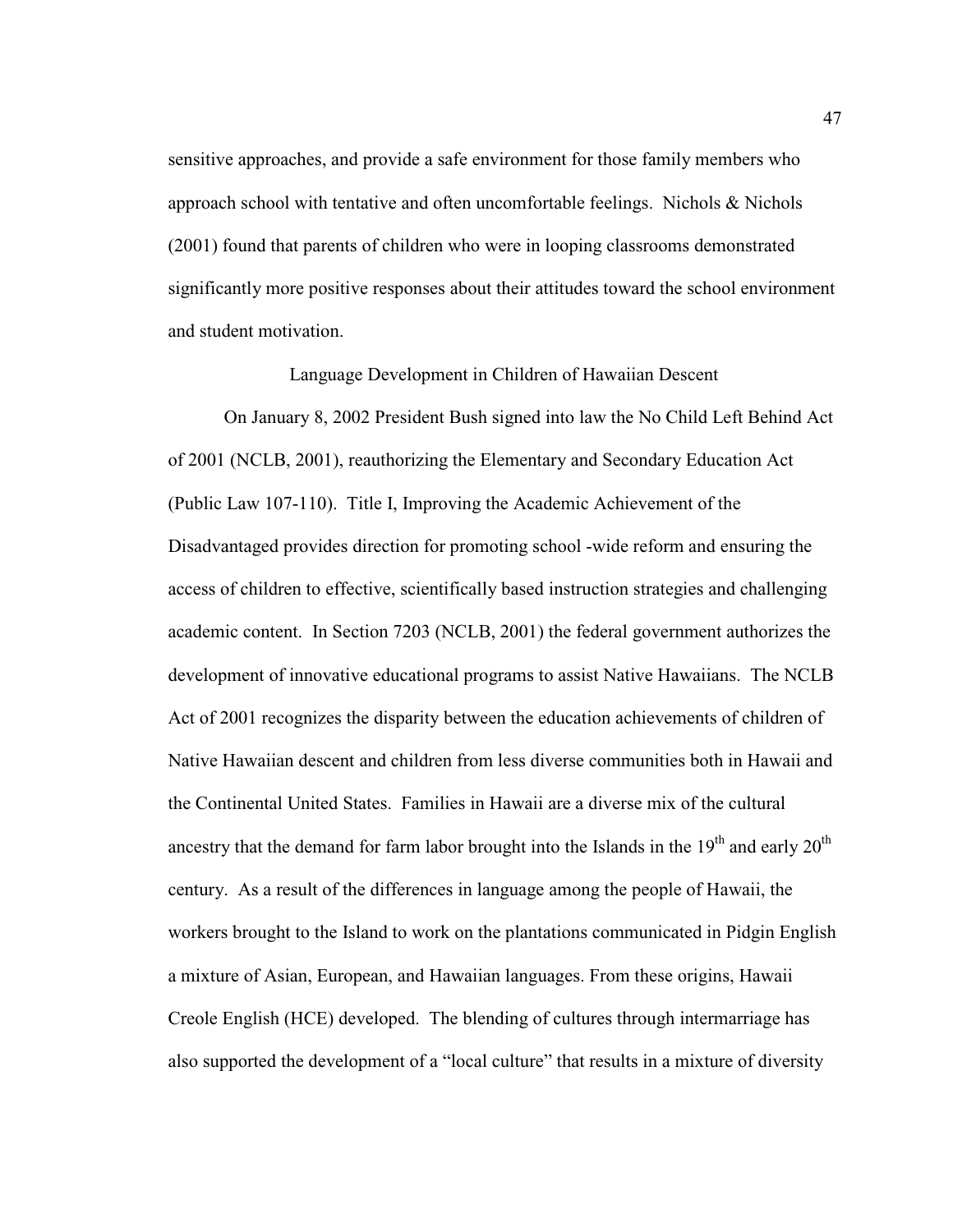that is unique to the Hawaiian Islands. HCE is the language of the local culture and according the Da Pidgin Coup (1999) reflects the historical significance of a social structure developed to help diverse populations work together. As such, the unique aspects that this language brings to the educational setting should be honored and respected from a strength based perspective rather than rejected and discriminated against. The use of standardized assessments developed from a western perspective places children from local families who speak HCE at risk of marginalization. Although accepted with more tolerance today there continues to be a negative connotation surrounding the use of HCE in educational settings. The use of HCE is regarded as a sign of low status among Standard English (SE) speakers, and yet it provides a sense of community and social status for those for whom this dialect is their primary mode of communication (Da Pidgin Coup, 1999). The use of HCE in educational settings has been the focus of discussion among the people of Hawaii for many years.

On a national level there was much debate during the early part of the  $20<sup>th</sup>$  century about the use of non -standard English dialects and there was an expectation that patriotic Americans would speak "in a singular fashion" (Tamura, 2002, p. 19). These expectations were reflected in the requirement that students at the University of Hawaii (UH) would be required to pass SE tests before graduation and those who failed to pass the test would be dropped from the university. Correct speech was also required of students in grades four through eleven in the public schools and failure to use "correct" discourse would result in the student being held back (p. 19). These policies were later discontinued because of their ineffectiveness. Da Pidgin Coup, a group of University of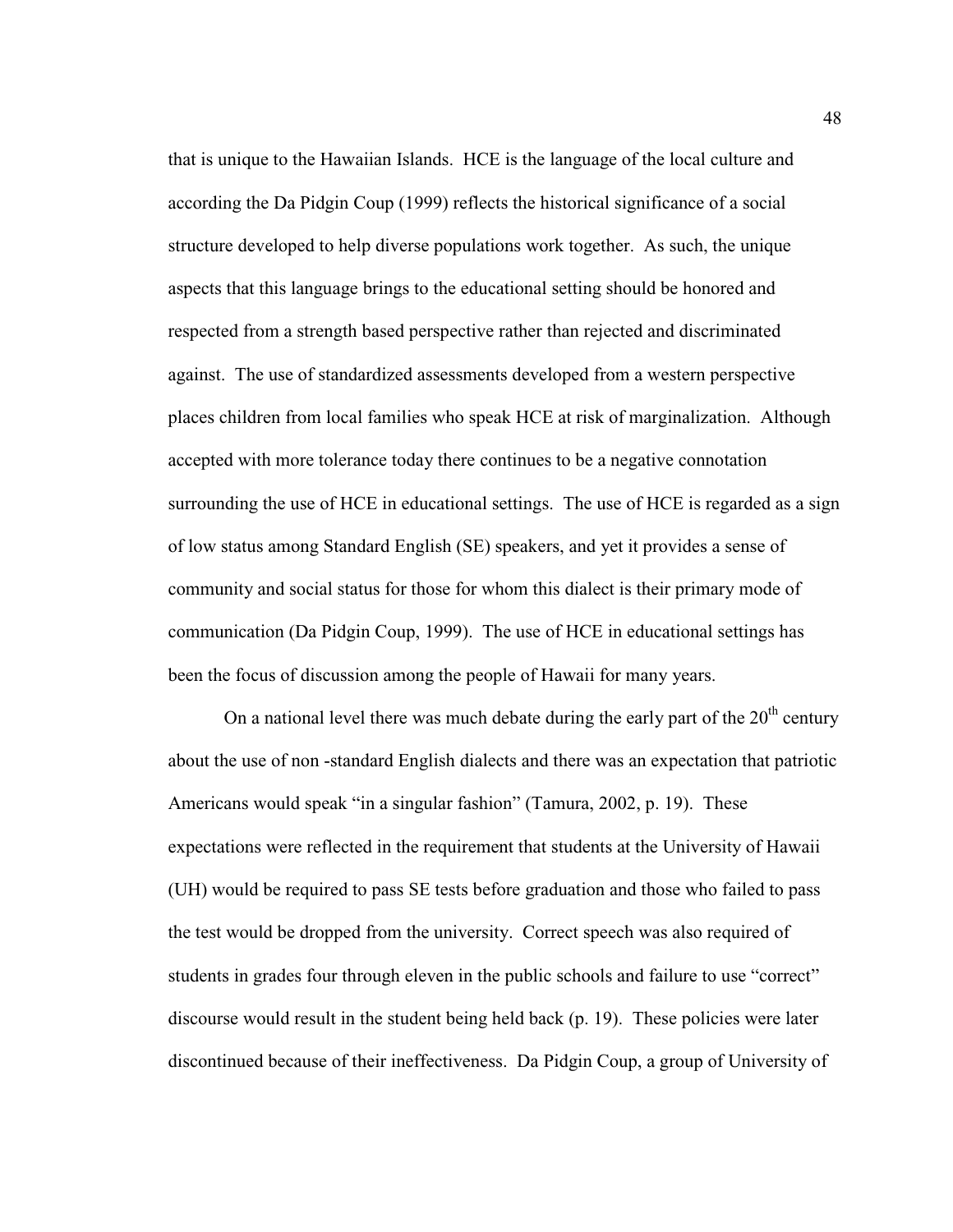Hawaii faculty and students in the Department of Second Language Studies published a position paper on the subject of Pidgin and SE recommending that language awareness classes be added to teacher training programs, that language awareness programs be offered to students, and research on the relationship between Pidgin and school success be developed. It was the hope of this group of linguists that research such as this would bring ideas about how best to build on the language that children bring with them to school ensuring success for all children of Hawaii. When the home language of children is appreciated in school it helps to ease transition into a formal education setting, creates positive attitudes towards school, and promotes academic achievement (Da Pidgin Coup, 1999). Supporting the home language is one way that teachers can begin to develop positive relationships with young students that will foster cultural understanding in order to support literacy and oral language.

As early as 1976, Gallimore and Tharp suggested that nonstandard varieties of English were implicated in the "academic difficulties of minority culture youth" (p. 38). These two researchers at Kamehameha Schools Early Education Project (KEEP) completed a five year study of the ways in which students in the KEEP elementary school (K-3) develop SE skills. Two research instruments were developed to measure competence of SE (the SERT) and HCE (the HCERT) and the oral language competency of children of Hawaiian descent was assessed. The conclusions developed from this study suggest that it is the number of oral language opportunities and activities that are important for the development of SE rather than teacher directed training of students. Although HCE speaking children tended to perform below their ability in oral language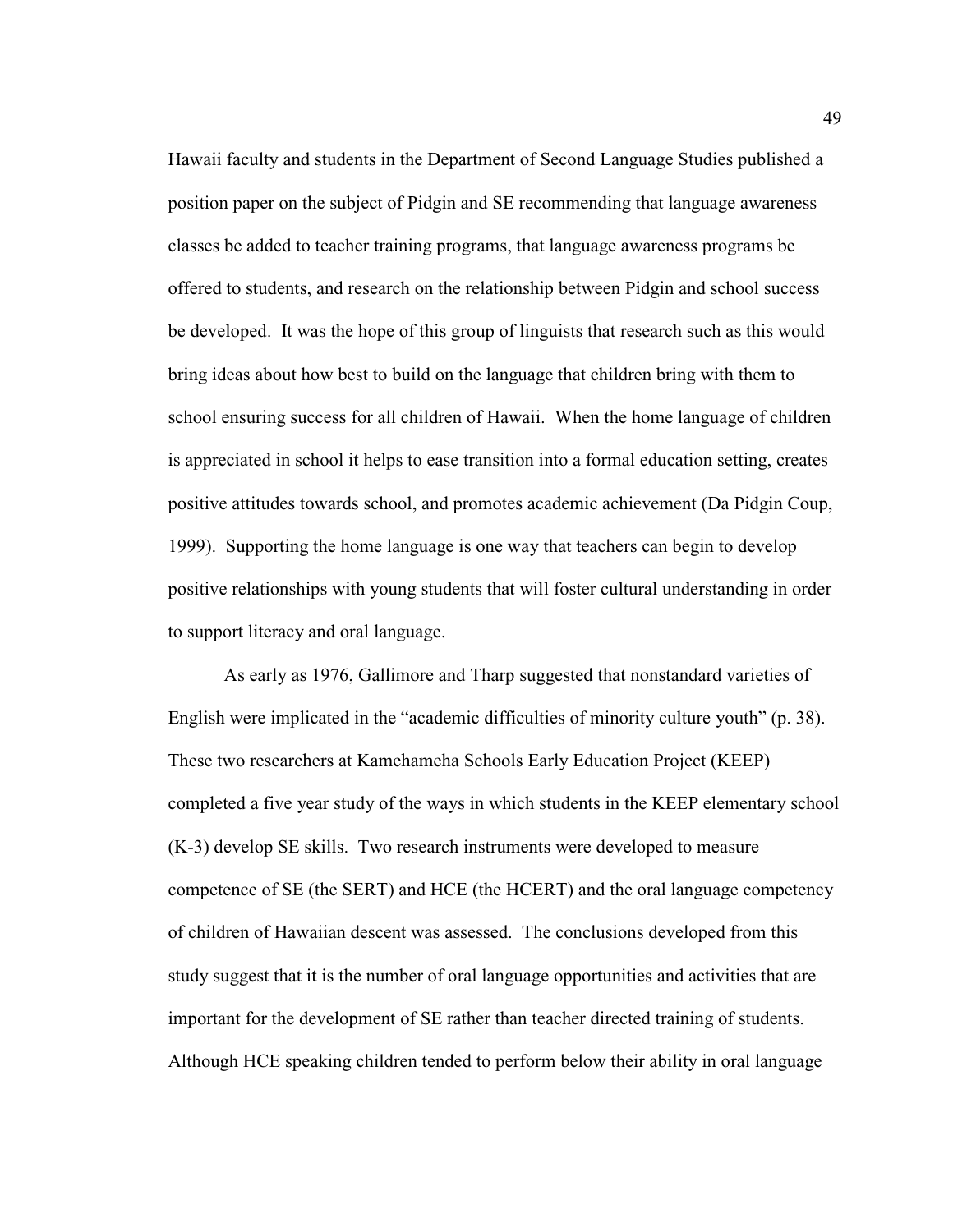skills on standardized tests, young HCE speakers tended to have difficulty with the same features for English as SE speakers, and the definition of teacher skills and curriculum materials and training for teachers would be an important next step for research supporting the acquision of oral language skills by HCE speakers.

When teachers accept the developmental skills that children bring with them to school, they are in a stronger position to build relationships with students and families and to support emerging language. In agreement with the findings of the KEEP program linguists at Da Pidgin Coup group at the University of Hawaii Manoa (UH Manoa) recommend that building on the home language of children using the strengths that they come to school with is the most productive approach to educational success among children for whom HCE is their first language. According to Da Pidgin Coup denigrating HCE at school will not make it go away and will only encourage students and teachers to create a "counter-productive educational atmosphere" (p. 10). Children bring their sociocultural experience with them to school and it is through language that cognitive development is cultivated (Vygotsky, 1986). Language skills form the basis through which all formal educational experiences transpire.

# Benefits of Multiyear Student/Teacher Relationships

## *Academic and Social Benefits*

Advocates of looping suggest that relationships are the foundation of educational achievement and teachers who spend more than one year with their students can support learning more effectively (Fleischer, 2006; Hume, 2007). The teacher who loops with a class brings with them knowledge of individual student's approach to learning and level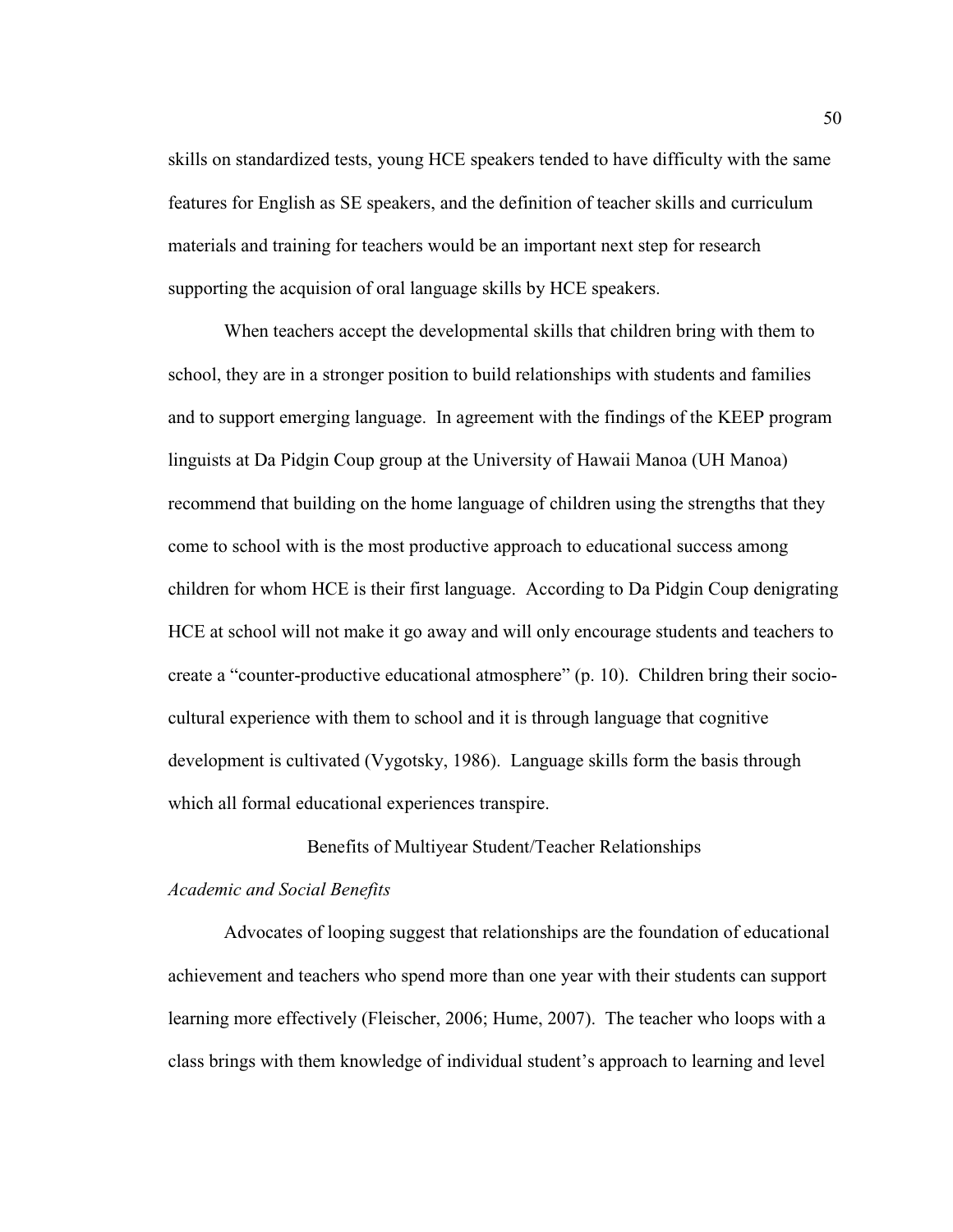of development, curriculum materials already covered or ready to be presented, and familiarity with family members and cultural backgrounds (Chirichello & Chirichello, 2001; Little & Dacus, 1999; O'Neil, 2004). Prior knowledge of students and families allows teachers to move forward more effectively and efficiently providing more instruction time over the course of the 2 year loop (Fleisher, 2006; Gaustad, 1998; Grant, Johnson & Richardson, 1996). Students have more time to acquire basic skills without the use of retention as a strategy for catching up, and the summer months can provide an opportunity to work on building skills in preparation for the second year (Aina, 2001; Bracey, 1999). Shy students have time to develop self-confidence, and to build peer and teacher relationships and those children who need the stability of a safety net can develop a sense of community (Aina, 2001; Burke, 1997; Hitz, Sonners, & Jenlink, 2007). In addition, the secure environment established over time provides a safe place for children to stretch their learning, to take risks, and to try new approaches and challenges (Chirichello & Chirichello, 2001; Fleischer, 2006; O'Neil, 2004; Wert, 2000). This environment may in fact serve as a protective buffer for students who may be at risk for academic failure due to the effects of poverty (Lavender, 2006).

Although most studies of the effectiveness of looping on academic achievement have been qualitative in nature, there have been a small number of studies that use a quantitative design. Two studies reported in Connections: the Journal of the Georgia Council of Teachers of English Kelley (2004) and Carothers (2004) each demonstrated a direct and positive correlation between looping and reading scores for elementary school children. The first study which matched a sample of non-looping and looping student's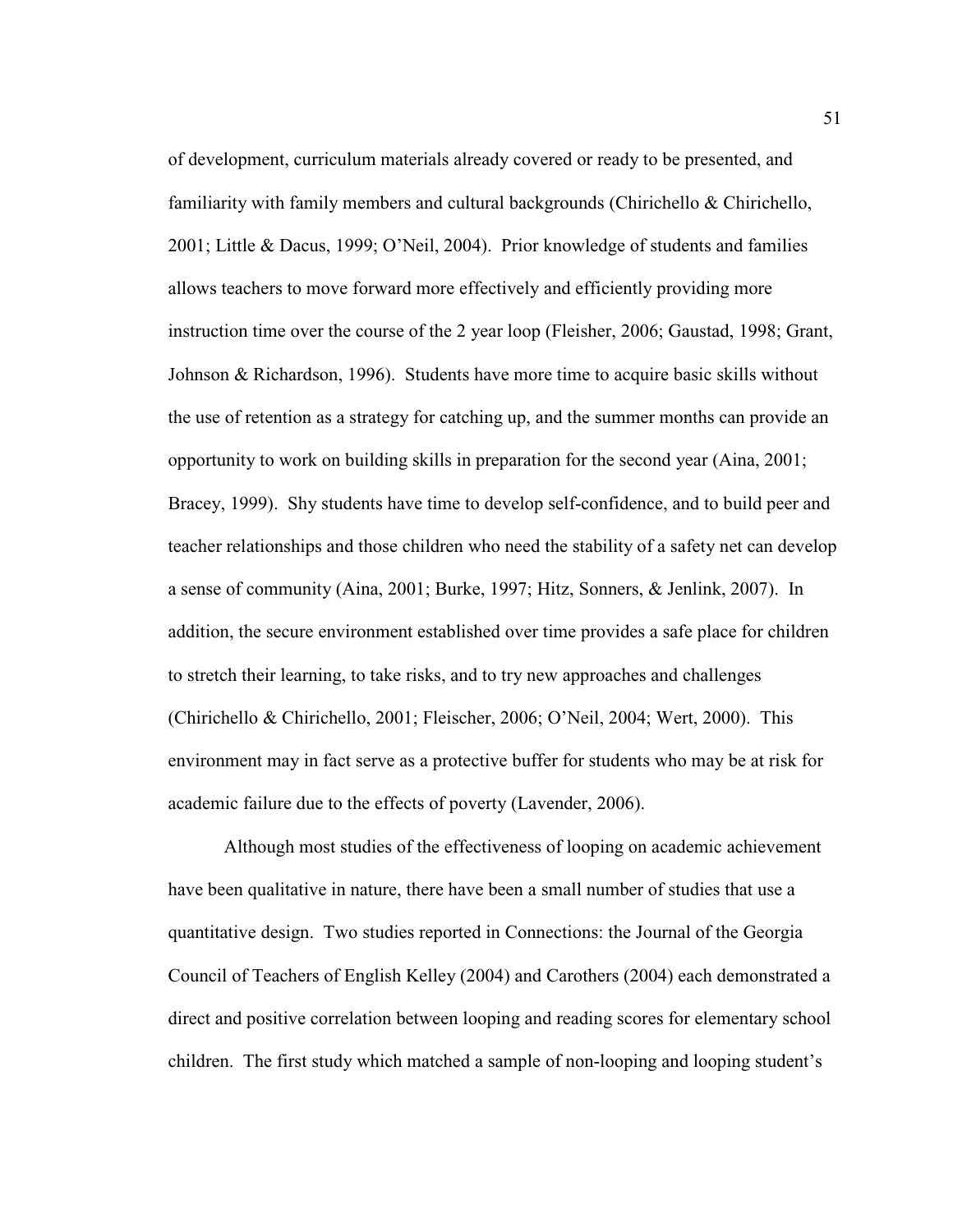test scores on the Standardized Test for the Assessment of Reading by Renaissance Learning (STAR) reading software assessment program, found a significant difference in reading comprehension scores (Kelley, 2004). STAR reading software is a computerized student reading assessment program administered to the students by the teacher. It is designed to provide detailed reports of student's reading levels and is nationally-normed. The acronym STAR was initially developed from Standardized Test for the Assessment of Reading by Renaissance Learning. However, with the addition of other STAR assessments that acronym is no longer used and the tests are simply called STAR. Gain scores of the looping and non-looping groups were compared using beginning of the year third grade STAR reading scores and comparing them to the end of the year third grade STAR reading scores. Students in the control group were selected from eight third- grade classes by matching them as closely as possible to the experimental group and thereby keeping teacher effects to a minimum. The experimental looping group was determined by the number of returning students willing to participate in the looping experiment. The number of students in the control group was then matched to the number in the experimental looping group. The analysis of variance of the STAR test yielded a probability of  $p=0.02$ , with the experimental group gaining an average of 14 months, while the non-looping control group's average gain was 8 months. Limitations of this study included the small sample size of 16 students in each of the groups and the inexperience of the researcher (Kelley, 2004). The second study was designed as an action research study of looping students in the researcher's classroom (Carothers, 2004). The control group consisted of a matched sample group selected from the remaining eight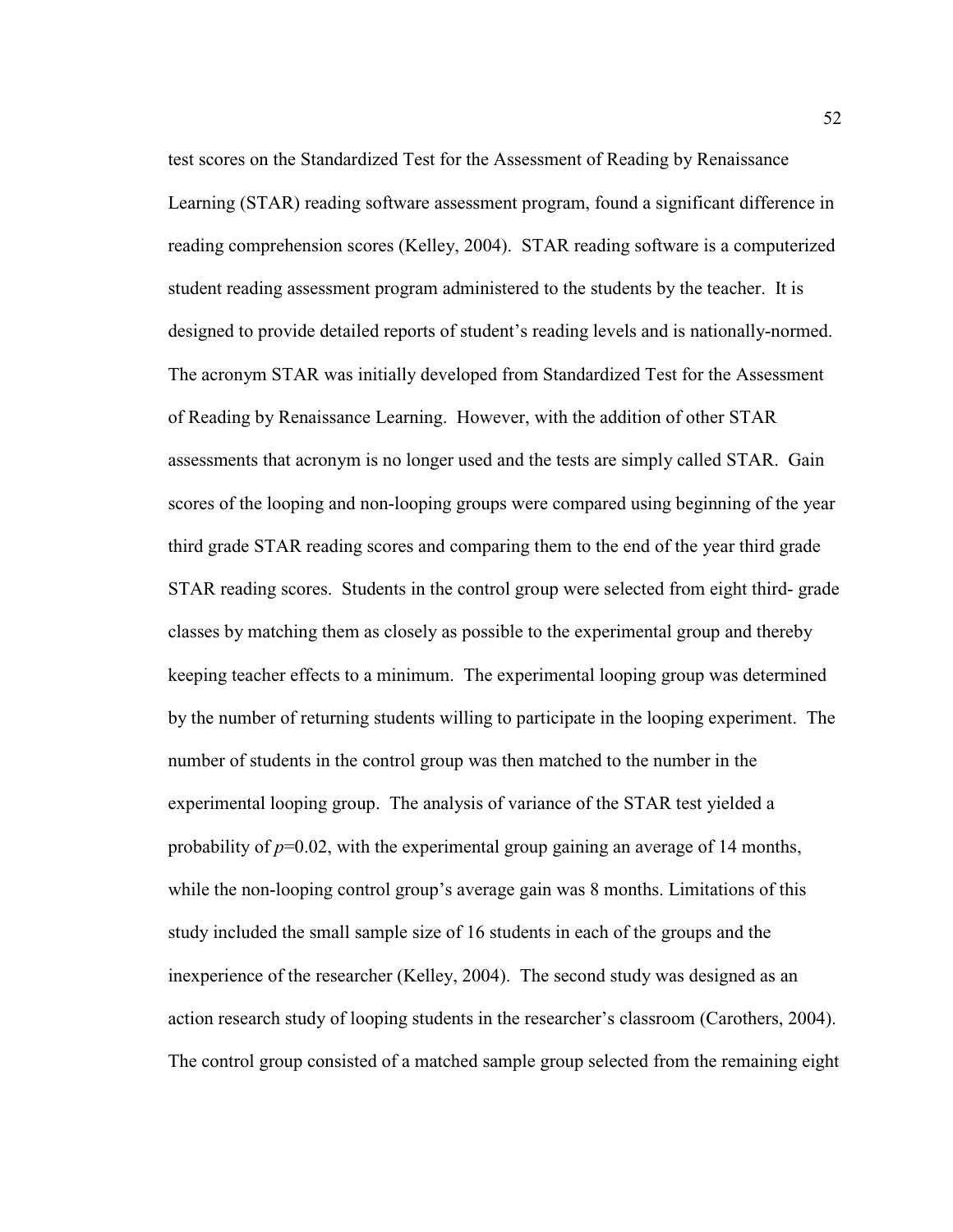third grade classrooms. Students were matched based on STAR reading test scores, gender, and race. Pre- and posttest score were compared and analyzed using an ANOVA in JMPIN (2000). The analysis of variance of the STAR reading achievement test yielded a probability of  $p = 0.01$ , indicating a significant difference in reading achievement between the two groups. Although this research supports previous findings that looping has a positive effect on student test scores, there are limitations in the selection and size of the sample and the experience of the researcher. However, both of these research studies indicate that there is a need to further investigate the perceived benefits of looping on language development and provide some indications of positive results from a quantitative perspective.

In 1993 East Cleveland, Ohio Schools and Cleveland State University teamed to pilot Families Are Students and Teachers (F.A.S.T). Between the years of 1993 and 1996, students retained the same teachers for 3 years, parents monitored the class assignments, and workshops designed to help parents help with homework were developed. The research generated by Project F.A.S.T indicated that even when both looping and non-looping groups were taught by the same teacher, students in the looping groups scored substantially higher on reading and mathematics standardized tests than did the students in non-looping classrooms (Hampton et al., 1997). However, Project F.A.S.T. included strong components related to parental involvement and support in the model and separating out the effects of this aspect is difficult.

The mean, percentage increase, and correlation coefficient from pretest and posttest scores on the Comprehensive Test of Basic Skills (CTBS) at Robeson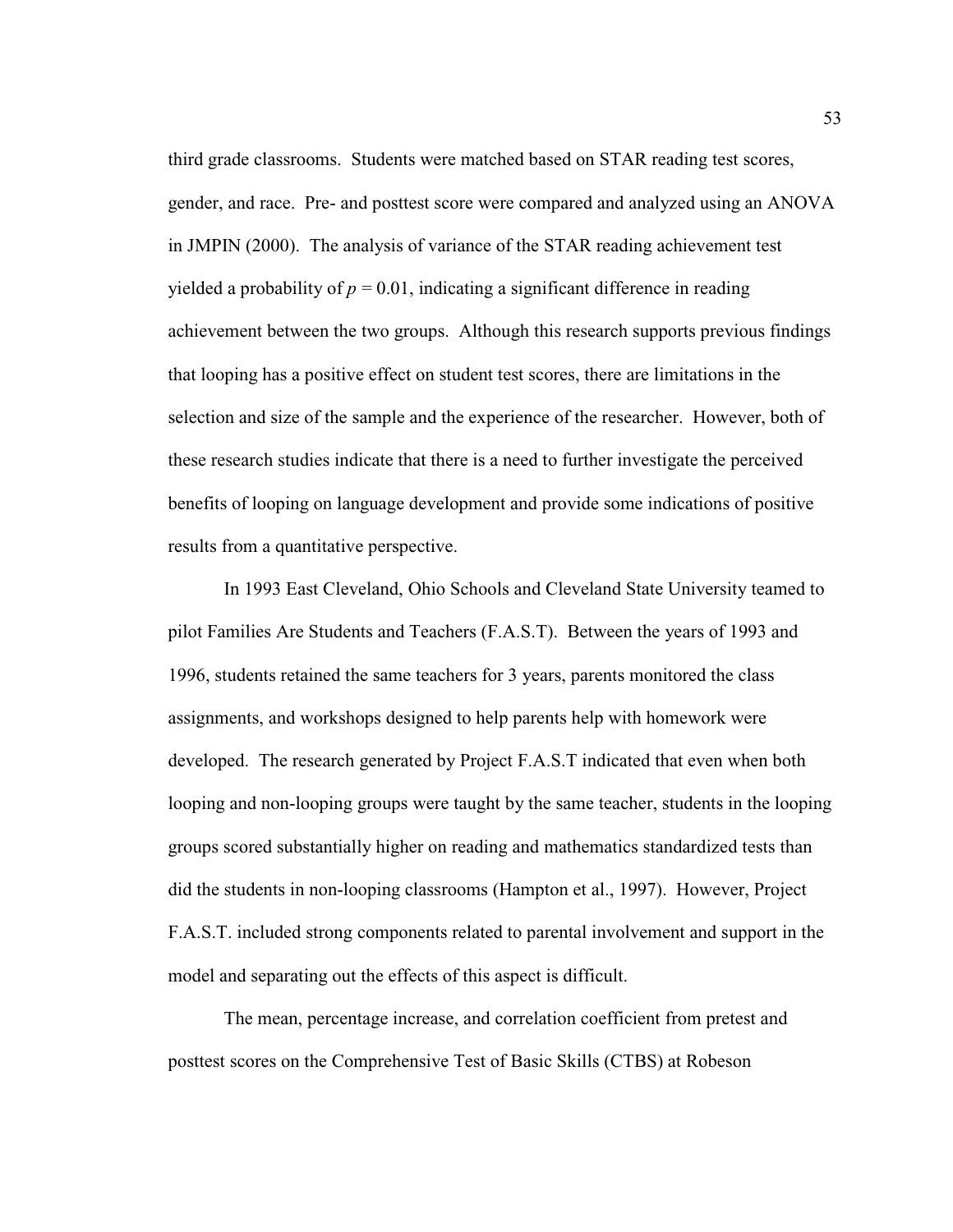Elementary Center in Birdsboro, Pennsylvania were found to be higher for looping than for non-looping classes (Wert, 2000). As a result of the implementation of a looping program for all students in the Attleboro, Massachusetts school district, the superintendent of schools indicated that student attendance increased, retention rates decreased, discipline suspensions declined, special education referrals decreased and staff attendance improved (Grant, Johnson, & Richardson, 1996). Chirichello & Chirichello (2001) suggest those children with behavior issues, and those who are shy and non responsive benefit from 2 years with the same teacher. Their study assessed parent and student views on looping through a survey conducted at the beginning of the looping period and then again at the end of the 2 years. Questions designed to measure parent's perception of their child's confidence, security, and anxiety levels suggested that these traits were increased over the course of 2 years with the same teacher and that looping would meet their child's individual needs through more in depth knowledge of each child. According to Fleisher (2006), children are more likely to be comfortable taking risks in learning when they have a 2 year relationship with their teacher. Little and Dacus (1999) report that teachers at Linden Elementary School in Oakridge Tennessee found that looping provided students with confidence and strong peer relationships. Relationships with parents were also strengthened as trust was built over the course of the 2 year period.

# *Challenges of a Multiyear Program Assignment*

Looping is a strategy that can be implemented with little cost to the school; however there is some resistance from teachers, administration, and parents to the idea of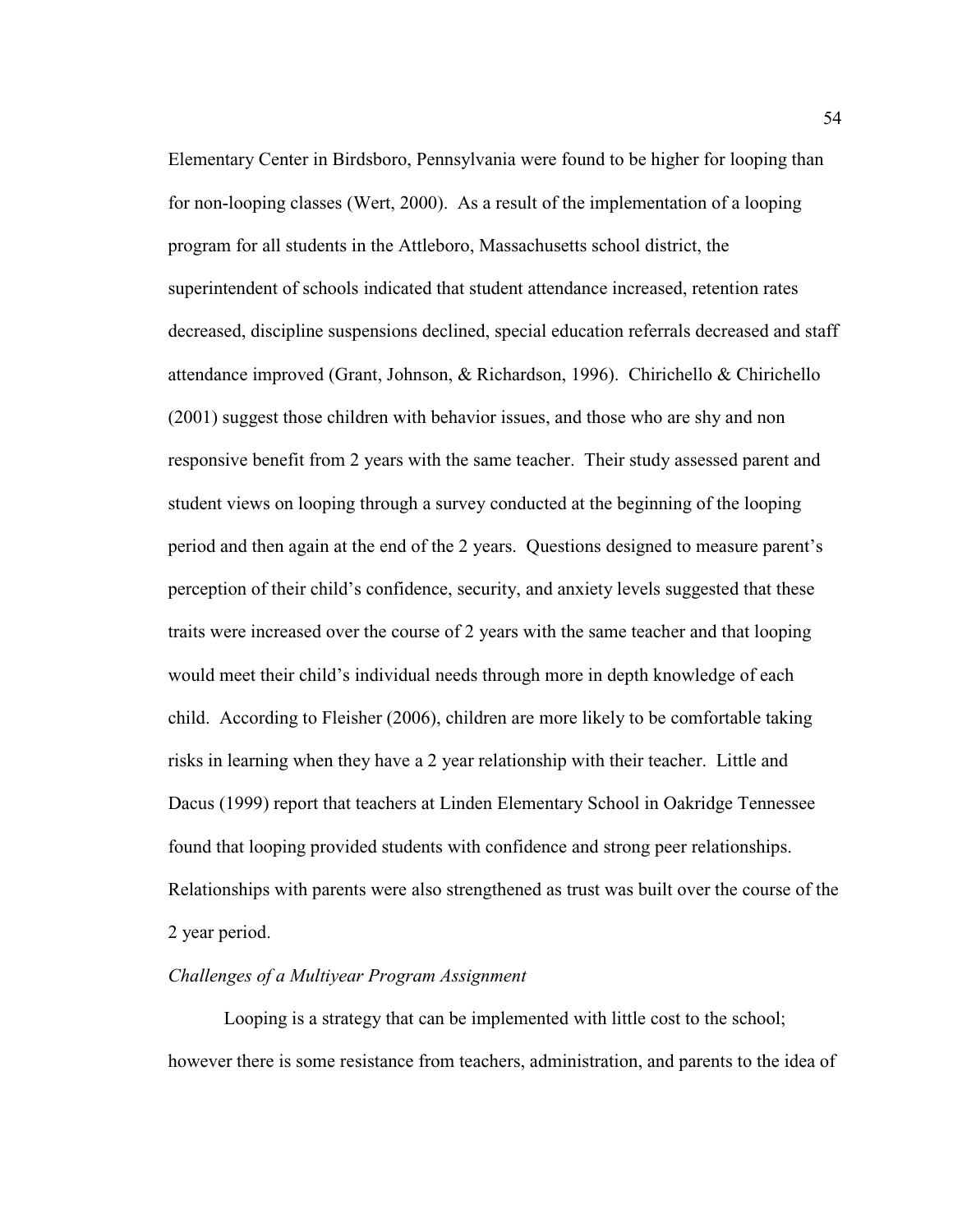spending 2 or more years with the same teacher. The most reported fear of parents is that their child will be in a class with an ineffective teacher for 2 or more years (Nichols  $\&$ Nichols, 2001). Research also indicates that inappropriate matches, or personality conflicts between teacher and student, or teacher and family, can cause problems (Burke, 1997). However, according to Burke, this mismatch can occur in any situation and can usually be addressed through moving the student to another classroom. Ineffective teachers are exposed in a looping situation and in order to be successful high quality teaching must be stressed throughout the school. Wynne and Walberg (1994) recommend persistent grouping of students and teachers as a way to help young children learn that relationships are built through tolerance and understanding over the course of a period of time. To stay with a relationship and work out the uncomfortable issues can help students to develop relationship building skills necessary for optimal functioning in a changing and diverse world. These researchers also propose that ineffective teachers will be exposed when required to stay with students for a considerable length of time and will in time become more successful or will move out of the field. For these teachers, Gaustad (1998) suggests that when care is taken to support educators in learning new strategies and grade level curricula, implementing looping as an educational reform can be successful.

## Summary

This literature review has examined a variety of studies that pertain to the effects of relationship building on language development. A search of the literature discovered many studies involving the ways in which language development is supported in early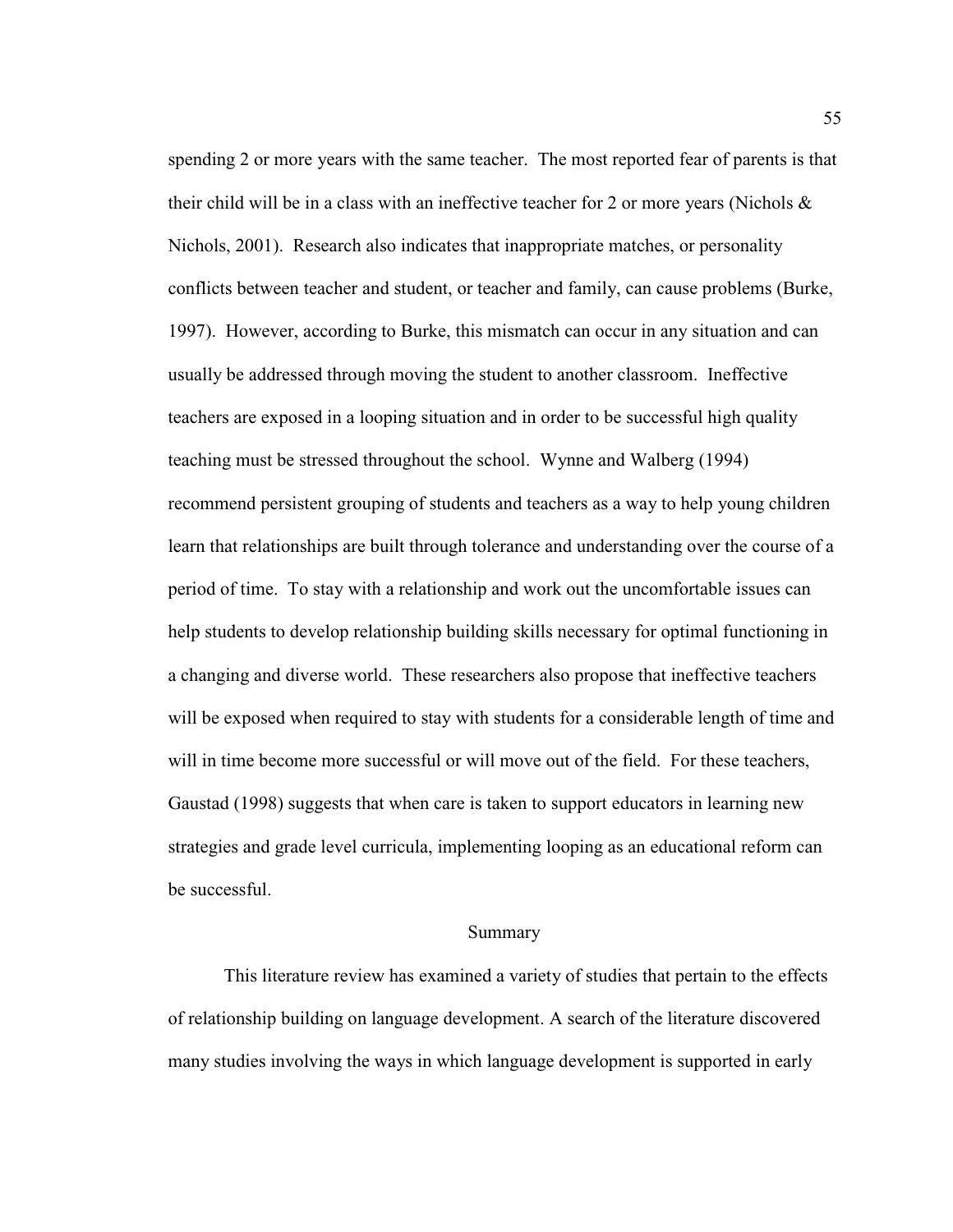childhood by parents and teachers with some emphasis on the cultural environment in particular. In order to more fully understand the relationship between language development and environment it may be important to consider the strength of the relationships between the various aspects of the child's environment and pedagogical approaches that can most effectively support learning. Vygotsky's socio-cultural theory has only recently been introduced to educational contexts in the United States and Western European countries and at present appears to have had minimal impact on pedagogy in most educational settings (Davydov & Kerr, 1995). Philosophical differences between the theories of Vygotsky and his followers and the propensity of the traditional academic approach supported by NCLB (2001) may have hindered attempts to construct a theory of education that bests supports learning for all children. Although the early childhood community has embraced constructivist learning in many settings, the push down affect of NCLB has encouraged the rote-learning and memorization approach evident today in many preschool settings. Gallimore and Tharp (1990) suggest that until a union of neo-Vygotskian theory and scientific principles of learning is reached the reform of education will be hampered. This either/or approach continues to be evident in the literature, confirming Dewey's concerns in 1938 that educational theory is "marked by opposition between the idea that education is development from within and that it is formation from without" (p. 17).

The historical perspective of educational opportunities in the Hawaiian Islands for those children for whom SE is a second language has been examined. The cultural and linguistic diversity that makes the Hawaiian Islands so unique brings a special challenge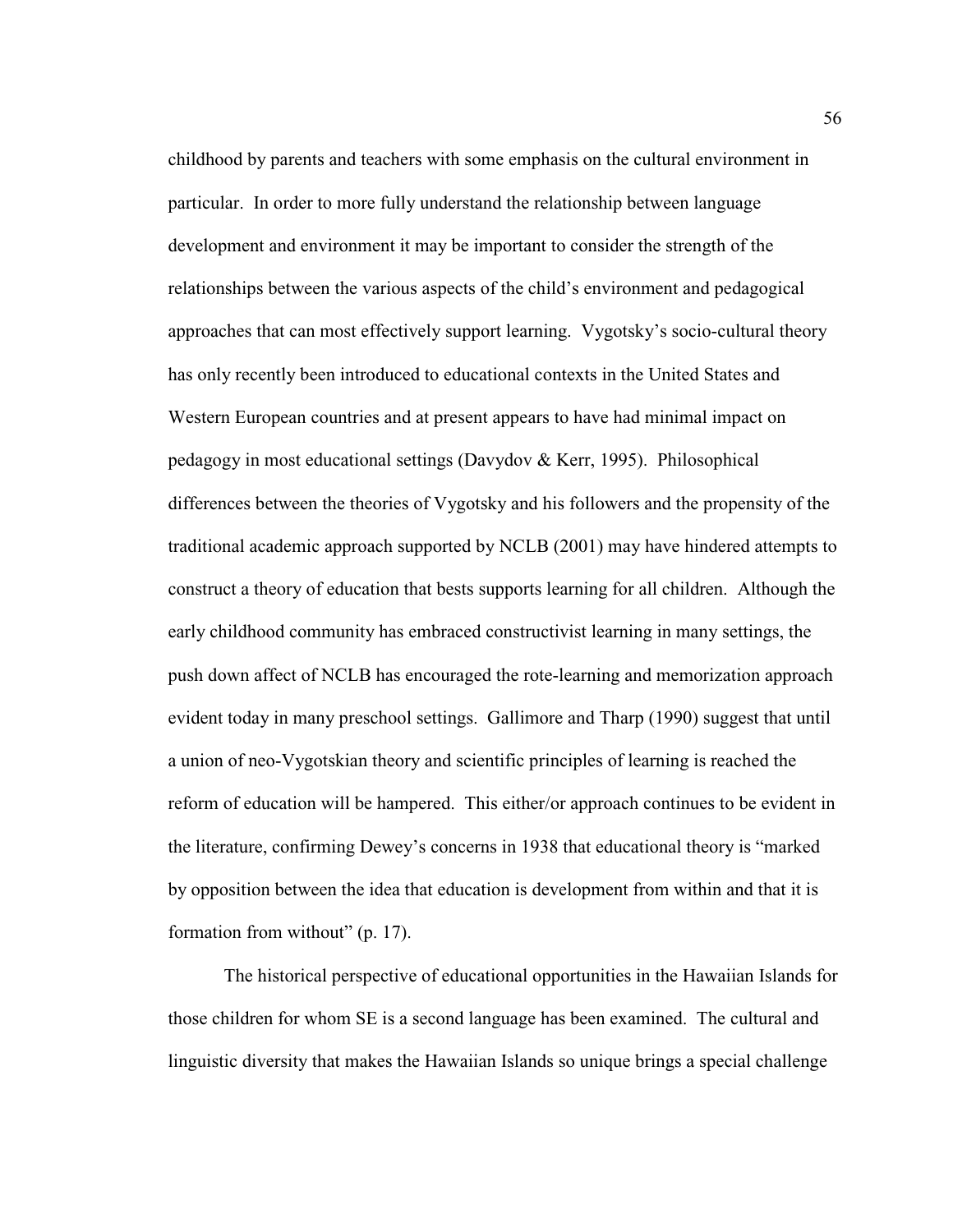for educators who struggle with meeting the demands of accountability through NCLB and standardized assessments based on Western cultural perspectives. In particular a review of the unique aspects of language development for children of Hawaiian descent has been conducted. The use of HCE by family and community members in Hawaii has been a topic of conversation in political and educational settings for over 50 years and yet no consensus has been reached about the optimum approach to supporting the development of SE for children in this state. Further investigation into more effective teaching methods for language development in children of Hawaiian descent is warranted.

Several quantitative studies of the effectiveness of MY relationships on academic achievement have been conducted in recent years (Carothers, 2004; Kelley, 2004; Hampton, Mumford, & Bond, 1997; Wert, 2000; Lavender, 2005), although most studies of this subject at this time are qualitative in nature. Wert (2000) suggests that the stability of a 2 year relationship with a teacher can help students to score higher on standardized achievement tests. The results of second and third grade scores on the Comprehensive Test of Basic Skills (CTBS) at Robeson Elementary Center in Birdsboro, Pennsylvania revealed that the looping class scored higher than the non-looping classes in all of the tested subject areas. Hampton, Mumford, and Bond (1997) reported substantially higher reading and mathematics achievement sores on standardized tests for students in multiyear relationships with teachers in East Cleveland, Ohio. This quantitative study demonstrated that even when students were taught by the same teacher, those students in looping environments scored higher on the standardized tests. The lack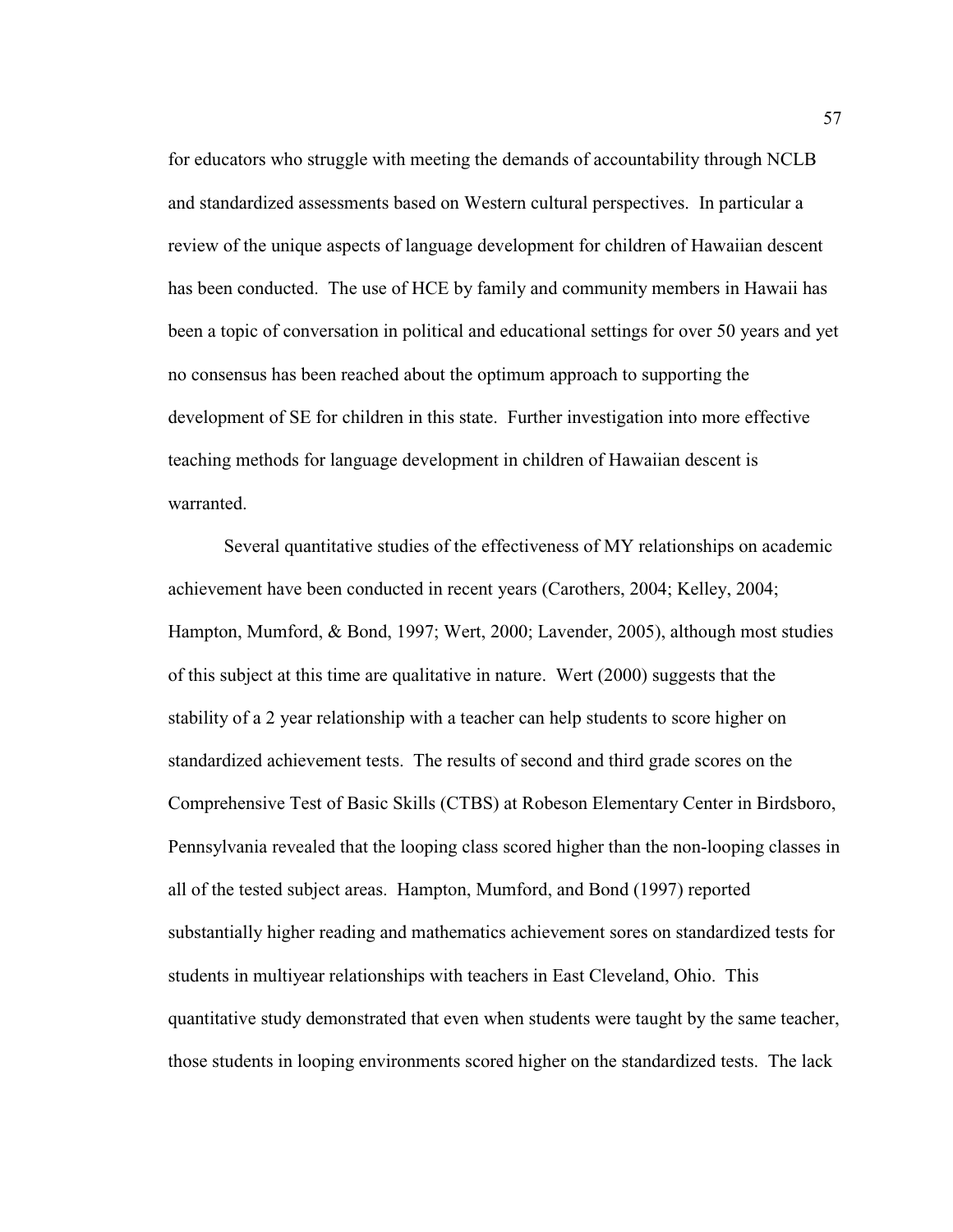of quantitative work in this area is a gap that needs to be addressed through further research.

In order to support social change through increased educational opportunities for children of Hawaiian descent, educators must find the balance between accepting the cultural diversity that children bring with them to the early education classroom and supporting practice that will provide the maximum opportunity to be successful in a changing and increasingly challenging academic climate. When seeking support from policy makers and funding organizations, the current economic challenges demand accountability through quantitative evidence. Research that provides statistical verification of theory is a necessary component of generating support for funding programs and changing educational contexts. As more research continues to be generated that stresses the importance of the social context of learning environments, quantitative studies such as this one can be critical in terms of supporting policy change. Until educational opportunities for children from a variety of cultural and linguistic backgrounds are more effectively supported, the United States will not be in a position to claim the highest standards of education for its population. The impact of educational policy has profound implications, not just for the children of Hawaii, but for all children in local, national, and global settings.

.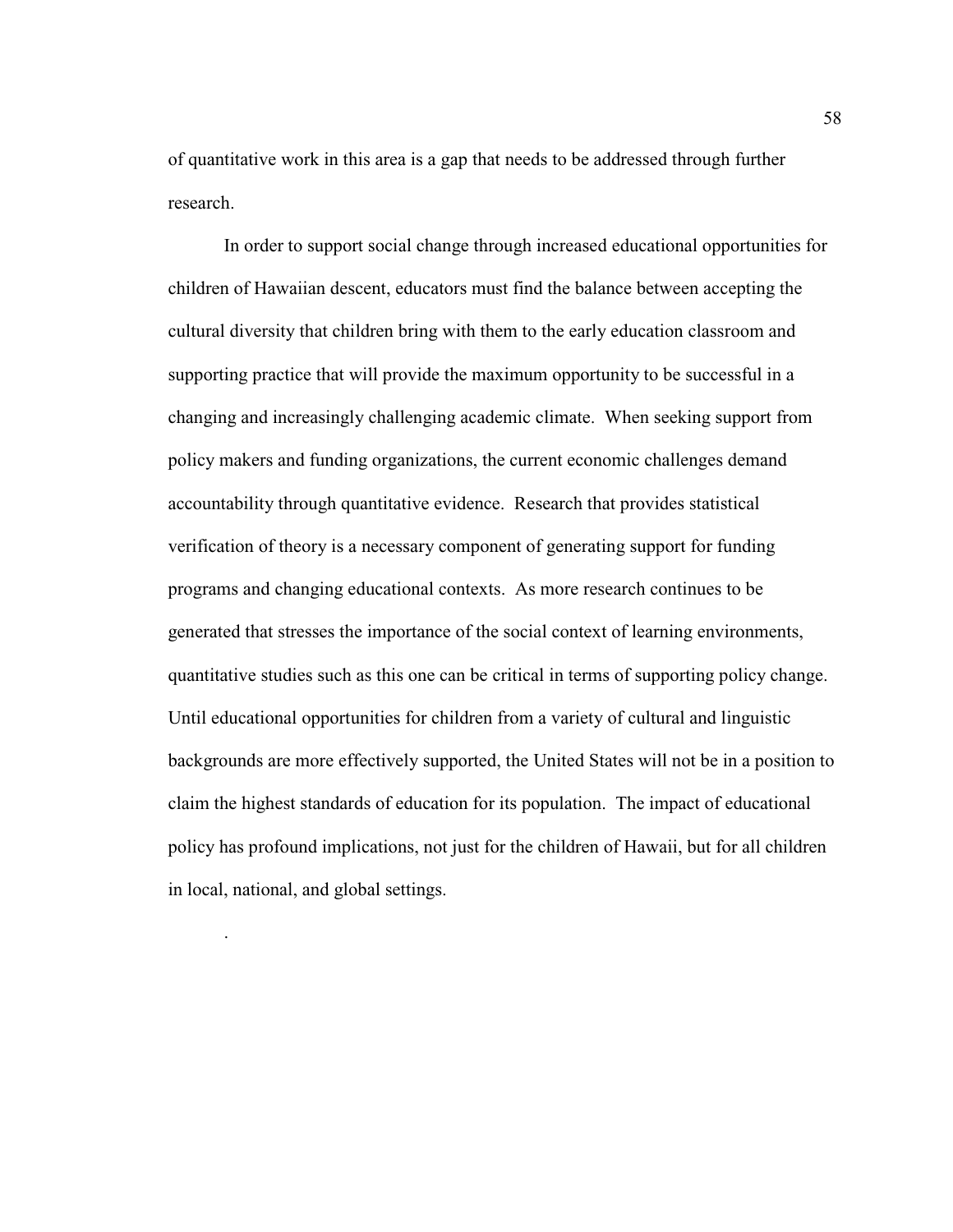#### CHAPTER 3:

## RESEARCH METHOD

This quasi-experimental nonequivalent control group design study compared the treatment group (multiyear assignment) to the comparison group (single-year assignment) on student performance on the Peabody Picture Vocabulary Test-Third Edition (PPVT-III) and the language portion of the Developmental Indicators for the Assessment of Learning-3 (DIAL-3). The research questions addressed in this study follow:

 1. Is there a significant difference in the PPVT-III scores for students who spend 2 years with the same teacher compared to those who do not?

 2. Is there a significant difference in the DIAL-3 scores for students who spend 2 years with the same teacher compared with those who do not?

 3. Is there a significant difference in multiyear assignment and single-year classroom assignment language scores on PPVT-III and DIAL-3 expressive and receptive language when controlling for the effects of gender, socio-economic status, and maternal education?

 4. Does teacher education and years of experience have an influence on language scores?

# *Hypothesis*

*HO1*: There will be no difference between receptive language scores as measured by the PPVT-III, and language development as measured by the DIAL-3 for students who stay with one teacher for 2 years and those who have a different teacher for each of the 2 years in the program.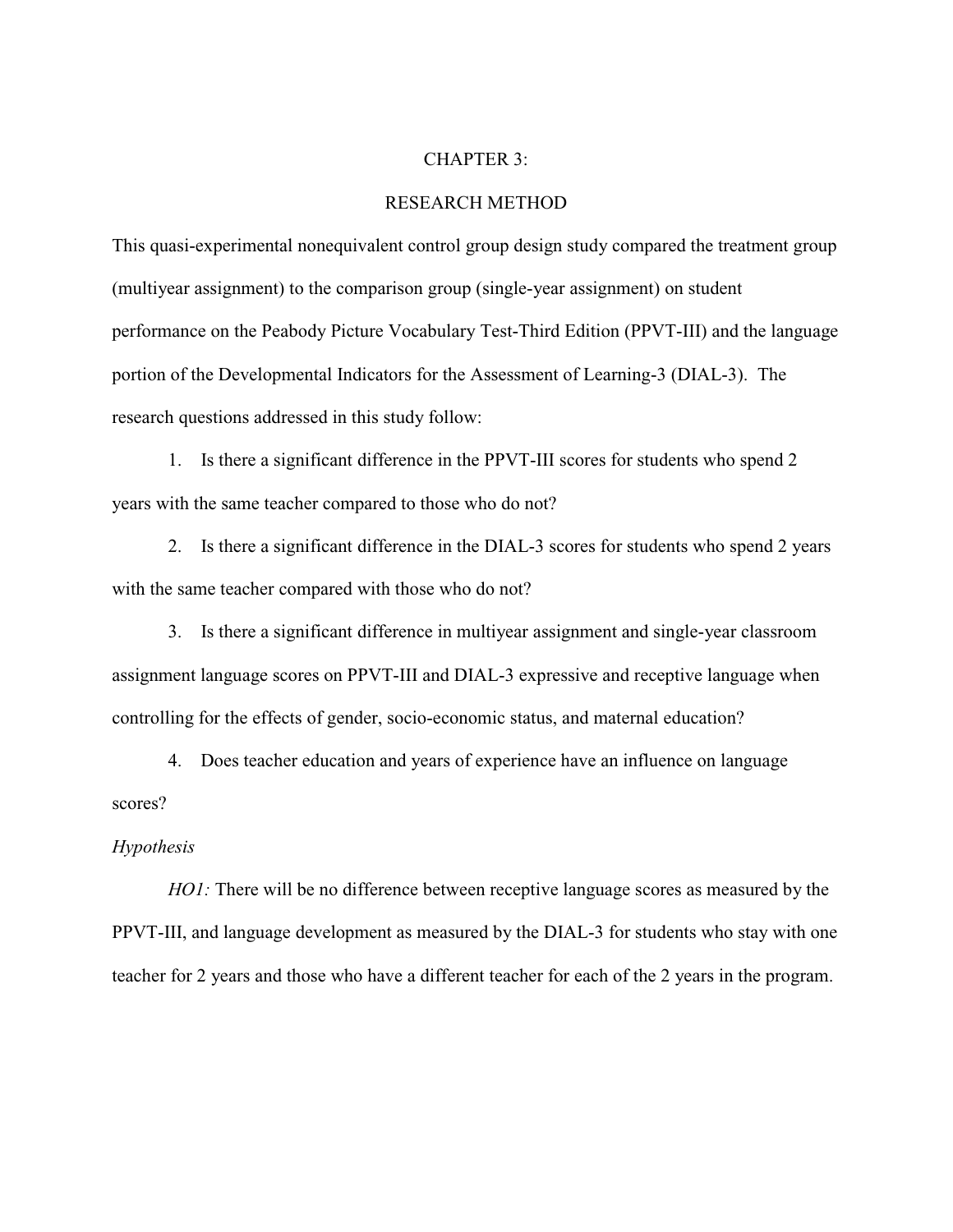*H1*: There will be a significant difference between language scores as measured by the PPVT-III, and language development as measured by the DIAL-3 for students who stay with one teacher for 2 years and those who have a different teacher for each of the 2 years in the program.

*HO2*: There will be no difference between receptive language scores as measured by PPVT-III, and language development as measured by the DIAL-3 for students who stay with the same teacher for 2 years compared with students who have two different teachers for each of the 2 years in the program controlling for effects of gender, SES, and maternal education.

*H2*: There will be a significant difference between scores as measured by PPVT-III, and language development as measured by the DIAL-3 for students who stay with the same teacher for 2 years compared with students who have two different teachers for each of the 2 years in the program controlling for effects of gender, SES, and maternal education.

*HO3*: There will be no difference between receptive language scores as measured by PPVT-III, and language development as measured by the DIAL-3 for students who stay with the same teacher for 2 years compared with students who have two different teachers for each of the 2 years in the program controlling for effects teacher education and teacher years of experience.

*H3*: There will be a significant difference between scores as measured by PPVT-III, and language development as measured by the DIAL-3 for students who stay with the same teacher for 2 years compared with students who have two different teachers for each of the 2 years in the program controlling for effects of teacher education and teacher years of experience.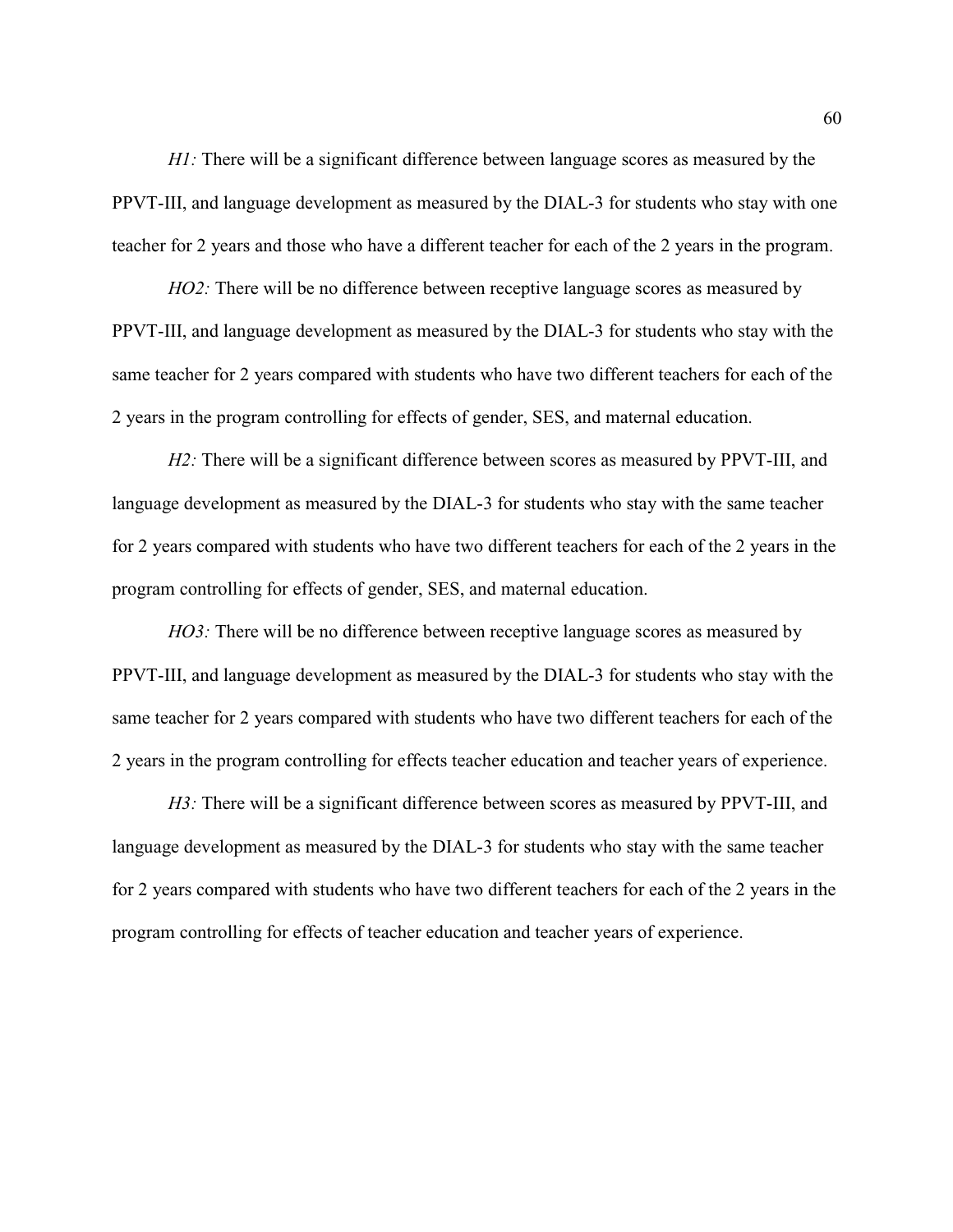#### Research Design

This study used a quantitative design from a post-positivism perspective. According to Creswell (2003), the study of human behavior cannot be "positive" about claims but can only determine the probability of effects or outcomes (p. 7). Absolute truth can never be found, however the assumptions of a post-positivist approach require commitment to the examination of causes that influence outcomes, the reduction of ideas into "small discrete sets of ideas to test" and the development of numeric measures of observations (p. 7). Following these assumptions, this study design allowed the researcher to explore differences in receptive and expressive language scores on standardized assessments for students who remained with the same teacher for 2 years compared with those students who spent 2 years with two different teachers at Kamehameha Schools Community Based Early Childhood Education (KSCBECE) programs in the State of Hawaii. The quasi-experimental pretest posttest design was chosen due to the availability of a convenience sample of students in multiyear (MY) and single-year (SY) classrooms at KSCBECE. All students in KSCBECE programs are tested for receptive and expressive language development pre- and post entry into the program. These data are collected for research purposes and to confirm that students are consistently supported in their language development. The availability of these quantitative data was a consideration in the development of this study. It is often difficult for researchers to assign students and teachers at random to control and experimental groups due to district limitations and school policy. At KSCBECE programs in Hawaii County, students are randomly assigned to classrooms in their particular district from enrollment lists that are generated in the admissions office in Honolulu. In order to qualify for the program, families must verify Hawaiian ancestry and students are selected by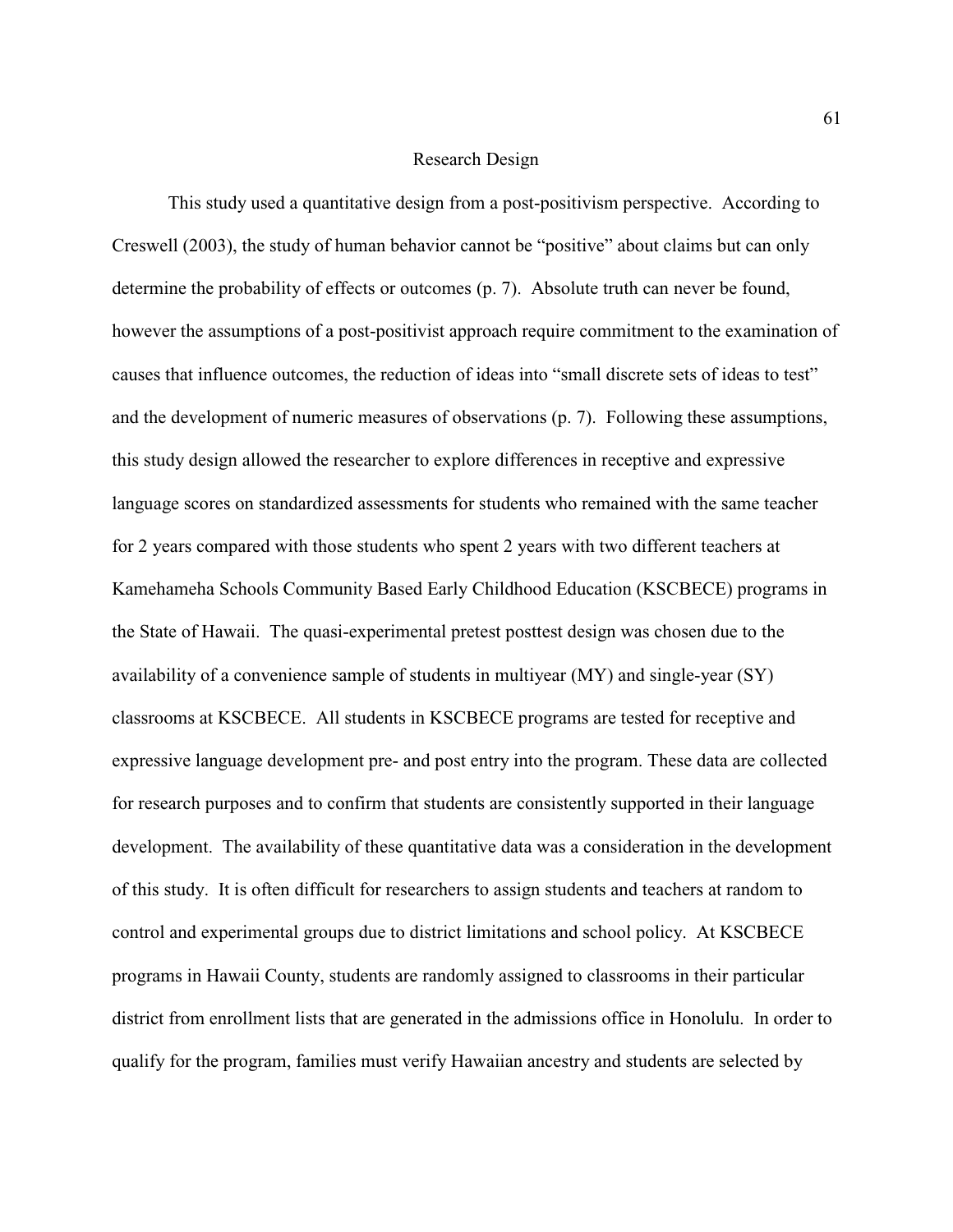lottery based on descent to the extent allowable by law. This enrollment process limits the ability to generalize results of the study to populations other than those students at KSCBECE. Families must fill out applications for program admission one year prior to enrollment which tends to limit students to families who have the necessary resources and foresight to complete the rather complex application process.

A qualitative approach was considered but rejected by the researcher based on the propensity of trustees and other policy makers at Kamehameha Schools to rely on quantitative results which demonstrate empirical evidence of educational advantages when making decisions about program design. Although the researcher agrees that qualitative evidence is important and recognizes that this paradigm is an integral part of the day to day operations of KSCBECE it was decided that future research can be developed based on the empirical evidence from this study extending the results into either purely qualitative or a mixed model research design.

## Population and Sample

Participants consisted of a nonrandom convenience sample of forty 3- year- old students enrolled in a 2 year multiyear rotation at KSCBECE and sixty-four 3- year- old students enrolled in single-year assignment classrooms at a different site both of which are in the State of Hawaii for a total sample of  $n=104$ . The population from which this sample was drawn consisted of applicants of Hawaiian descent born in the year 2004 in the State of Hawaii. All eligible children who applied for the program were entered into a lottery, and 1,439 students were chosen by a computer program to participate in classrooms throughout the state. Students were assigned to programs based on district of enrollment or family request. Assignment to classrooms at each program site was by systematic sampling from the enrollment lists provided by the admissions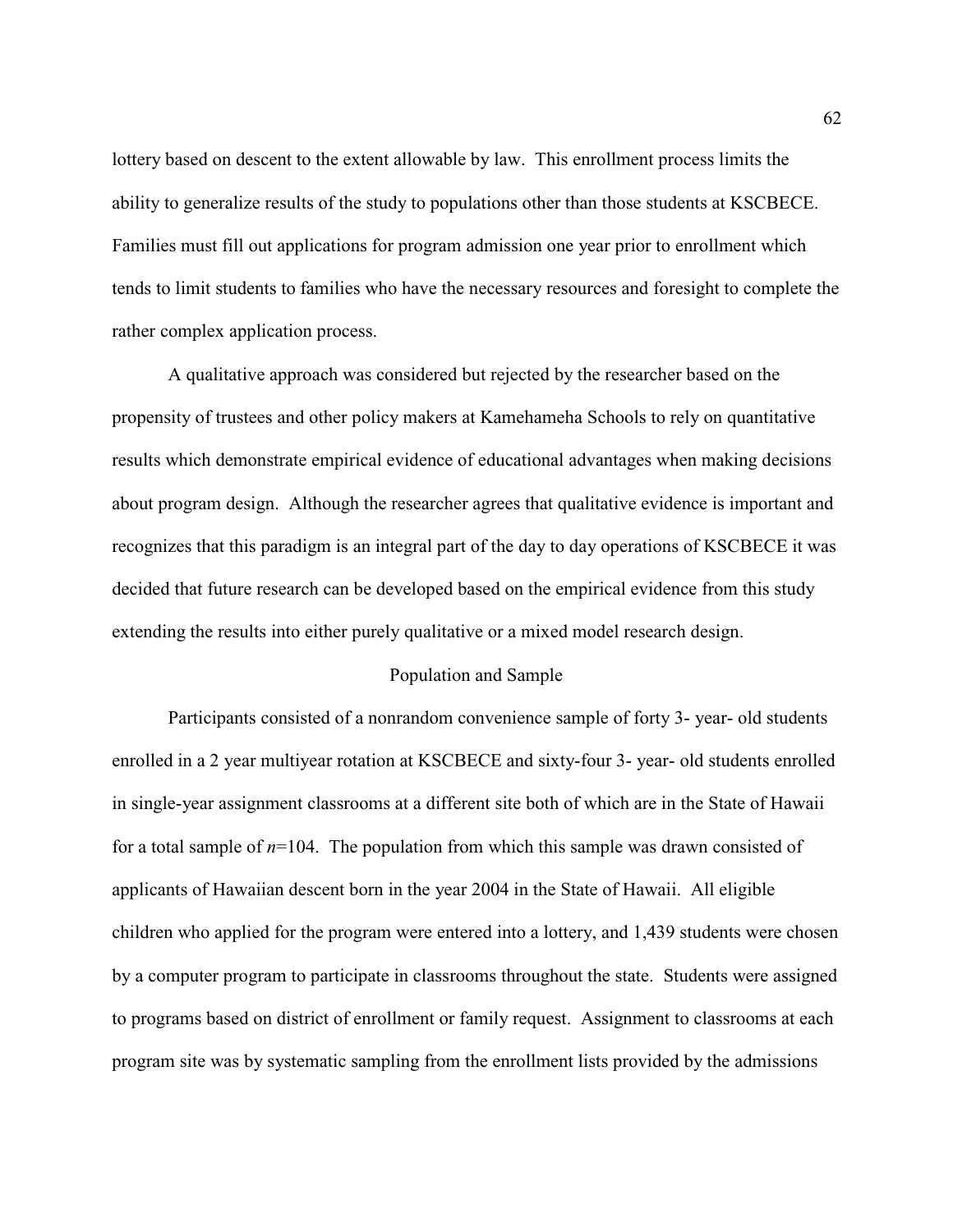department located in a central office. Classroom teachers did not have a choice of MY or SY configurations as assignments were based on perceived program needs according to the district. Teachers were assigned to classrooms by program directors and were only minimally involved in decisions about program configuration. Classrooms in the MY programs were all at the same physical site for the 2 year program. SY assignment classrooms were at two different sites for each of the 2 years. All students enrolled as 3-year-olds were provided the opportunity to participate in 2 years of program services and only those children who attended for 2 years were included in the sample for purposes of this study.

Kamehameha Schools (KS) is a private co-educational college-preparatory institution in Hawaii that operates three campuses statewide: Kapalama Oahu, Pukalani (Maui), and Kea`au (Hawaii). KS serves over 6,500 students from preschool through the 12 grades. The school was established in 1887 under the terms of the last will and testament of Bernice Pauahi Bishop, a direct descendant of Kamehameha the Great and last of the House of Kamehameha. Princess Pauahi established a trust currently called the Bernice Pauahi Bishop Estate, the largest private landowner in the state of Hawaii. Income from the trust is used to operate the schools. The early childhood division of KS operates 77 classrooms at 32 preschool sites in the State of Hawaii and serves more than 1,400 young children.

Access to the data was requested from the research department at KS through the submission of a data agreement form between KS and the researcher. A file review was conducted at each preschool site and data were collected for language scores on PPVT-III and DIAL-3 assessments, maternal education, family income, gender of students, and MY or SY classroom assignment. Data were deidentified and recorded on a spread sheet for use in this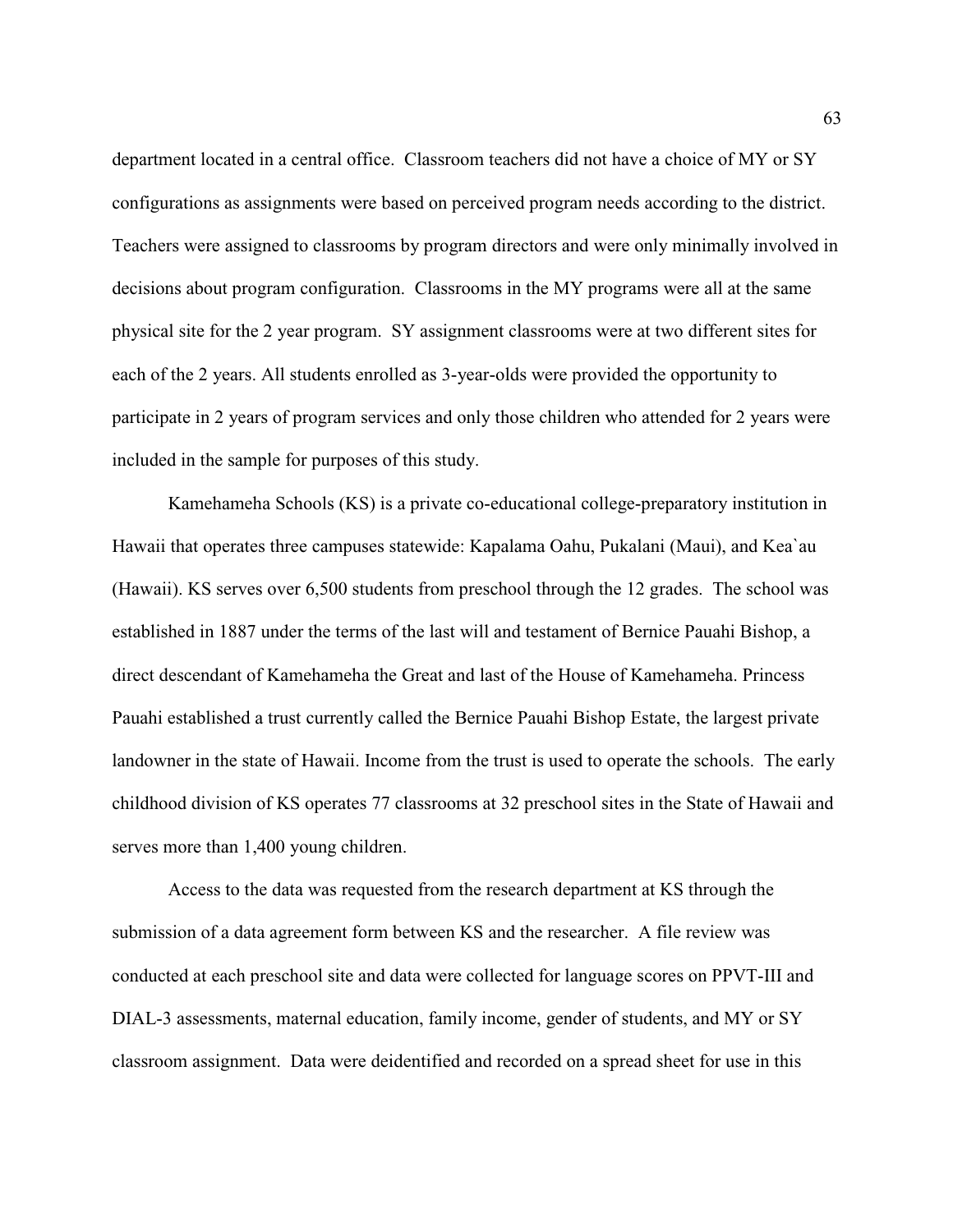study only and was kept in a secure location at the researcher's home office for the duration of the research project. Data analysis was conducted using SPSS. In order to add additional data to this study, teacher experience defined as number of years teaching preschool and teacher educational level and type of degree was included in the analysis. A request was made for information from the teachers and was deidentified prior to use in the research. Teachers were asked to sign an agreement to participate in the study and were given the opportunity to decline. Students participated in the study through an agreement with KS research and review department and permission to participate in assessments and educational research was included in general admission packets which all parents sign prior to beginning the program.

#### Instrumentation

 Two language assessment instruments were used in this study. Each participant was assessed using the Peabody Picture Vocabulary Test-Third Edition (PPVT-III) pre- and post entry each program year. The PPVT-III was administered by independent trained assessors hired by Kamehameha Schools Community Based Early Childhood Education Program (KSCBECE). Developmental Indicators for the Assessment of Learning-3 (DIAL-3) was administered by the child's teacher or assistant teacher both of whom were trained and certified through the DIAL-3 system at the beginning of the program year. Each DIAL-3 assessment takes approximately 30 minutes to administer; however, only the language portion of this assessment which takes approximately 10 minutes to administer was used in this study.

## *Peabody Picture Vocabulary Test-Third Edition (PPVT-III)*

The Peabody Picture Vocabulary Test-Third Edition (PPVT-III) is a norm-referenced measure of receptive vocabulary and a screening test of verbal ability appropriate for use with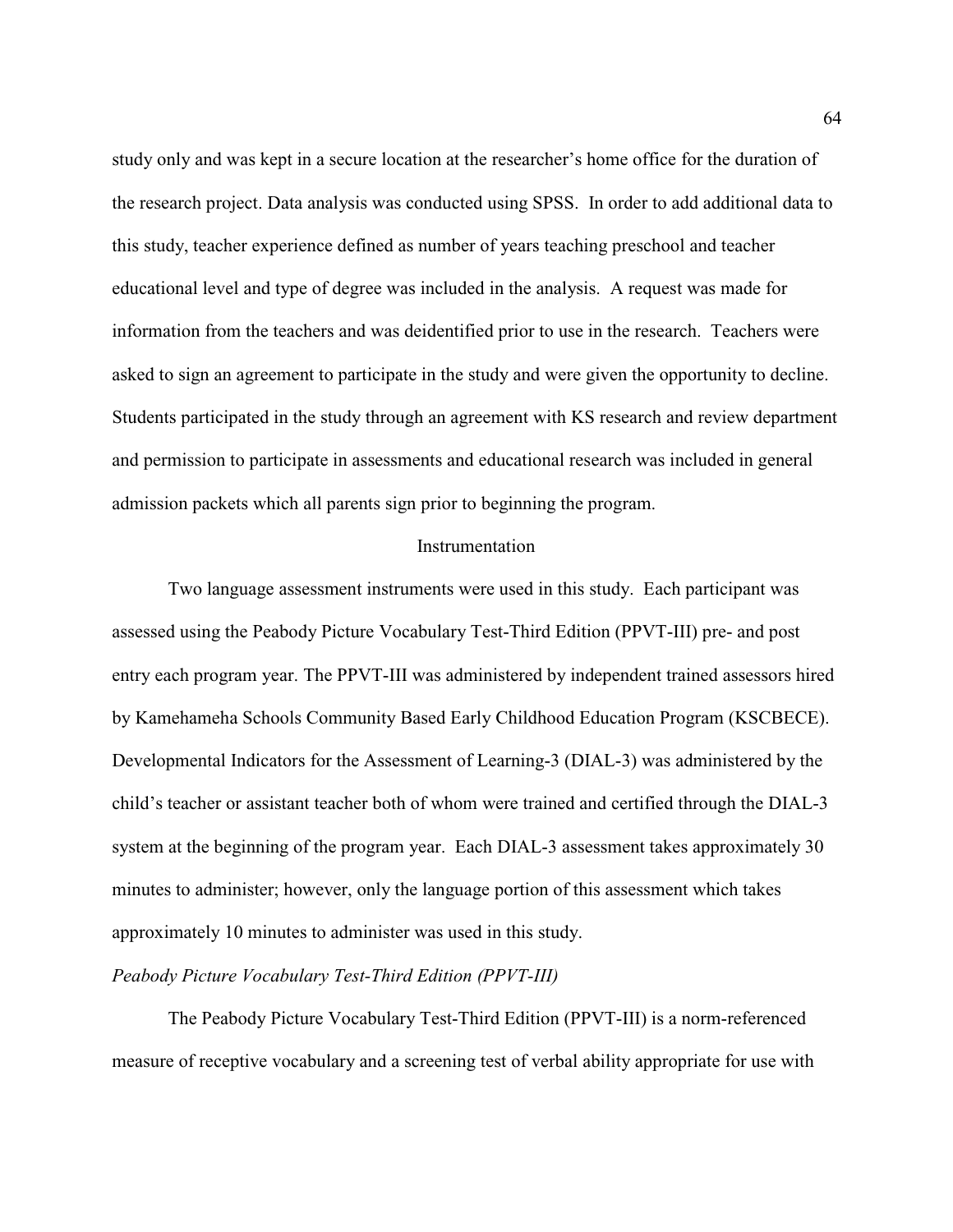individuals who are ages 2.6 years through 90+. This assessment uses two parallel forms for reliable testing and re-testing and was administered to individual students by a trained assessor. Internal consistency for Alpha is .92 to .98 (median: .95) and for test-retest is .91 to .94 (median: .92). The PPVT-III correlates with measures of oral language and has an average correlation of .69 with the Oral and Written Language Scales (OWLS) Listening Comprehension scale and .74 with OWLS Oral Expression scale. The correlations with measures of verbal ability are: .91 Wechsler Intelligence Scale for Children – Third Edition (WISC-III-VIQ), .89 Kaufman Adolescent and Adult Intelligence Test (KAIT Crystallized IQ), and .81 Kaufman Brief Intelligence Test (K-BIT Vocabulary). In the PPVT-III assessment children are independently tested for receptive language by looking at four pictures and pointing to the one that is requested by the tester. The sequence of words progresses from easy to more complex, but the test is only continued to the limit of the child's ability. No reading or writing is required of students and according to the developer of the assessment many of the illustrations have been assessed for gender and ethnic balance. This test of receptive language was chosen by KSCBECE because it can be administered to very young children and is appropriate for children for whom English is a second language, although a review of the literature found no indication that the PPVT-III has been normed for use with children of Hawaiian descent for whom HCE is a formative language experience. This third edition of the test was developed after some concerns were expressed that the revised edition of PPVT developed in 1981 indicated a bias against children from lower income, culturally diverse backgrounds (Qi, Kaiser, Milan & Hancock, 2006). This led to the development of the third edition which was standardized on a more nationally representative sample than the earlier versions and which included updated content and developmentally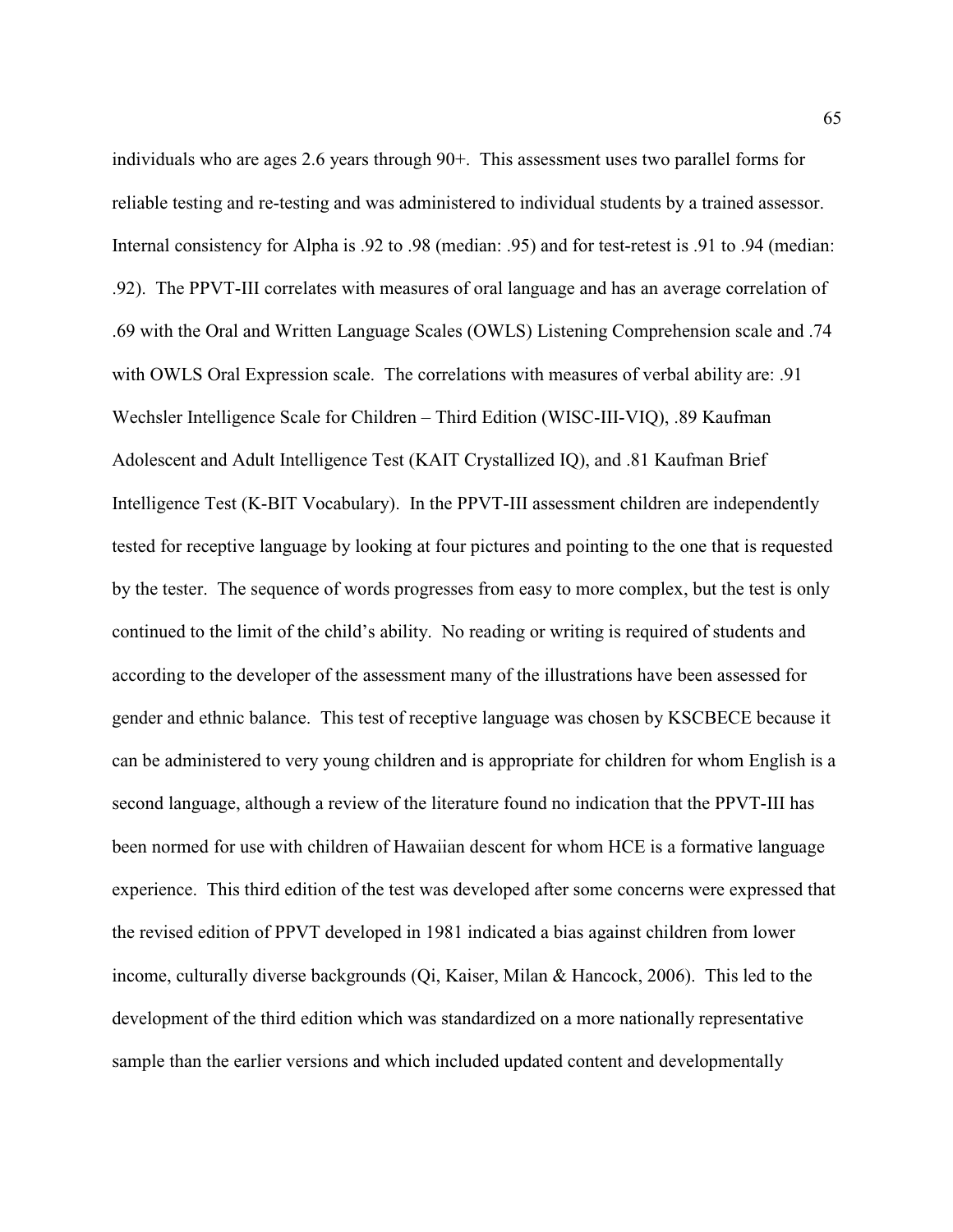appropriate norms. The normative sample included 2,725 persons selected to match the data of the 1994 U.S. Census. While only individuals who were determined to speak and understand English were included in the test, the sample was stratified with each age group by gender, race/ethnicity, geographic region, and SES based on maternal education. As an assessment of receptive vocabulary achievement and verbal ability, the PPVT-III is useful and requires no oral or written responses and no reading by the students. The PPVT-III is one of a few established assessment tools available and is relatively easy to conduct, taking about 10-15 minutes compared with 30-40 minutes required by other instruments. Because the PPVT-III has a national norm, KS does not have to identify a comparison group which can be a challenge. The diversity of the students at KSCBECE includes many of the cultural and ethnic groups included in the national norm. However, despite the limitations of this assessment for use with children of Hawaiian descent, the research department at KSCBECE believes that when used with a variety of other assessments such as the Work Sampling System (WSS), the Social Skills Rating System (SSRS) and the DIAL-3, the PPVT-III can provide teachers and administrators with valuable information about the language development of these students.

## *Developmental Indicators for the Assessment of Learning-3 (DIAL-3)*

The Developmental Indicators for the Assessment of Learning-3 (DIAL-3) provides standard deviation and percentile cutoff points by chronological age at 2-month intervals for total and area scores. For the purposes of this study, the scores for the language portion of the assessment were employed. The language portion assesses the child's use of receptive and expressive language and was standardized for English and Spanish speakers based on data from a stratified sample of children ages 3-6 years consisting of 1,560 English speaking children and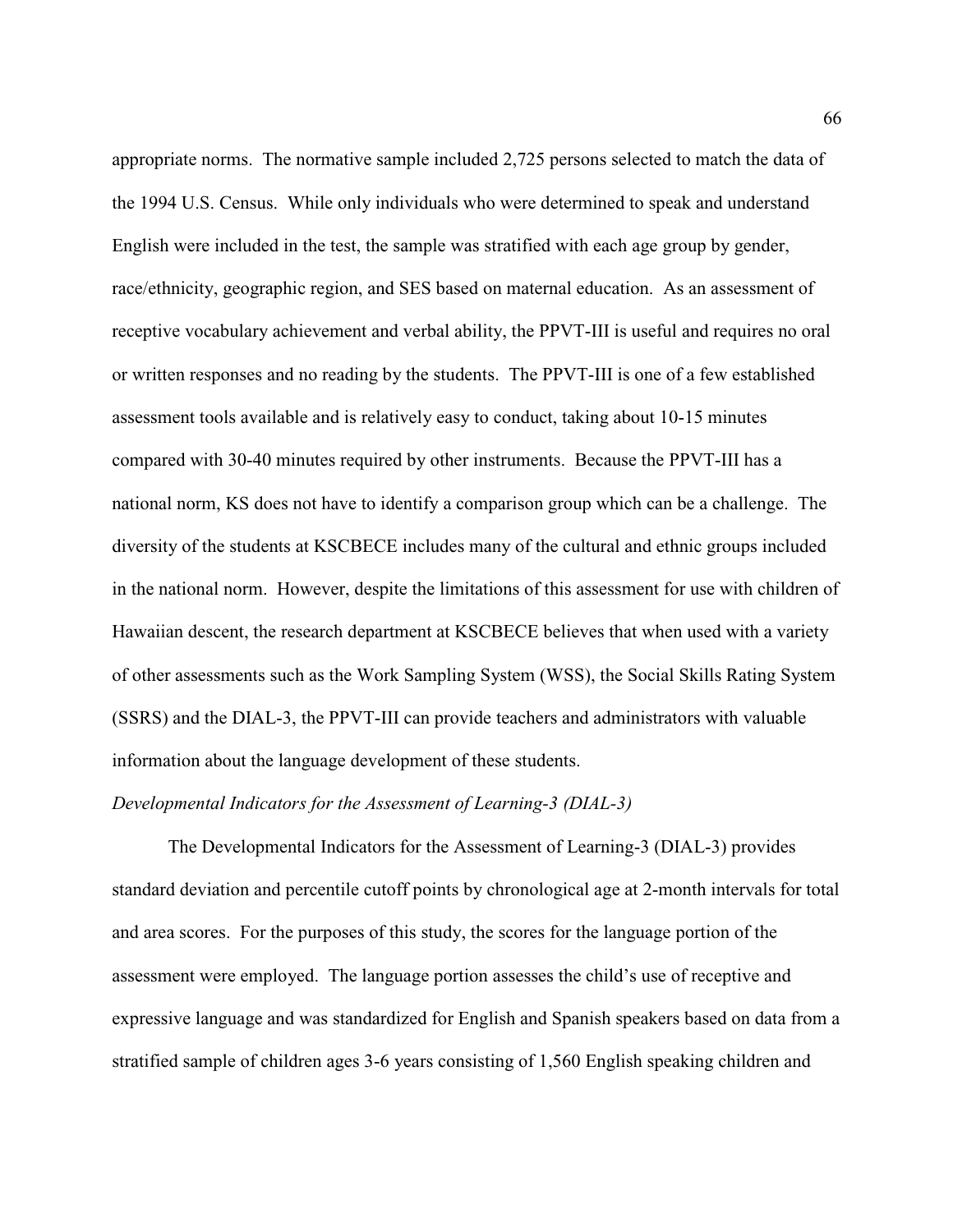605 Spanish speaking children. Although this assessment was revised to be more culturally sensitive for the range of diversity among students in the United States, there has not been a review of the sensitivity of this assessment to the language of children of Hawaiian descent who may come to school using HCE as their primary communication mode. Items on the DIAL-3 assess skills known to be predictive of learning problems and screening results are used to identify children who may be in need of further assessment. Early childhood educators can be trained to use and score the DIAL-3 and as the time necessary for the screening is about 30 minutes, it can easily be implemented by classroom teaching staff. Extensive bias reviews of the DIAL, DIAL-R, and DIAL-3 support this test's appropriateness for children from various socioeconomic, cultural, and ethnic backgrounds. Internal consistency for language is rated at .77. Test-retest for language 3.6 years to 4.5 years rated at .85 and for children 4.6 years to 5.10 years rated at .78. Validity has been tested through correlation studies with DIAL-R; Early Screening Profiles (ESP); Battelle Developmental Inventory Screening Test (BDIST); Bracken Basic Concept Scale, Screening Test, Form A; Brigance Preschool Screen; Differential Ability Scales (DAS); Peabody Picture Vocabulary Test-Third Edition (PPVT-III); and Social Skills Rating System (SSRS)

### Data Collection and Analysis

The dependent variables in this study were receptive language scores as assessed by the Peabody Picture Vocabulary Test-Third Edition (PPVT-III) and receptive and expressive language scores as assessed by the Developmental Indicators for the Assessment of Learning- 3 (DIAL-3) assessment tool. The independent variable was MY and SY group assignment and the attribute independent variables were socio-economic status, maternal education, and student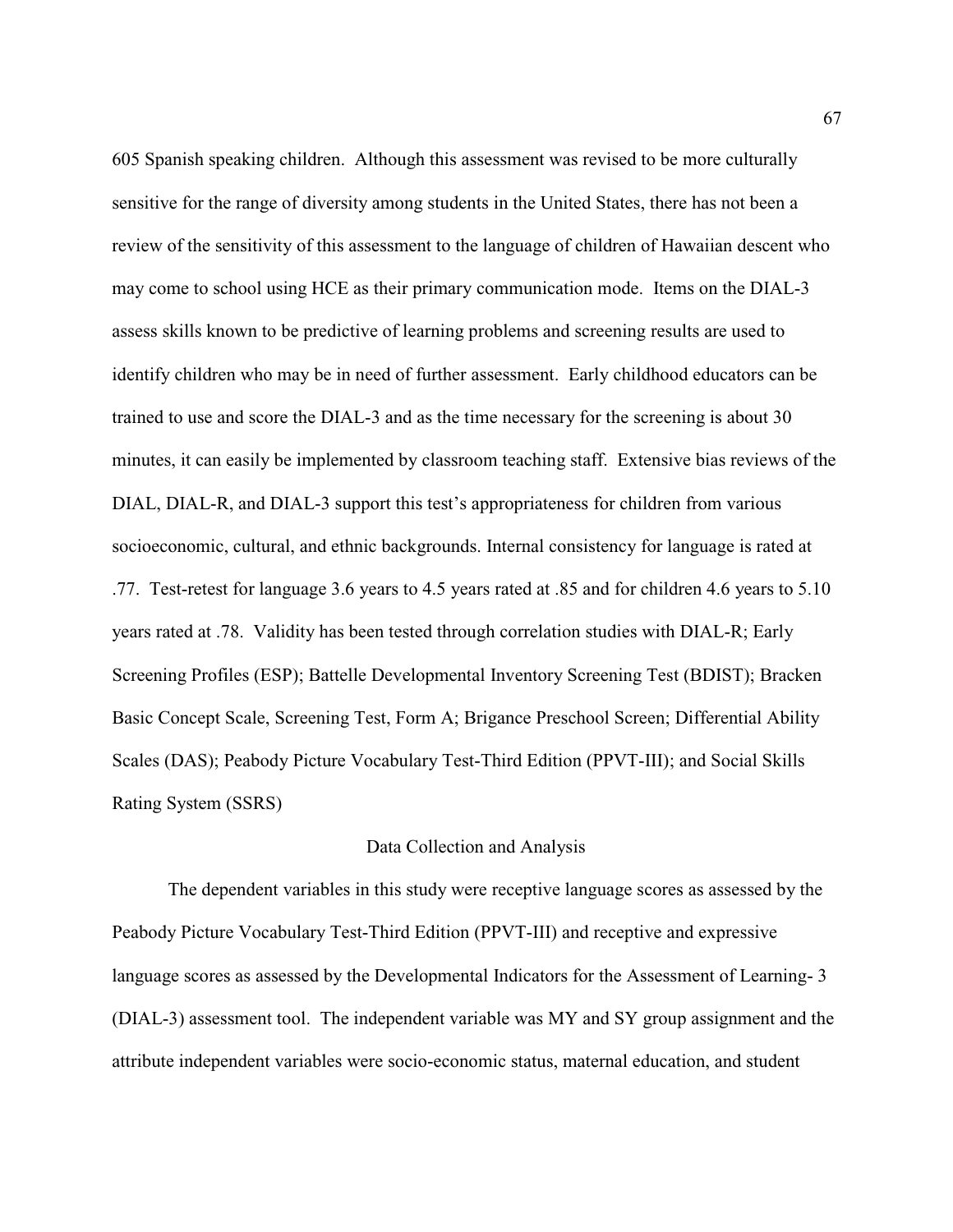gender. Teacher years of experience and educational attainment were included as independent variables. Descriptive statistics were used to describe, summarize and make sense of the data (Johnson & Christensen, 2004). The mean, standard deviation and the range of language scores for the PPVT-III were compared between the experimental (MY) and control (SY) groups on both the pre- and posttest scores. The profile of the student participants and groups indicate the mean chronological age of each group, socio-economic status for each group, the educational profile of the maternal educational achievement for each group, and student gender for each group at the end of the second year of the study. Teacher experience and education was included in a separate profile. An independent *t* test was employed in order to compare the pre-and posttest scores on the PPVT-III and the posttest language scores on the DIAL-3. Inferential statistics were employed in order to analyze the possible relationship between the independent and dependent variables. In order to test the assumption that the null hypothesis that there will be no difference in the scores of children in the groups is true, a *t* test for independent samples was employed using SPSS. Two- way analysis of variance was used to compare the group means on the PPVT-III assessment of the multiyear and the single-year groups controlling for socio-economic status, maternal educational achievement, and gender. In order to determine the impact of teacher education and teacher years of experience on receptive language as assessed by the PPVT-III and DIAL-R assessments a two-way analysis of variance was performed using SPSS.

# *Pilot Study*

In 2008 the researcher designed and completed a pilot study using data from looping (MY) and non-looping (SY) classrooms at KSCBECE. The purpose of the pilot study was to test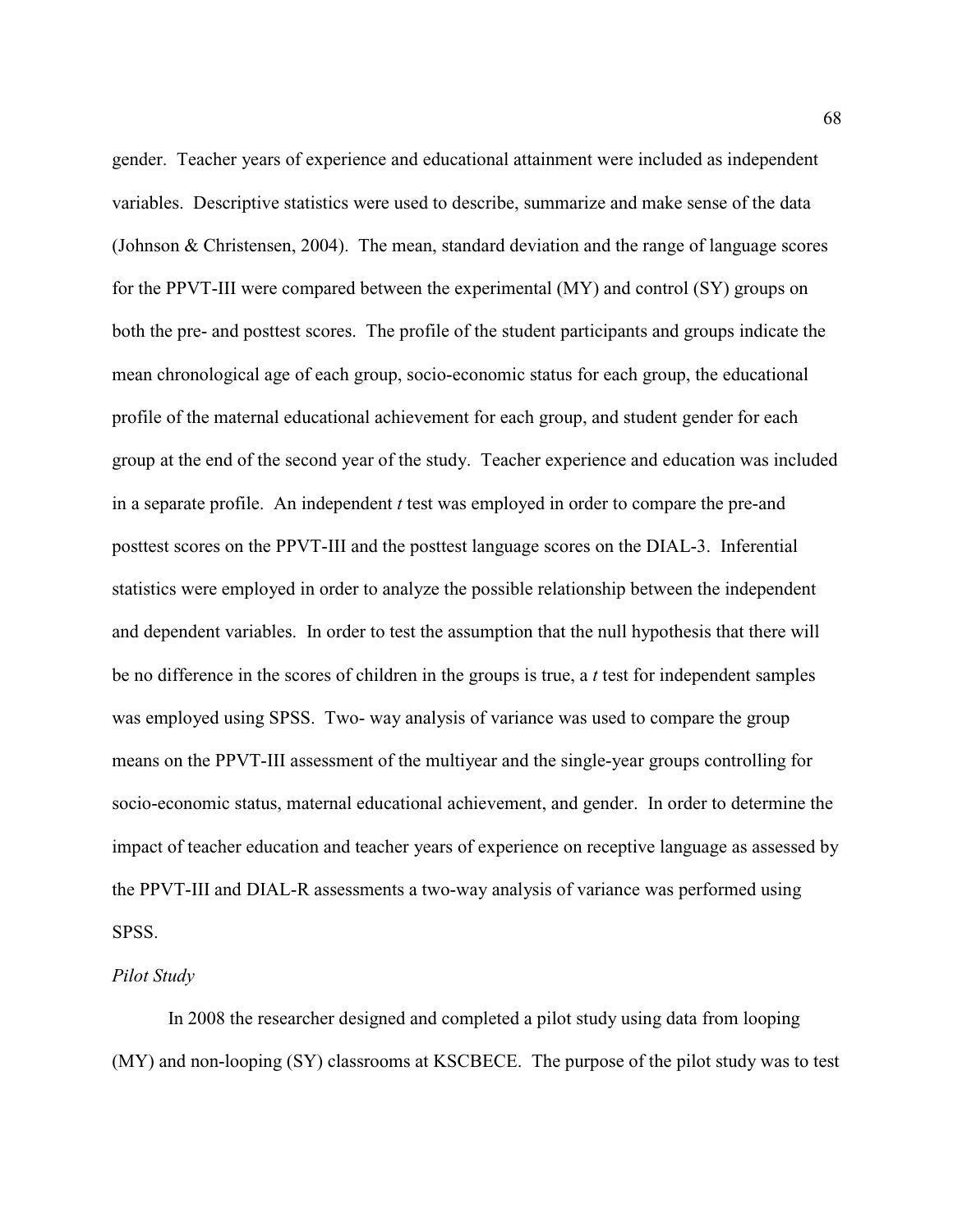the design of the larger study proposed for this dissertation. The pilot study investigated the possible impact of a 2 year looping rotation on the receptive language scores of preschool children of Hawaiian descent at Kamehameha Schools (KS) using PPVT-III scores from the student participants. Using a socio-cultural foundation derived from the work of L.S. Vygotsky, this quasi-experimental non-equivalent control group design examined the pre- and posttest scores of children in looping and non-looping classrooms at KSCBECE Programs in the State of Hawaii. Receptive language development was assessed using the PPVT-III scores at entry into the 3-year-old program in looping and non-looping programs and at exit from the 4-year-old programs for the same cohort of students. While the results of this study demonstrated no significant difference in the mean difference between pre- and posttest scores of children in both groups, there were significant differences in the mean scores of the looping and non-looping students at entry and exit from the program. These results suggest that there are initial differences in the receptive language scores of young children entering the non-looping program when compared to the higher scores of children entering the looping program. The current study further investigated any possible influence of environmental factors such as socio-economic status, maternal education, and gender on the language assessment scores from the PPVT-III and DIAL-3 assessment tools. Also included in the current study was the possible influence of teacher years of experience and educational attainment on language scores.

The pilot study used test scores from classrooms located on two different islands in the State of Hawaii. It was determined that a more practical approach would be to compare test scores from classrooms within the same district on the Island of Hawaii. There may be differences between families in terms of urban or rural environments and life styles for both sets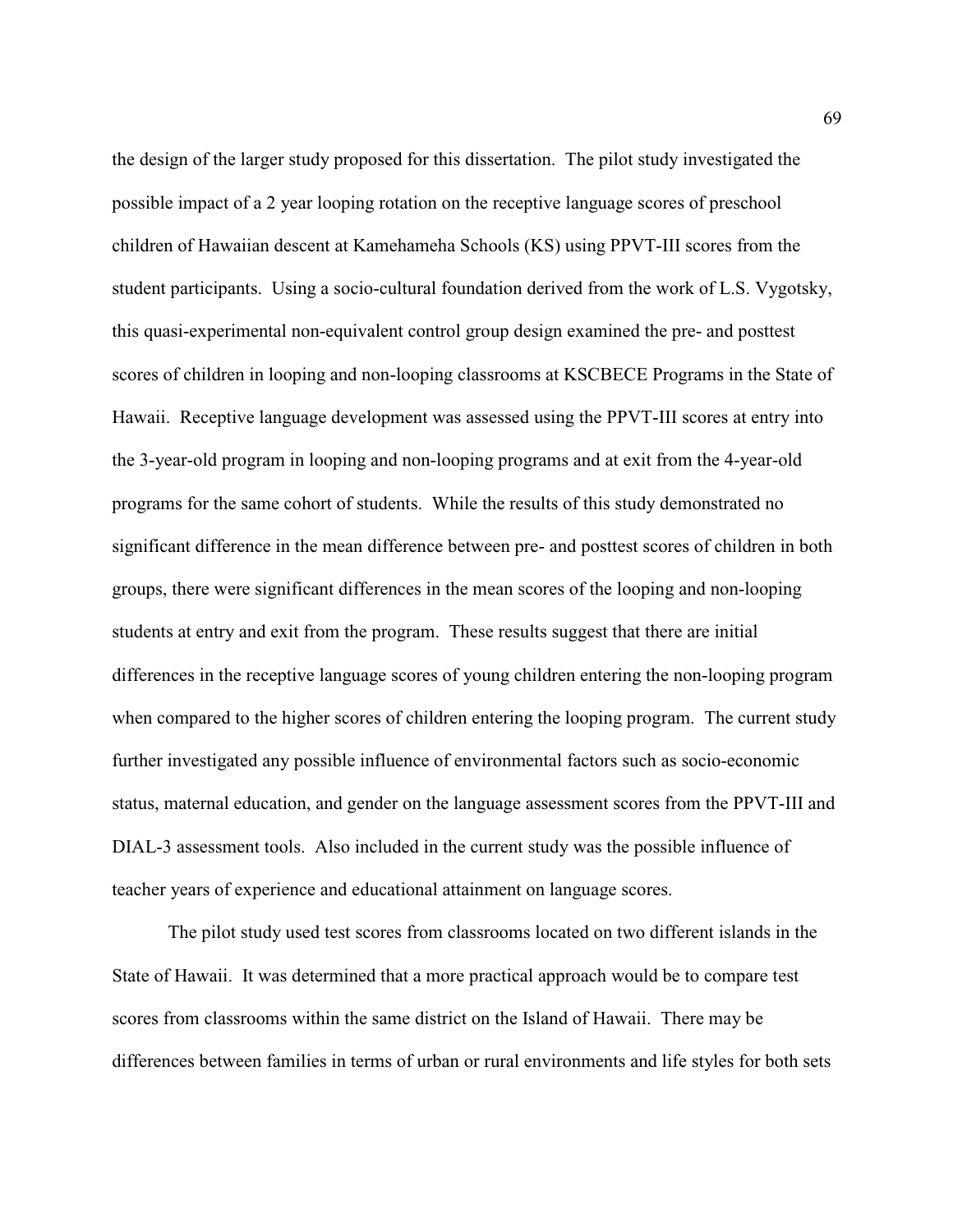of data, however, by comparing student scores on one island, the results could possibly be more useful to KSCBECE program policy review and may possibly demonstrate a more even distribution of family characteristics than did the pilot study.

#### *Protection of Participant's Rights*

The current study involved the collection of data from two different programs configurations at KSCBECE. The students involved in the study were preschoolers who were assessed for language development at entry to and exit from the program. These scores were recorded and kept in confidential files at the program sites. A data agreement form was submitted to the research department at KSCBECE to request access to the data by means of a file review at the site. Information from teachers was requested and permission to use data in the study was sought from individual teaching staff. Teacher identity was protected, confidentiality explained to teachers, and the opportunity to decline to participate was offered. The researcher completed an Institutional Review Board application prior to collection of data. The Board reviewed and approved the research study. Data collection did not begin until approval was received from the Institutional Review Board at Walden University. In order to protect the privacy of participants, all information collected from the student files and teacher reports was deidentified and recorded on a spreadsheet. The data were kept in a secure location at the researcher's home office and were identified by a coding system know only to the researcher.

## Summary

An investigation into the possible effects of MY classroom assignments on the language development of young children at KSCBECE could be a potential support for the development of effective programming for this population. The design of the research was limited by the quasi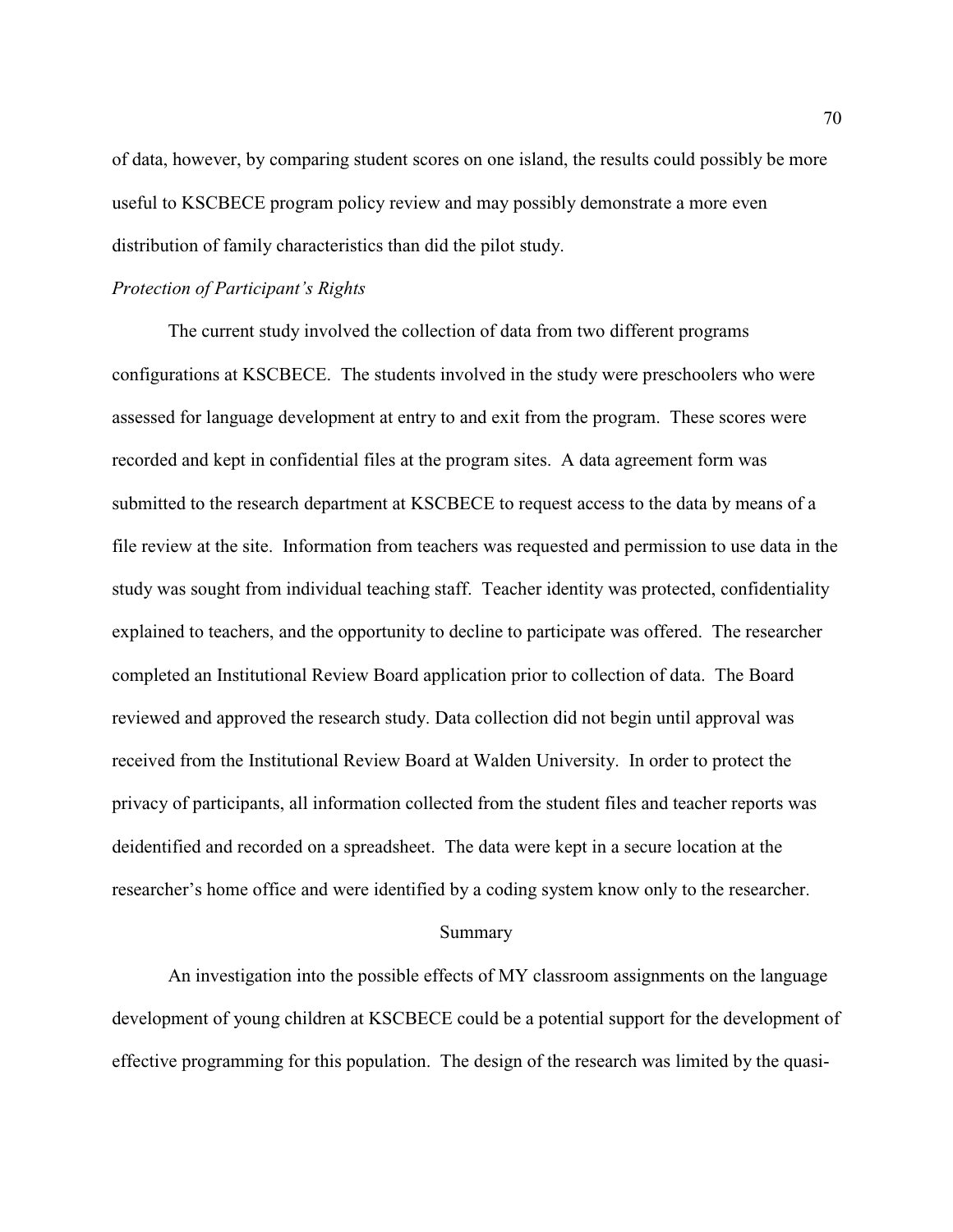experimental status of the research plan and as such results from the study cannot be generalized to the overall preschool population in the State of Hawaii. The sampling frame consisted of all students chosen by lottery to participate in each of the programs available in the West Hawaii Region of the Island of Hawaii. Each student was assigned to classrooms through the use of simple random sampling at each program site. Students could not be assigned overall through simple random sampling because of the distance involved between program sites. Students and families were offered the opportunity to participate in a program within their access, or were given the opportunity to choose the location which best served their individual needs. For example, a family who lived close to a site, but found employment in a district closer to a different site was given the choice to participate in either location. All information was deidentified at the site of collection and confidentiality maintained through the use of a coding system known only to the researcher.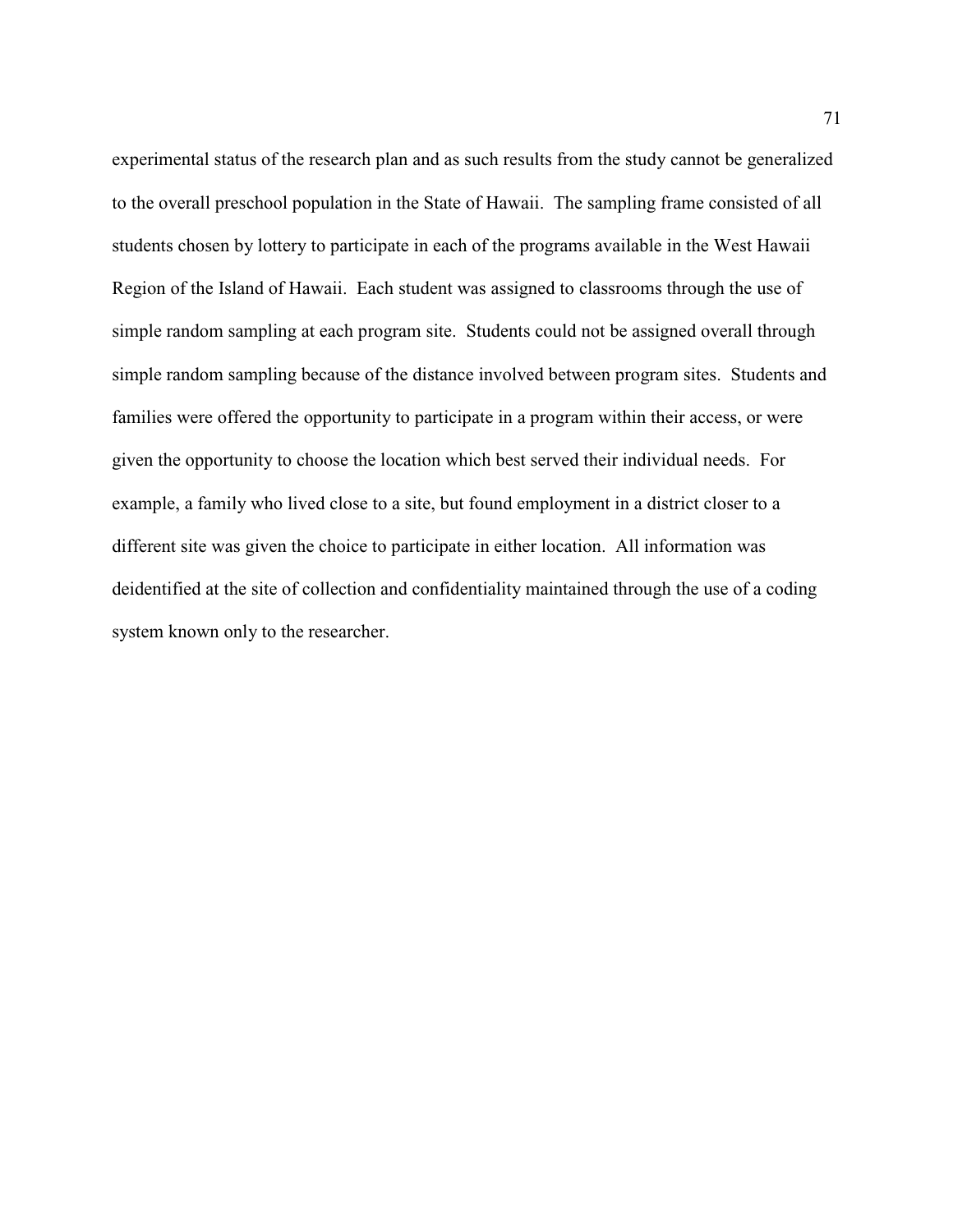### CHAPTER 4:

#### RESULTS

 In response to the mandates of NCLB (2001) the State of Hawaii put into place the Hawaii State School Readiness Assessment (HSSRA) to be completed by schools and submitted to the State Department of Education (HSSRA, 2005). Reviews of the classroom assessment scores for 2006- 2007 indicated that many kindergarten children in Hawaii came to school with inadequate communication and language skills. As research suggests that oral language development in kindergarten and preschool is predictive of future literacy skills it is important that teachers recognize this and provide optimal environments for language learning (Butler, Marsh, Sheppard, & Sheppard, 1985; Dickinson, McCabe, Anastasopoulos, Peisner-Feinberg, & Poe, 2003; Good, Simmons, & Kame`enui, 2001; Juel, 1988; Nation & Snowling, 2004; Tabors, Snow, & Dickinson, 2001). According to Vygotsky's theory of socio-cultural development (1986), all new learning is influenced by prior cultural experiences, especially those experiences which occur in the family setting. Recognizing this diversity of prior experience and building relationships with children and families could potentially result in a more positive education experience for these children (Chirichello & Chirichello, 2001; Keyser, 2006; Soundy & Stout, 2002). In terms of social change, successful academic achievement can provide opportunities for children of Hawaiian descent to increase earning power, to participate more fully in the process of self-government, and to assume leadership positions on local, state, and national levels (Sumida & Meyer, 2006). This study adds to the current knowledge base about the effectiveness of multiyear (MY) versus single-year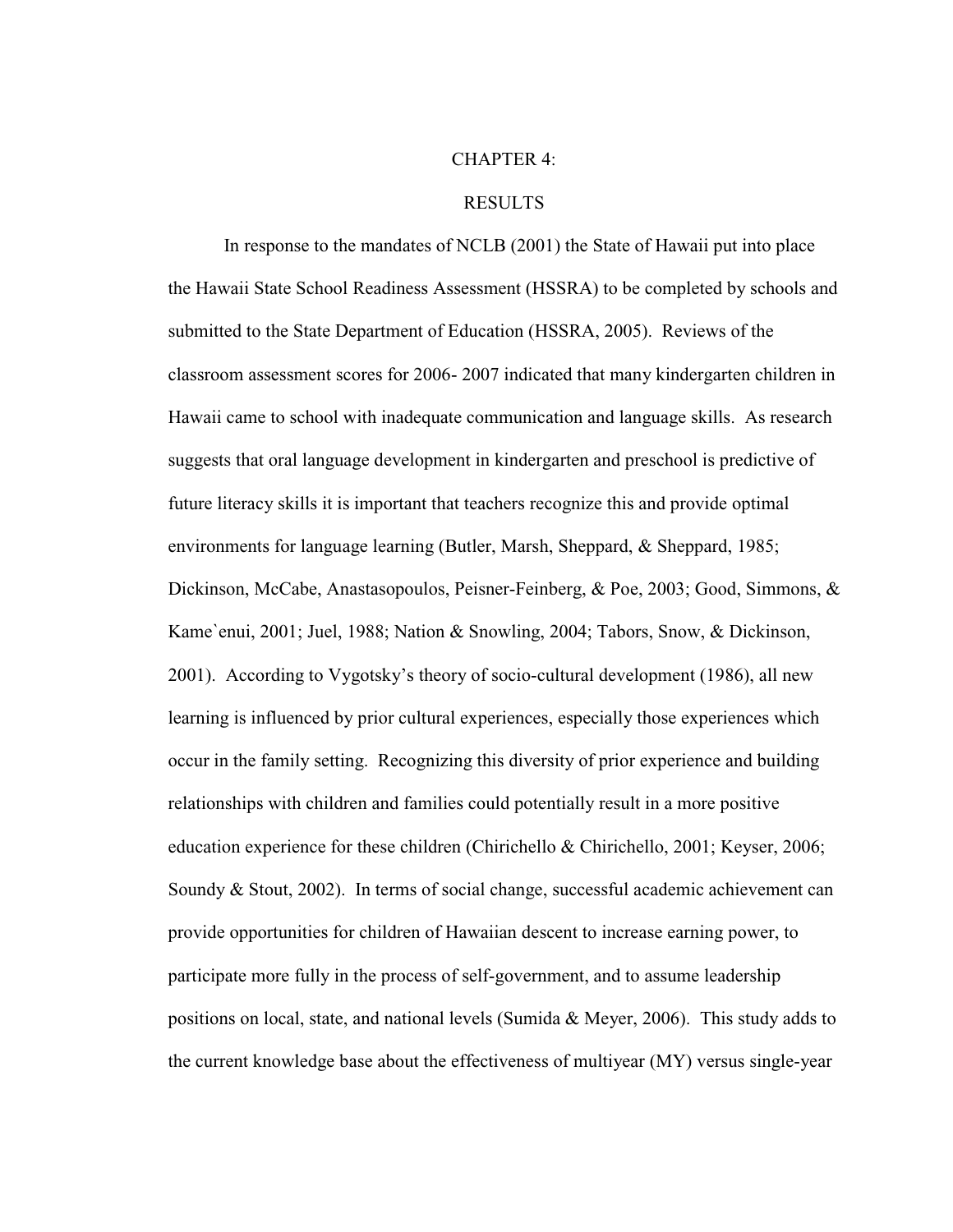(SY) environments, particularly in the way that long-term relationships affect the language development of children of Hawaiian descent at KSCBECE programs in Hawaii.

The purpose of this chapter is to present the results of the statistical analyses of this study. The group of MY students and SY assignment students is described through the reporting of frequency counts and mean scores of language assessments. The profile of the teacher participants is presented through frequency counts of both years of experience and educational attainment. Participant profiles summarize the descriptive information. A group profile summarizes mean scores of all continuous variables. The means of several variables are compared through the use of *t* tests and two-way analysis of variance which investigated the effects of group assignment, gender, SES and maternal education on PPVT-III and DIAL-3 scores.

### Research Questions

The following questions were formulated to address the issue of possible receptive and expressive language differences between groups of students assignment to either a MY program or a SY program configuration. The research questions addressed in this study follow:

1. Is there a significant difference in the PPVT-III scores for students who spend 2 years with the same teacher compared to those who do not?

2. Is there a significant difference in the DIAL-3 scores for students who spend 2 years with the same teacher compared with those who do not?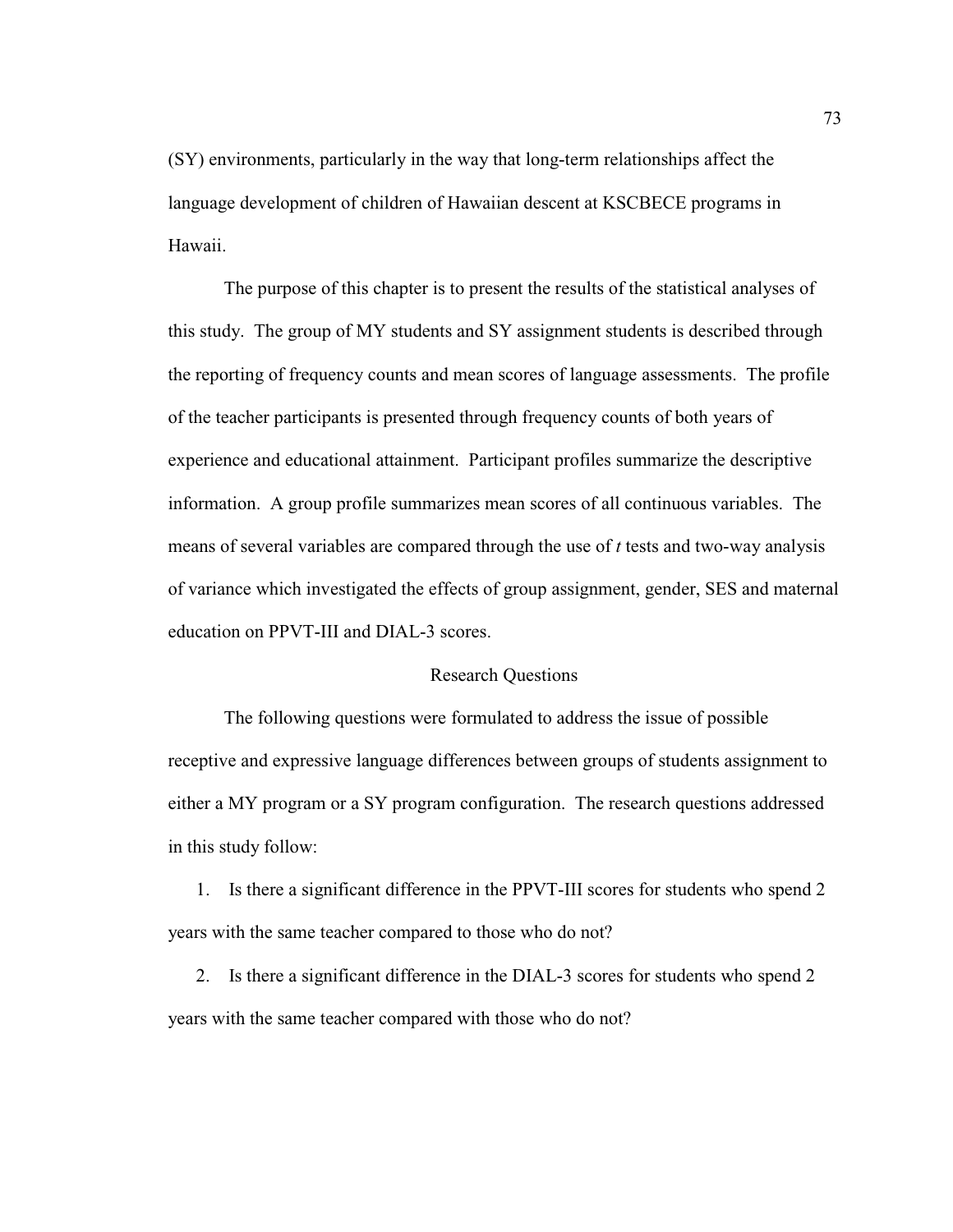3. Is there a significant difference in MY assignment and SY classroom assignment language scores on PPVT-III and DIAL-3 expressive and receptive language when controlling for the effects of gender, socio-economic status, and maternal education?

4. Does Teacher education and years of experience have a possible influence on language scores?

#### *Hypothesis*

*HO1*: There will be no difference between receptive language scores as measured by the PPVT-III, and language development as measured by the DIAL-3 for students who stay with one teacher for 2 years and those who have a different teacher for each of the 2 years in the program.

*H1*: There will be a significant difference between language scores as measured by the PPVT-III, and language development as measured by the DIAL-3 for students who stay with one teacher for 2 years and those who have a different teacher for each of the 2 years in the program.

*HO2*: There will be no difference between receptive language scores as measured by PPVT-III, and language development as measured by the DIAL-3 for students who stay with the same teacher for 2 years compared with students who have two different teachers for each of the 2 years in the program controlling for effects of gender, SES, and maternal education.

*H2:* There will be a significant difference between scores as measured by PPVT-III, and language development as measured by the DIAL-3 for students who stay with the same teacher for 2 years compared with students who have two different teachers for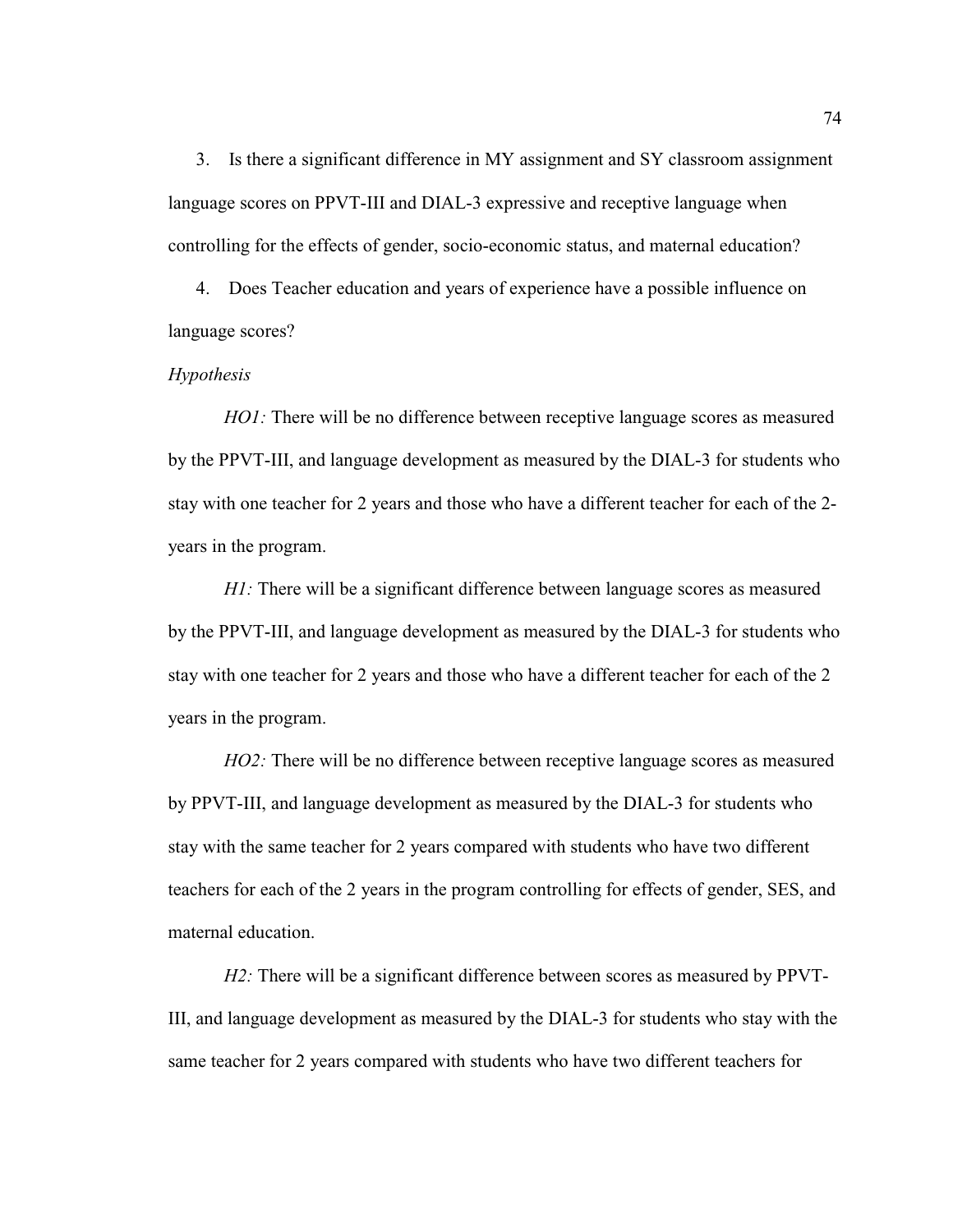each of the 2 years in the program controlling for effects of gender, SES, and maternal education.

*HO3*: There will be no difference between receptive language scores as measured by PPVT-III, and language development as measured by the DIAL-3 for students who stay with the same teacher for 2 years compared with students who have two different teachers for each of the 2 years in the program controlling for effects teacher education and teacher years of experience.

*H3*: There will be a significant difference between scores as measured by PPVT-III, and language development as measured by the DIAL-3 for students who stay with the same teacher for 2 years compared with students who have two different teachers for each of the 2 years in the program controlling for effects of teacher education and teacher years of experience.

### Data Collection

The following archival data sources were collected for use in this study:

1. Fall 2007 – The Peabody Picture Vocabulary Test – Third Edition (PPVT-III) was administered to all 3-year-old students at KSCBECE by independent testers trained and hired for the position of tester by the school.

2. Spring 2008 – The Peabody Picture Vocabulary Test – Third Edition (PPVT-III) was administered by the same group of testers as a posttest for the same group of students.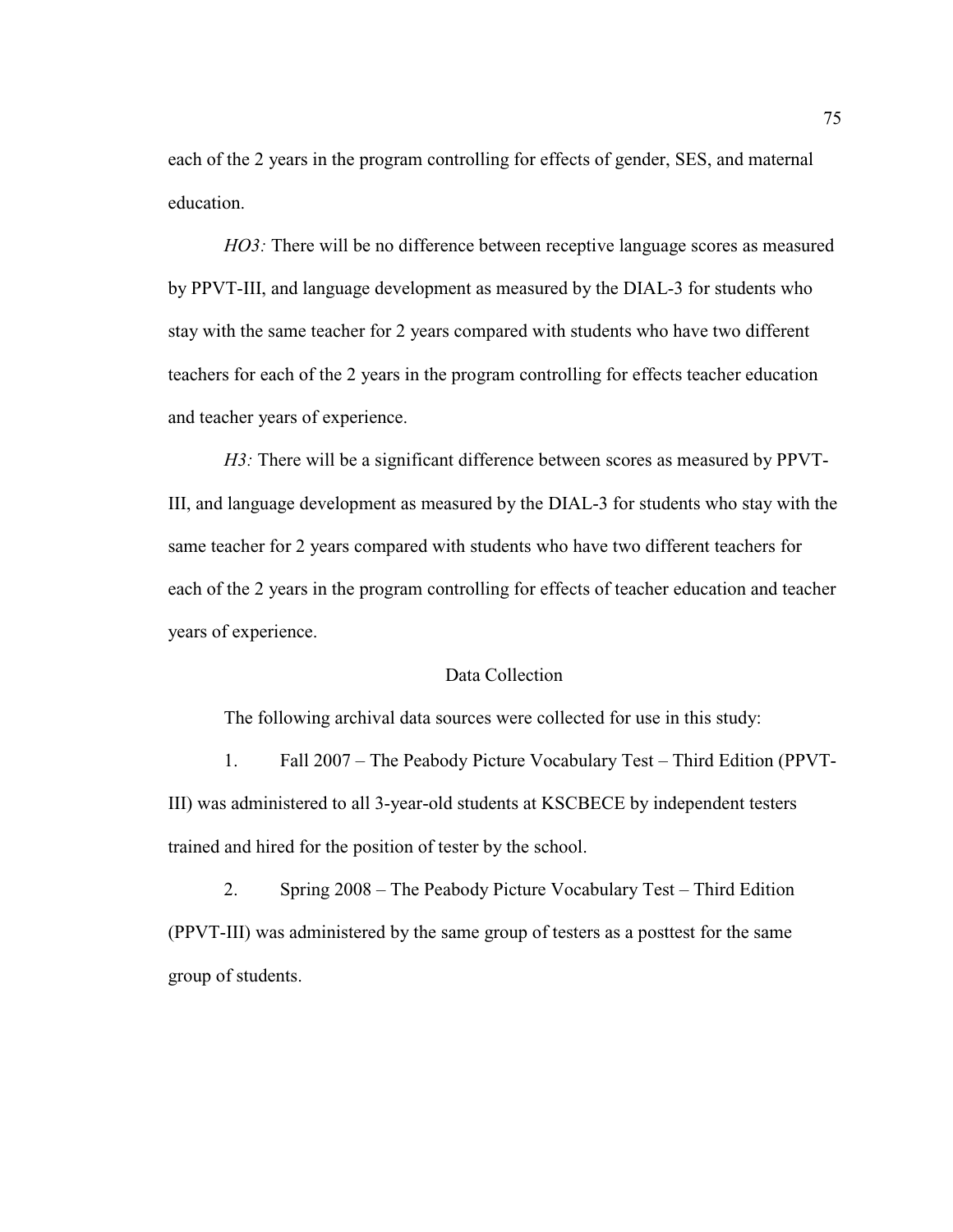3. Fall 2008 – The Peabody Picture Vocabulary Test –Third Edition (PPVT-III) was administered to all 4-year-old students at KSCBECE by independent testers trained and hired for the position of tester by the school.

4. Spring 2009 – The Peabody Picture Vocabulary Test – Third edition (PPVT –III) was administered by the same group of testers as a posttest for the same group of students.

5. Fall 2008 – The Developmental Indicators for the Assessment of Learning- Third Edition (DIAL-3) was administered to all 4-year-old students by the teachers.

In addition teachers included in the study were asked to complete an agreement to participate and survey of years of experience and educational level and return to researcher.

## Data Analysis

The profile of the student participants and groups indicated the mean chronological age of each group, socio-economic status for each group, the maternal educational achievement for each group, and gender for each group at the end of the 2nd year of the study. Teacher experience and education was included in a separate profile. The mean and standard deviation for the Peabody Picture Vocabulary Test-III (PPVT-III) were computed for the experimental (MY) and control (SY) groups on both the pre- and posttest scores. In order to test the assumption that there was no significant difference between the scores of children in the groups a *t* test for independent samples was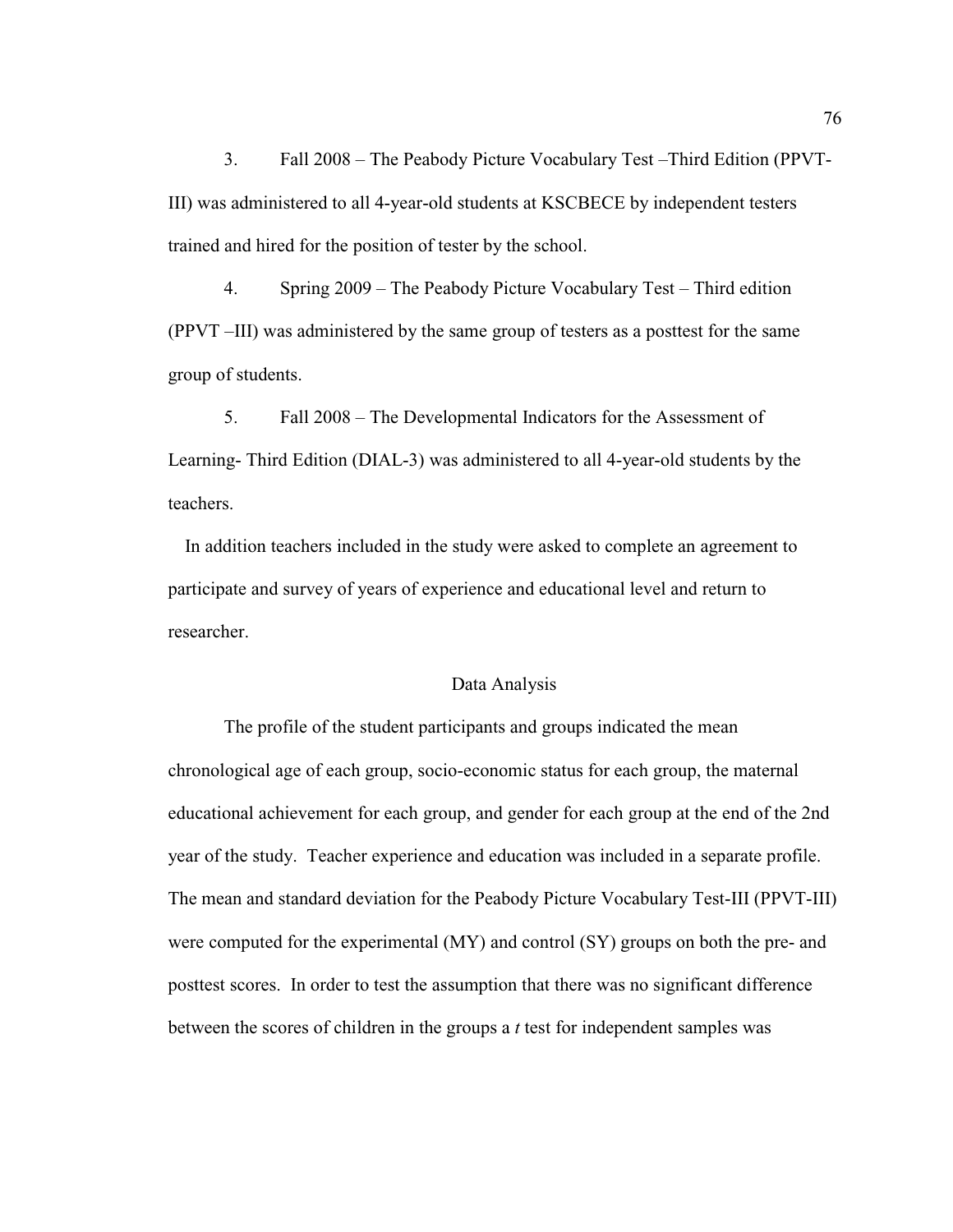employed using SPSS. An independent *t* test was employed in order to compare the scores on the posttest language portion of the DIAL-3. Two- way analysis of variance (ANOVA) was used to compare the group means on the PPVT-III assessment of the MY and the SY groups controlling for socio-economic status, educational profile of maternal educational achievement, and gender. In order to determine the impact of teacher education and teacher years of experience on receptive language as assessed by the PPVT-III and DIAL-R assessments ANOVA was performed using SPSS.

#### Results

### *Description of Sample*

The participants were students who spent 2 years with the same teacher, a multiyear assignment (MY) and those students who spent each of the 2 years of the program with a different teacher, single-year assignment (SY). The proposed sample size of 104 student participants was reduced due to student attrition rates and transfers of several students from one program site to another. The final total of eligible participants was 87 students. Of these (36, or 41%) were assigned to the MY group and (51, or 58%) were assigned to the SY assignment group. Teacher participants were described as the lead teachers in all classrooms in the West Hawaii Region of Kamehameha Schools Community Based Early Childhood Education (KSCBECE). Eleven of 13 teachers completed the agreement of participation and survey. Table 1 presents the student participant profiles.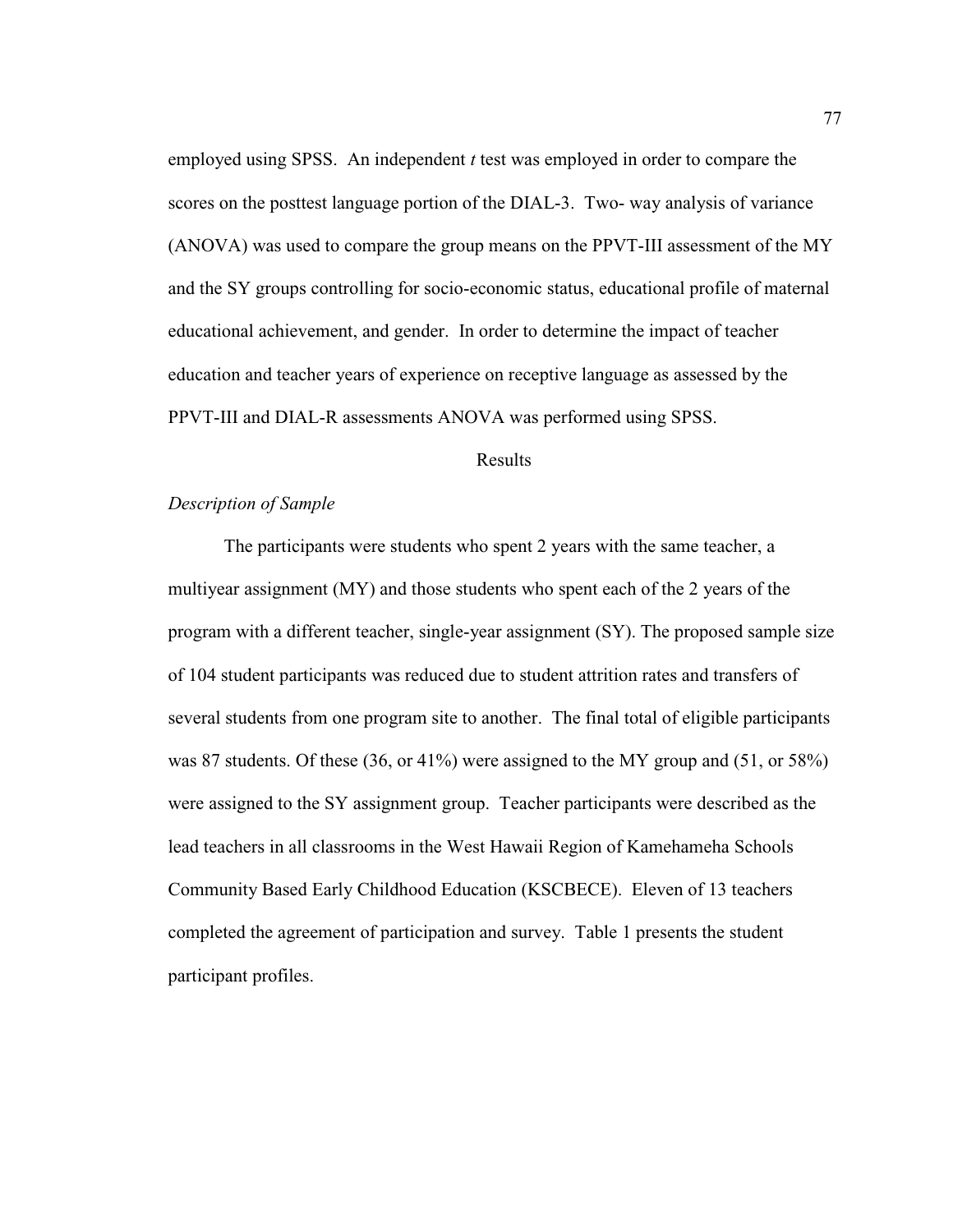*Student Participant Profiles (N*=87)

| Characteristic |                                                                                                           | $MY(n=36)$       |      |                  | $SY (n=51)$ |  |
|----------------|-----------------------------------------------------------------------------------------------------------|------------------|------|------------------|-------------|--|
|                |                                                                                                           | $\boldsymbol{n}$ | $\%$ | $\boldsymbol{n}$ | $\%$        |  |
| Gender         |                                                                                                           |                  |      |                  |             |  |
|                | Male                                                                                                      | 19               | 52.8 | 25               | 49.0        |  |
|                | Female                                                                                                    | 17               | 47.2 | 26               | 51.0        |  |
| <b>SES</b>     |                                                                                                           |                  |      |                  |             |  |
|                | $$<$ 19999                                                                                                | $\mathbf{1}$     | 2.8  | 4                | 7.8         |  |
|                | \$20000-29999                                                                                             | 3                | 8.3  | 5                | 9.8         |  |
|                | \$30000-39999                                                                                             | 8                | 22.2 | $\overline{4}$   | 7.8         |  |
|                | \$40000-49999                                                                                             | 5                | 13.9 | 6                | 11.8        |  |
|                | \$>50000                                                                                                  | 19               | 52.8 | 32               | 62.7        |  |
|                | <b>Maternal Education</b>                                                                                 |                  |      |                  |             |  |
|                | <high school<="" td=""><td><math>\mathbf{1}</math></td><td>2.8</td><td>3</td><td>5.9</td><td></td></high> | $\mathbf{1}$     | 2.8  | 3                | 5.9         |  |
|                | <b>High School</b>                                                                                        | 26               | 72.2 | 36               | 70.6        |  |
|                | Associate's Degree                                                                                        | 6                | 16.7 | 6                | 11.8        |  |
|                | Bachelor's Degree                                                                                         | $\overline{2}$   | 5.6  | 5                | 9.8         |  |
|                | Master's Degree                                                                                           | $\mathbf{1}$     | 2.8  | 1                | 2.0         |  |

*Note.* SES is measured by annual income level.

Specific categorical information was collected and frequency counts of the student participants was created for each item and reported in Table 1 by group status. Table 1 includes the number of student participants in each group and the percentage of that subgroup represented. There were slightly more males than females in the MY group, compared with slightly less males in the SY group. The majority of students in both groups were from families earning more than \$50,000 per year, indicating that these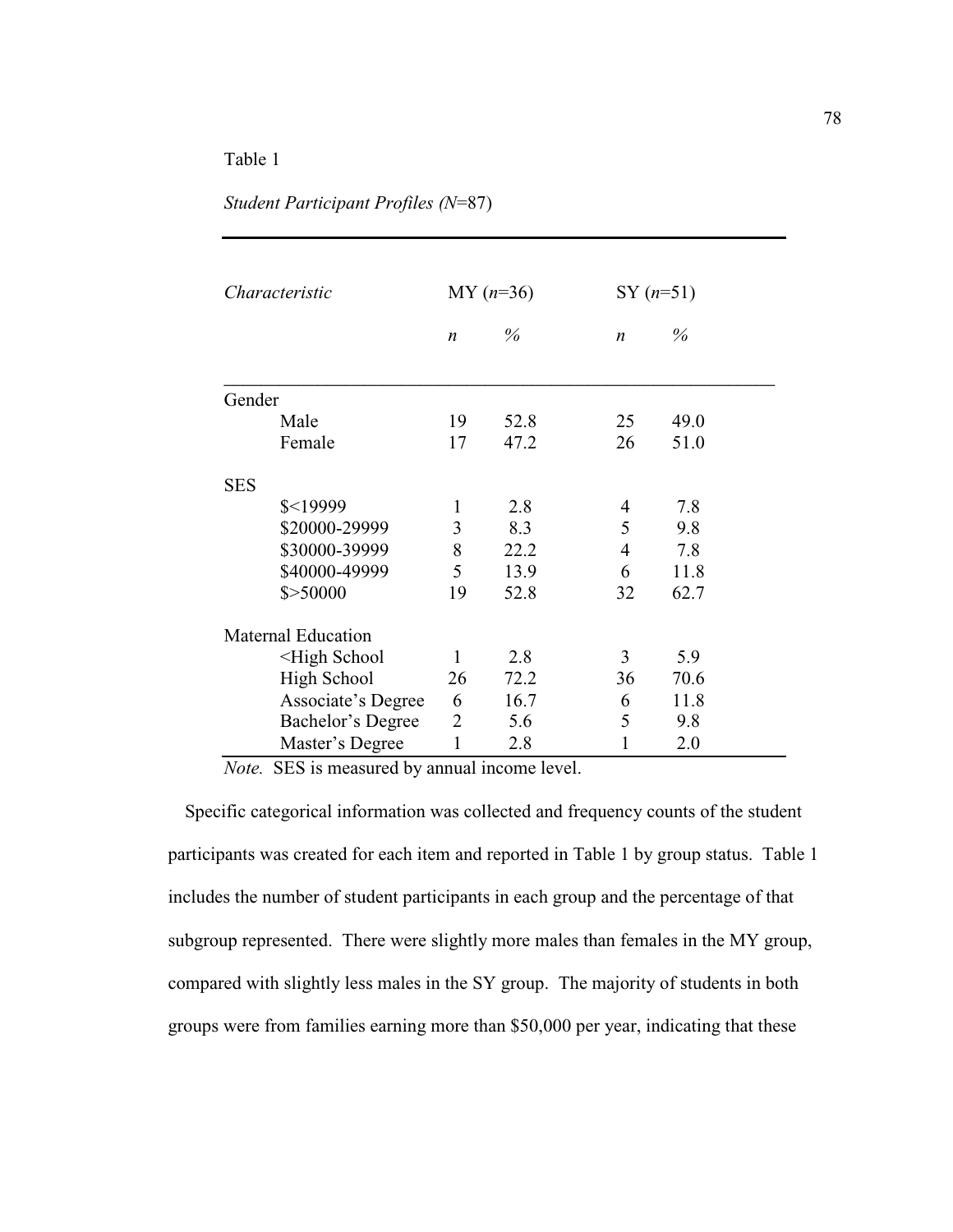groups of students were not from families that would be considered low income. Over 70% of both groups had mothers who had obtained a High School Diploma as their highest level of educational achievement.

Table 2 presents the demographic information collected from the participating teachers.

Table 2

| Characteristic           | $MY(n=5)$        |      |                  | $SY(n=6)$ |  |
|--------------------------|------------------|------|------------------|-----------|--|
|                          | $\boldsymbol{n}$ | $\%$ | $\boldsymbol{n}$ | $\%$      |  |
| Years of Experience      |                  |      |                  |           |  |
| $<$ 5                    | 1                | 20   |                  |           |  |
| $6 - 10$                 | $\overline{2}$   | 40   | 3                | 50        |  |
| $11-20$                  | 1                | 20   | $\overline{2}$   | 33        |  |
| $21 - 30$                |                  |      | 1                | 17        |  |
| $31 - 40$                | $\mathbf{1}$     | 20   |                  |           |  |
| <b>Educational level</b> |                  |      |                  |           |  |
| Bachelor's               | $\overline{2}$   | 40   | 5                | 83        |  |
| Master's                 | $\overline{3}$   | 60   | 1                | 17        |  |

*Teacher Participant Profiles* 

The information collected from teachers and presented in Table 2 indicated that (3, or 60%) of teachers in the MY program had a master's degree and one teacher in that program had more than 30 years of experience. For teachers in the SY program (5, or 83%) had a bachelor's degree and only one teacher had more than 20 years experience.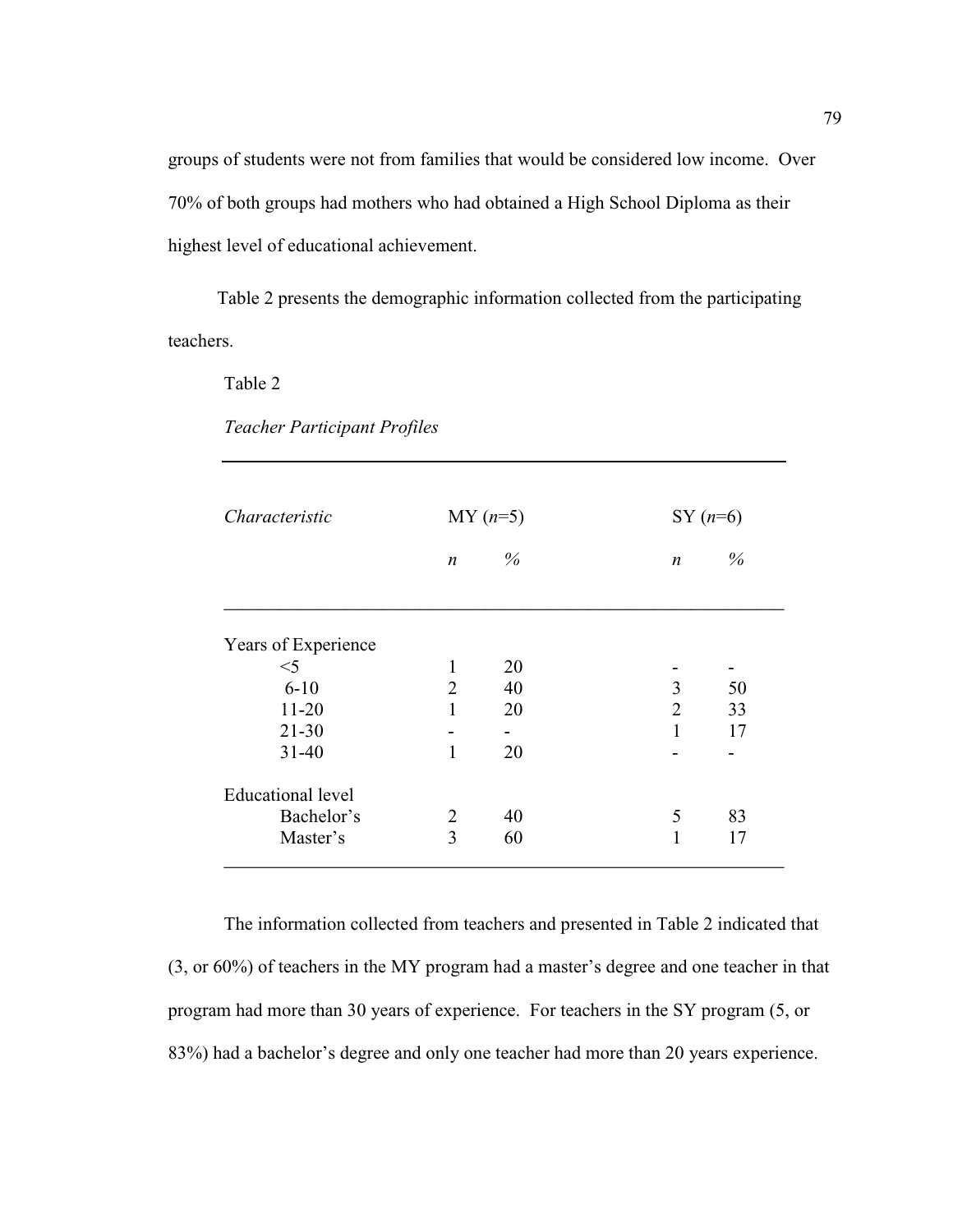For both groups of teachers, the majority were working with between 6 and 10 years of experience.

Figure 1 presents the gender distributions for both the experimental (MY) and control group (SY). Overall the students groups were fairly consistent in terms of gender with slightly more males (19, or 53%) compared to females (17, or 47%) in the MY group and slightly fewer males (25, or 49%) compared to females (26, or 51%) in the SY group. As there is some evidence that suggests there may be a relationship between language development and gender with girls having slightly higher scores on standardized language assessments, this difference between groups could potentially affect the results of this particular study (Locke, Ginsborg & Peers, 2002; Resnick & Goldfield, 1992; Westerlund & Lagerberg, 2008). There is a possibility that language scores could be higher for the SY group based on the larger percentage of female students in that group.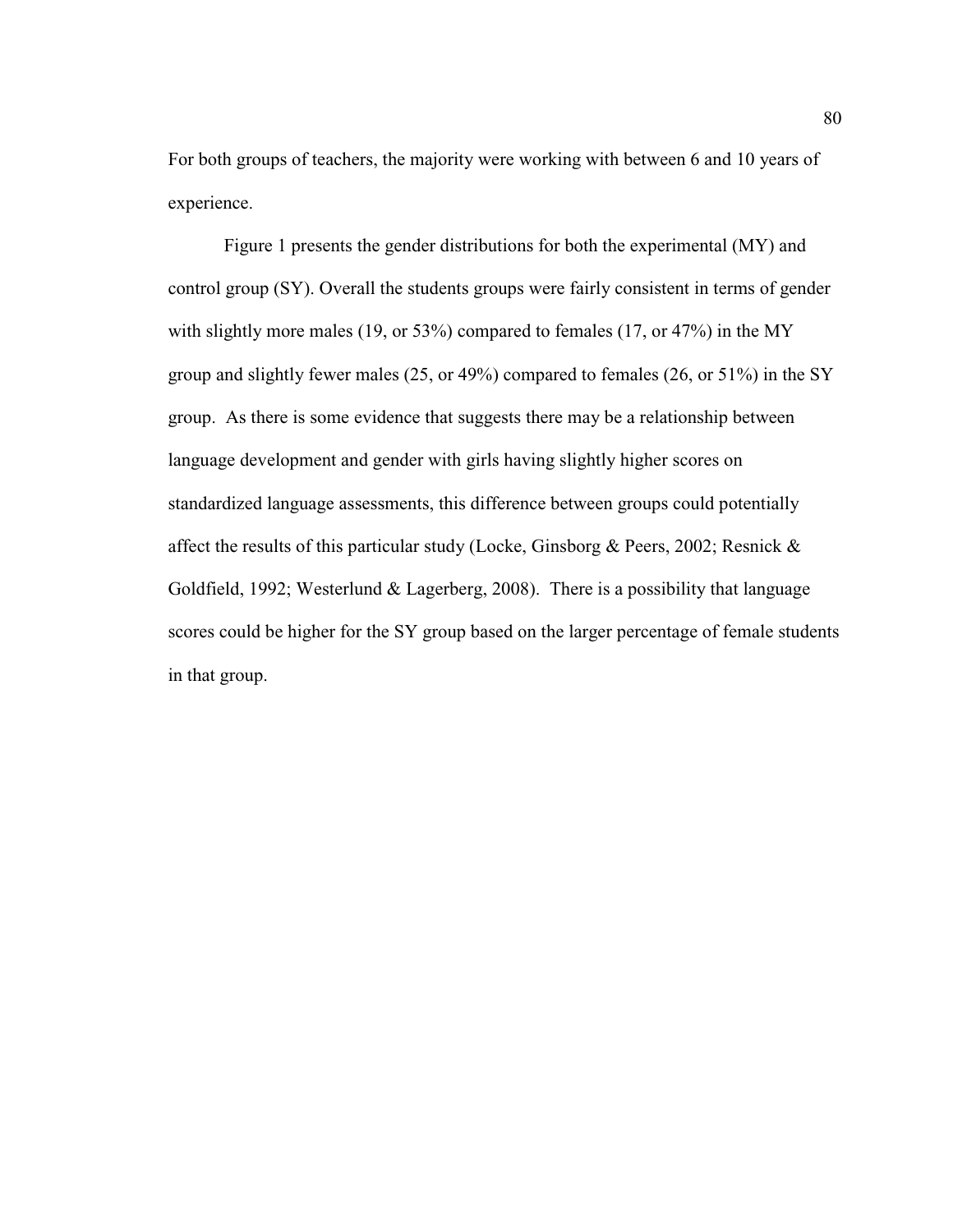

*Figure 1.* Student gender distributions of experimental and control group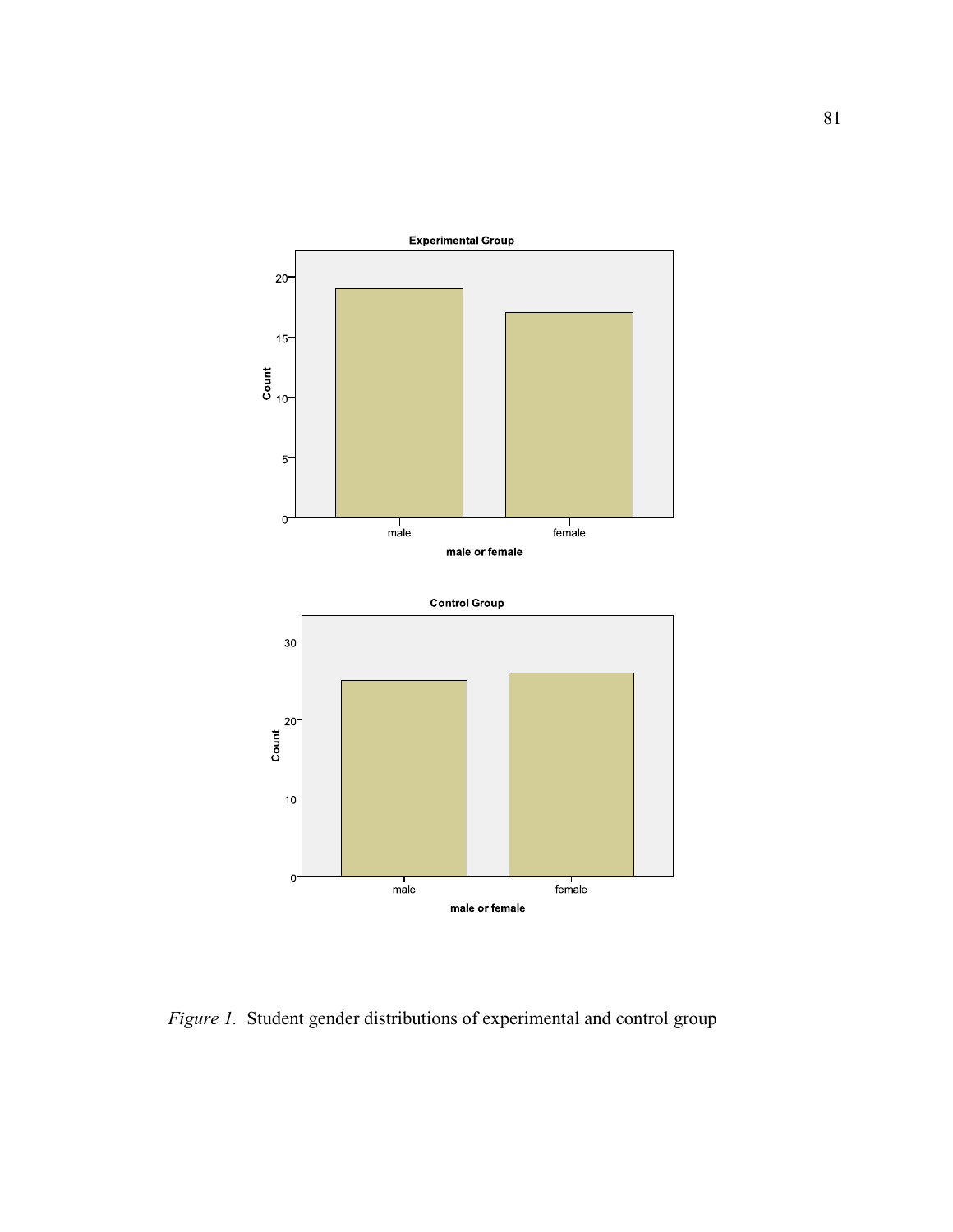



*Figure 2.* Socio-Economic Status of Experimental and Control Groups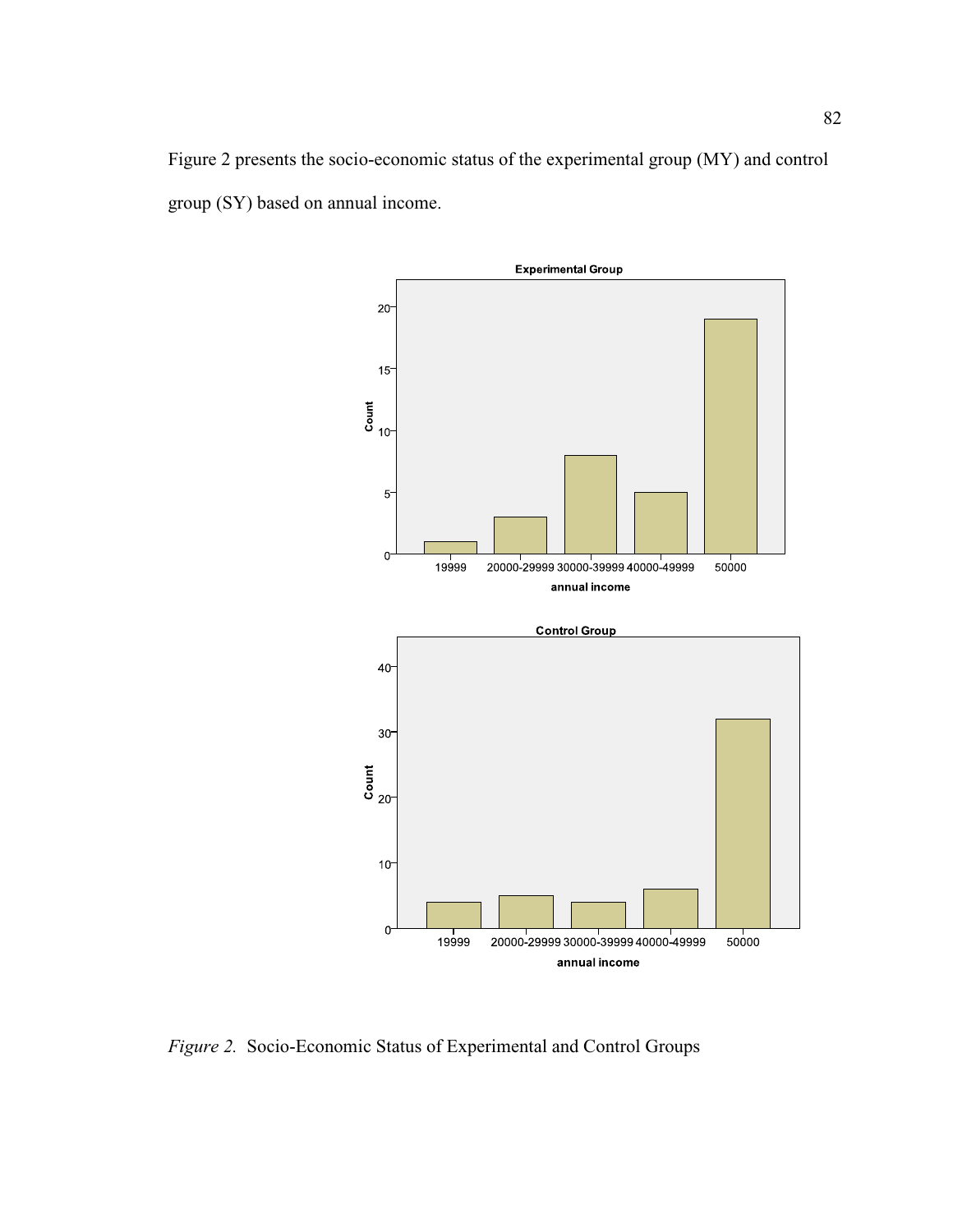According to the socio-economic status statistics as measured by income the highest percentage of student participants in both groups were from families earning over \$50,000 per year (19, or 52%) of the MY group and (32, or  $62\%$ ) of the SY families reported incomes in the highest bracket. Of the families in the MY program (4, or 11%) reported incomes of less than \$30,000 per annum compared with SY program families (9, or 17%). These demographics suggest that there was greater diversity of SES for families in the more urban areas where SY programs are located as more families report incomes in the highest earning bracket and a larger percentage report earnings in the lowest income brackets. These differences in SES as measured by income may possibly have had some affect on the results of this study. Research suggests that low income girl's language scores were affected as risk factors increased at a higher rate than the language scores of boys (Stanton-Chapman, Chapman, Kaiser, & Hancock, 2004). Therefore, the higher percentage of girls in the SY group could possibly be mediated by the diversity of income including more families in the lower income brackets than for the MY group. It is interesting to note that the majority of families chosen by lottery to participate in program services in the West Hawaii Region of KSCBECE were generally in the higher income bracket. These findings may possibly generate further investigation into the reasons why lower income families are not as well represented. In order to test for the effect of income and group assignment on language scores a two-way analysis of variance (ANOVA) was performed and the results reported later in the chapter.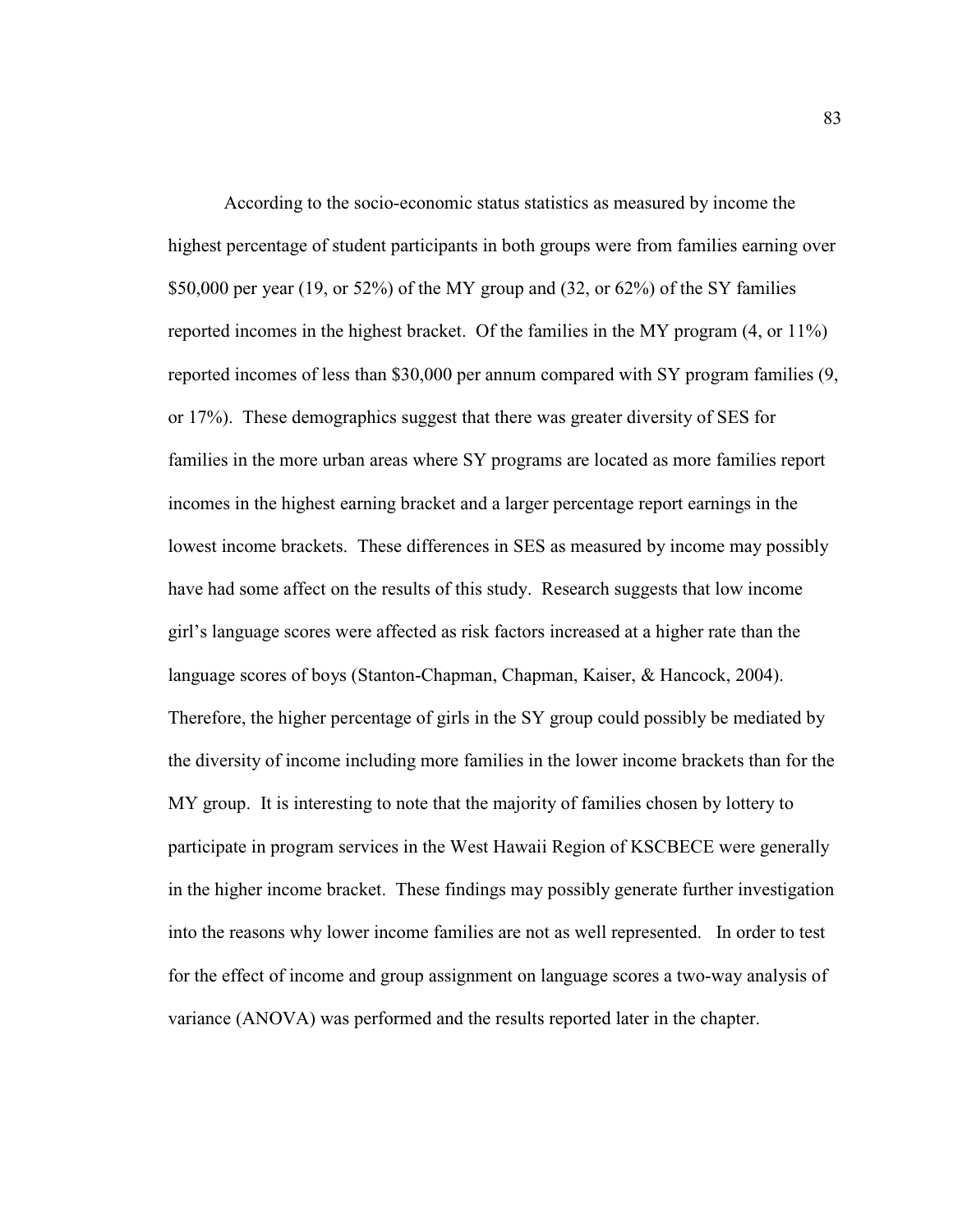Figure 3 presents the maternal educational level for the experimental (MY) and control (SY) groups.



*Figure 3.* Maternal Educational Level of Experimental and Control Groups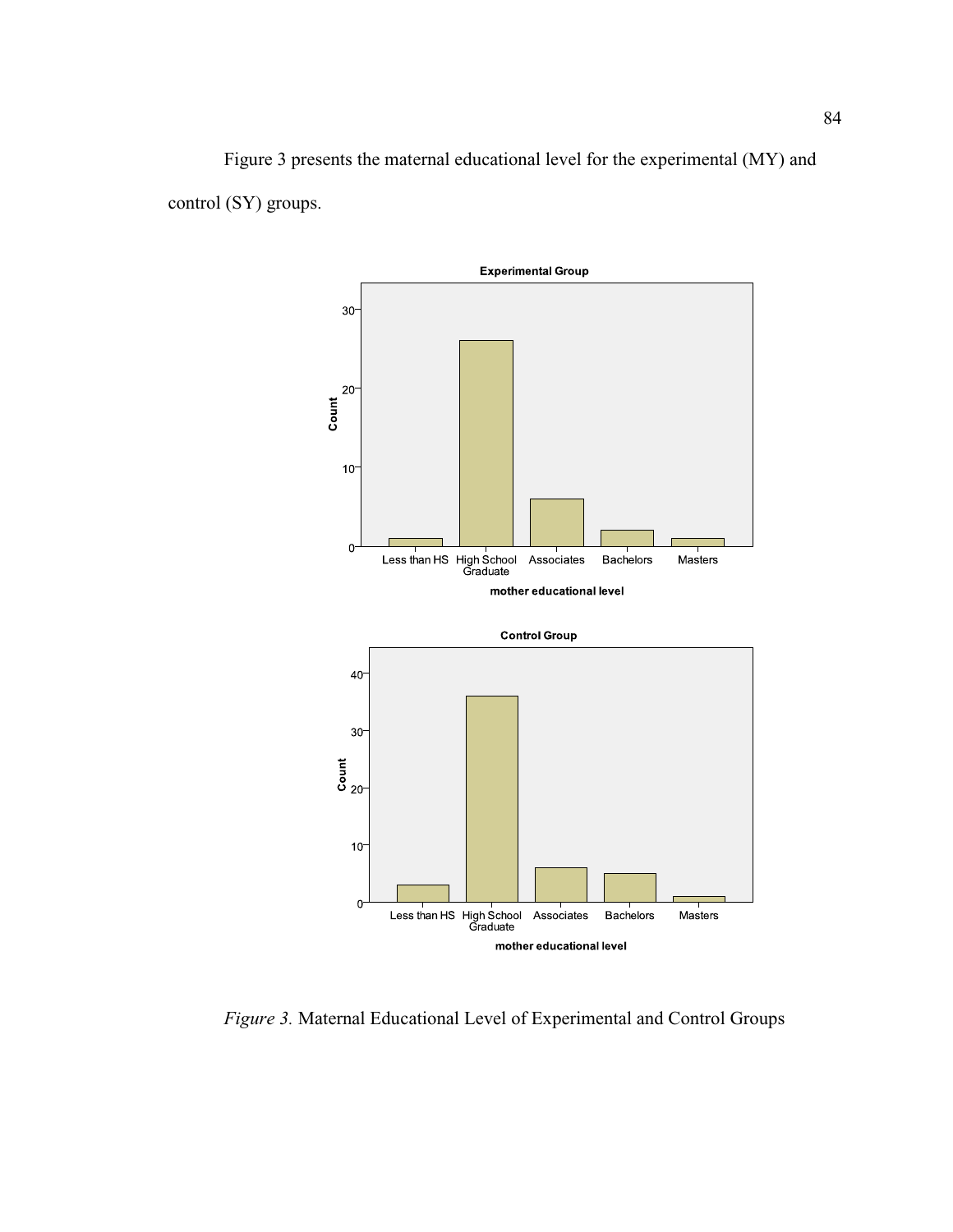Maternal education statistics were fairly consistent for both groups. A high school diploma was the highest educational level reached by the majority of mothers, MY  $(27, \text{ or } 75\%)$  and SY (29, or 70%). Results of a study by Hoff (2003) suggests that although environment influences vocabulary development it may be the specific differences in the language experiences that affect the rate of vocabulary development in young children and that exposure to a richer vocabulary and style of language appears to support vocabulary development regardless of other aspects of SES. Burchinal et al. (2002) found that higher education levels of parents supported higher academic skills in young children. A study of language performance of low-income African American and European American preschool children on the PPVT-III carried out by Qi, Kaiser, Milan and Hancock in 2006 suggested that maternal education level was uniquely associated with children's language performance. The results of this study of low-income preschool students suggested that the vocabulary development of children who live in poverty is correlated to parental education. It is interesting to note in the demographics of the current study that although the highest level of maternal education gained for the majority of participant families is high school graduate, the majority of families also report income in the highest bracket of \$50,000 and higher. In order to test the interactive effect of maternal education and group assignment on language scores, a two-way ANOVA was performed and the results reported later in this chapter.

In order to examine the null hypothesis that there is no difference between scores on the PPVT-III for students in MY programs compared to those in SY settings in the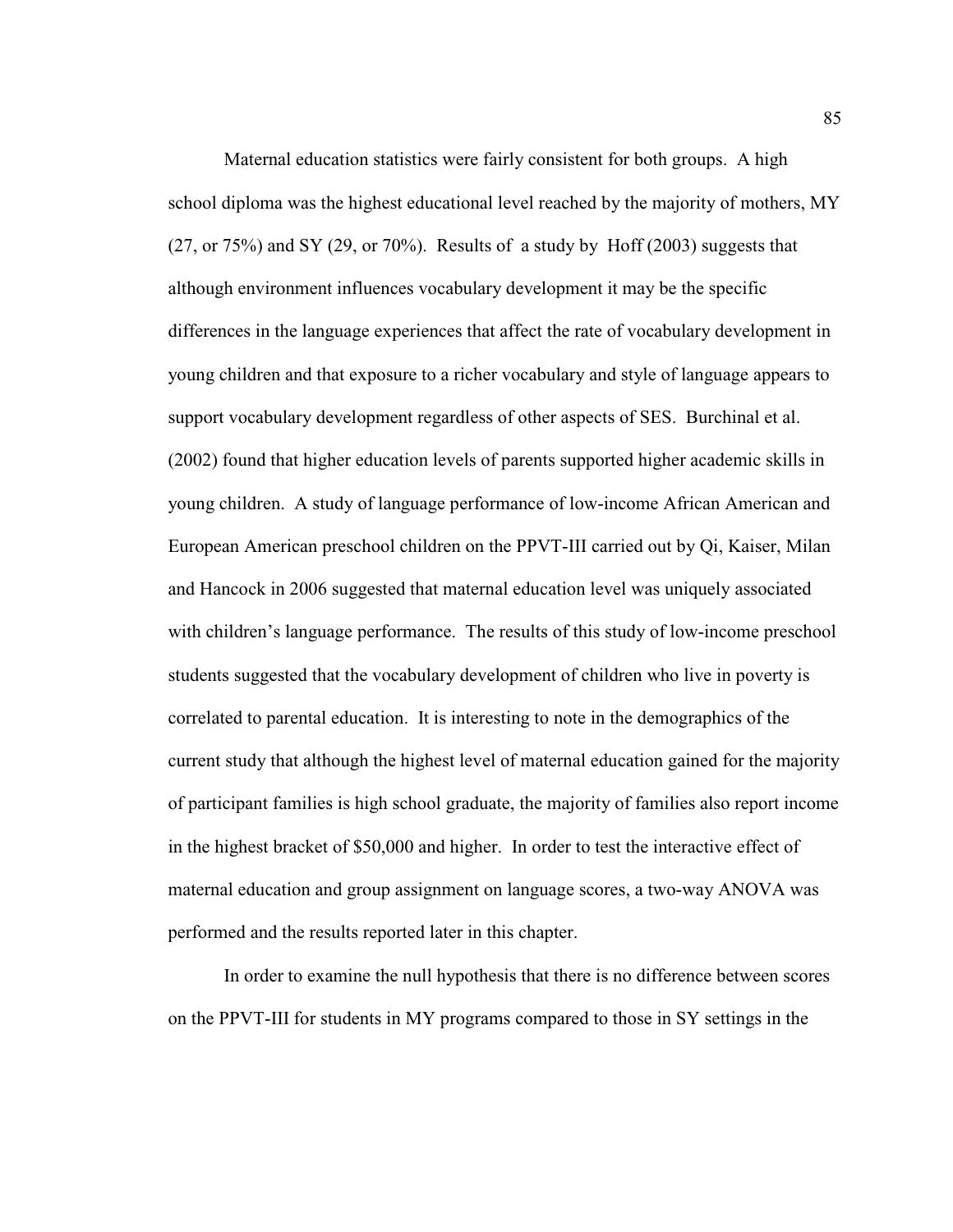first year of the program an independent samples *t* test was performed. Table 3 presents the results of these statistical tests.

Table 3

|           | P-3 Pretest<br>M(SD) | P-3 Posttest<br>M(SD) |
|-----------|----------------------|-----------------------|
| MY        | 93.67 (13.60)        | 101.90 (9.68)         |
| <b>SY</b> | 96.38 (12.43)        | 102.47 (13.32)        |

*Mean Difference of Pretest and Posttest Scores on PPVT-III P-3* 

*Note.* P-3 is the first year of the 2-year program cycle.

For the pretest scores Levene's test for equal variance is non-significant,  $p = 0.99$ and therefore we can establish that the assumption of homogeneity of variances is met. The two-tailed value of  $p = 0.46$  for the pretest indicates that there is no significant difference between the means of these two samples at  $p = 0.05$ . For the posttest scores Levene's test for equal variance is non significant at  $p = 0.18$  indicating that again the assumption of homogeneity of variances is met. The two tailed value of  $p = 0.87$  for the posttest indicates once again that there is no significant difference between the means of these two samples at  $p = 0.05$ . On average the SY group had higher scores than the MY group on the PPVT-III for both the pre- and posttest. This difference was not significant at  $t (53) = -0.74$ ,  $p > 0.05$  for the pretest scores and  $t (56) = -0.18$ ,  $p = > 0.05$ for the posttest scores.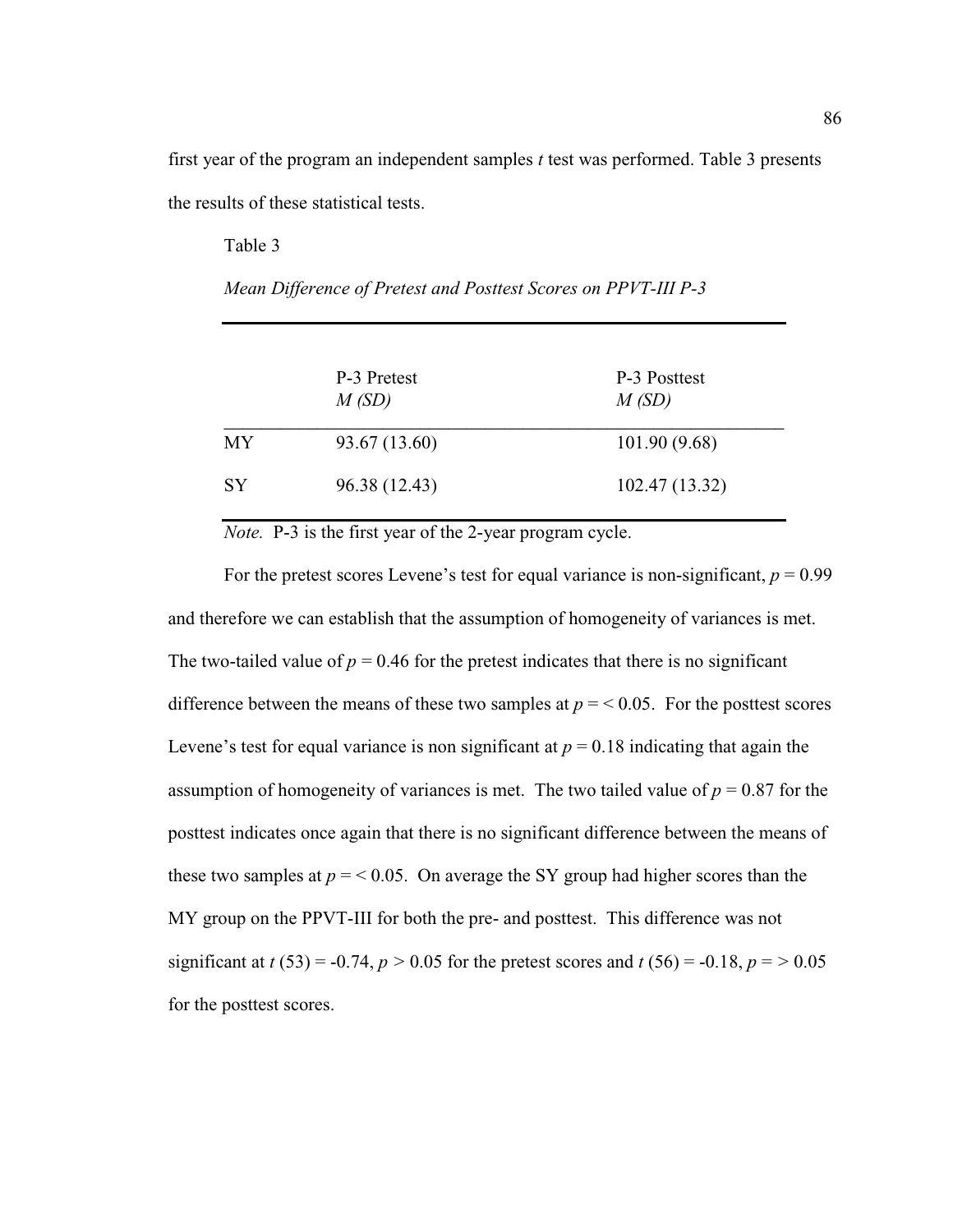Table 4 presents the mean difference between pre- and posttest scores on the PPVT-III for the students in the second year of the program.

Table 4

|    | P-4 Pretest    | P-4 Posttest   |
|----|----------------|----------------|
|    | M(SD)          | M(SD)          |
|    |                |                |
| МY | 100.00(13.47)  | 106.00 (12.80) |
| SY | 100.13 (12.22) | 104.24(10.31)  |
|    |                |                |

*Mean Difference of Pretest and Posttest Scores on PPVT-III P-4* 

*Note.* P-4 is the second year of the 2-year program cycle.

On average the MY group had higher scores on the posttest than the SY group. In both pre- and posttest the standard deviation indicated that there was less variability around the mean scores for the SY group. Both groups lost some ground over the course of the summer break but began the second year of the program at the population mean of 100.00 for the MY group and 100.13 for the SY group. For the pretest scores Levene's test for equal variance is non-significant,  $p = 0.96$  and therefore we can establish that the assumption of homogeneity of variances is met. The two-tailed value of  $p = 0.97$  for the pretest indicates that there is no significant difference between the means of these two samples at  $p < 0.05$ . For the posttest scores Levene's test for equal variance is non significant at  $p = 0.33$  indicating that again the assumption of homogeneity of variances is met. The two tailed value of  $p = 0.59$  for the posttest indicates once again that there is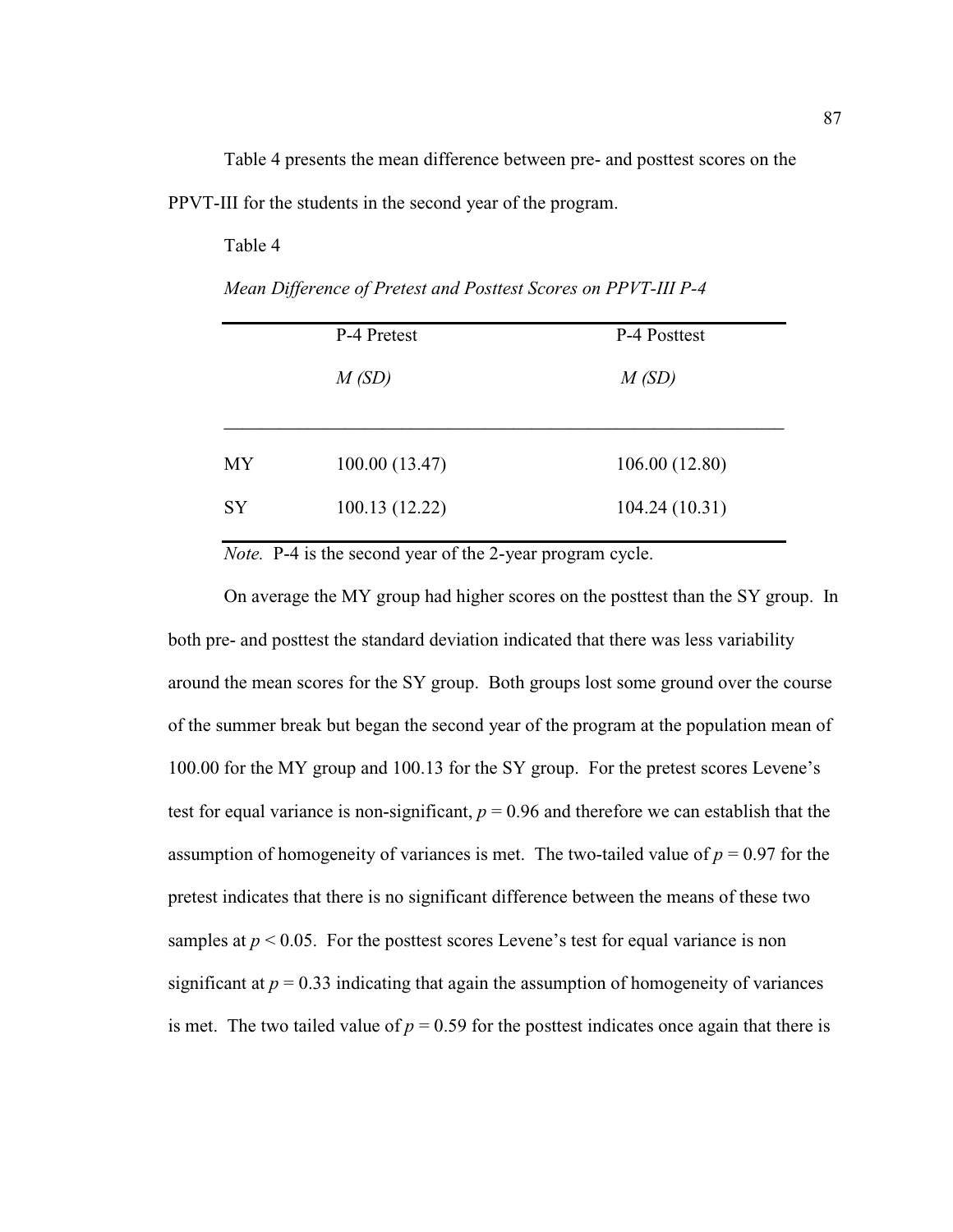no significant difference between the means of these two samples at  $p < 0.05$ . Although significance was not met, on average the MY group had higher scores than the SY group on the PPVT-III on the posttest. Table 5 presents the mean differences between the pretest score at the beginning of the 2 year program and the posttest score at the end of the 2 year program.

Table 5

|           | P-3 Pretest   | P-4 Posttest  |
|-----------|---------------|---------------|
|           | M(SD)         | M(SD)         |
|           |               |               |
|           |               |               |
| <b>MY</b> | 93.66 (13.60) | 106.00(12.80) |
| <b>SY</b> | 96.38 (12.43) | 104.24(10.31) |
|           |               |               |

*Mean Difference of Pre- and Posttest Scores on PPVT-III P-3 and P-4* 

On average, the MY group made more gains over the course of the 2 year program than did the SY group. Beginning with a lower mean score than the SY group, the MY group ended with a higher mean score. The higher standard deviation for both beginning and ending scores on the MY group scores indicates that there is greater variation around the mean for that group. As indicated in the previous paragraphs and Table 3 and Table 4, the difference between the scores for both groups on the pre- and posttests do not reach significance at the  $p < 0.05$  level.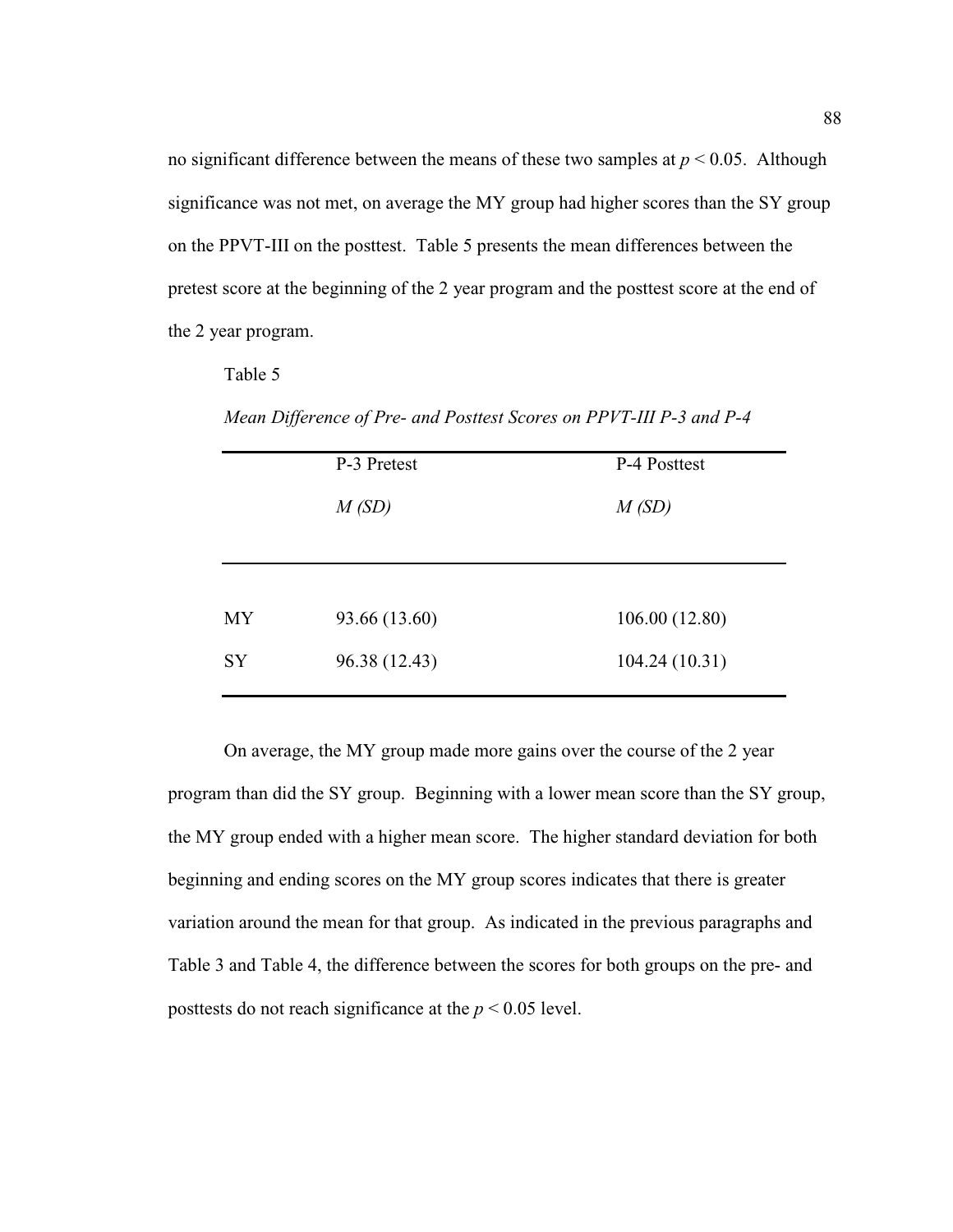|  | Table 6 presents the mean difference between the group scores on DIAL-3 |  |  |  |  |
|--|-------------------------------------------------------------------------|--|--|--|--|
|  | assessment during the second year of the program.                       |  |  |  |  |

| Table 6                                                   |                  |
|-----------------------------------------------------------|------------------|
| Mean Difference between MY and SY Groups on DIAL-3 Scores |                  |
| MY DIAL-3 Scores                                          | SY DIAL-3 Scores |
| 16.80(3.72)                                               | 14.71 (3.67)     |

In order to test the possible effect of a MY assignment compared to a SY assignment on DIAL-3 scores an independent *t* test was conducted on posttest scores only as pretest scores for this assessment were not available Levene's test for equal variance was not significant at 0.85 and therefore it can be assumed that homogeneity of variances is met. On average the students in the MY group performed better than the SY group on the DIAL-3. However, this difference was not significant  $t(54) = 2.02$ ,  $p > 0.05$ .

In order to test the null hypothesis that there was no difference between receptive language scores as measured by PPVT-III, and language development as measured by the DIAL-3 for students who stay with the same teacher for 2 years compared with students who have two different teachers for each of the 2 years in the program controlling for effects of gender, SES, and maternal education a two-way ANOVA was performed on each variable. Table 7 presents the mean and standard deviation on PPVT-III P-4 scores for groups by gender.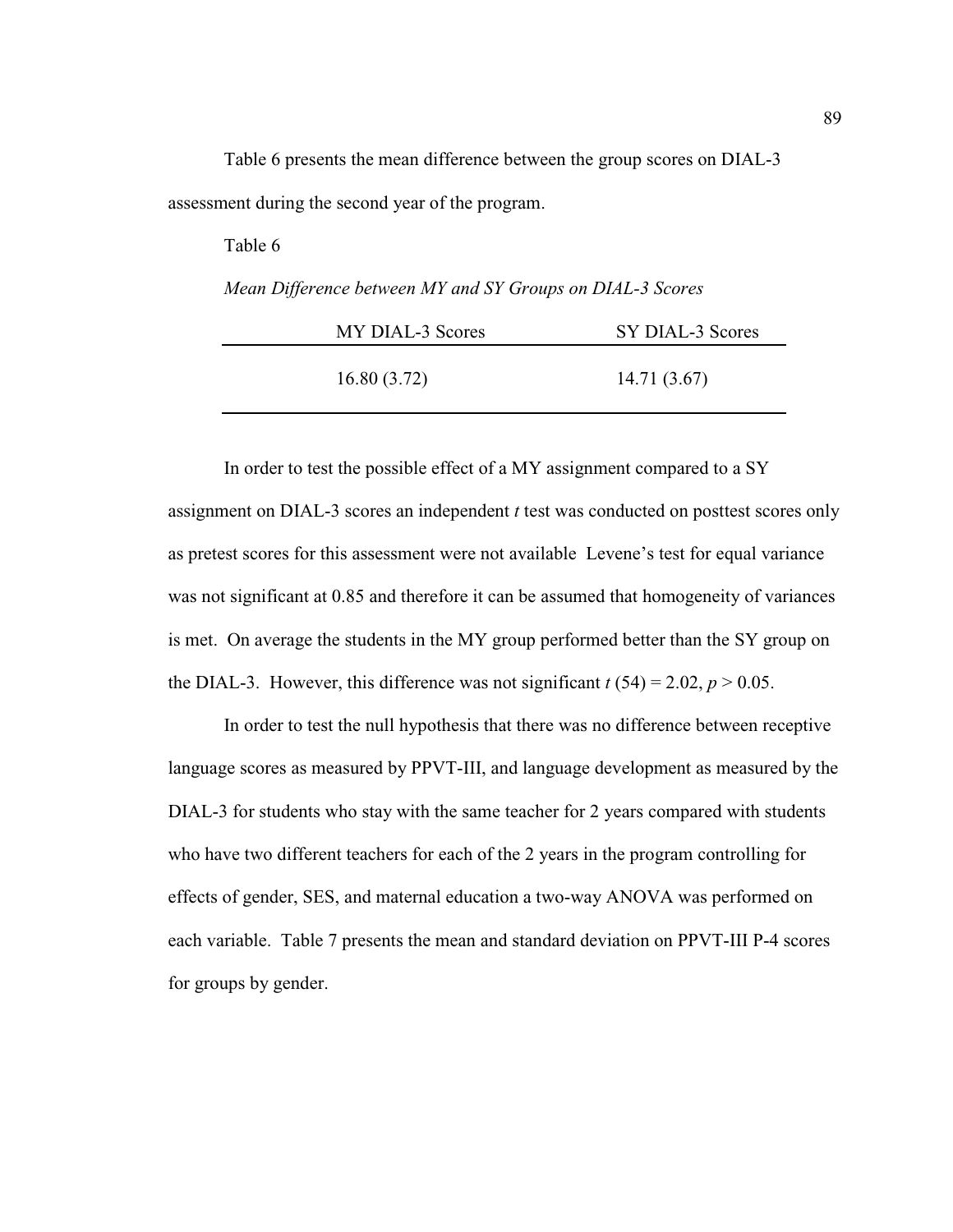*Mean Difference of PPVT-III P-4 Scores by Gender* 

|           | Male<br>M(SD)  | Female<br>M(SD) |
|-----------|----------------|-----------------|
| MY        | 108.20 (12.21) | 103.25(13.81)   |
| <b>SY</b> | 102.50(12.83)  | 105.57(7.97)    |

*Note.* P-4 is the second year of the 2-year program cycle

Overall male students had a slightly higher mean score  $M = 105.35$  compared with female students  $M = 104.41$ . However, male students in the MY program had the highest mean score of all students both male and female in both programs. There was no significant effect of gender on the PPVT-III post scores,  $F(1, 51) = 0.08$ ,  $p = > .05$ . The combined effect of gender and class group on PPVT-III scores while not significant had a higher ratio  $F(1, 51) = 1.53$ ,  $p = > .05$  than either of the variables alone.

Table 8 presents the mean scores for DIAL-3 on P-4 posttest controlling for the effects of gender.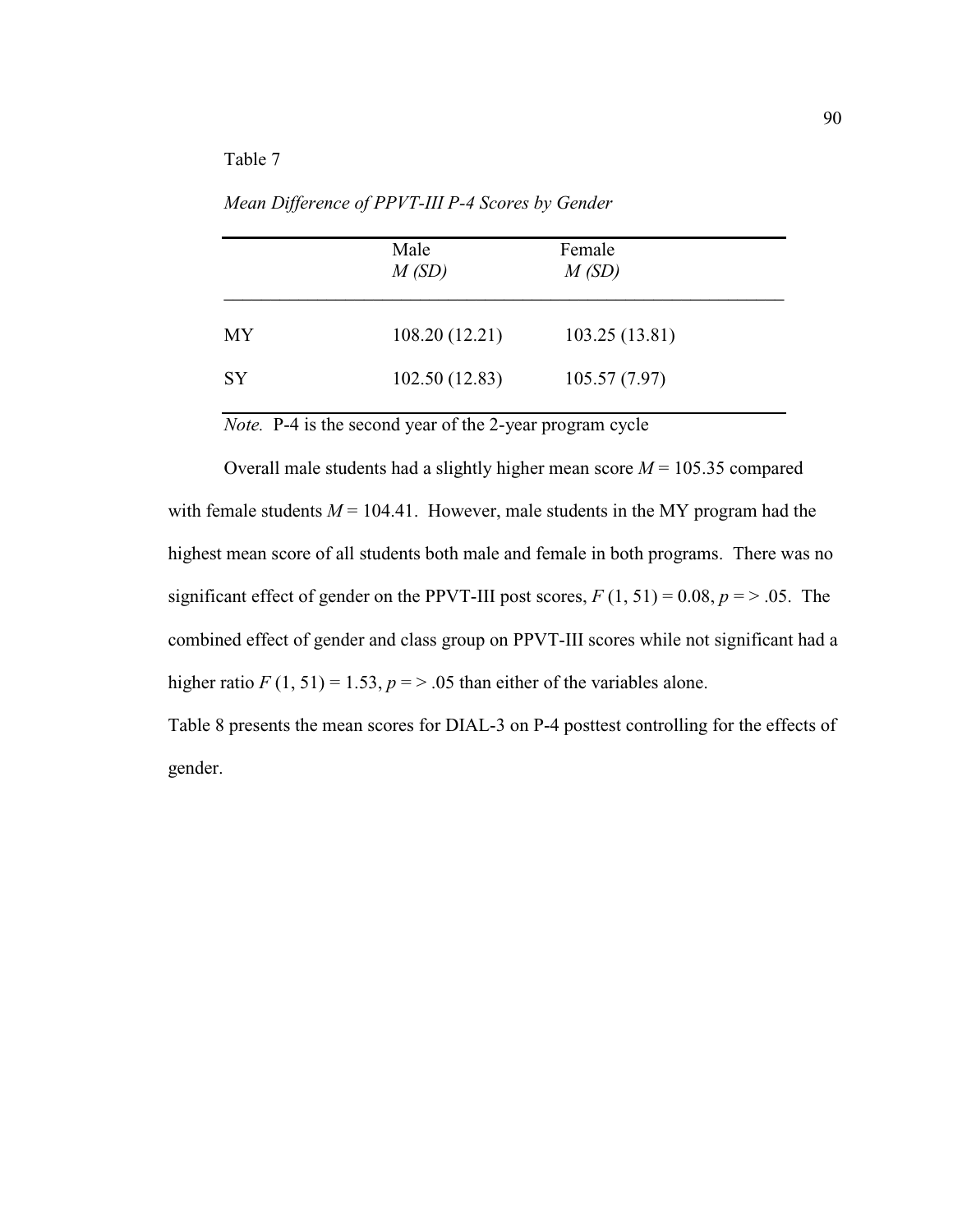*Mean Difference of DIAL-3 P-4 Scores by Gender* 

|           | Male<br>M(SD) | Female<br>M(SD) |
|-----------|---------------|-----------------|
| MY        | 17.09(4.06)   | 16.44(3.47)     |
| <b>SY</b> | 13.87 (4.24)  | 15.40(3.08)     |

*Note.* P-4 is the second year of the 2-year program cycle.

 When controlling for the effects of gender on DIAL-3 scores there was a significant effect of class group and gender on the DIAL-3 language scores across groups  $F(1, 52) = 0.04$ ,  $p = 0.65$ . This finding suggests that students in the MY group performed significantly better on the DIAL-3 than did students in the SY group when taking the gender of the student into account. In particular, the male students in the MY group performed at a significantly higher level than did the male students in the SY group.

 Table 9 presents the mean scores for PPVT-III controlling for the effect of group assignment and SES measured by income.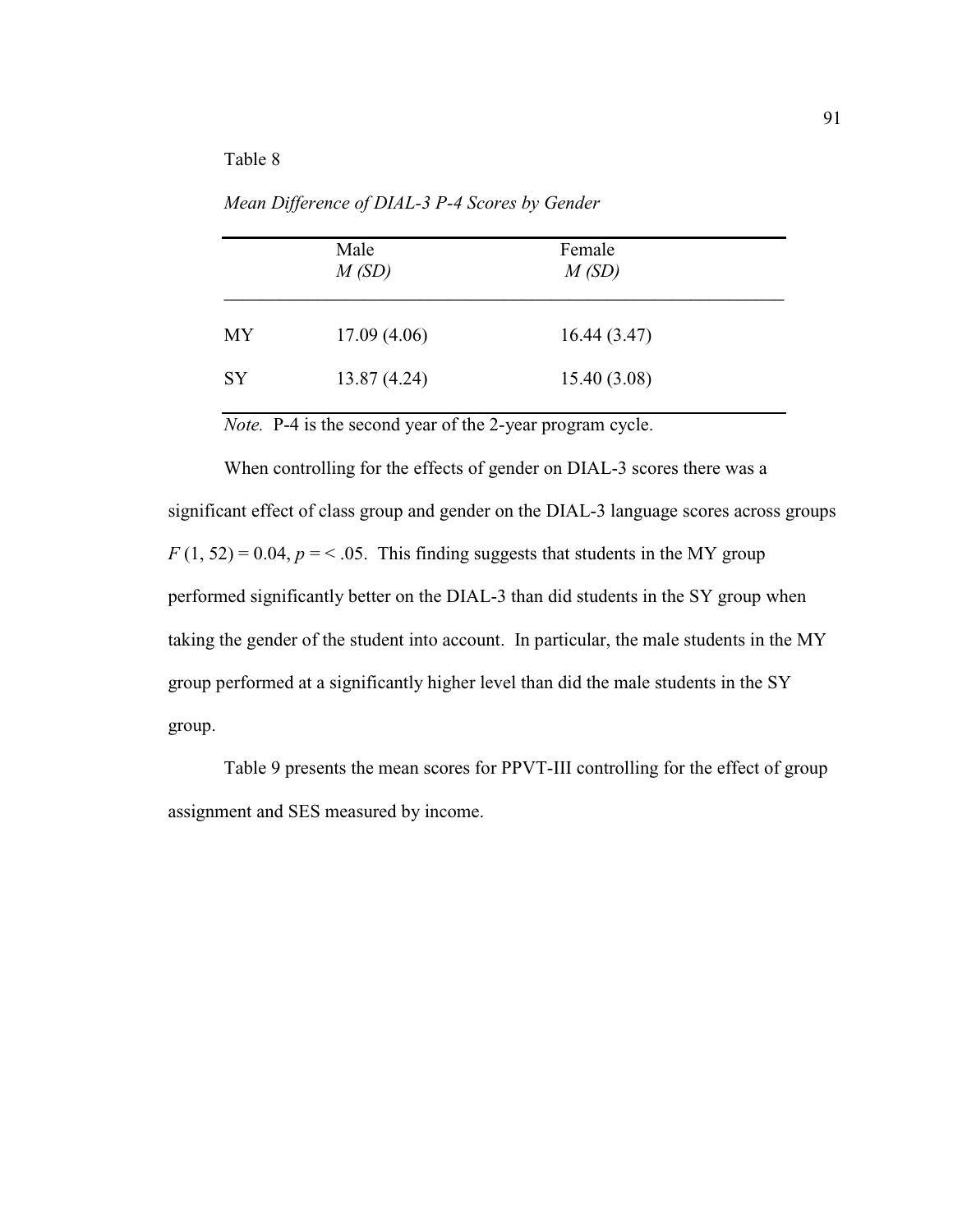$\leq$ 19 20 - 29 30 - 39 40 - 49  $>$  50 *M M M M M*   $\overline{\phantom{a}}$  , and the contract of the contract of the contract of the contract of the contract of the contract of the contract of the contract of the contract of the contract of the contract of the contract of the contrac MY 99.00 107.50 99.40 94.00 111.44 SY 103.33 99.75 108.67 105.33 106.33

*Mean Difference of PPVT-III P-4 Scores by SES* 

*Note.* P-4 is the second year of the 2 year program cycle Income measured in thousands of dollars

In order to determine the impact of MY assignments and SES on PPVT-III scores an ANOVA was performed. This test was performed to investigate any possible effect of SES as measured by income on language scores for students in both the MY and SY assignment group. There was a non-significant effect of SES as measured by income on the language scores,  $F(4, 67) = 62$ ,  $p = 50.05$ . The interactive effect of SES and group assignment was also non-significant at  $F(4, 72) = 1.18$ ,  $p = > 0.05$ .

Table 10 presents the mean scores for DIAL-3 when controlling for SES as measured by income.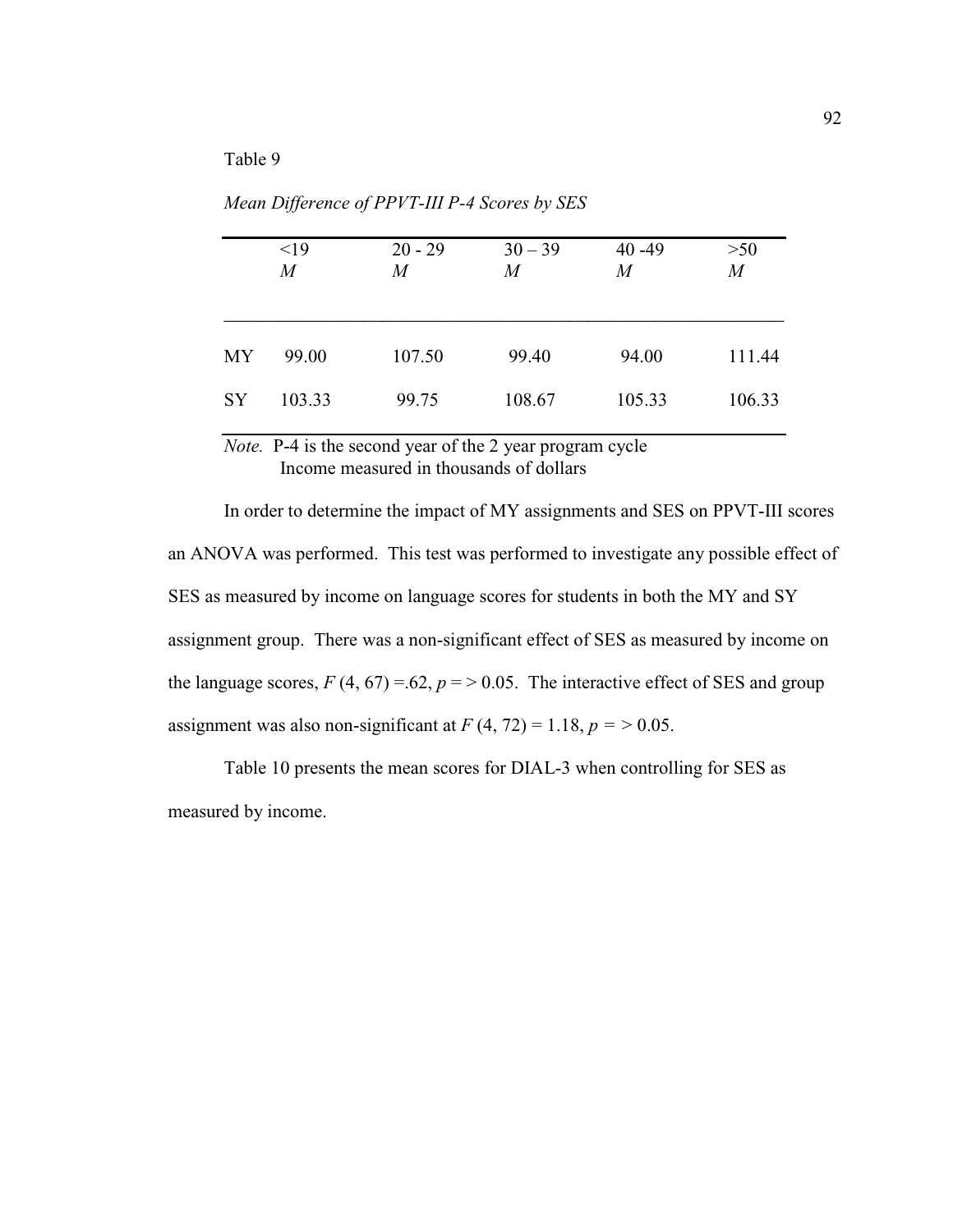|     | < 19  | $20 - 29$ | 30-39 | $40 - 49$ | > 50  |
|-----|-------|-----------|-------|-----------|-------|
| MY  | 19.00 | 15.67     | 15.80 | 13.50     | 18.22 |
| SY. | 15.00 | 13.75     | 13.67 | 13.33     | 15.17 |

*Mean Difference of DIAL – 3 P-4 Scores by SES* 

*Note.* P-4 is the second year of the 2-year program cycle Income measured in thousands of dollars

In order to determine any effects of multiyear relationships on DIAL-3 scores when controlling for the effects of SES as measured by income a two-way ANOVA was performed. The effect of SES on DIAL-3 scores was not significant,  $F(4, 1.20) = .32$ , p  $=$  > .05 and the combined effect of SES and group assignment was also found to be nonsignificant at  $F(4, 0.19) = .94, p = > .05$ .

Table 11 present the mean PPVT-III scores when controlling for the effects of maternal education.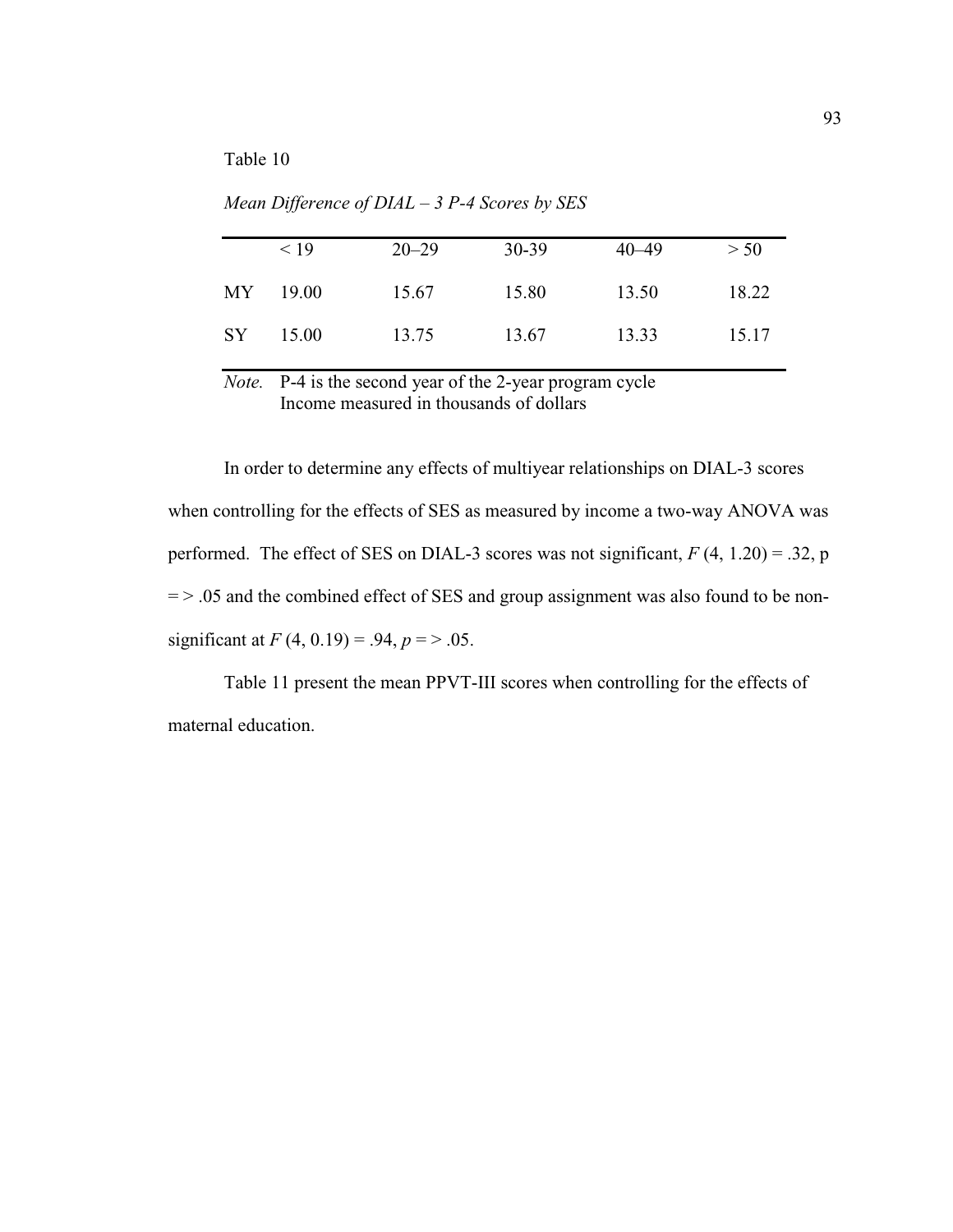*Mean Difference of PPVT-III P-4 Scores by Maternal Education* 

|           | $<$ HS | <b>HS</b> | AS     | <b>BS</b> | MA     |
|-----------|--------|-----------|--------|-----------|--------|
|           | Mean   | Mean      | Mean   | Mean      | Mean   |
| МY        | 99.00  | 102.90    | 114.25 | 102.50    | 118.00 |
| <b>SY</b> | 117.00 | 102.12    | 109.20 | 106.25    | 114.00 |
|           |        |           |        |           |        |

*Note.* P-4 is the second year of the 2-year program cycle

 In order to investigate the possible effects of maternal education on the PPVT-III scores at KSCBECE a two-way ANOVA was performed. Although the mean scores for both groups of students were the highest for families for whom maternal education was a master's degree, the overall scores failed to demonstrate significance,  $F(4, 73) = .50$ ,  $p =$  $> .05.$ 

Table 12 presents the mean scores for the effect of maternal education on DIAL-3 scores.

Table 12

|           | $<$ HS | <b>HS</b> | AS    | <b>BS</b> | MA    |
|-----------|--------|-----------|-------|-----------|-------|
|           | Mean   | Mean      | Mean  | Mean      | Mean  |
| <b>MY</b> | 19.00  | 17.00     | 16.60 | 14.50     | 18.00 |
| SY        | 19.00  | 13.88     | 15.00 | 17.00     | 22.00 |

*Mean Difference of DIAL-3 P-4 Scores by Maternal Education* 

*Note.* P-4 is the second year of the 2 year program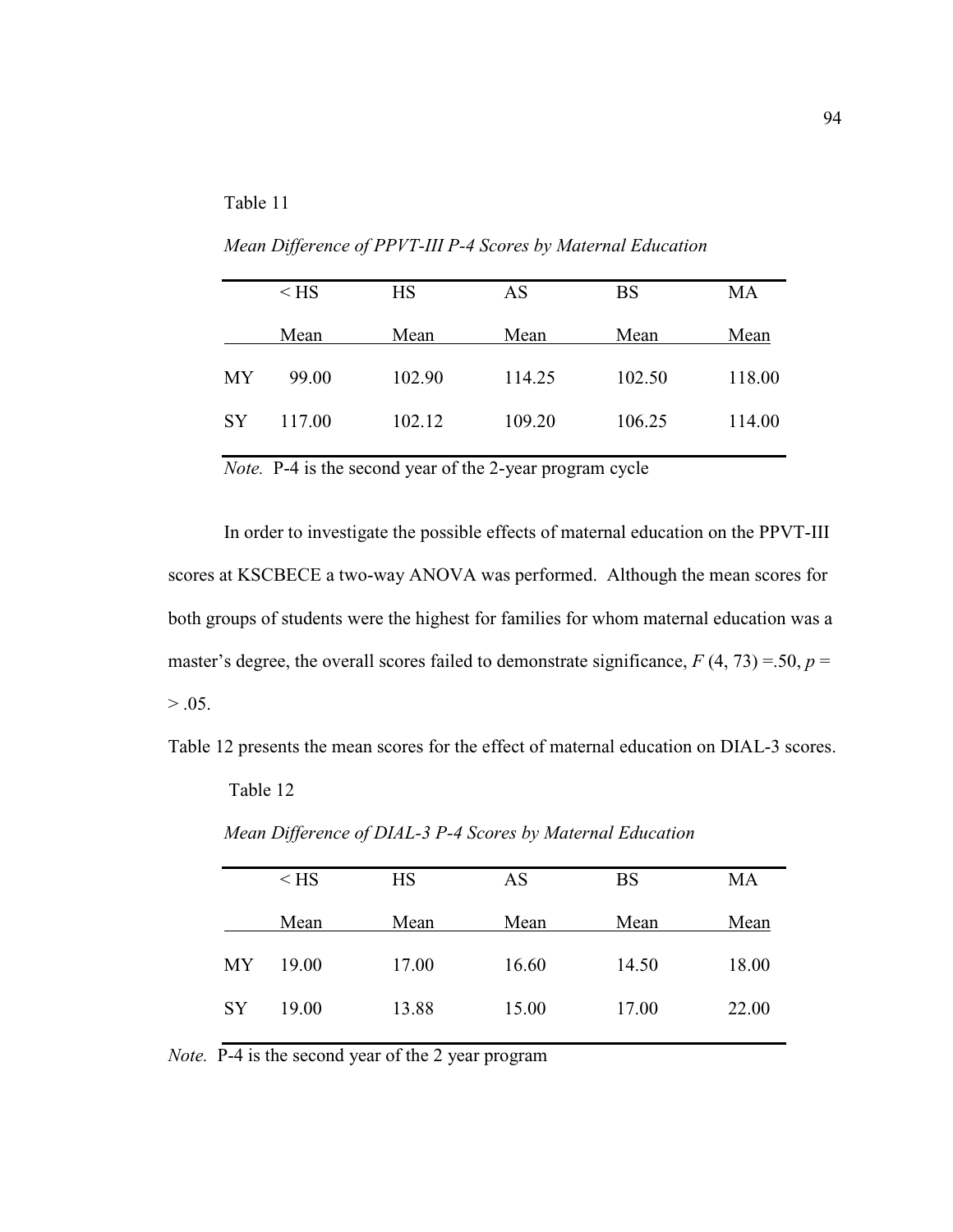The effect of the interaction between maternal education and classroom assignment on the DIAL-3 language scores of the students was also failed to demonstrate significance. In this test  $F(4, 46) = 1.07$ ,  $p = > .05$ . It is interesting to note that the mean score for the families with less than high school education were compatible with the mean scores for families with a maternal education level of master's degree. However, there was only one family in each of the groups who had less than high school and one family in each of the groups with a master's degree.

In order to test the null hypotheses of no difference between receptive language scores as measured by PPVT-III, and language development as measured by the DIAL-3 for students who stay with the same teacher for 2 years compared with students who have two different teachers for each of the 2 years in the program controlling for effects teacher education and teacher years of experience a final analysis was performed. The analysis begins with a graph showing teacher educational level by group in Figure 4.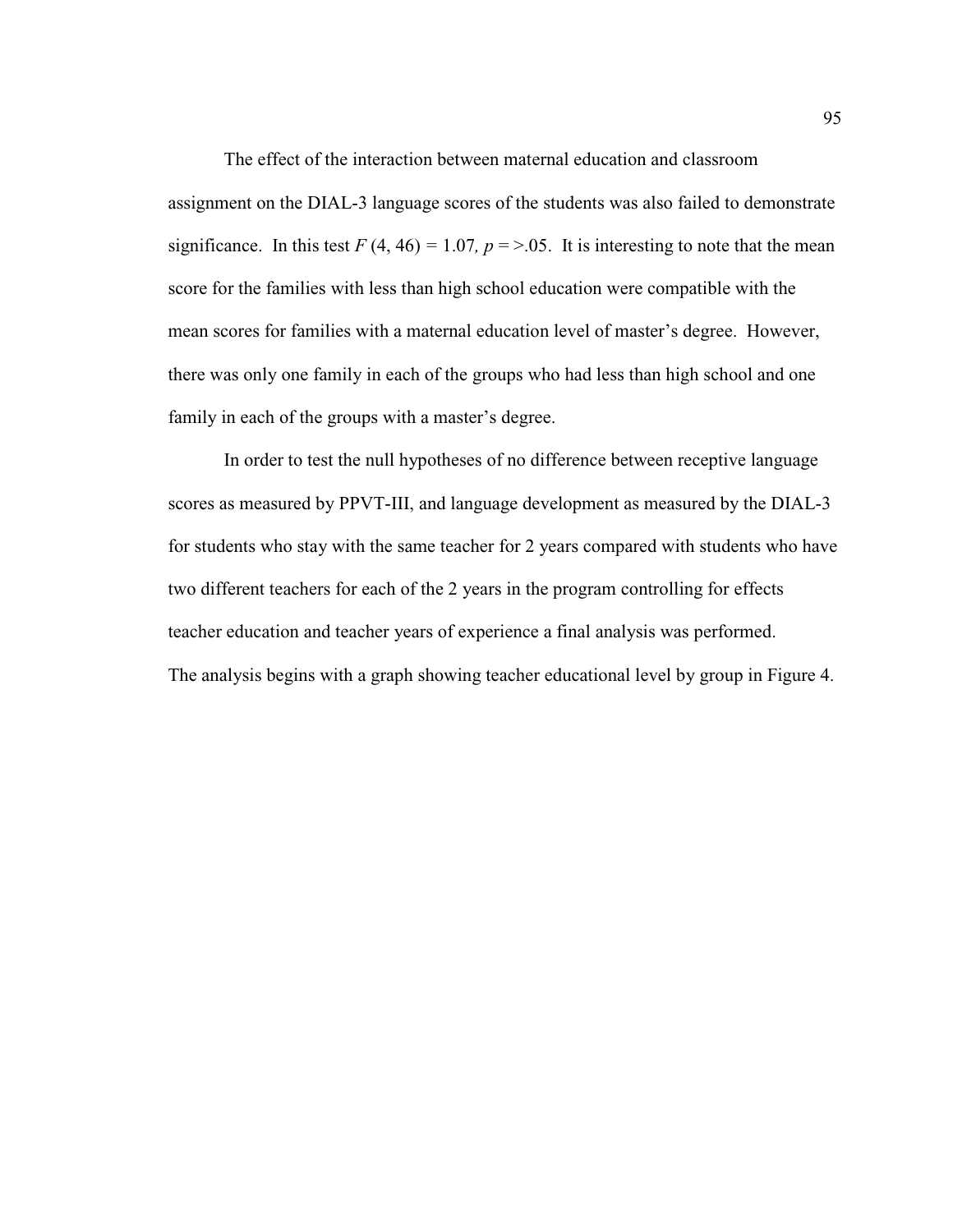

*Figure 4.* Teacher Educational Level Multiyear and Single-year Groups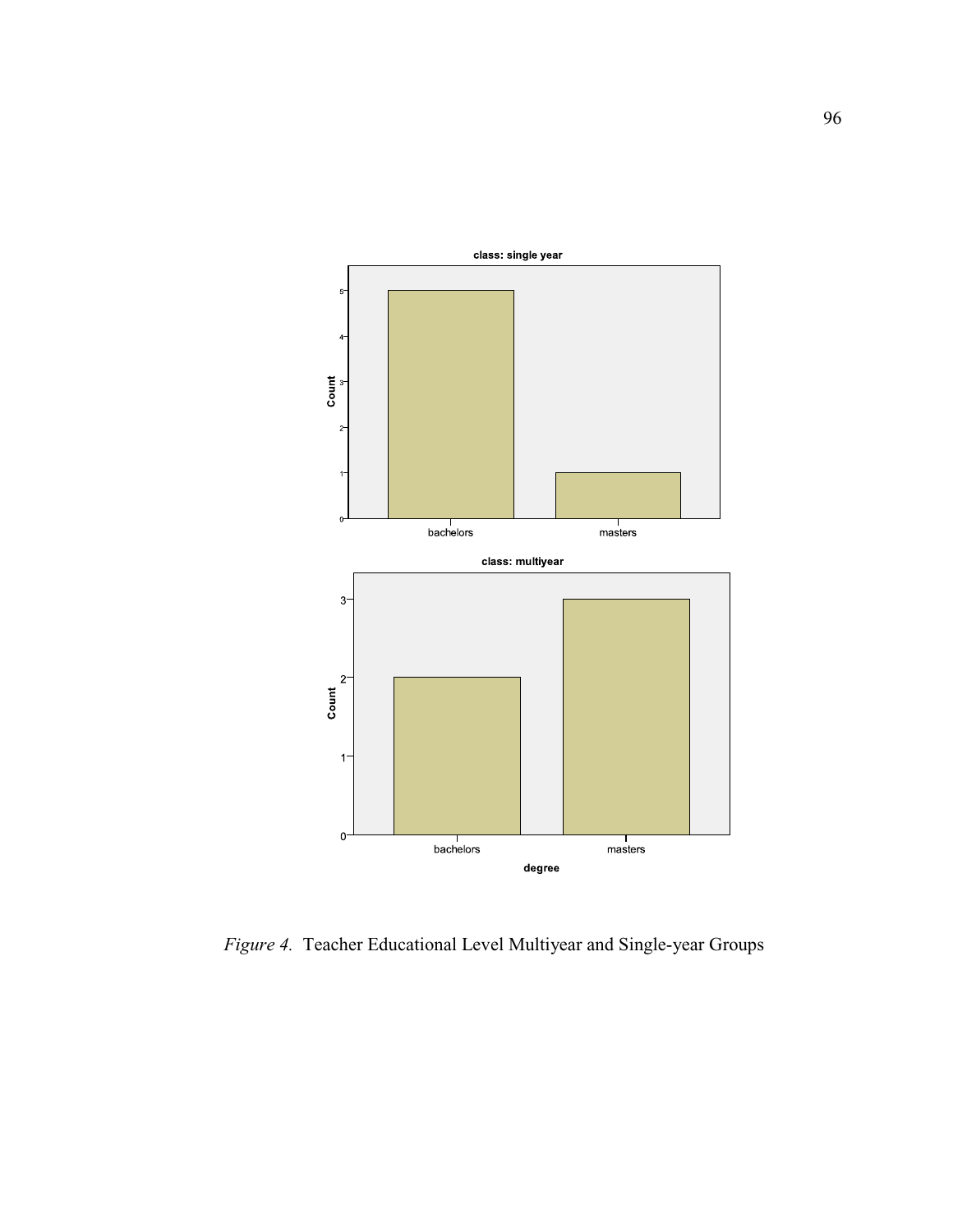As seen in Figure 4, the MY teachers had a range from 2 years to 39 years of experience  $M = 15.8$  (SD = 14.50) Teachers in the MY program had a higher percentage of master's degree (3, or 60) compared to the teachers in the SY program (1, or 17). SY teachers had a minimum of 10 years experience and maximum 25 years with *M=* 16.17, *SD (*6.34*).* 

Table 13 presents the data for teacher educational level

Table 13

*Mean Difference in PPVT-III Scores Controlling for Teacher Education* 

 $\mathcal{L}_\text{max}$  , and the contract of the contract of the contract of the contract of the contract of the contract of the contract of the contract of the contract of the contract of the contract of the contract of the contr

| Bachelor's    | Master's      |
|---------------|---------------|
| M(SD)         | M(SD)         |
| 104.24(10.31) | 106.00(12.80) |

Levene's test was not significant, suggesting the two groups had equal error variances. The independent samples *t* test failed to reveal a significant difference between student scores after controlling for the effects of teacher education,  $t(53) = -.55$ , *p* > .05. As there was no significant difference between scores when controlling for teacher educational level the null hypothesis that there is no difference between scores when teachers have a higher level of teaching degree cannot be rejected and there is no evidence that in this study higher teaching credentials lead to higher scores for children in either MY or SY assignment groups. However, on average, students in classrooms with a teacher with a master's degree had a slightly higher mean score than those in classroom with a teacher who had a bachelor's degree.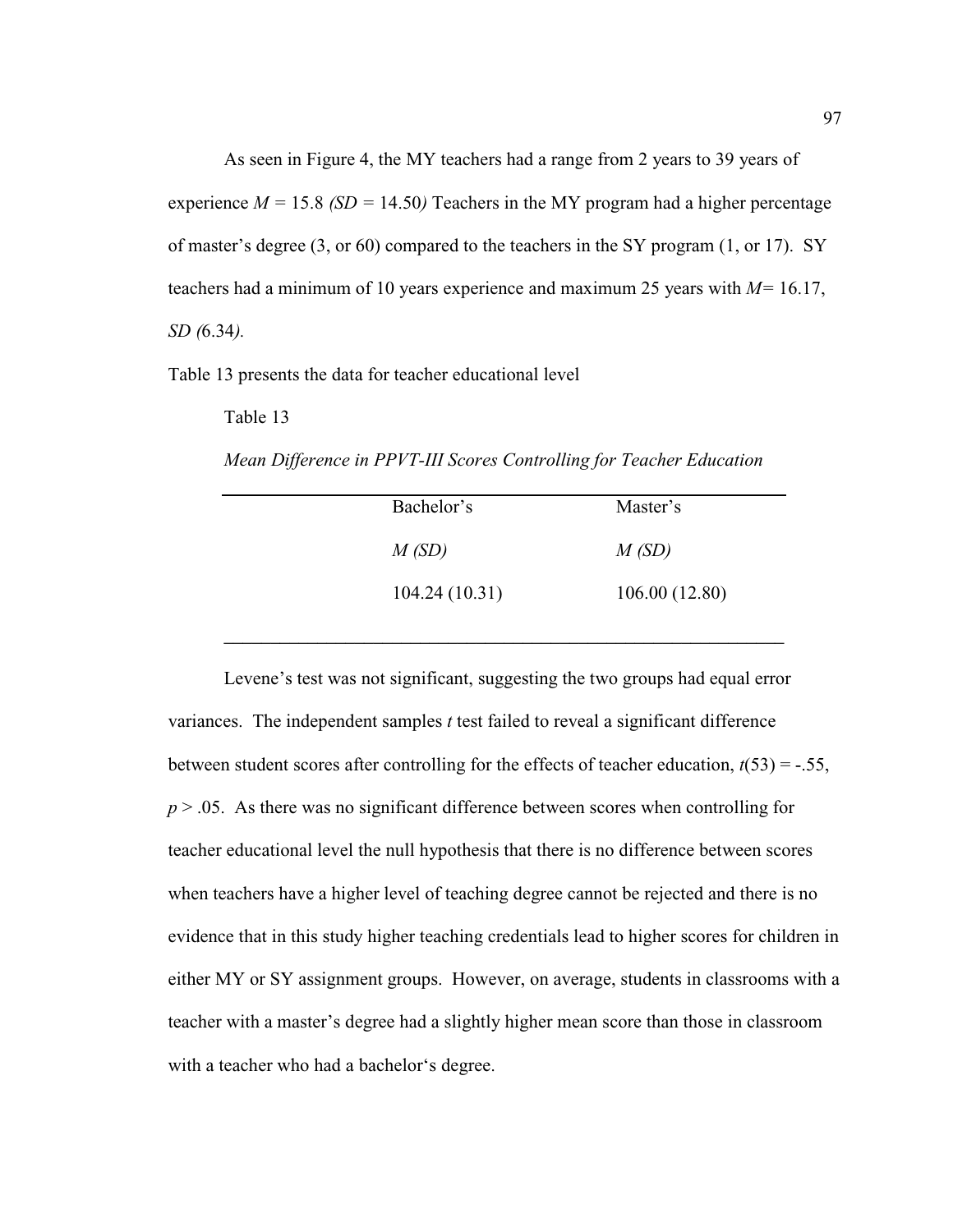Table 14

*Mean Difference in DIAL-3 Scores Controlling for Teacher Education* 

|  | Bachelor's  | Master's    |
|--|-------------|-------------|
|  | M(SD)       | M(SD)       |
|  |             |             |
|  | 14.72(3.67) | 16.80(3.72) |
|  |             |             |

On average, students in classrooms with a teacher with a master's degree had a slightly higher mean score than those in classroom with a teacher who had a bachelor's degree. However, it is important to note that only one teacher in the SY group and three teachers in the MY group had a master's degree.

Figure 5 shows the years of experience for teachers in this study.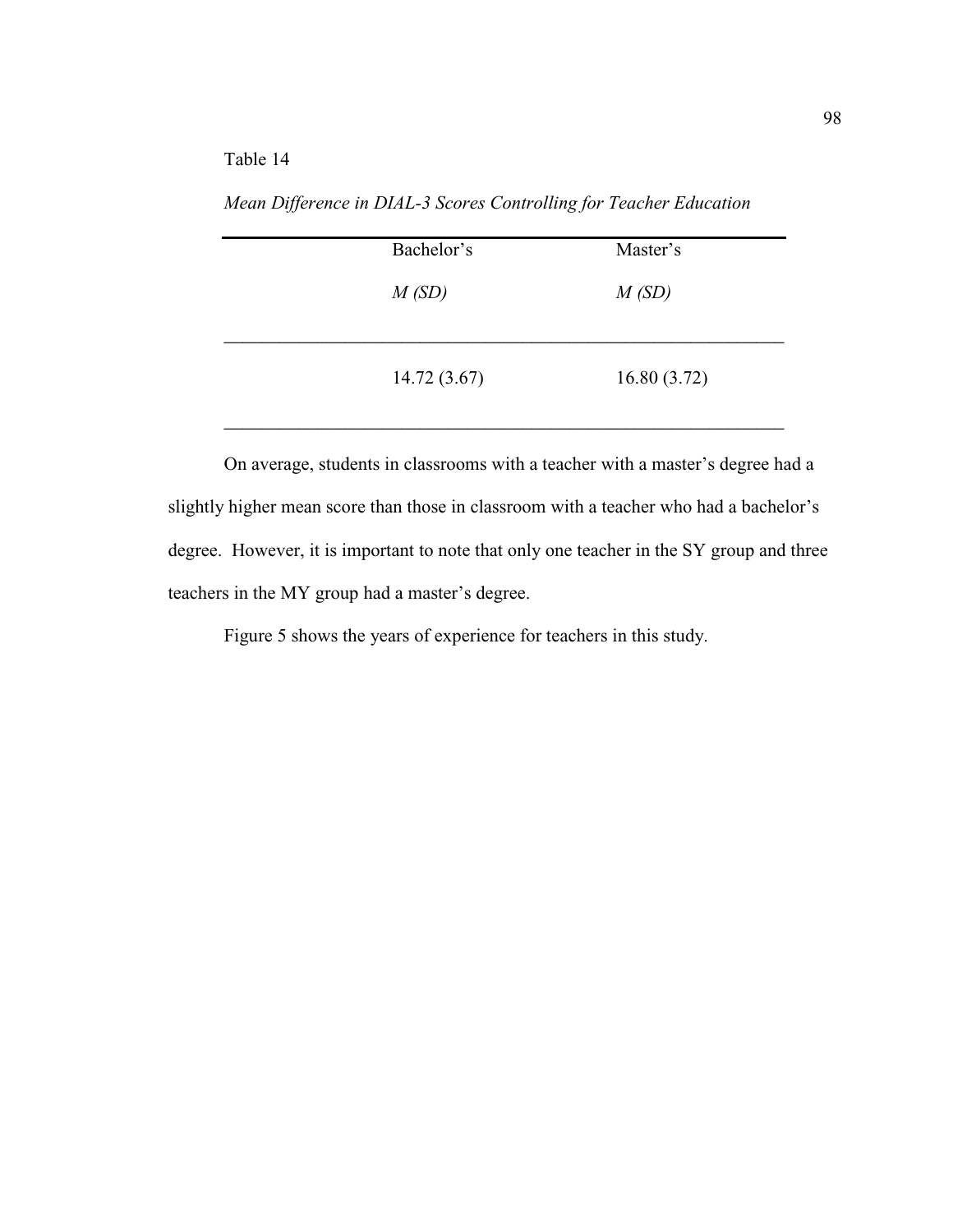

*Figure 5.* Multiyear and Single-year Teacher Years of Experience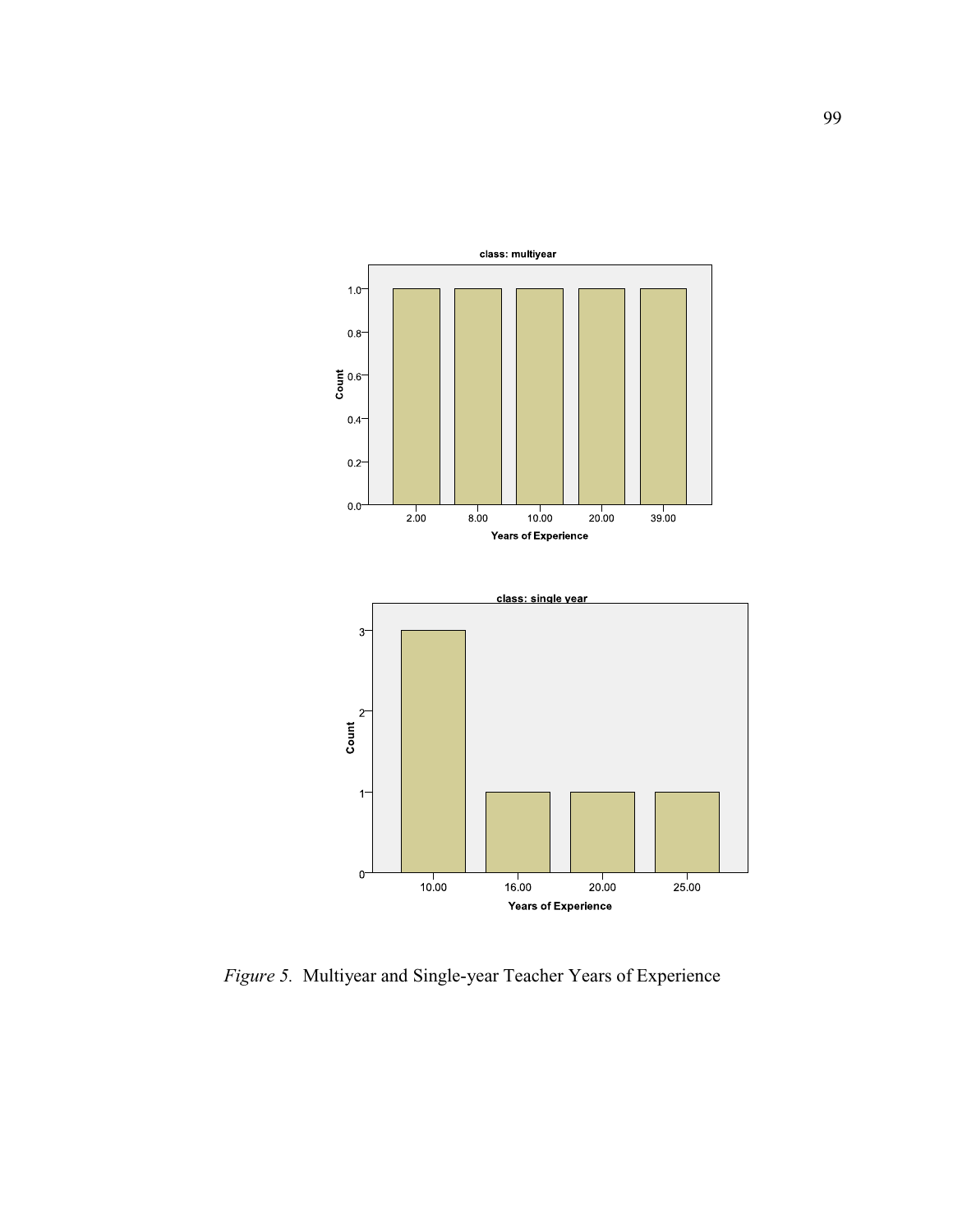Using a cut-off point of the mean years of experience  $> = 15$ , Levene's test for homogeneity of variances was non significant, suggesting that the two groups had equal error variances. There was very little difference between means, *M=* 105.07, *SD =*  12.14*,* and *SE =* 2.36 for the PPVT-III P-4 post scores for teachers with 15 years or more of experience and  $M = 104.57$ ,  $SD = 10.22$ ,  $SE = 1.93$  for the teachers with less than 15 years experience. The results of an independent *t* test suggested that there was a nonsignificant difference between mean scores for the two groups of students measured by teacher years of experience,  $t(53) = .17$ ,  $p = > .05$ . Again, as there was no significant difference in scores between the MY and SY programs, there is no evidence that the years of experience had an effect on assessment scores in this study and the null hypothesis of no difference between scores failed to be rejected.

#### Summary

The findings from this study indicated that for every test of significance except one there was no significant difference between scores for students enrolled in multiyear (MY) programs compared to those enrolled in single-year (SY) programs. There is however, a significant effect of multiyear assignment on the scores for the DIAL-3 assessment for male students. As this assessment was performed by the teaching staff in the classroom setting and the test was administered in the second year of the program, perhaps a higher level of comfort was achieved in the test situation. Overall, the null hypothesis of no difference between scores on standardized language assessments failed to be rejected and there was no statistical evidence that spending 2 years with the same teacher leads to higher scores than spending each of the 2 years with different teachers at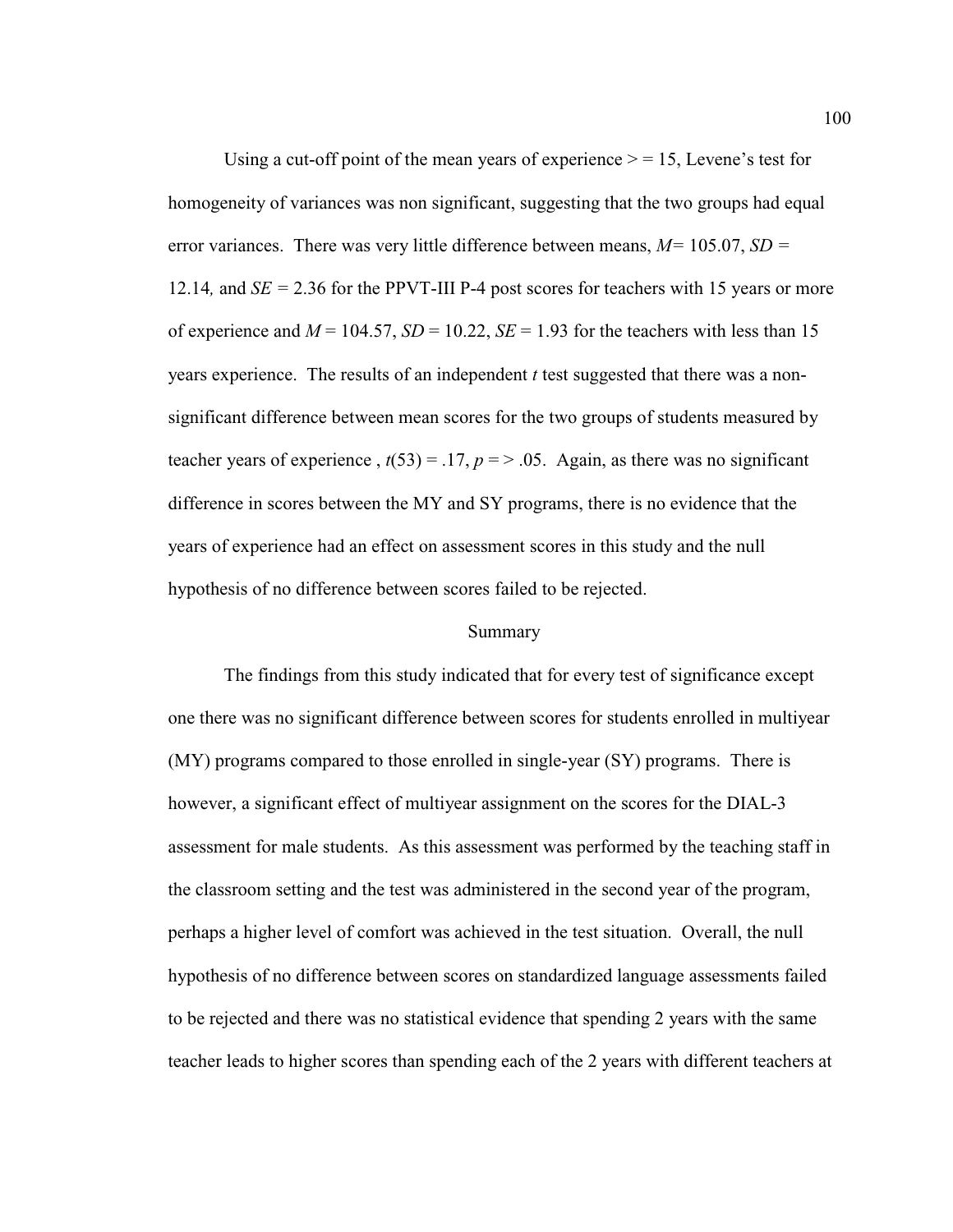KSCBECE for PPVT-III assessment scores. Although the findings failed to reach significance at the  $p = 0.05$  level there were some differences in scores between the two groups. The students in the MY group made more gains both throughout the individual years of the program and over the 2 year course of the program. The MY group began the study with slightly lower scores on PPVT-III and ended with higher scores, demonstrating more gains than the SY group. The overall gain from pretest P-3 to posttest P-4 was 12.34 for the MY group, compared to overall gains of 7.86 for the SY group. Although these mean gain scores did not reach significance, the lower beginning scores of the MY group and higher ending scores of that group would bear some further research. When controlling for the effects of student gender, SES, and maternal education on the PPVT-III, no significant effects were found. The majority of mothers involved in both programs reported an educational level of high school diploma. Although prior studies have found a relationship between academic risk and maternal education (Beitchman et al., 2008; Qi, Kaiser, Milan & Hancock, 2006; Westerlund & Lagerberg, 2007) it may be that the higher income reported by the majority of families in the current study had the potential to ameliorate the risk for lower scores on the PPVT-III and DIAL-3 assessments. Qi, Kaiser, Milan, and Hancock (2006) and Rouse and Fantuzzo (2009) argued that it is the combination of low maternal educational level and low income that increases the risk of academic failure for young children. Future research at KSCBECE could investigate the possible effects of maternal education and income level both as individual and co-variables on the language development of children of Hawaiian descent.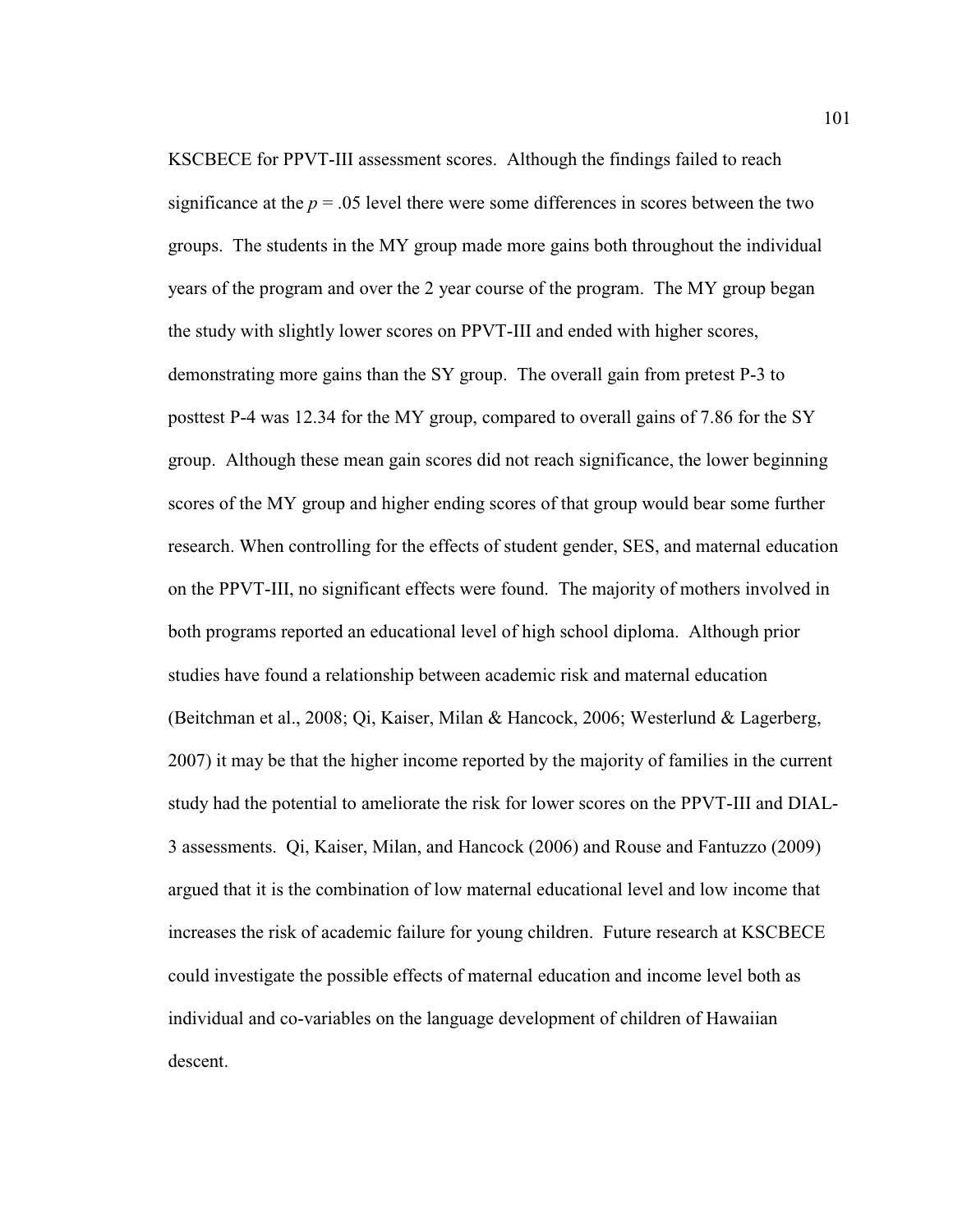Although the findings did not support the predictions of this study that a teacher's years of experience and educational level would have an effect on student scores, the design of the study did not allow for the comparison of individual teacher characteristics to be analyzed and compared directly with the scores of children in their particular classrooms. Earlier studies have found that the complexity of teacher relationships with children and the quality of teacher instruction are predictive of academic achievement (Dickinson &Tabors, 2002; Pianta, 2006) however a review of studies by Early et al. (2007) found there is little and contradictory evidence that teacher education attainment is a predictor of increasing classroom quality or maximizing children's academic gains. Pianta et al. (2005) suggested that when global quality is assessed by Early Childhood Environmental Rating Scale-Revised (ECER-R), classroom quality was lower in a classroom composed of a majority of children from families living below the poverty line, and that had teachers without a BA level training. However, the current study does not include these demographics as most children enrolled do not live in families with incomes below poverty and all teachers at KSCBECE must have at least a BA level degree in education or a related field. Further studies would be necessary in order to more fully understand the effects of teacher years of experience and educational level on assessment scores in classrooms at KSCBECE.

In chapter 5 the results are interpreted, the social change implications of this study are addressed, and recommendations for future study are made.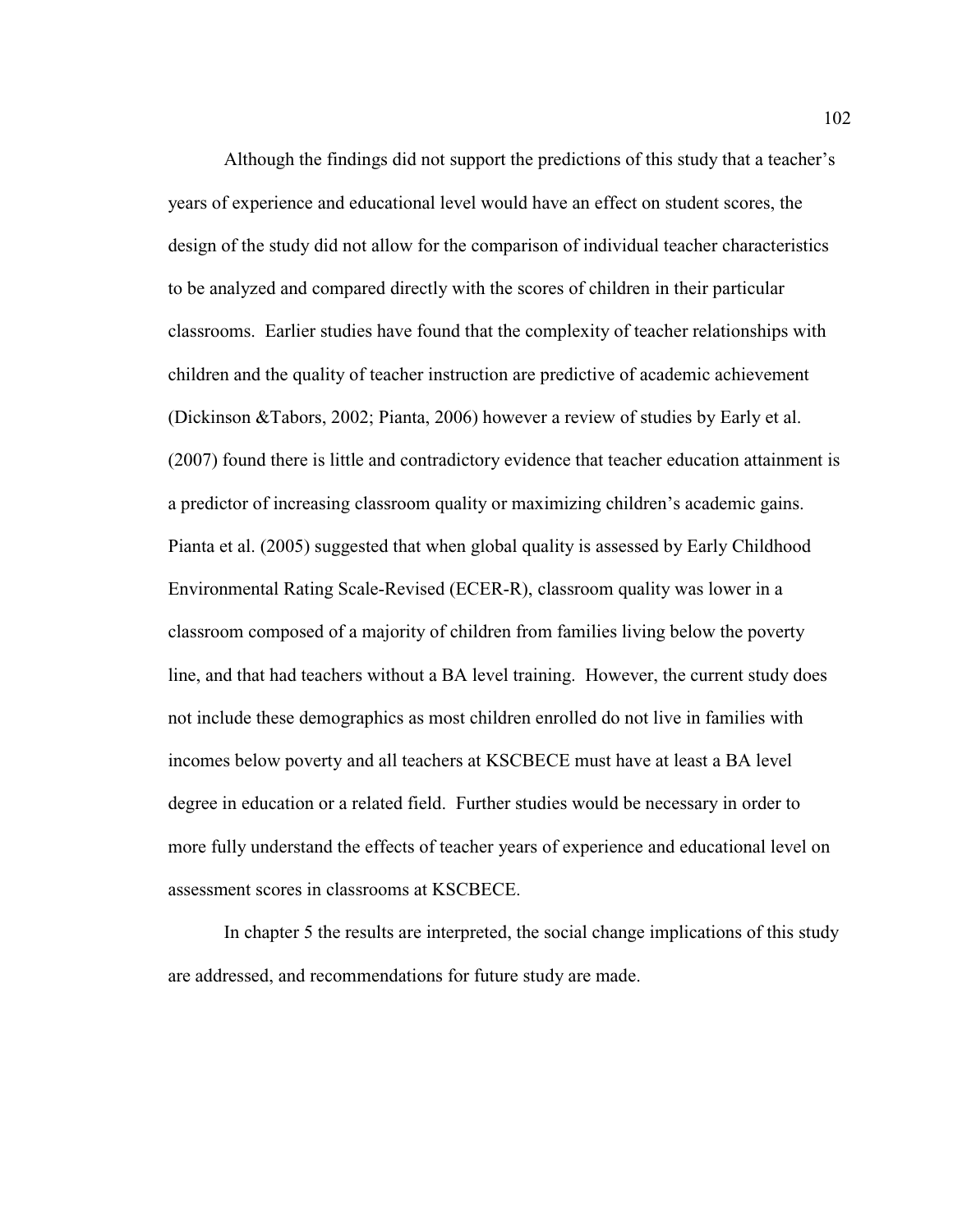#### CHAPTER 5:

#### SUMMARY, CONCLUSION, AND RECOMMENDATIONS

#### **Overview**

In response to the mandates of NCLB (2001) the State of Hawaii put into place a Kindergarten Readiness Profile to be completed by schools and submitted to the State Department of Education (HSSRA, 2005). Reviews of the classroom assessment scores for 2006- 2007 indicated that many kindergarten children in Hawaii are arriving at school with inadequate communication and language skills for successful academic achievement. There are numerous studies that suggest there is a relationship between early language and later academic achievement (Butler, Marsh, Sheppard, & Sheppard, 1985; Dickinson, McCabe, Anastasopoulos, Peisner-Feinberg, & Poe, 2003; Good, Simmons, & Kame`enui, 2001; Juel, 1988; Nation & Snowling, 2004; Tabors, Snow, & Dickinson, 2001). In particular, children of Hawaiian descent are at risk for academic failure due to socio-economic, language, and cultural differences between traditional and western approaches to the educational process (Au & Blake, 2003; Sumida & Meyer, 2006). This study investigated the possible effectiveness of a 2 year relationship with teachers on language scores compared with the language scores of students enrolled in a program that offers two different teachers for each of the program years. The research method used a quasi-experimental pretest posttest design to compare scores on the Peabody Picture Vocabulary Test – Third Edition (PPVT-III) and the Developmental Indicators for the Assessment of Learning- 3 (DIAL-3) assessments for students in a multiyear configuration (MY) and single-year configuration (SY) at Kamehameha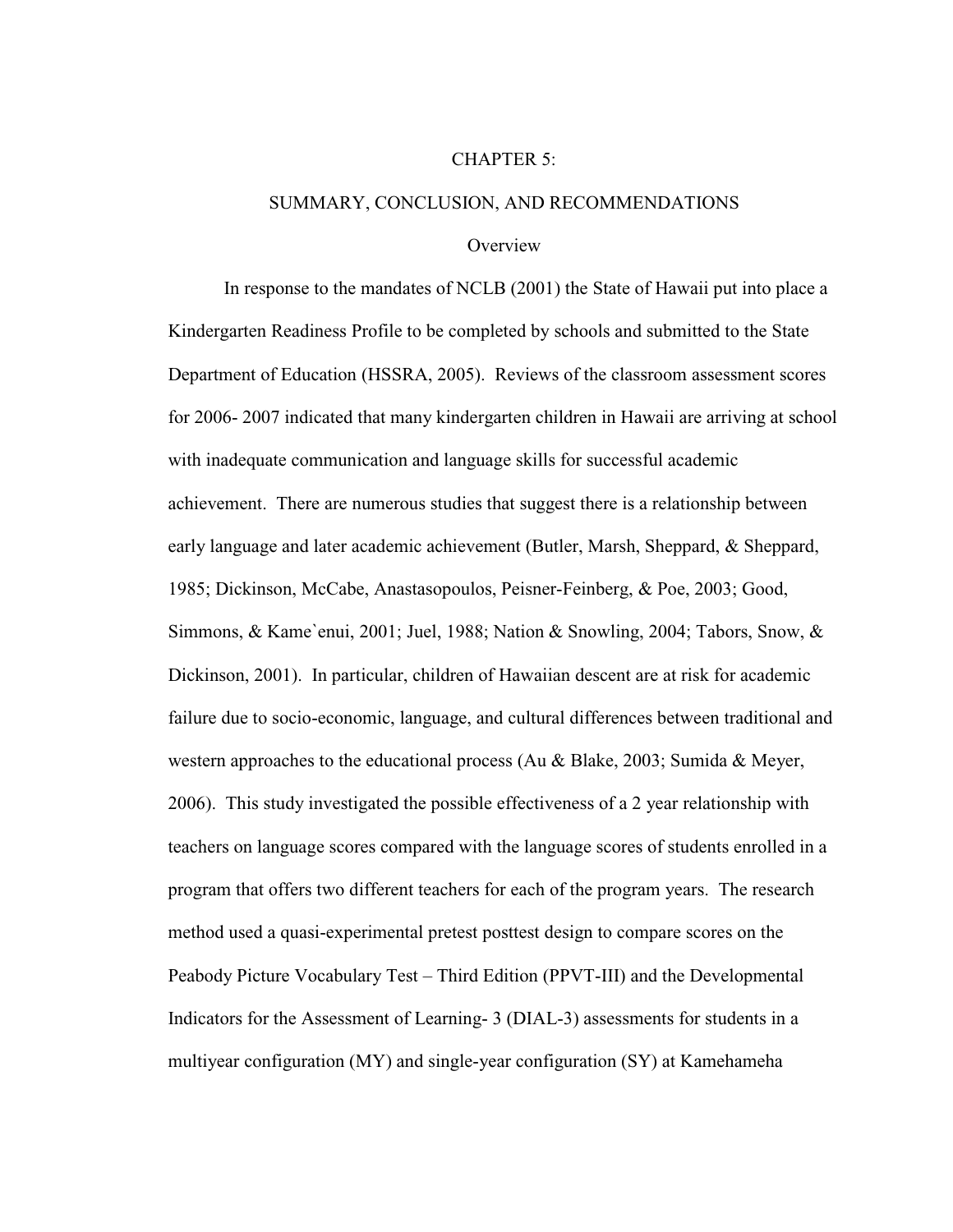Schools Community Based Early Childhood Education (KSCBECE) in West Hawaii. Data was collected from each of the sites and entered in SPSS. In order to test the hypothesis of no difference between scores for MY and SY groups, an independent *t* test was performed on posttest scores for PPVT-III. The mean gain score for the MY group from first year pretest to second year posttest on the PPVT-III was 12.34 and for the SY group 7.86. Although the mean gain for the MY program was higher than that of the SY program these findings did not reach significance at *p* < .05. Therefore, the null hypothesis of no difference between group scores could not be rejected and the prediction that 2 year relationships with one teacher would significantly increase scores was not established. Posttest only scores were analyzed for the DIAL-3 assessment as pretest scores were not available. The scores for the groups on the DIAL-3 language portion of post test assessment indicate that again the MY group had a slightly higher mean  $(M=16.80, SD=3.72, SE=.65)$  compared with the SY assignment group mean of  $(M=16.80, SD=3.72, SE=.65)$ 14.71,  $SD = 3.67$ ,  $SE = .53$ ). These findings also failed to establish significance and the null hypothesis of no difference between DIAL-3 scores for the MY and SY groups could not be rejected. In addition, when controlling for the effects of SES measured by income, and maternal education, no significant effects were detected and the null hypothesis of no difference between scores could not be rejected. When a two-way analysis of variance (ANOVA) was performed to control for the effect of gender and class assignment on DIAL-3 scores, significance at  $p < .05$  was determined. It appears that a two-year relationship may support significantly higher scores of male students on DIAL-3 in the second year of the program. As teaching staff administers this assessment in the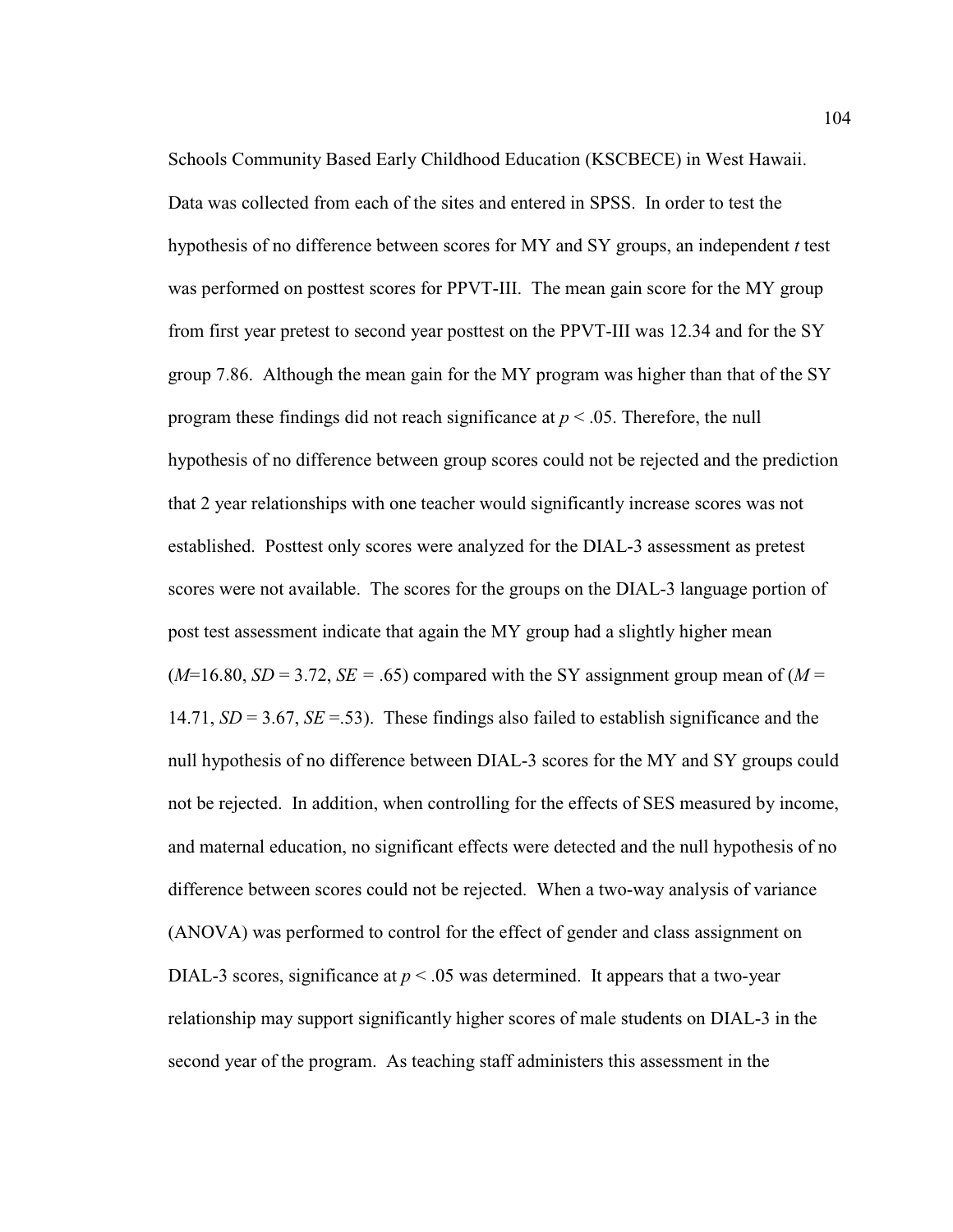classroom setting, there may possibly be a higher level of comfort for the students, particularly male students.

A descriptive analysis of the teaching staff in both programs was developed through the use of a survey. Teacher qualifications at KSCBECE require at least a bachelor's degree in education or a related field and 2 years experience. There were some differences between the groups in terms of both education and experience with the MY group having a larger percentage of teachers with a master degree (3, or 60%) compared to (1, or17%) in the SY configuration. Using PPVT-III posttest scores, an independent samples *t* test failed to reveal a significant difference between student scores after controlling for the effects of teacher education  $t$  (53) = -.55,  $p > .05$ . The majority of teachers in both programs had between 6 and 10 years experience, with a range of between 2 and 39 years. In order to examine the possible effects of teacher years of experience on PPVT-III post test scores, a cut-off point of 15 or less years of experience was used. There was very little difference between scores  $M = 105.07$ ,  $SD = 12.14$ , and  $SE = 2.36$  for scores of students with teachers who had more than 15 years of experience and  $M = 104.57$ ,  $SD = 10.22$ ,  $SE = 1.93$  for students with teachers who had 15 or less years of experience. The results of an independent *t* test suggested that there is a nonsignificant difference between mean scores for the two groups,  $t(53) = .17$ ,  $p = > .05$ .

This study was designed to provide policy makers at Kamehameha Schools with information about the possible cost-effectiveness of an approach to programming that could potentially strengthen the language development of children of Hawaiian descent. Through the development of supportive relationships it is assumed that students will be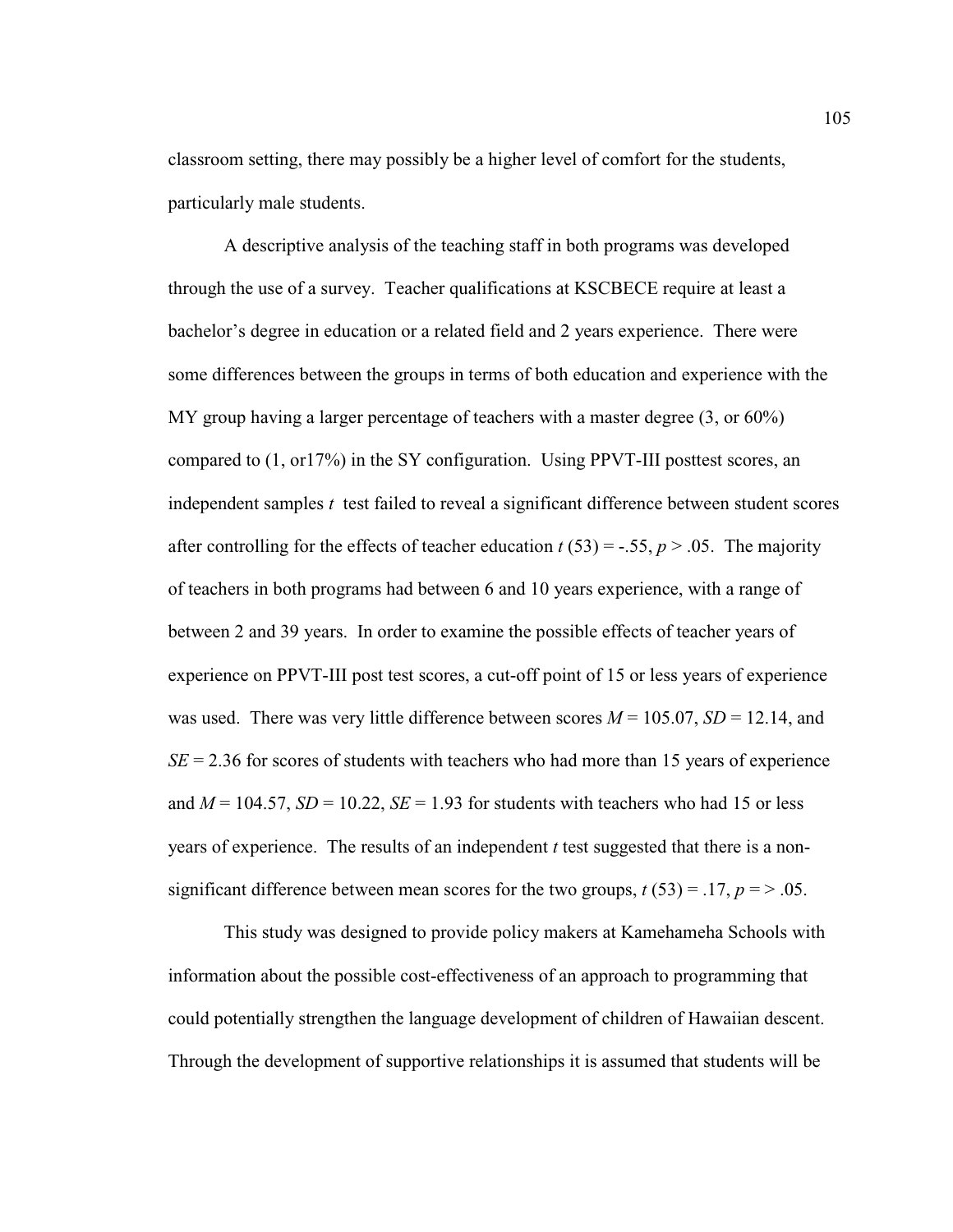more successful in academic endeavors, leading to positive social change as the achievement gap is reduced. In addition, because policy makers usually require empirical evidence to support their decisions about funding issues, this study has the potential to influence program policy in ways that most effectively support children in their oral language development. Many children of Hawaiian descent speak Hawaii Creole English (HCE) as their primary language and come from marginalized populations (Au & Blake, 2003). For many years, educators in the State of Hawaii have struggled to understand the impact of these differences on the educational achievement, or lack thereof, of the people of Hawaii. The current study seeks to contribute to the body of knowledge needed to address this problem by assessing the possible influence of an early childhood context which supports long-term relationships between children and their peers, children and their teachers, and teachers and the families of the students on the language development of children of Hawaiian descent.

### Interpretation of Findings

There is a growing interest in the effectiveness of building relationships with students and families through multiyear and looping configurations. The National Association for the Education of Young Children recognizes that positive and supportive relationships during the early years are essential for optimal development (Bredekamp & Copple, 1997). These principles of practice are guided by the work of Vygotsky and others who recognize the importance of relationships and knowledge of children's cultural background as essential for optimal development. A review of the literature in chapter 2 found mostly qualitative research on the impact of long-term relationships on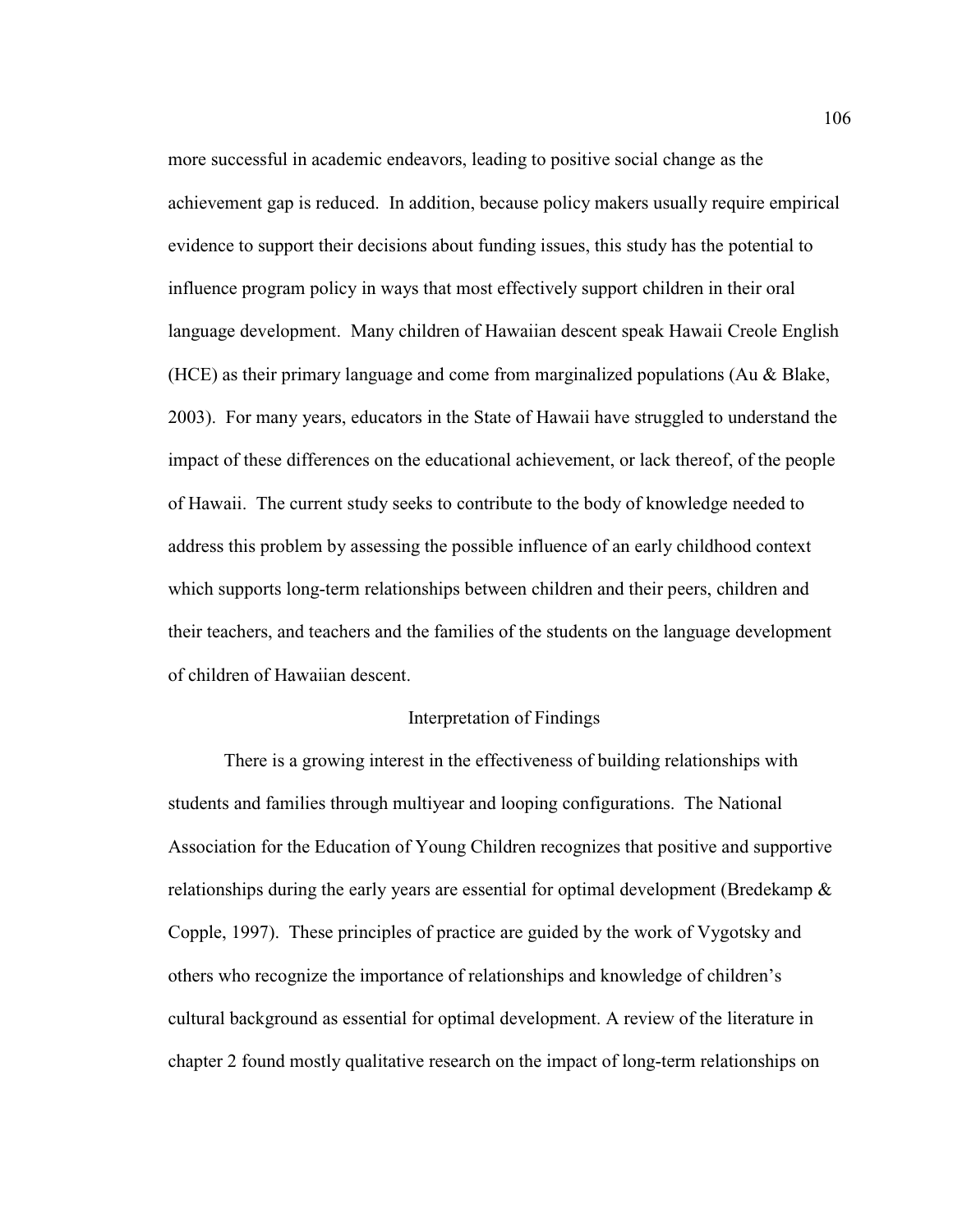language and development, although some quantitative support has been garnered for the impact of stable and connected relationships on the acquision of language skills (Bulau, 2007; Burchinal et al., 2002; Soundy & Stout, 2002). The assumption of this study is that children who spend 2 years with the same teacher and peers will be provided with maximum opportunities to develop language skills due to the knowledge that teachers will acquire about individual children and family background.

Although the findings in this study failed to meet the standard for significance at the  $p = 5.05$  level, there were differences detected between groups. It appeared that there is a positive relationship between multiyear programs and PPVT-III and DIAL-3 language scores. On average, the students in MY groups made more gains over the course of the 2 years than did students in SY groups. Various factors may have affected the outcome of the study. Children may be affected by environmental factors which could impact scores (Thurman & McGrath, 2008). Not feeling well on the day of the test, failing to get a good night sleep before the test, anxiety and discomfort with the test setting or the tester could all affect the way that a student performs on the assessment. These factors were not taken into account in this study. Thurman and McGrath (2008) suggest that assessment of children cannot rely entirely on standardized assessment. Performance assessed only through the use of norm-referenced may not fully measure a student's level of achievement. It is necessary to recognize the effect of the environment and provide a natural setting in which to collect information about performance. While these authors recognize that accountability is important and norm-referenced assessment should be included they suggest that building a picture of the student through observation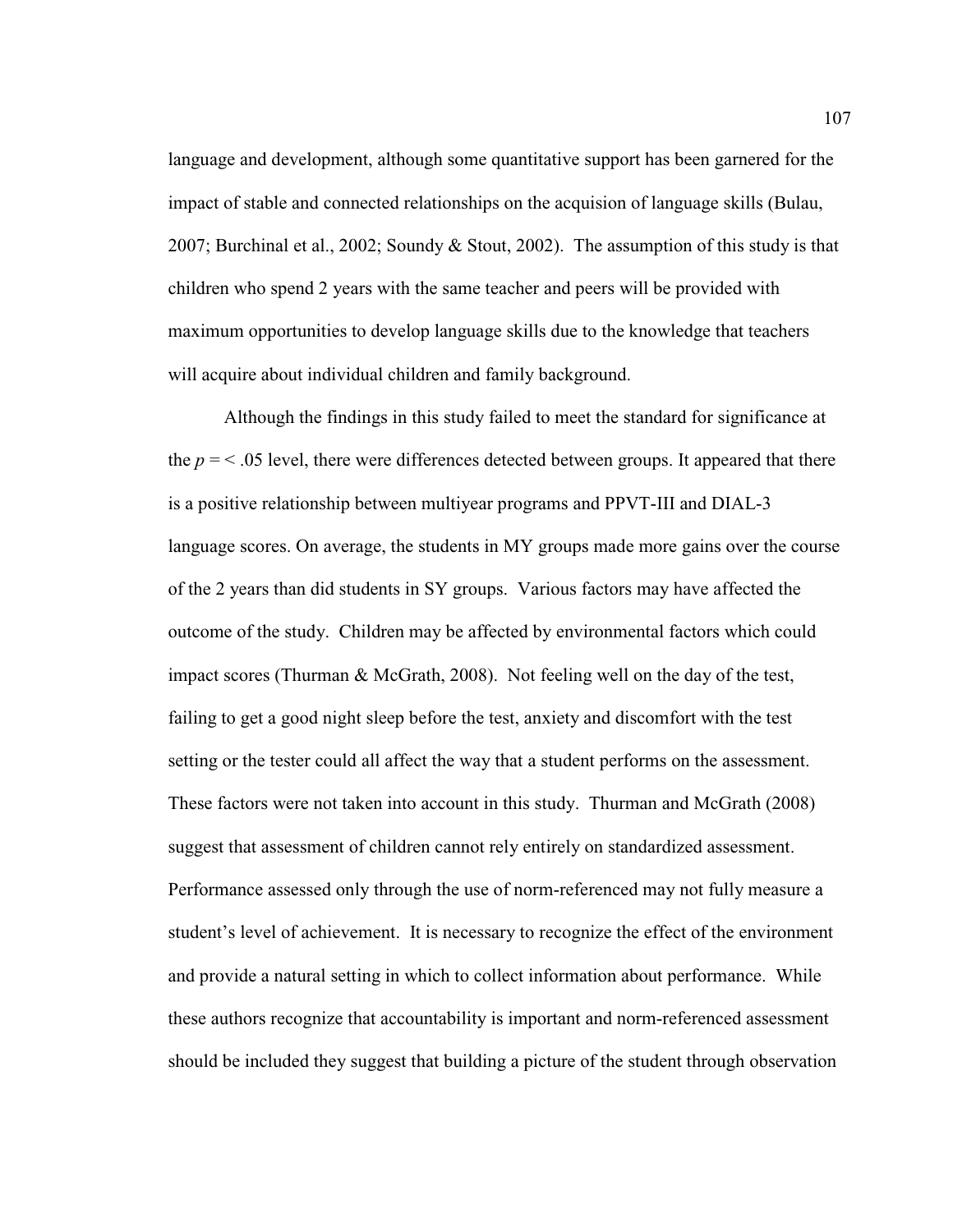in the natural environment is more likely to provide "more thorough and ecologically valid profiles of children's functioning (p. 11). Although authentic assessment and documentation is used in classrooms at KSCBECE, that information was not collected and used for comparison in this study. Therefore, it is important that further investigation of the developmental level of children at KSCBECE is supplemented by a variety of other assessment tools in addition to the norm-referenced tools used in this study.

### *Research Findings*

 This quasi-experimental nonequivalent control group design study compared the treatment group (MY) to the comparison group (SY) on student performance on the Peabody Picture Vocabulary Test-Third Edition (PPVT-III) and the language portion of the Developmental Indicators for the Assessment of Learning-3 (DIAL-3). The research design was from a post-positivism perspective following the assumptions that although absolute truth can never be found there must be a commitment to the examination of causes that influence outcomes through the reduction of ideas into small sets of ideas to test, and the development of numeric measures of observations (Creswell, 2003). The groups in this study were students enrolled in two different program configurations. One group of students spent 2 years with the same teacher at the same site, and the control group of students spent 2 years with two different teachers at two different sites. The dependent variables were the standard scores on the PPVT-III and the DIAL-3 assessments given to all students at KSCBECE pre and post the 3-year-old and 4-year-old classes. The findings suggest that although mean scores did increase for both groups, it is not certain if spending 2 years with the same teacher at KSCBECE improves the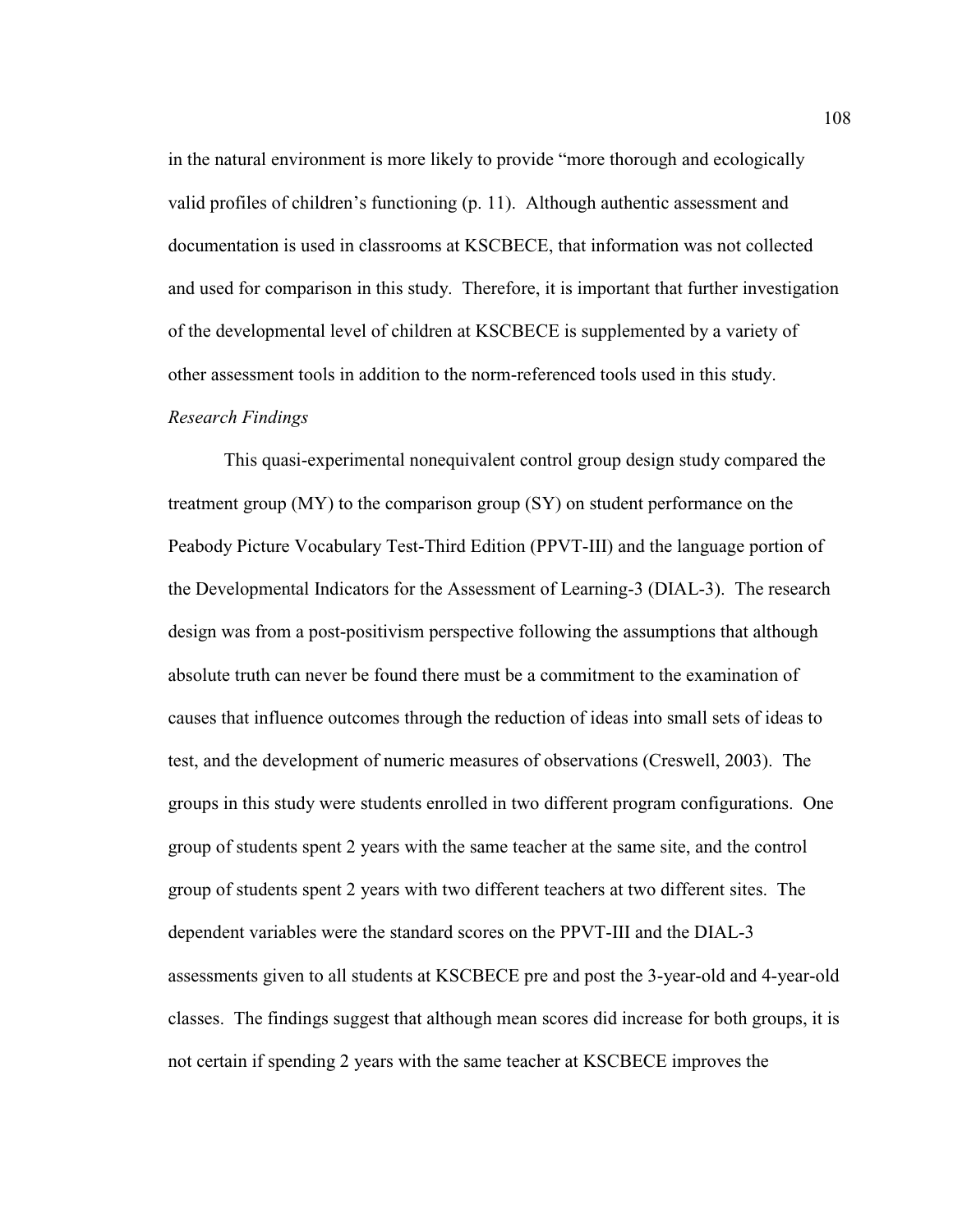language scores any more than enrollment in the control group. Program quality at KSCBECE is consistent between programs and teacher experience and years of education are similar. Each of the programs has access to the same resources and support systems and the study found that families in both programs are similar in terms of income and maternal education. None of the families involved in the study were found to be at risk of failure due to poverty, and this equality of SES may have an impact on the lack of significance between scores.

Marital status of families was not investigated, one area that could be explored in the future. Students enrolled in the MY program are in a mixed age group, and some research suggests that there may be a disadvantage to this configuration as introducing "five or more students in the  $2<sup>nd</sup>$  year can be disruptive enough to reduce benefits of looping for the original students" (Simel, 1998, p. 332). This study did not investigate the mean score for all children in the mixed age multiyear program as only students who had been with the same teacher for 2 years were included. Future studies could be developed to look more closely at this phenomenon and the possible effects of adding new children to an existing looping group.

## Implications for Social Change

 Much of the research on multiyear relationships between students and teachers has focused on the social and emotional impact of building relationships in academic settings (Ostrosky, Gaffney, & Thomas, 2006). It has been suggested that a stable environment with ongoing, long-term relationships and continuity of instruction support effective learning (Chirichello & Chirichello, 2001; Keyser, 2006; Soundy & Stout,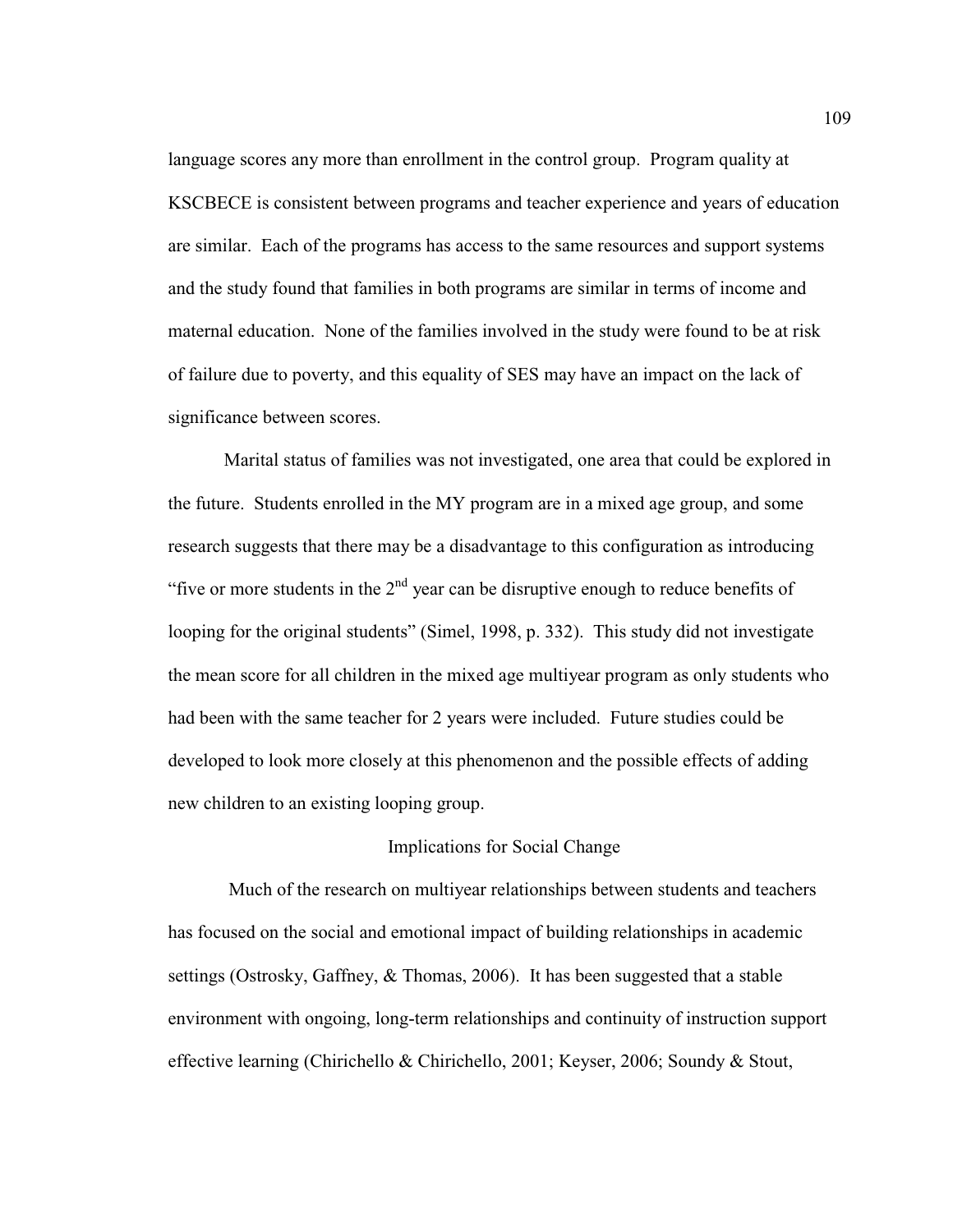2002). Awareness of teacher expectations, an informed view of each child's abilities and personality, and some knowledge of the child's home and family circumstances are all aspects of a quality learning environment (Meisels & Shonkoff, 1990; O'Connor  $\&$ McCartney, 2007). The implications of research findings on the relationship between educational approaches and achievement are important for the future of children of Hawaiian descent and will affect social change in the lives of those children. Education is the foundation of a democratic society which provides equal opportunities for growth and advancement through access to knowledge and skills necessary for individual development (Martinez Aleman, 2001). A review of the philosophical approach of John Dewey (1916/1944) reveals that a major misunderstanding of his ideas lay in the misinterpretation of this concept of individuality. Dewey suggested that the support of individuality through educational opportunities is different from the concept of individualism which defines individual needs and economic self-interest as the driving force behind democracy. According to Dewey the concept of individualism drives the growth of capitalism and turns away from the development of individuality in society. The political forces that support the education system then serve to reinforce the structure of class organization rather than to support the growth of individuals. In the system based on individualism, children of Hawaiian descent struggle to succeed in a structure of education that does not meet the unique needs of the population (Sumida & Meyer, 2006). Current educational policy based on standardized assessment, rote learning, memorization, and culturally irrelevant curriculum content may contribute to school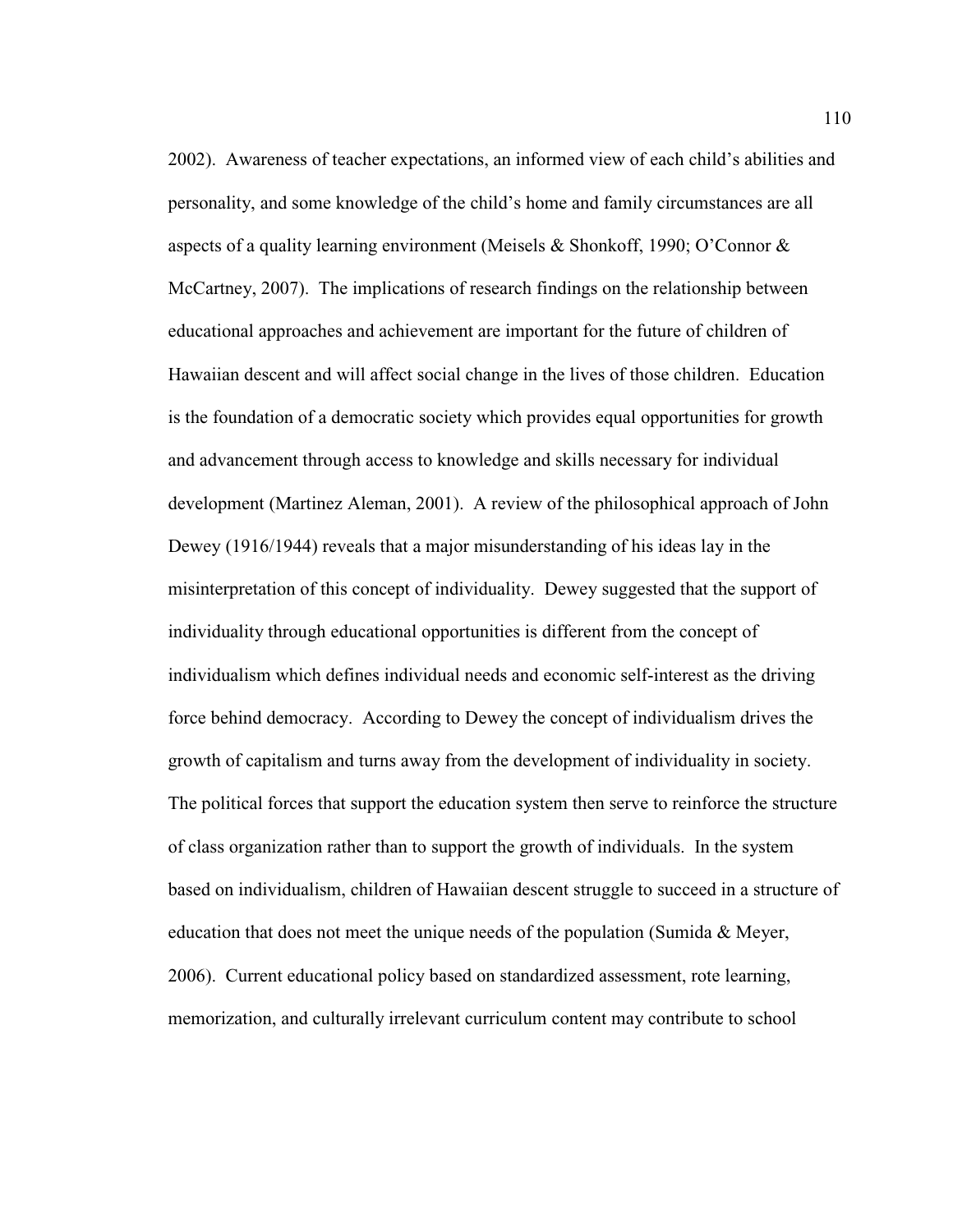failure for students who are not be able to benefit from traditional academically driven approaches (Ostrosky, Gaffney, & Thomas, 2006).

It has been suggested that when children enter an academic setting that is not representative of their cultural background, language, and ethnicity, persistent gaps in achievement result (Lutkus, Rampey, & Donahue, 2006). According to Risko and Walker-Dalhouse (2007) some researchers are finding success at reversing the trend of a widening achievement gap through the use of culturally responsive approaches to instruction. In order to optimize learning for a culturally diverse student population approaches which are based on active learning and a knowledge and understanding of the context of the community and family background of the student is necessary (Callins, 2006; Fleer & Raban, 2007; Quiocho & Rios, 2000; Sumida & Meyer, 2006). If the educational community acknowledges the philosophical approach to education first articulated by Dewey in the late  $19<sup>th</sup>$  and early  $20<sup>th</sup>$  century as support for the unique aspects that each individual brings to a democratic society it will lead to changes in approaches which in turn will lead to social change for children of Hawaiian descent. Through knowledge and appreciation for the cultural background of students at KSCBECE, teachers have the opportunity to build relationships within which knowledge can be co-constructed changing the educational outcomes for these children (Callins, 2006; Fleer & Raban, 2007; Skinner, Bryant, Coffman & Campbell, 1998).

The social change implications inherent in building relationships between teachers and students in Hawaii go far beyond language scores on standardized assessments. The allegation by the Hawaii Board of Education Chairman Mitsugi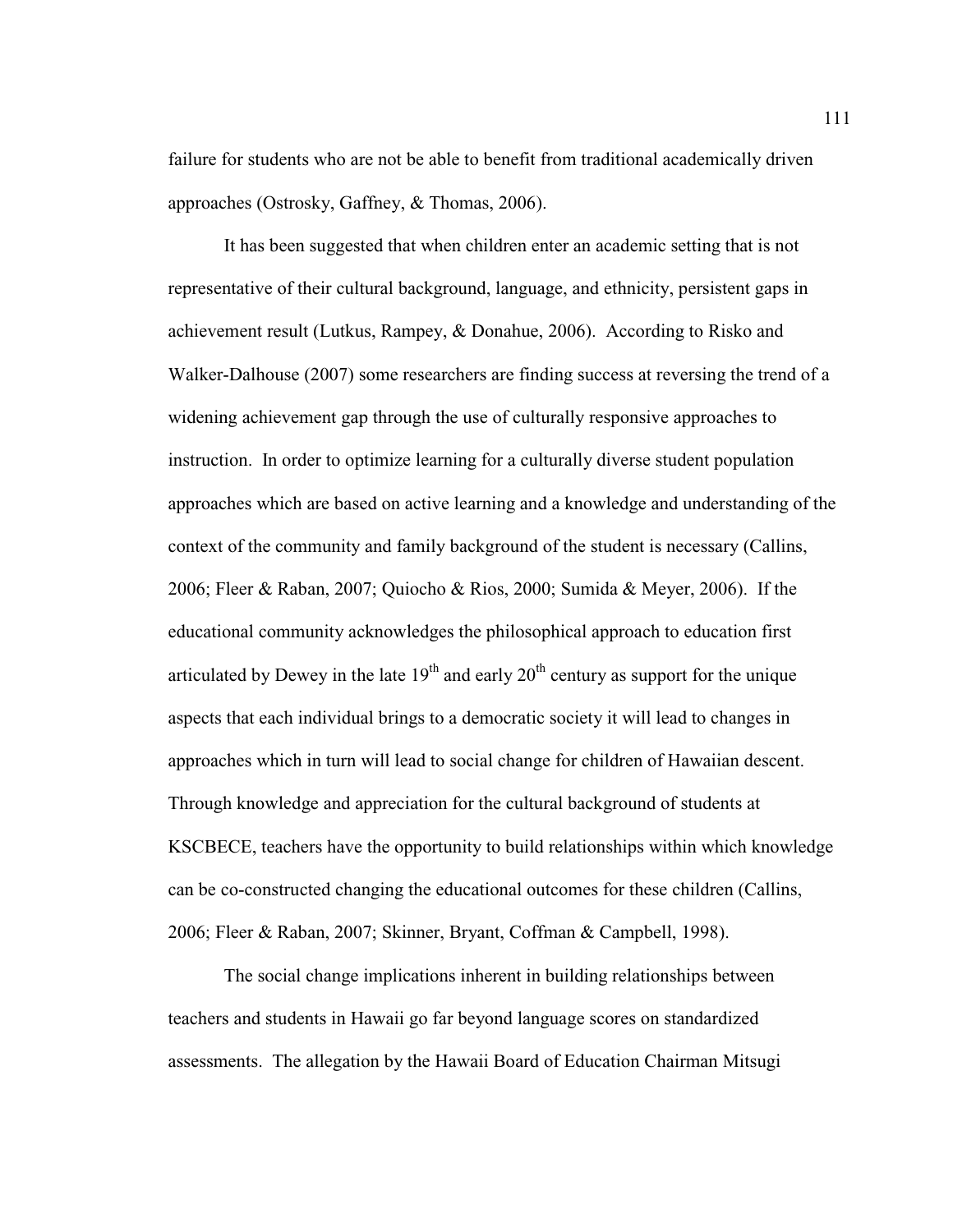Nakashima in 1999 that poor performance on standardized tests is linked to the use of HCE by students led to heated discussion in the State of Hawaii about the effects of this criticism on the sense of worth and confidence in young children (Da Pigeon Coup, 1999). The building of relationships allows teachers to develop deeper understandings of student learning styles and allows time to form communities of learners within which cooperative learning, positive self-esteem, and motivation for life long learning can be developed (Au & Blake, 2003; Sumida & Meyer, 2006). From a Vygotskian perspective, learning is situated in the context of everyday life (Vygotsky, 1978). Current educational approaches based on individualism in contrast to individual achievement remove the context of everyday life from the equation. When children are given the opportunity to engage in work that connects them to "their cultural roots in order to affirm their identity" teachers, students, and families become agents of social change (Sumida  $\&$ Meyer, 2006, p.438). Children who have the opportunity to move forward into the next level of their educational experience with a sense of stability, knowledge of ways in which to build trusting relationships, greater confidence, and stronger life skills will come with a stronger foundation to meet the challenges of an educational system which may not be congruent with family and community experiences. Opportunities for employment and earning power will increase, higher education opportunities will be available, and stable and secure families will promote healthier living and intergenerational change. Without a change in perception from a cultural deficit perspective to a strength based perspective, the prospects of social change through educational success will continue to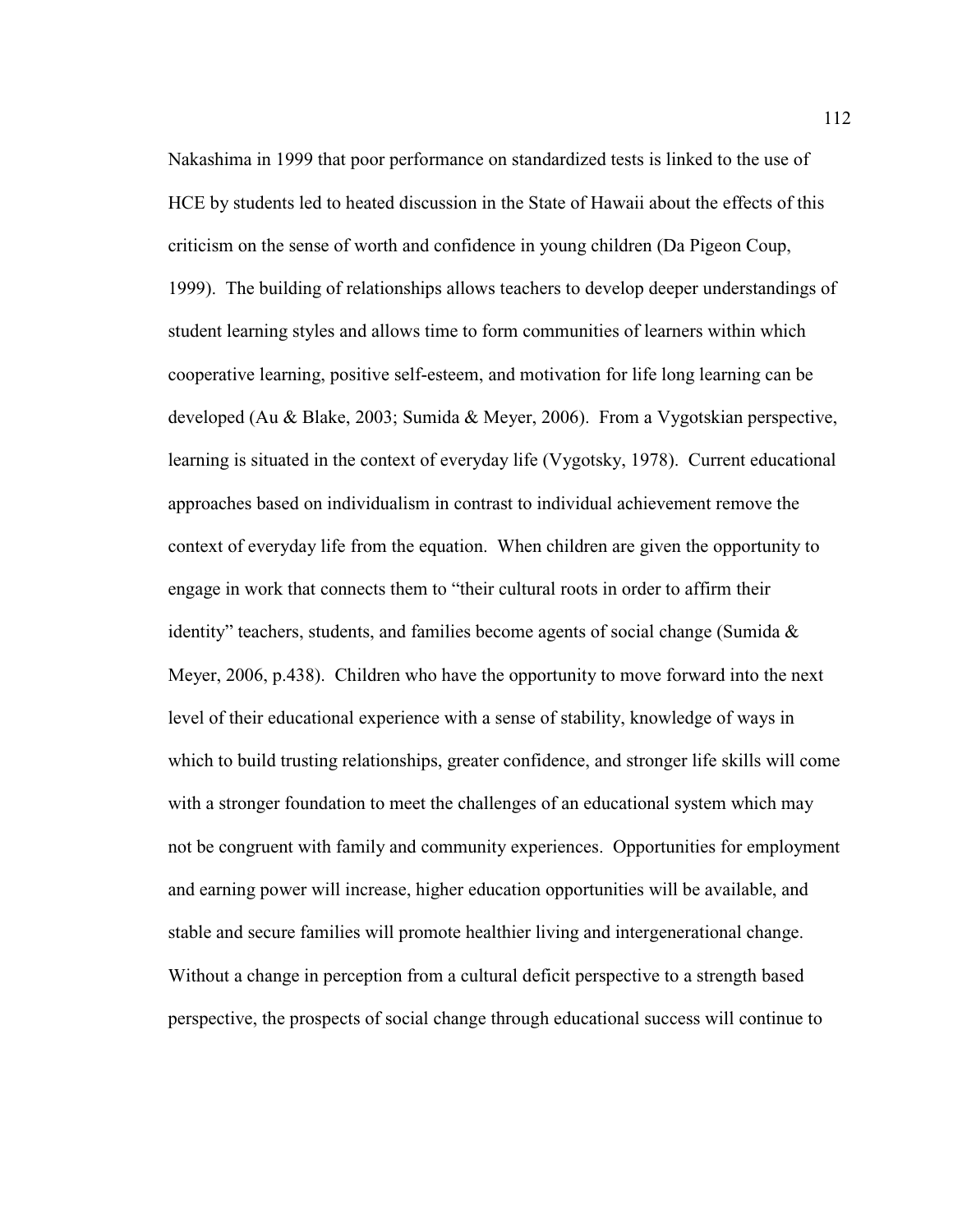move slowly despite the best effort of educators to promote language and literacy (Kana`iaupuni, 2005)..

## Recommendations for Action

Kamehameha Schools Strategic Plan, 2000-2015 mission statement states: "To fulfill Pauahi's desire to create educational opportunities in perpetuity to improve the capability and well-being of people of Hawaiian ancestry." This mission statement holds social change as the vision for the people of Hawaiian ancestry and the commitment is to perpetuity. The first goal of the Strategic Plan is to support greater access to quality educational programs and services from prenatal period through pre-kindergarten. In order to meet this commitment to quality early childhood education policy makers will need access to research that provides empirical evidence for programming decisions. A comparison of language assessment scores from KSCBECE programs around the State, from classrooms with a diverse range of configurations may provide support for effective approaches to building language skills. Further research will be necessary in order to discover trends, patterns, and impacts of a variety of variables on the development of language in young children of Hawaiian descent. Follow-up studies of the students as they move into the educational system in their communities may possibly provide more information about the effects of long-term relationships on future academic achievement. These are areas that should be of great concern for the people of Hawaii as the contributions and talents of a large segment of the population remains unavailable and the unexplored potential of many individuals continues to lie dormant.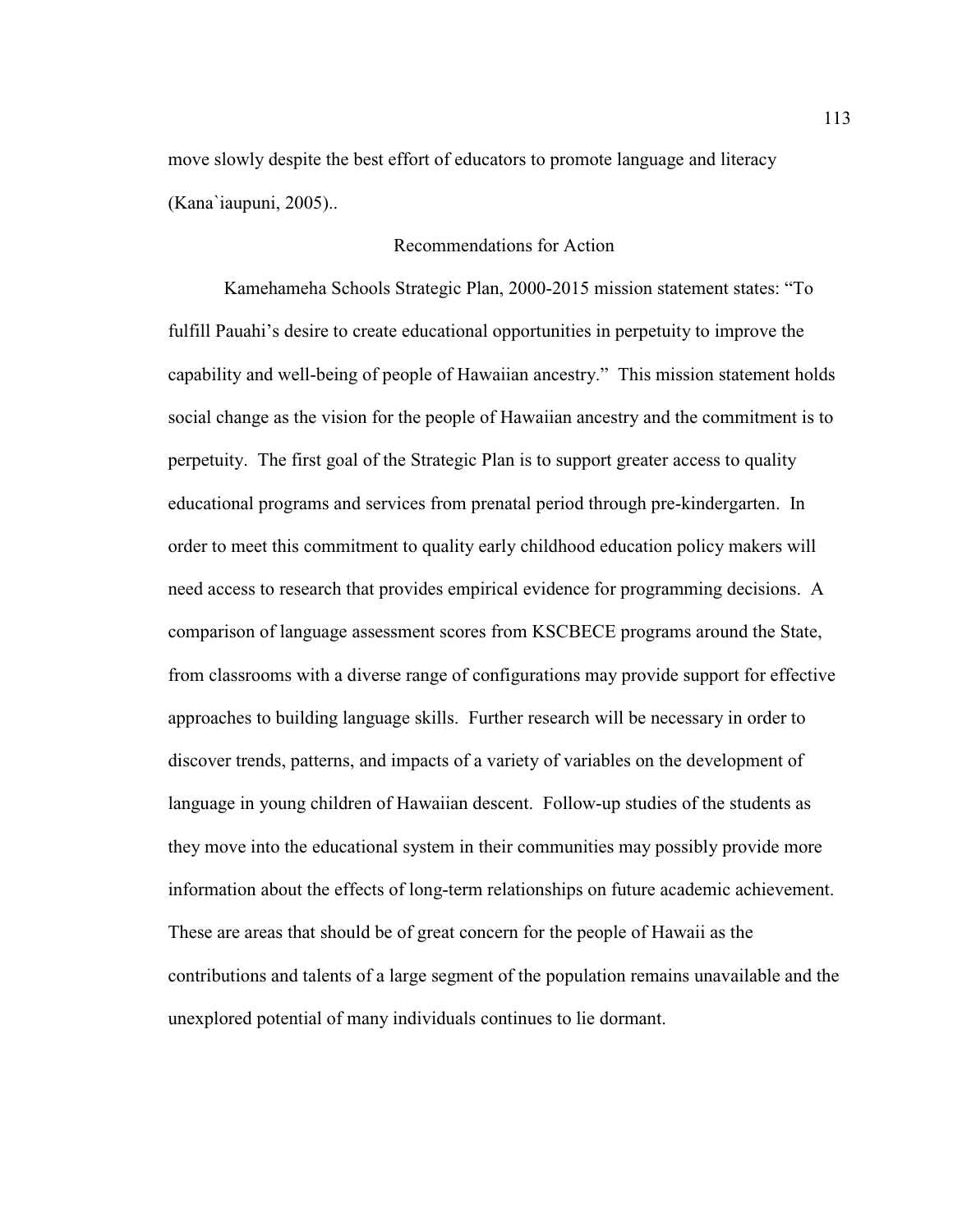Early relationships between children and adults have been implicated in the development of numerous skills important for later growth and development (Ostrosky, Gaffney, & Thomas, 2006). In order to fully participate in the political, economic, and collective development of society participants must be connected in meaningful ways to the infrastructure of that society. Children who are disenfranchised from mainstream society through marginalization and cultural identification are consistently viewed as underachieving (Au & Blake, 2003). Moving from a deficit based approach to a strength based perspective has the potential to influence the Native Hawaiian community to regard their contribution to society as valid and significant for the future of the Islands (Kana`iapuni, 2005). According to Sumida and Meyer (2006) it will be necessary to look at innovative practices which will connect children of Hawaiian descent to positive educational success. Recognizing that knowledge is co-constructed between student and teacher can affect the trajectory of a child's educational achievement (Skinner et al., 1998). In order to connect learning to the child's cultural and community background, teachers need to build awareness of the student's prior knowledge as a foundation for building new knowledge and skills (Au & Blake, 2003). These researchers suggest that one way to support this connection is to look at the ways that teachers are trained and recruited. Building recruitment strategies to encourage Native Hawaiians to enter the teaching field has the potential to create positive classroom environments for children of Hawaiian descent (Au & Blake, 2003). About 27% of public school students in the State of Hawaii are Native Hawaiians, although only 9% of teachers are of Hawaiian ancestry (Office of Accountability and School Instructional Support/Planning and Evaluation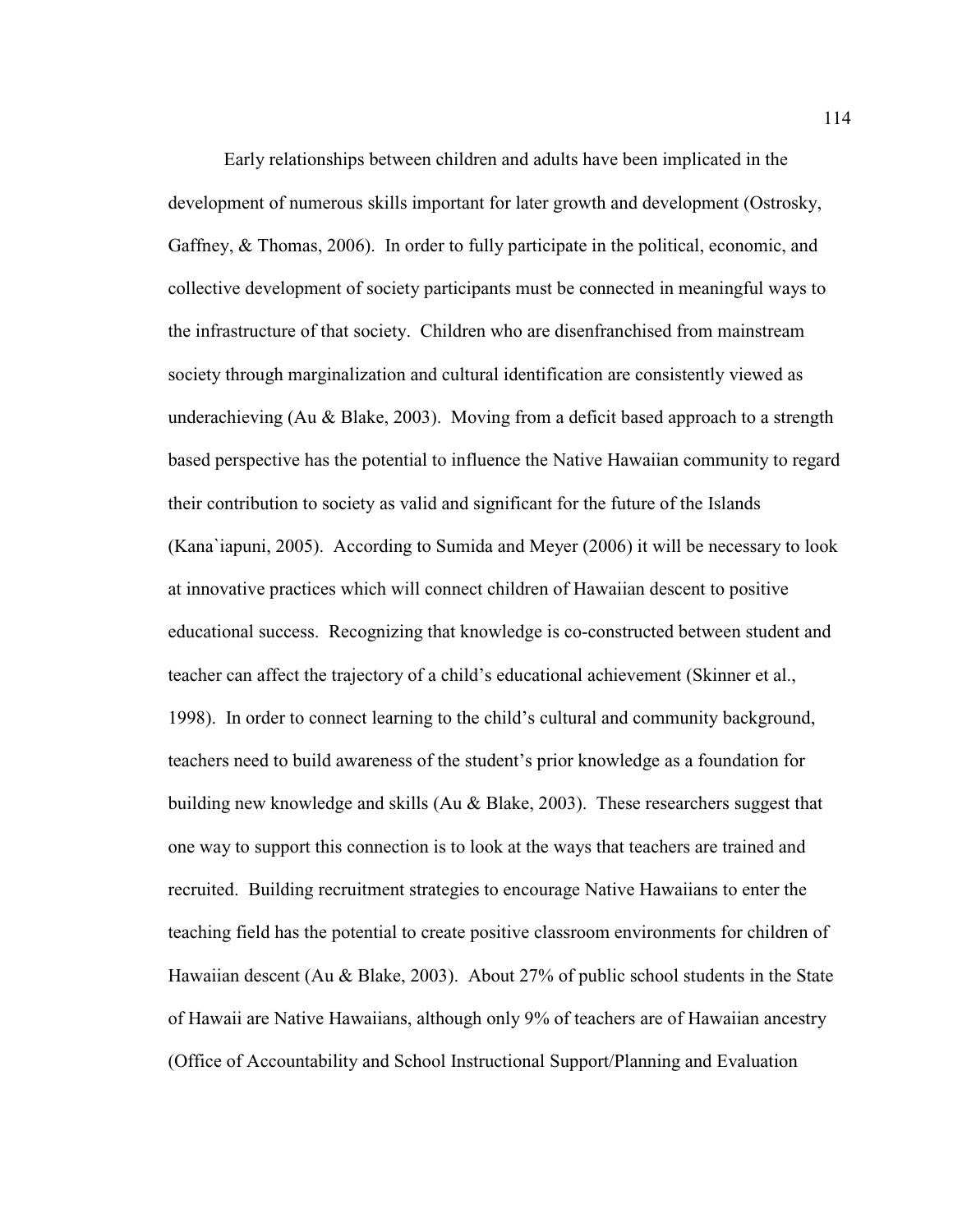Group, 2008). In a review of research studies on minority group teachers Quiocho and Rios (2000) suggest that these teachers tend to have an approach to teaching that more closely matches the lives of culturally diverse student populations as they have lived with inequality in their own lives. Quiocho and Rios propose that along with culturally relevant curriculum, the addition of teachers from culturally relevant populations can increase the opportunities for success in children who are currently marginalized in the education system.

In order to increase the opportunities for children of Hawaiian descent to build trajectories of success in early childhood, several strategies are suggested. Curriculum that is based on culturally relevant topics, strong connections between family, community, and school, and the recruitment and hiring of teachers and staff that is of Hawaiian descent are just three of the approaches that could contribute to higher success rates. As knowledge of family, home, and community settings is important to supporting successful academic outcomes for students from diverse cultural backgrounds, it is hoped that other areas of development in addition to oral language development can be supported through multiyear relationships. Fleer (2006) suggests that cultural practices of indigenous people are very different from the western perspective and although her research has been conducted in Australia, there are many similarities between the cultural diversity of the Aboriginal families and families of Hawaiian descent. The importance of building relationships in order to learn about the cultural landscape of the children and families in early childhood settings in order to provide an environment that most effectively supports learning should not be minimized. Fleer, 2006 suggests that it is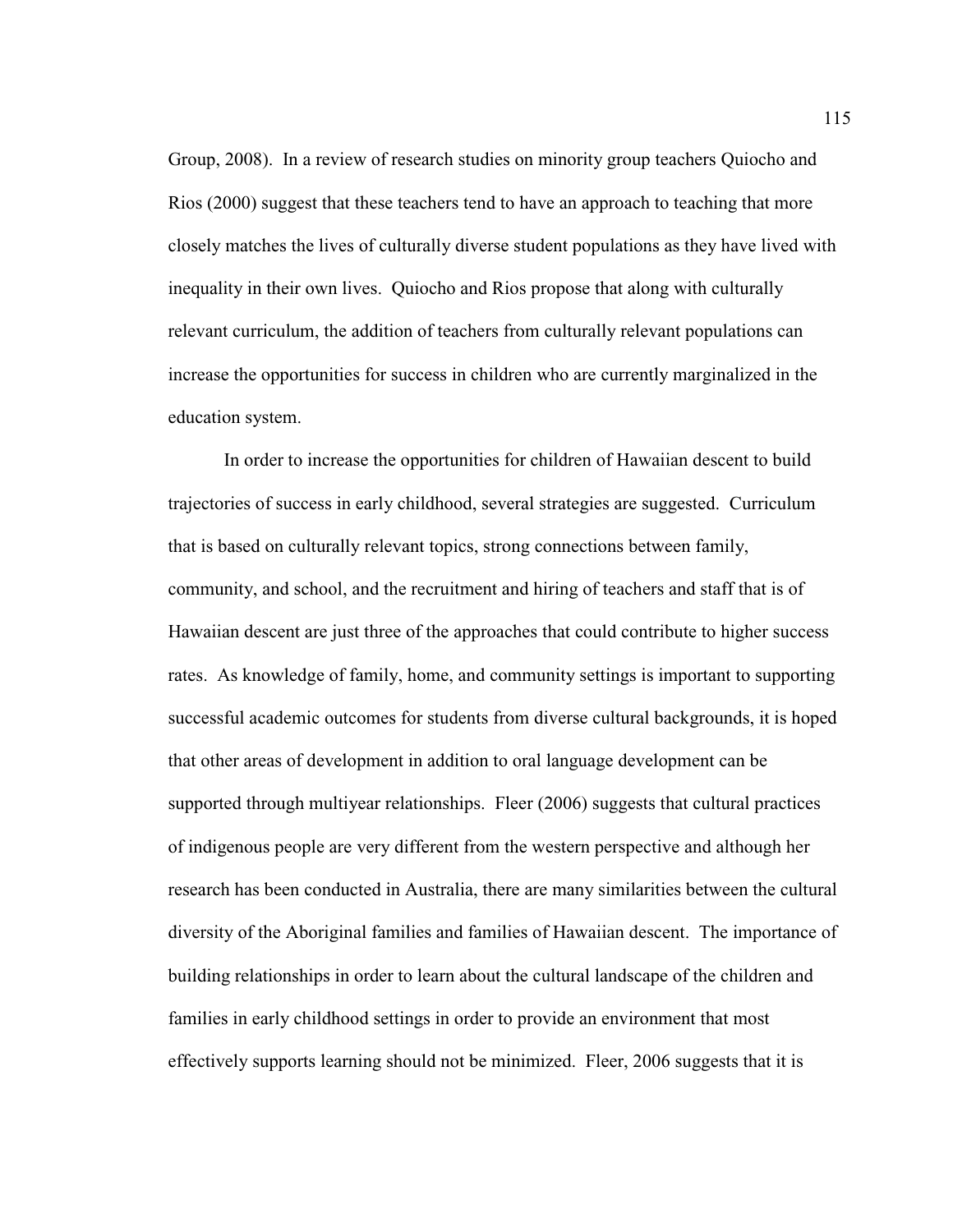only through building a deeper understanding of the home and community life of the child that true connections can be built.

#### Recommendations for Further Study

The potential of long-term relationships on students of Hawaiian descent at KSCBECE is an area that has not yet received extensive attention from administrators and research analysts at Kamehameha Schools (KS). Work is in progress to track KSCBECE students up to the  $3<sup>rd</sup>$  grade in the Department of Education (DOE). This long-term research study designed to study the impact of early childhood education on later academic outcomes has the potential to provide more information about any effects of multiyear relationships as a strategy to improve outcomes for children of Hawaiian descent. The West Hawaii study presented in this work has a small sample size. The students and families are located in similar geographic areas on the Island of Hawaii and as the local economy and family connections encompass the area within which the programs are located, there is not a lot of diversity within and between groups in this study. Although the contexts within which the programs are administered are different, there is similar content, materials, and support in both areas. The research currently in progress to track the long-term achievement of children of Hawaiian descent at KSCBECE uses a broader and more diverse sample which reaches families in all areas of the State of Hawaii. Broadening the scope of the current study to include a larger sample size and more sites could possibly demonstrate different results. A comparison of looping programs in other parts of the state with single-year program assignments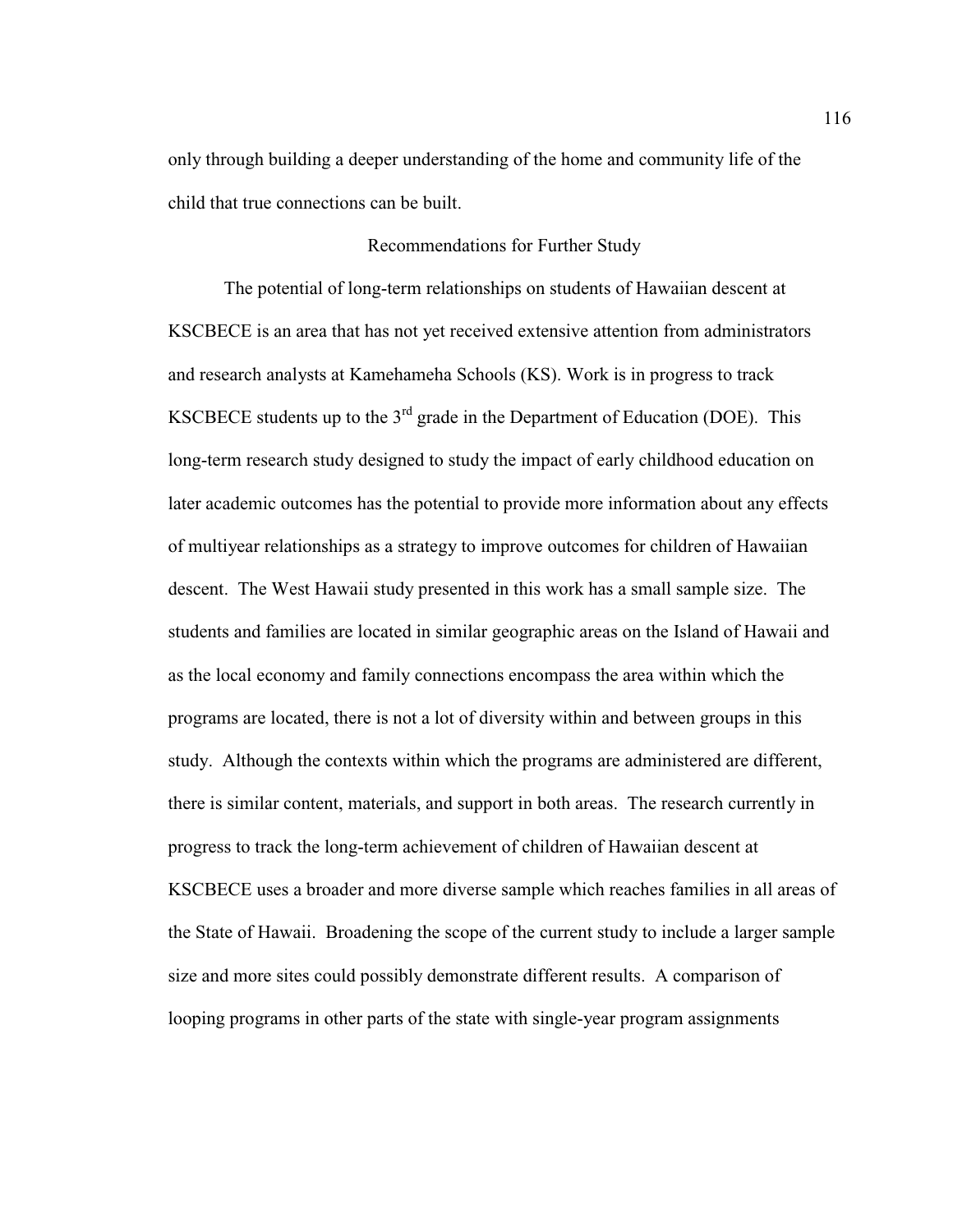throughout the state could have the potential of adding further information to that which has been gathered through this study.

As early oral language has been linked to future academic success it is important that children of Hawaiian descent are provided with opportunities for language development (Butler, Marsh, Sheppard, & Sheppard, 1985; Dickinson, McCabe, Anastasopoulos, Peisner-Feinberg, & Poe, 2003; Good, Simmons, & Kame`enui, 2001; Juel, 1988; Nation & Snowling, 2004; Tabors, Snow, & Dickinson, 2001). However, although the current study examined oral language scores as a dependent variable, there are other variables that have the potential to be affected by the impact of long-term relationships. The long-term effect of relationship building on social and emotional development and the possible impact of greater self-confidence and awareness on later academic achievement is an area that warrants further study. The concern that adding additional students to the  $2<sup>nd</sup>$  year of a looping configuration resulting in a multiage group is an area that should be addressed in future studies. According to Simel (1998) the introduction of five or more students in a second year can be "disruptive enough to reduce benefits of looping for the original students" (p. 332). At KSCBECE programs in West Hawaii, the configuration of the MY program is not a true looping design. The eight original 3-year-olds are joined in the second year of the program by eight new 3 year-old and four new 4-year-old students. As research suggests that the benefits of a multiyear relationship with teachers are based on stability and persistence (Nichols, 2001; Rasmussen, 1998; Wynn, 1994) the disruption of the additional students into a group of students for whom the classroom has been a stable influence may be overwhelming.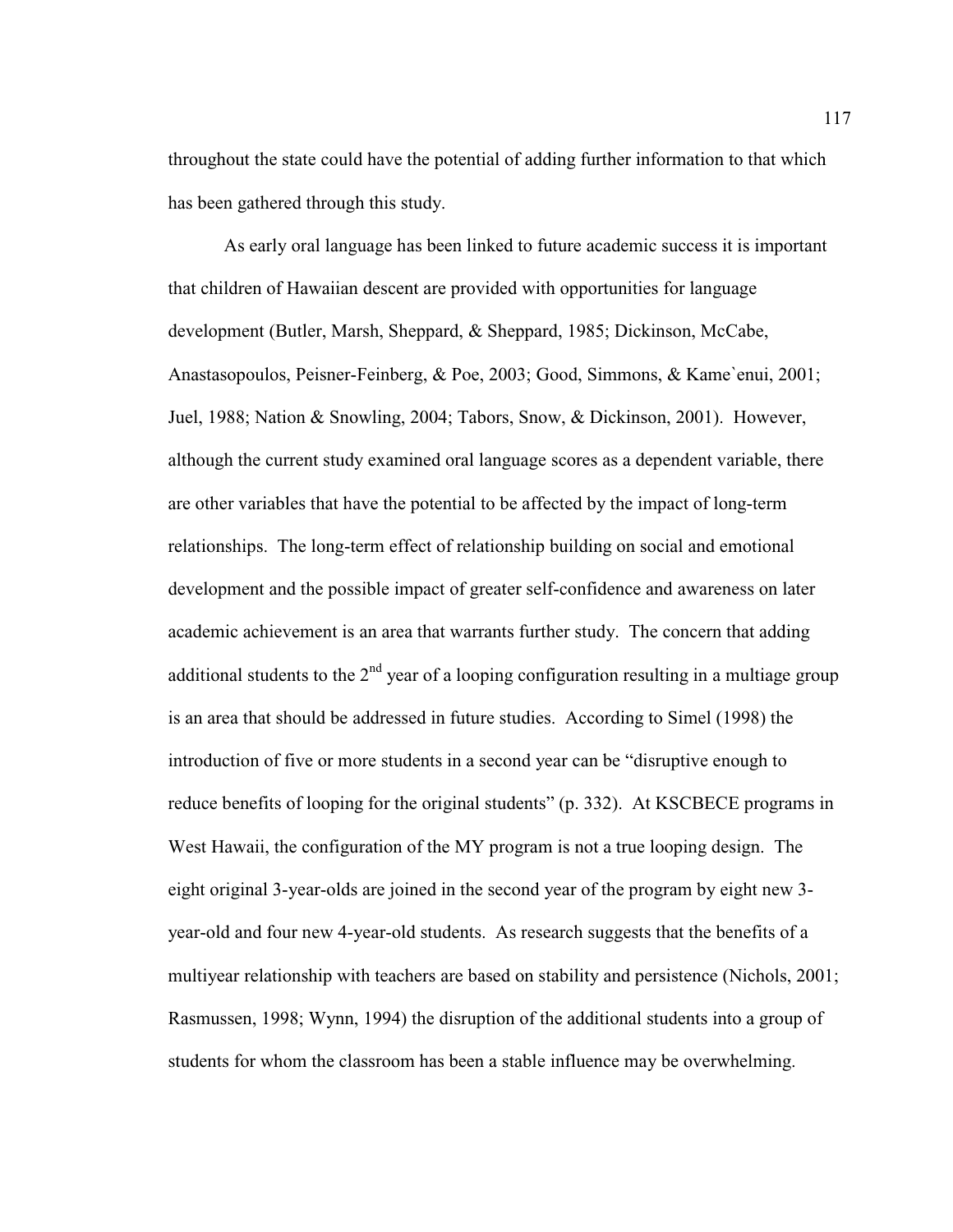Another element of the multiyear classroom which supports learning achievement is the added time for more instruction as students come to the classroom with prior knowledge of routines, rules, and expectations for behavior (Grant et al, 1996; Lincoln, 2000; Nichols, 1997). Teachers who must take time early in the year to teach a new group of students the rules, routines, and expectations for behavior in the classroom cannot fully take advantage of this benefit. This current study looked at the mean scores for the students in MY programs who completed 2 years with the same teacher and did not examine the mean scores for the whole group. Further examination of the group scores as a whole is warranted to investigate the possibility that teachers who have a mixed age group may be teaching to the mean.

The concern of the educational community in Hawaii that students are not meeting acceptable standards for reading and language arts in compliance with No Child Left Behind (2001) at third grade needs further examination of any possible relationship between the use of Hawaii Creole English (HCE) and standardized language scores. Strategies to improve the abilities of early childhood educators to build Standard English (SE) as a second language for children of Hawaiian descent who use HCE in their daily lives can be explored through further research. The possible impact of teacher educational attainment and years of experience on language development should be investigated using a wider range of educational degrees as control variables.

Building research designs using qualitative and mixed method approaches can bring new perspectives to the study of how relationships impact language development. These research designs can also be used to investigate potential relationships between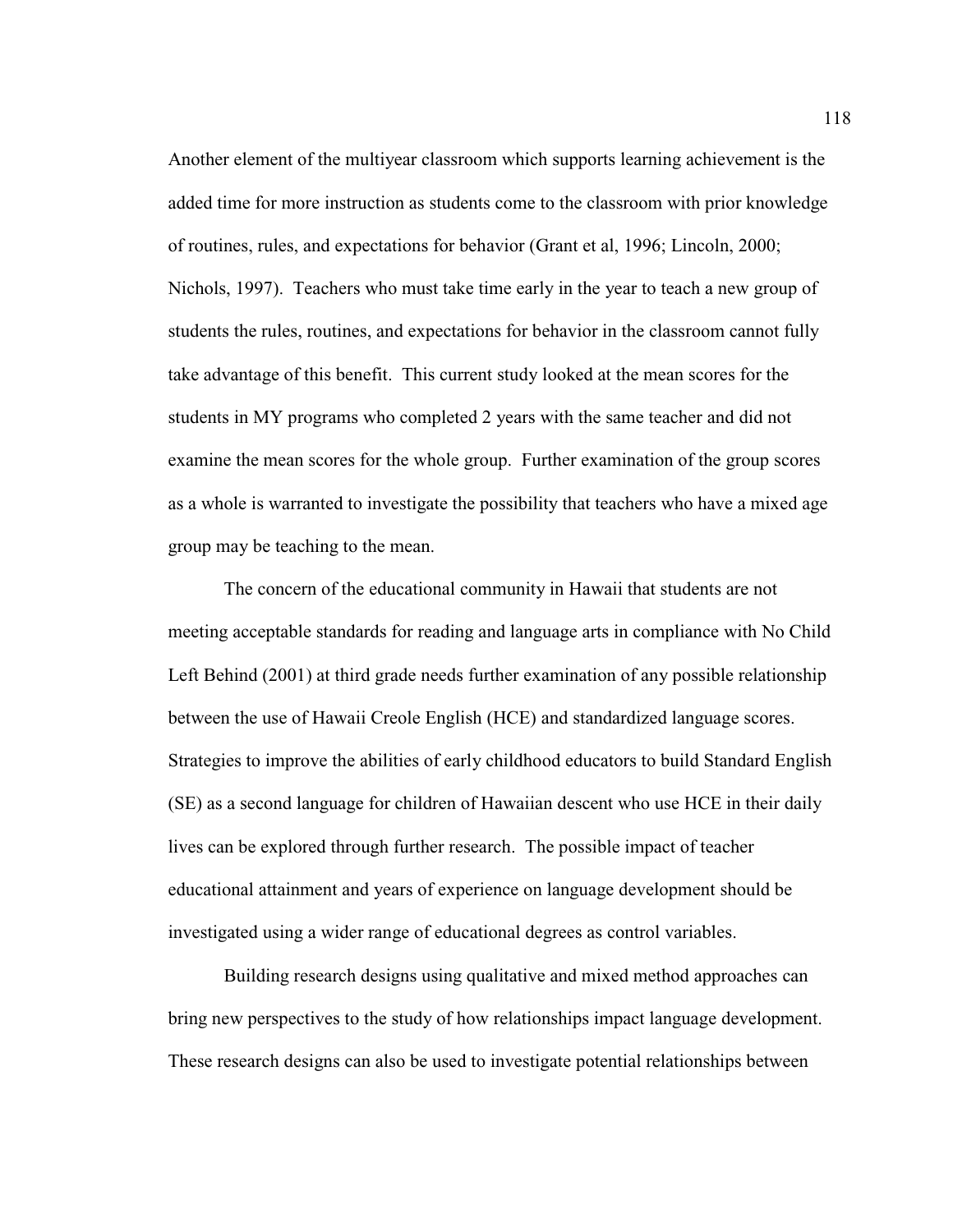social and emotional development and language development. Although empirical evidence is often necessary to garner the support of policy makers for the implementation of pilot programs such as looping, the perspectives revealed through a qualitative approach can often be revealing and provide convincing arguments to implement new ideas.

In conclusion, there is no longer any discussion necessary about the potential impact of academic failure on the lives of people of Hawaiian descent. When educational opportunities are denied because of incongruence between cultural and linguistic foundations every effort must be made to discover effective ways to bridge these differences in order to effect social change. KSCBECE is committed to the perpetuation and integration of the practice of Hawaiian cultural knowledge in the schools and communities of Hawaii. It is in the interest of the larger community of learners in the state to increase access to and support successful integration of students of Hawaiian descent into the educational institutions in our communities. Until all the children of Hawaii have equal access to educational opportunities, the potential of many bright and untapped human resources will be neglected and unfulfilled.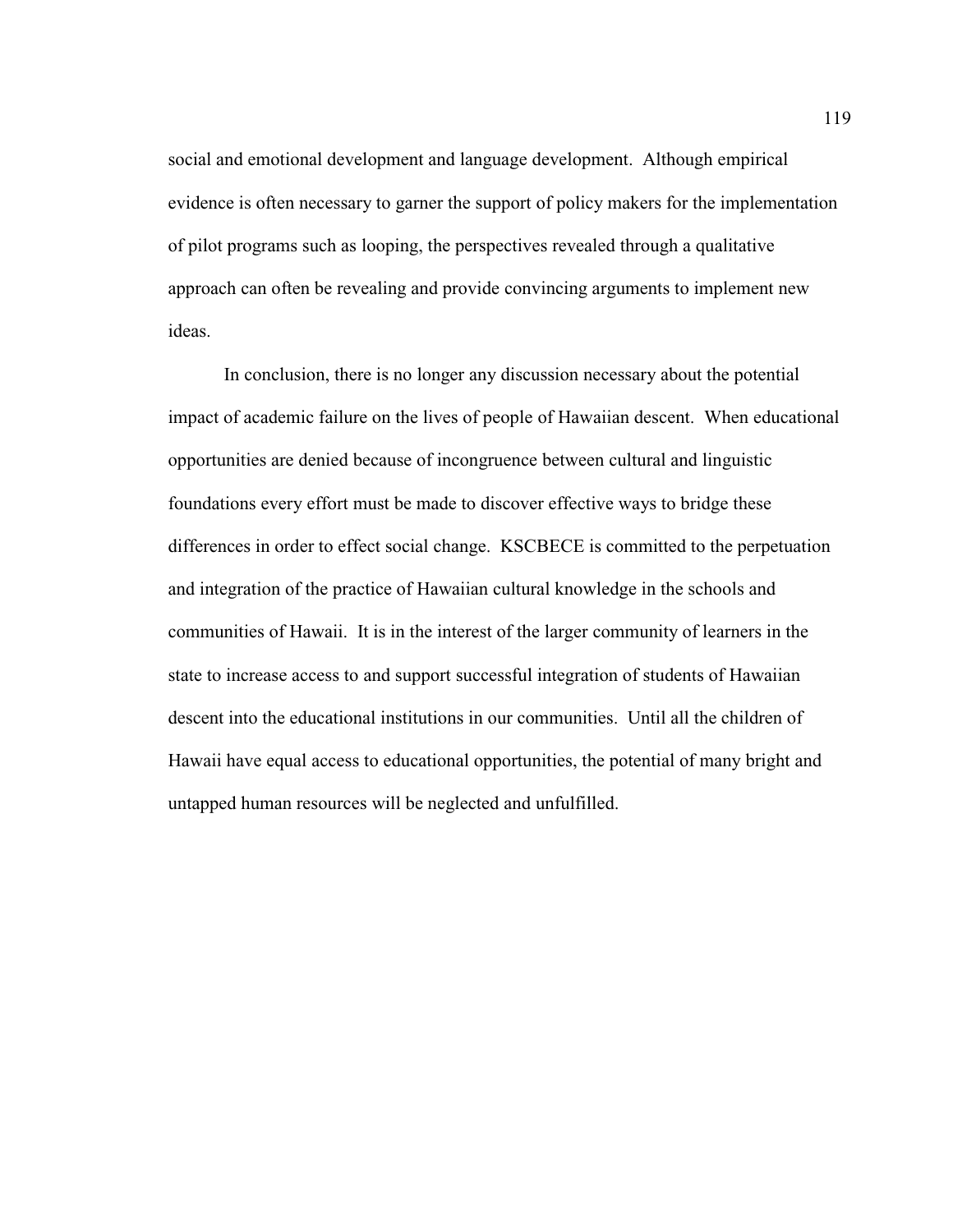#### REFERENCES

- Au, K. H., & Blake, K. M. (2003). Cultural identity and learning to teach in a diverse community. *Journal of Teacher Education 54*(3), 192-205.
- Beitchman, J. H., Hedy, J., Koyama, E., Johnson, C. Escobar, M., Atkinson, L., et al. (2008). Models and determinants of vocabulary growth from kindergarten to adulthood. *The Journal of Child Psychology and Psychiatry, 49*(6), 626-634.
- Berk, L. E., & Winsler, A. (1995). Scaffolding children's learning: Vygotsky and early childhood education. Washington, DC: NAEYC
- Biemiller, A. (2006). Vocabulary development and instruction: A prerequisite for school learning. In D. K. Dickinson & S. B. Neuman (Eds). *Handbook of Early Literacy Research* (pp. 41 -51). New York: Guildford Press.
- Bodrova, E., & Leong, D. J. (2006). Vygotskian perspectives on teaching and learning early literacy. In D. K. Dickinson & S. B. Neuman (Eds). *Handbook of Early Literacy Research* (pp. 243 – 256). New York: Guildford Press.
- Bracey, G. W. (1999). Research: Going loopy for looping. *Phi Delta Kappan, 81*(2), 169-170.
- Bredekamp, S., & Copple, C. (1997). Developmentally appropriate practice in early childhood programs serving children birth through age 8. Washington, DC: NAEYC.
- *Bulau, R. J. (2007).* Looping and its impact on student connectedness. Dissertation Abstracts International, 68(03), (UMI 3258025).
- Burchinal, M. R., Peisner-Feinberg, E., Pianta, R., & Howes, C. (2002). Development of academic skills from preschool through second grade: Family and classroom predictors of developmental trajectories. *Journal of School Psychology, 40*(5), 415-436.
- Burke, D. L. (1997)*.* Looping: Adding time, strengthening relationships. *ERIC Document Reproduction Service.* (No. ED414-098)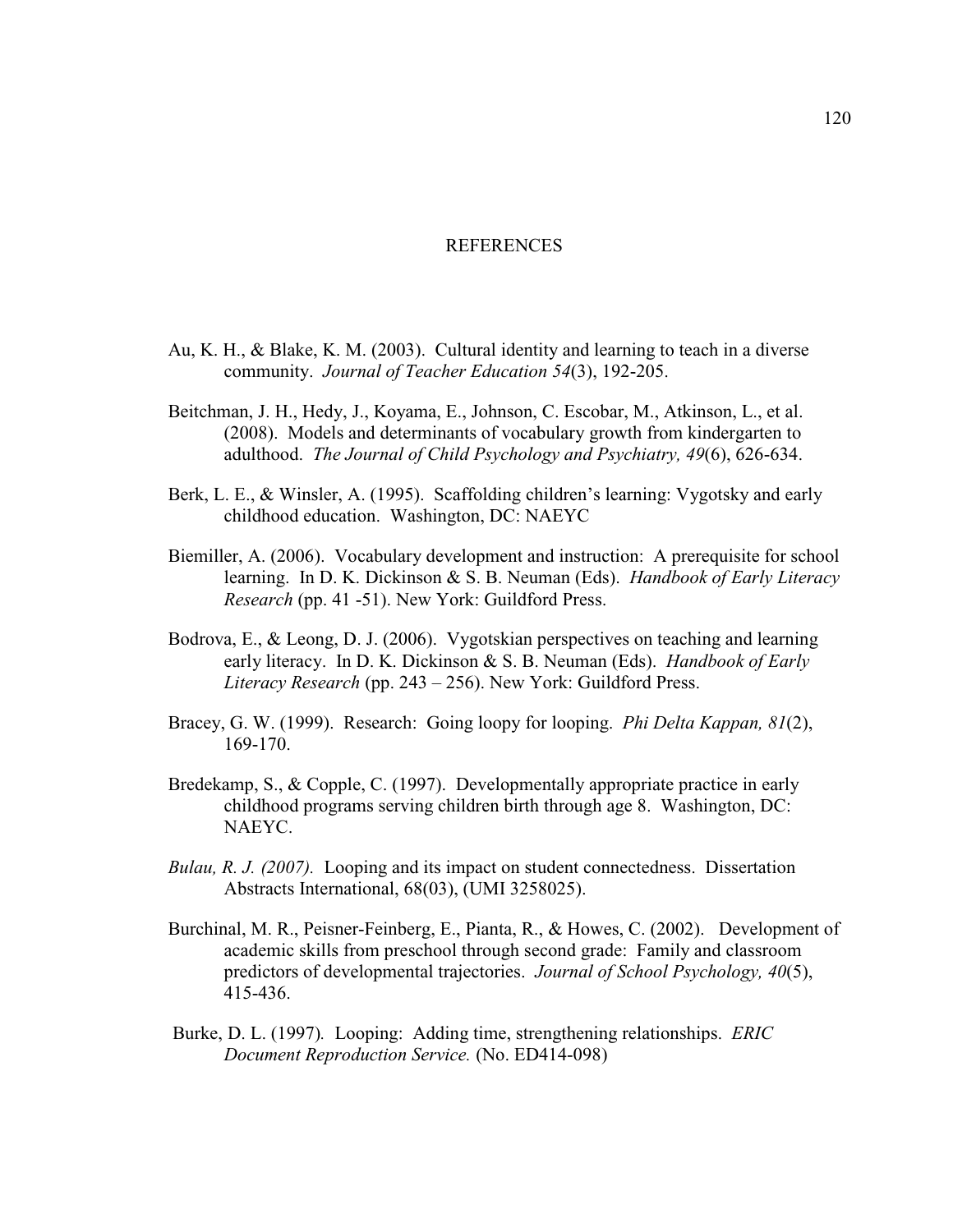- Butler, S. R., Marsh, H. W., Sheppard, M. J., & Sheppard, J.L. (1985). Seven-year longitudinal study of the early prediction of reading achievement. *Journal of Educational Psychology, (77)*3, 349-361.
- Callins, T. (2006). Culturally responsive literacy instruction. *Teaching Exception Children (39)*2, 62-65.
- Carothers, J. L. (2004). The impact of looping on reading achievement. *Connections: Georgia Language Art*s, *41*(1), 11-20.
- Carter, P. (2005). The modern multi-age classroom. *Educational Leadership (63)*1, 54- 58.
- Chirichello, M., & Chirichello, C. (2001). A standing ovation for looping: The critics respond. *Childhood Education (78)*1, 2-11.
- Da Pidgin Coup. (1999). Pidgin and education: A position paper. Unpublished manuscript, University of Hawaii, Manoa.
- Daveydov, V. V. & Kerr, S. T. (1995). The influence of L.S. Vygotsky on education theory, research, and practice. *Educational Researcher. American Educational Research Association; 12-21, DOI: 10.3102/0013189X024003012.*
- Dewey, J. (1915/2001). *The school and society.* New York: Dover Publications.
- Dewey, J. (1916/1944). *Democracy and education.* New York: Free Press.
- Dewey, J. (1938/1997). *Experience and education.* New York: Touchstone.
- Dickinson, D. K., & Tabors, P. O. (2002). *Beginning literacy with language*: *Young children learning at home and school.* Baltimore: Paul H. Brookes
- Dickinson, D. K., McCabe, A., Anastasopoulos, L., Peisner-Feinberg, E. S., & Poe, M. D. (2003). The comprehensive language approach to early literacy: The interrelationships among vocabulary, phonological sensitivity, and print knowledge among preschool-aged children. *Journal of Education Psychology, (95)*3, 465-481.
- DOE updates 2006-2007: Native Hawaiian performance characteristics in public schools. District: West Hawai`i.
- Dunn, L. M. & Dunn, L. M. (1997). *Peabody Picture Vocabulary Test—Third Edition (PPVT-III).* Bloomington, MN: Pearson Assessments.
- Early, D. M., Maxwell, K. L., Burchinal, M., Bender, R. H., Ebanks, C., Henry, G. T.,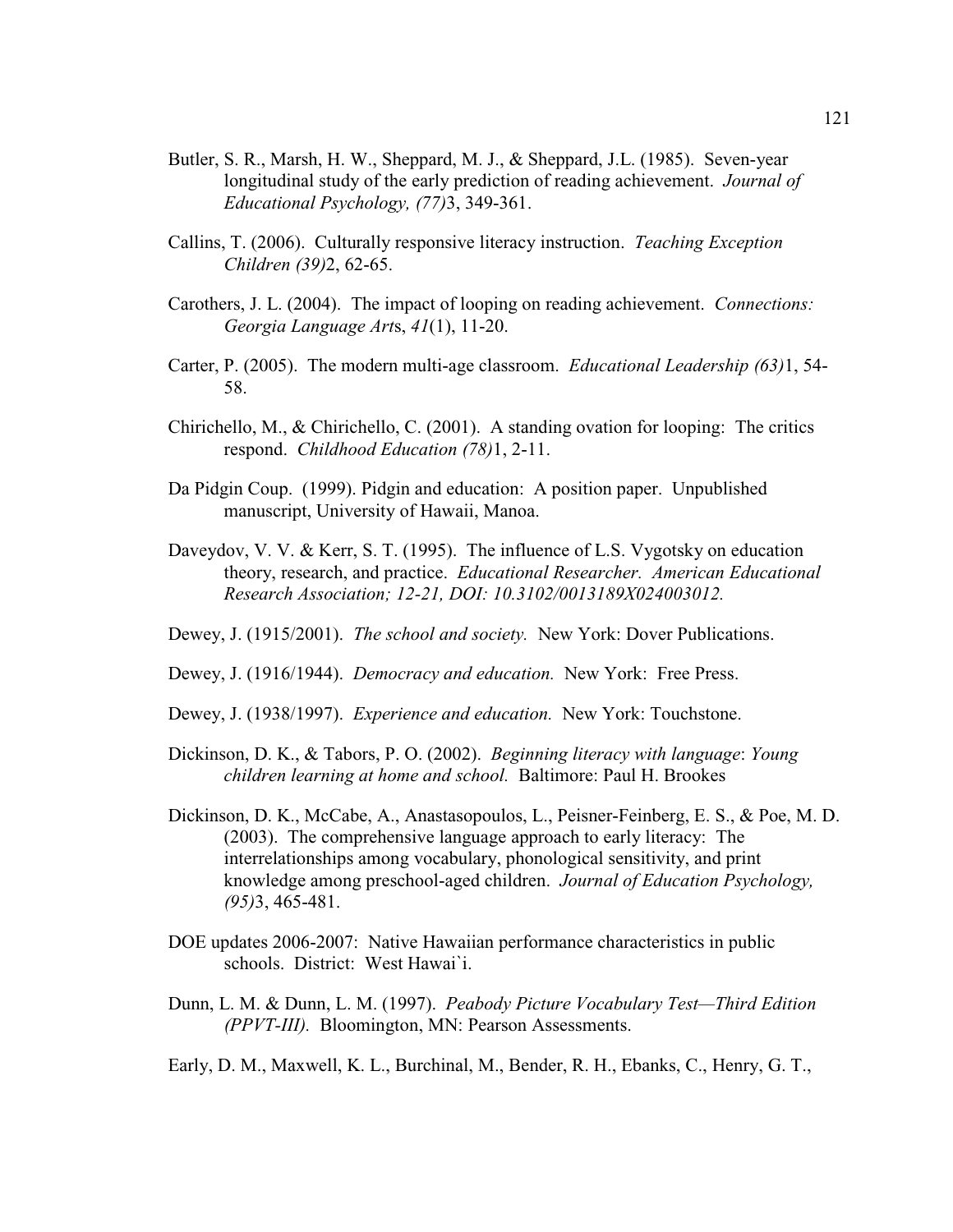(2007). Teachers' education, classroom quality, and young children's academic skills: Results from seven studies of preschool programs. *Child Development (78)*2, 558-580

- Easton, F. (1997). Educating the whole child, "head, heart, and hands": Learning from the Waldorf experience. *Theory into Practice, (36)*2, 87-94.
- Edwards, C. P. (2002). Three approaches from Europe: Waldorf, Montessori, and Reggio Emilia. *Early Childhood Research & Practice (4)*1.
- Flanagan, E. R. (2006). (Re) imagining where No Child is Left Behind: The relationships and experiences of a looped classroom (Doctoral dissertation, Columbia University Teachers College, 2006). Dissertation Abstracts International, 67, 102.
- Fleer, M. (2006). Troubling cultural fault lines: Some indigenous Australian families' perspectives on the landscape of early childhood education. *Mind, Culture and Activity, 13*(3), 191-204.
- Fleer, M., & Raban, B. (2007). Constructing cultural-historical tools for supporting young children's concept formation in early literacy and numeracy. *Early Years, 27*(2), 103-118.
- Fleischer, M. (2006). The benefits of looping. *Instructor (116)* 3, 17-17.
- Froebel, F. (1898/2005). *The education of man.* (W. H. Hailmann, Trans.). New York: Dover, (Original work published 1826)
- Gallimore, R., & Tharp, R. G. (1976). *Studies of Standard English and Hawaiian Islands Creole English* (KEEP linguistic research, No. 59). Honolulu, HI: Kamehameha Schools Early Education Project.
- Gallimore, R., & Tharp, R. (1990). Teaching mind in society: Teaching, schooling, and literate discourse. In L. C. Moll (Ed). *Vygotsky and education: Instructional implications and applications of sociohistorical psychology.* (pp. 175-205). New York, New York: Cambridge University Press.
- Gaustad, J. (1998). *Implementing looping*. (Report No. EDO-EA-98-7). Eugene, OR: ERIC Clearinghouse on Educational Management. (ERIC Document Reproduction Service No. ED429330)
- Goals 2000*: Educate American Act of 1994.* Pub. L. 103-227, 20 U.S.C. para 5801
- Good, R. H., Simmons, D. C., & Kame`enui, E. J. (2001). The importance and decision-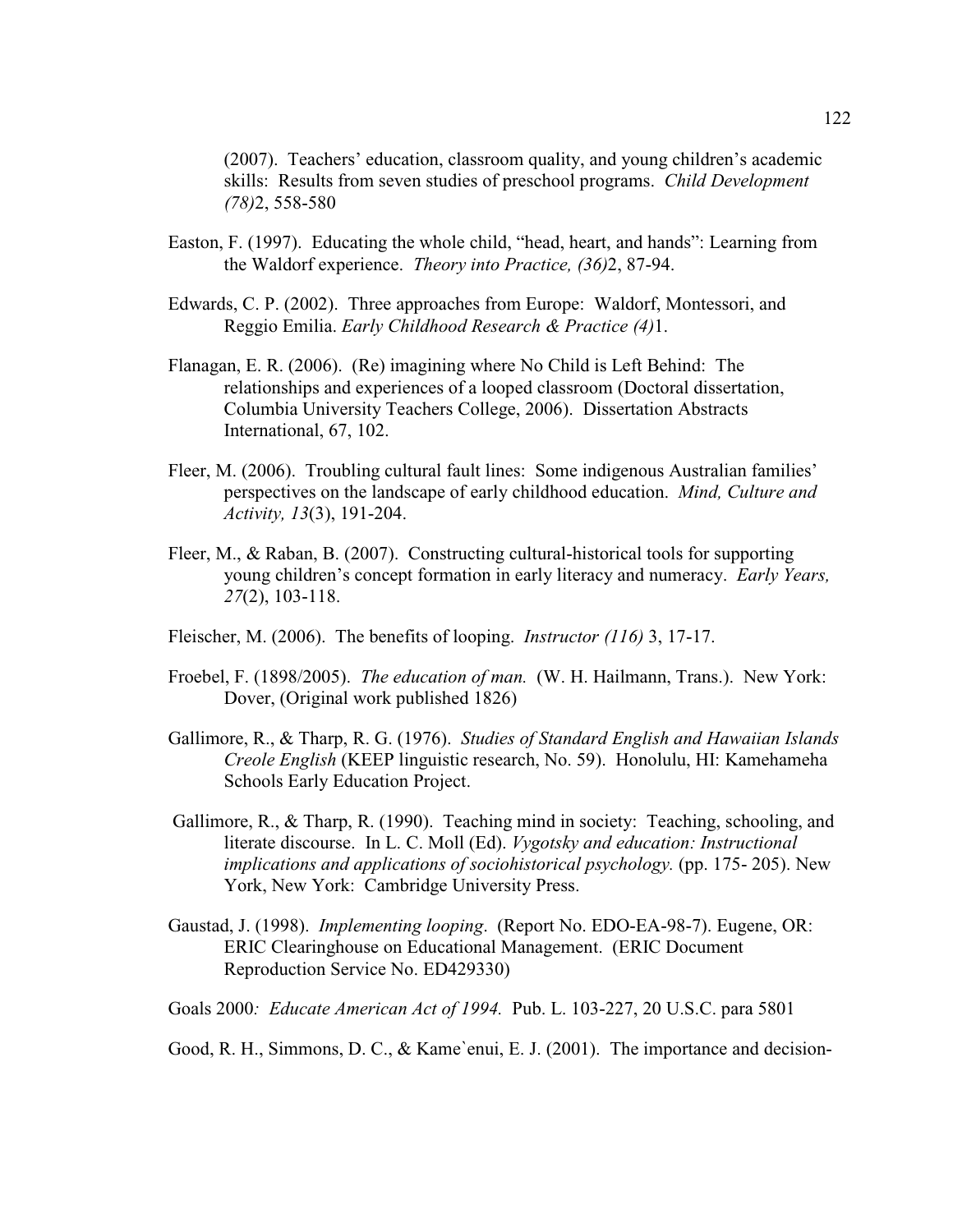making utility of a continuum of fluency-based indicators of foundational reading skills for third-grade high-stakes outcomes. *Scientific Studies of Reading, 5*(3), 257-288.

- Grant, J., Johnson, B., & Richardson, I. (1996). *The looping handbook.* Peterborough, NH: Crystal Springs Books.
- Hampton, F. M., Mumford, D. A., & Bond, L. (1997). Enhancing urban student achievement through multiyear assignment and family-oriented school practices. *ERS Spectrum 15*(2), 7-15.
- Hedge, A. V., & Cassidy, D. J. (2004). Teacher and parent perspectives on looping. *Early Childhood Education Journal 32*(2), 133-138.
- Hitz, M. M., Sonners, M. C., & Jenlink, C. L. (2007). The looping classroom. *Young Children 62*(2), 80-84.
- Hume, K. (2007). Academic looping: Problem or solution? *Education Canada (7).*
- Jacoby, D. (1994). Twice the learning and twice the love. *Teaching K-8, 24*(6), 58-60.
- Johnson, B., & Christensen, L. (2004). *Educational research: Quantitative, qualitative, and mixed approaches.* Boston, MA: Pearson Education, Inc.
- Juel, C. (1988). Learning to read and write: A longitudinal study of 54 children from first through fourth grades. *Journal of Educational Psychology, 80*(4), 437-447.
- Kanahele, G. H. S. (1998). *Ku Kanaka Stand Tall: A search for Hawaiian values.*  Honolulu, HI: University of Hawaii Press.
- Kana`iaupuni, S. M. (2005). Ka`akalai ku kanaka: A call for strengths-based approaches from a native Hawaiian perspective. *Educational Researcher, June/July,* 32-38.
- Keyser, J. (2006). *From parents to partners: Building a family-centered early childhood program.* St. Paul, MN: Redleaf Press.
- Kelley, C. (2004). The impact of looping on reading achievement. *Connections: Georgia Language Arts 41*(1), 3-10.
- Kurdek, L. A., & Sinclair, R. J. (2000). Psychological, family, and peer predictors of academic outcomes in first-through fifth-grade children. *Journal of Educational Psychology, 92*(3), 449-457.
- Kurdek, L. A., & Sinclair, R. J. (2001). Predicting reading and mathematics achievement in fourth-grade children from kindergarten readiness scores. *Journal of*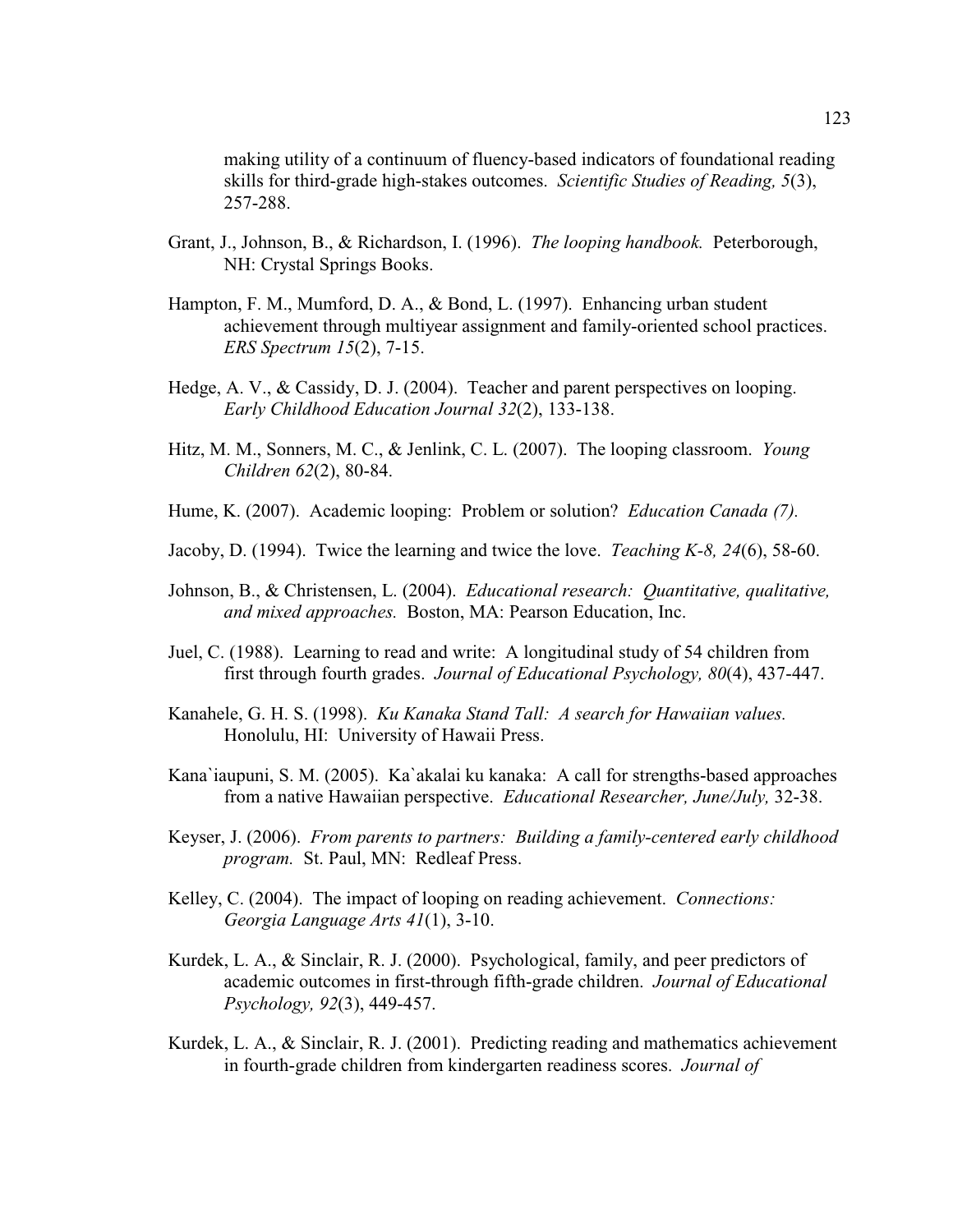*Education Psychology 9* (3), 451-455.

- La Paro, K., & Pianta, R. C. (2000). Predicting children's competence in the early school years: A meta-analytic review. *Review of Educational Research 70* (4), 443-484.
- Lavender, J. J. (2005). The effectiveness of looping on kindergarten readiness. *ProQuest* (UMI No. 3193366).
- Leedy, P. D., & Ormrod, J. E. (2005). *Practical research: Planning and design* (8<sup>th</sup> ed.). New Jersey: Pearson.
- Little, T. S., & Dacus, N. B. (1999). Looping: Moving up with the class. *Educational Leadership 57* (1), 42-46.
- Lincoln, R. (1997). Multiyear instruction: Establishing student-teacher relationships. *Schools in the Middle Jan/Feb,* 50-52.
- Liu, J-Q. (1997). The emotional bond between teachers and students: Multiyear relationships. *Phi Delta Kappan 79*(2), 156-158.
- Locke, A., Ginsborg, J., & Peers, I. (2002). Development and disadvantage: Implications for the early years and beyond. *International Journal of Language and Communication Disorders 37,* 3-15.
- Lutkus, A., Rampey, B., & Donahue, P. (2006). *The nation's report card: Trial urban district assessment reading 2005* (NCES 2006-455r). Washington, DC: U.S. Government Printing Office.
- Mann, H. (1852). *The common school journal and educational reformer.* (Wm. B. Fowle, Ed.). Boston: Morris Cotton.
- Mann, H. (2008). In *Encyclopedia Britannica.* Retrieved May 14, 2008, from Encyclopedia Britannica Online: http://www.britannica.com/ed/article-9050568
- Marshall, J., Goldbart, J., & Phillips, J. (2007). Parents' and speech and language therapists' explanatory models of language development, language delay and intervention. *International Journal of Language and Communication Disorders 42*(5), 533-555.
- Martinez Aleman, A. M. (2001). The ethics of democracy: Individuality and educational policy. *Educational Policy 15,* 379-403.
- Meisels, J. A. & Shonkoff, J. P. (1990). *Handbook of early childhood intervention.*  Cambridge University Press.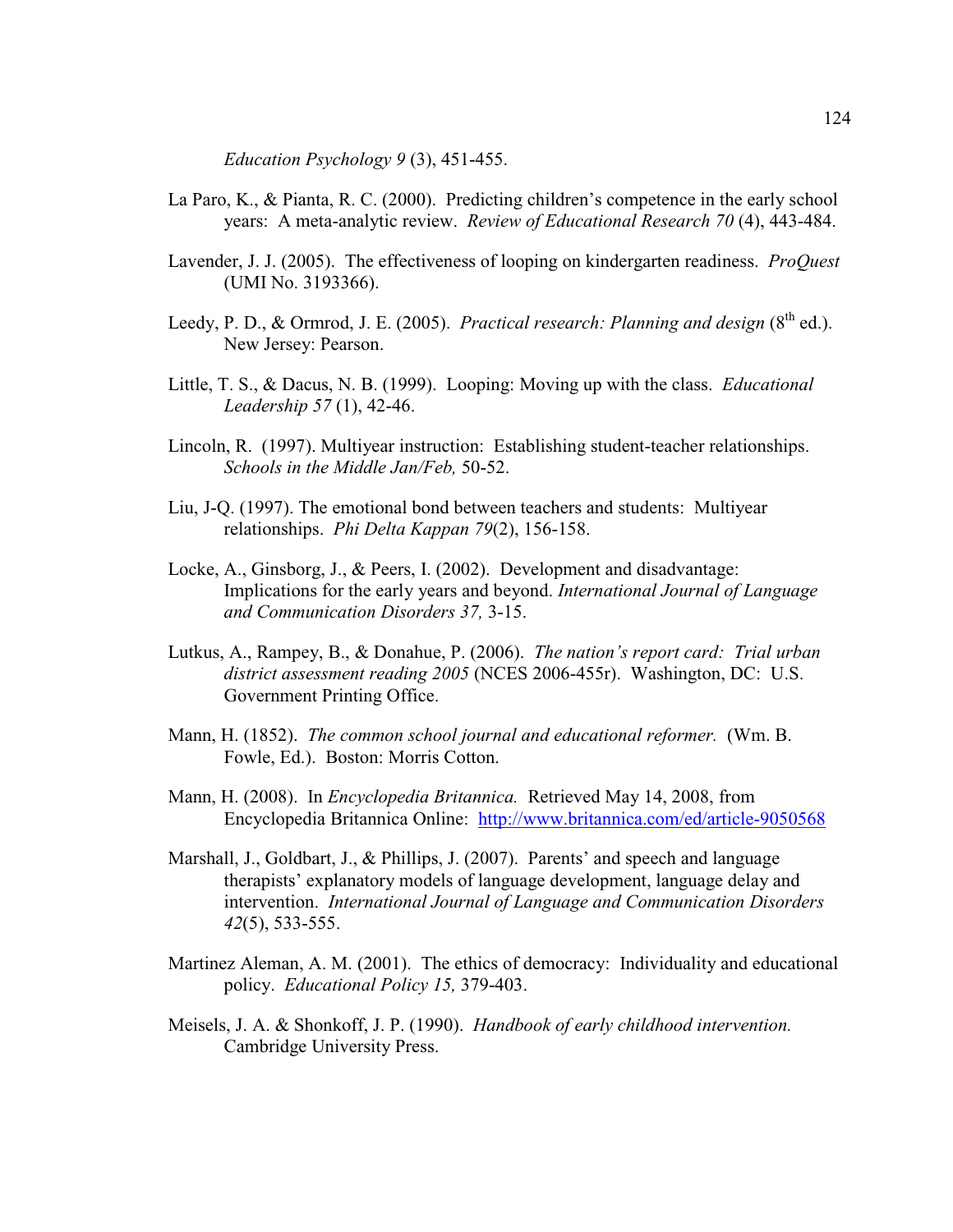- McGrath, W. H. (2007). Ambivalent partners: Power, trust, and partnership in relationships between mothers and teachers in a full-time child care center. *Teachers College Record 109*(6), 1401-1422.
- Miller, J. F., Heilmann, J., Nockerts, A., Iglesias, A., Fabiano, L., & Francis, D. J. (2006). Oral language and reading in bilingual children. *Learning Disabilities Research & Practice, 21*(1), 30-43
- Nation, K., & Snowling, M. J. (2004). Beyond Phonological skills: Broader language skills contribute to the development of reading. *Journal of Research in Reading 27*(4), 342-356.
- Newberg, N. (1995). Clusters: Organizational patterns for caring. *Phi Delta Kappan (76)*9, 713-717.
- Nichols, J. D., & Nichols, G. W. (2001). The impact of looping and non-looping classroom environments on parental attitudes. *Educational Research Quarterly, (26)*1, 23-39.
- *No Child Left Behind Act of 2001.* Pub. L. 107-110, 20 U.S.C. para 6301.
- O'Connor, E., & McCartney, K. (2007). Examining teacher-child relationships and achievement as part of an ecological model of development. *American Educational Research Journal, (44),* 340-369.
- Office of Accountability and School Instruction Support/Planning and Evaluation Group (2008). *The superintendent's 19th annual report on school performance and improvement in Hawaii, 2008.* Honolulu, HI: Department of Education, State of Hawaii.
- O'Neil, J. (2004). We're baaack! *NEA today, 22*(7), 40-41.
- Olaiya, E. A. (2001). Maximizing learning in early childhood multiage classrooms: Child, teacher, and parents perceptions. *Early Childhood Education Journal, (28)*4, 219-224.
- Ostrosky, M. M., Gaffney, J. S., & Thomas, D. V. (2006). The interplay between literacy and relationships in early childhood settings. *Reading & Writing Quarterly (22),* 173-191.
- Panofsky, C. P., John-Steiner, V., & Blackwell, P. J. (1990). The development of scientific concepts and discourse. In L. C. Moll (Ed). *Vygotsky and education: Instructional implications and applications of sociohistorical psychology* (pp. 251-267). New York, New York: Cambridge University Press.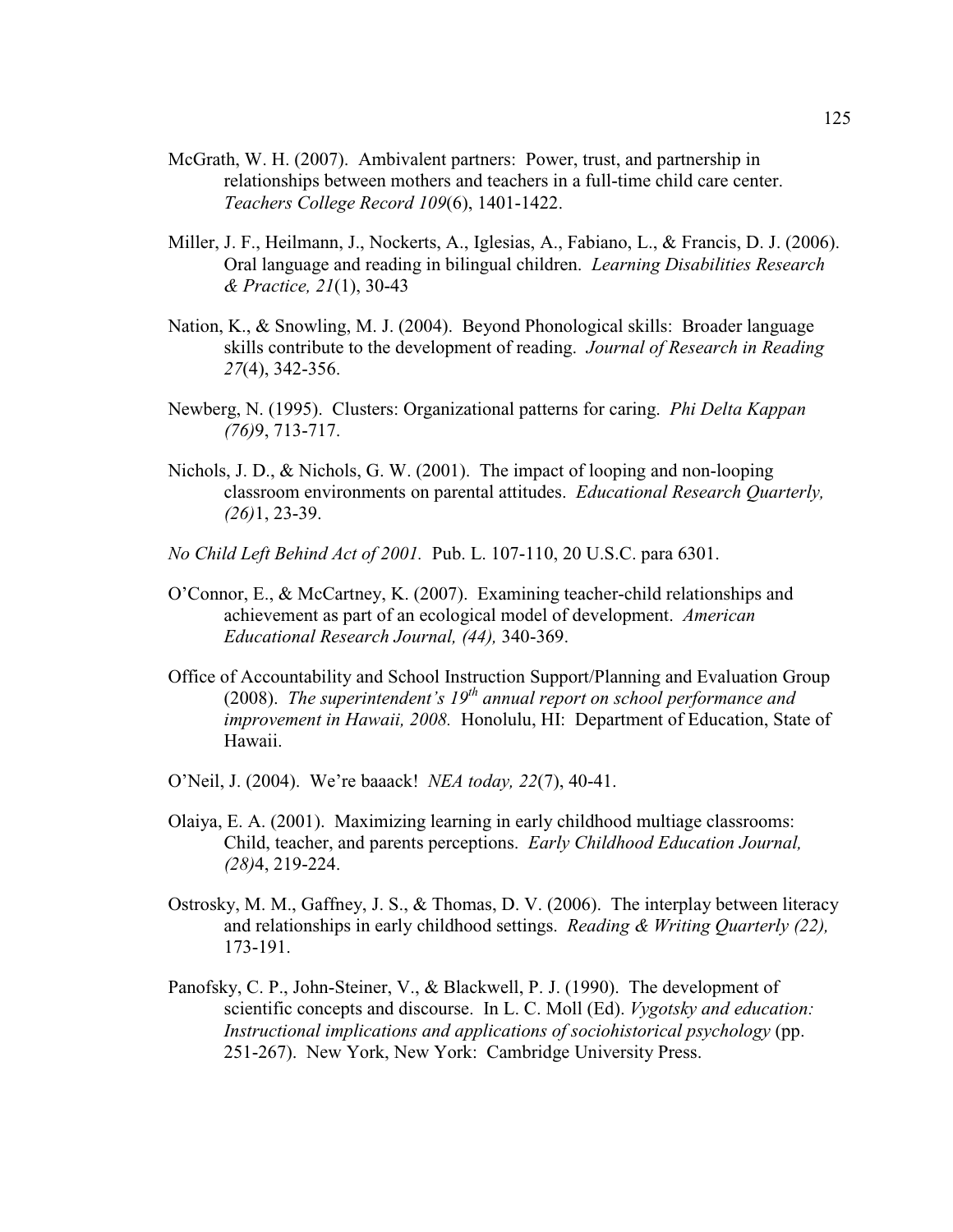- Pardini, P. (2005). The slowdown of the multiage classroom: what was once a popular approach has fallen victim to NCLB demands for grade-level testing. *School Administrator (62)*3, 22-30.
- Paro, K. M., & Pianta, R. C. (2000). Predicting children's competence in the early school years: A meta-analytic review. *Review of Education Research (40)*4, 443-484.
- Peters, D. L. (2008). Casa Dei Bambini and beyond. *Independent School (67)*3, 68-75.
- Pianta, R., Howes, C., Burchinal, M., Bryant, D., Clifford, R., Early, D., & Barbarin, O. (2005). Features of pre-kindergarten programs, classrooms, and teachers: Do they predict observed classroom quality and child-teacher interactions? *Applied Developmental Science (9)*3, 144-159.
- Pianta, R. C. (2006). Teacher-child relationships and early literacy. In D. K. Dickinson & S. B. Neuman (Eds). *Handbook of Early Literacy Research* (pp. 149 – 163).
- Qi, C. H., Kaiser, A. P., Milan, S., & Hancock, T. (2006). Language performance of lowincome African American and European American preschool children on the PPVT-III. *Language, Speech, and Hearing Services in Schools (37)*, 5-16.
- Quiocho, A., & Rios, F. (2000). The power of their presence: Minority group teachers and schooling. *Review of Educational Research, 70*(4), 485-528.
- Rasmussen, K. (1998). Looping Discovering the benefits of multiyear teacher. *Educational Leadership, 40*(2).
- Resnick, J. S., & Goldfield, B. A. (1992). Rapid change in lexical development in comprehension and production. *Developmental Psychology (28)*3*,* 406-413.
- Risko, J., & Walker-Dalhouse, D. (2007). Tapping students' cultural funds of knowledge to address the achievement gap*. International Reading Association 61*(1), 98- 100.
- Rouse, H. L., & Fantuzzo, J. W. (2009). Multiple risks and educational well being: A population-based investigation of threats to early school success. *Early Childhood Research Quarterly (24)*, 1-14.
- Shonkoff, J. P., & Phillips, D. A. (Eds.). (2000). From *neurons to neighborhoods: The science of early childhood development.* Washington, DC: National Academy Press.
- Simel, D. (1998). Education for "Bildung": Teacher attitudes toward looping. *International Journal of Educational Reform (7)*4, 330-337.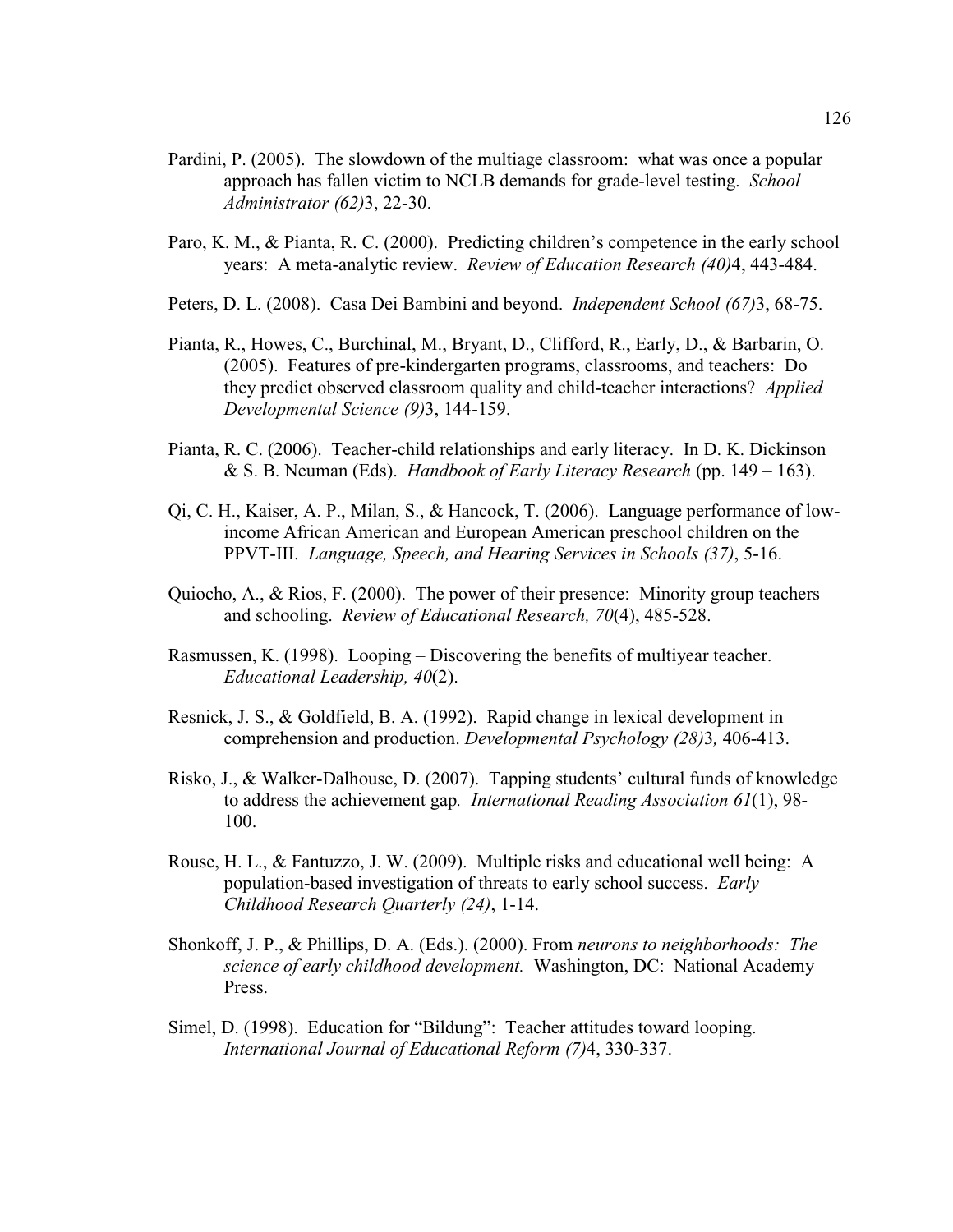- Snow, C. E., Tabors, P. O., & Dickinson, D. K. (2001). Language development in the preschool years. In D. K. Dickinson & P. O. Tabors (Eds), Beginning *literacy with language* (pp. 1-30). Baltimore, Maryland: Paul H. Brookes Publishing Co.
- Soundy, C. S., & Stout, N. L. (2002). Fostering the emotional and language needs of young learners. *Young Children (57)*2, 20-24.
- Souto-Manning, M., & Swick, K. J. (2006). Teachers' beliefs about parent and family involvement: rethinking our family involvement paradigm. *Early Childhood Education Journal (34)*2, 187-193.
- Snow, C. E. Burns, M. S., & Griffin, P (Eds.). (1998). Preventing *reading difficulties in young children.* Washington, DC: National Academy Press.
- Sumida, A. Y., & Meyer, M. A. (2006). Teaching to the fourth power: Transformative inquiry and the stirring of cultural waters. *Language Arts (83)* 5, 437-449.
- Sy, S. R. (2006). Rethinking parent involvement during the transition to first grade: A focus on Asian American families. *The School Community Journal (16)*1, 107- 125.
- Tabors, P. O., Snow, C. E., & Dickinson, D. K. (2001) Homes and schools together: Supporting language and literacy development. In D. K. Dickson & P. O. Tabors (Eds). *Beginning literacy with language,* (pp. 313-334). Baltimore, Maryland: Paul H. Brookes Publishing Co.
- Tamura, E. H. (2002). African American vernacular English and Hawaii Creole English. *The Journal of Negro Education (71)*1/2, 17-30.
- Thurman, K. S., & McGrath, M. C. (2008). Environmentally based assessment practices: Viable alternatives to standardized assessment for assessing emergent literacy skills in young children. *Reading and Writing Quarterly, 24*(7), 7-24.
- Trochim, W. M. K. (2001). *The research methods knowledge base.* Cincinnati, OH: Atomic Dog Publishing.
- Varney, S. S., & Cushner, K. (1990). Understanding cultural diversity can improve intercultural interactions. *National Association of Secondary School Principals Bulletin; 74-89, DOI: 10.1177/019263659007452815.*
- Vygotsky, L. S. (1978). *Mind in society: The development of higher psychological processes* (M. Cole, V. John-Steiner, S. Scriber, & E. Souberman, Eds. and Trans). Cambridge, MA: Harvard University Press.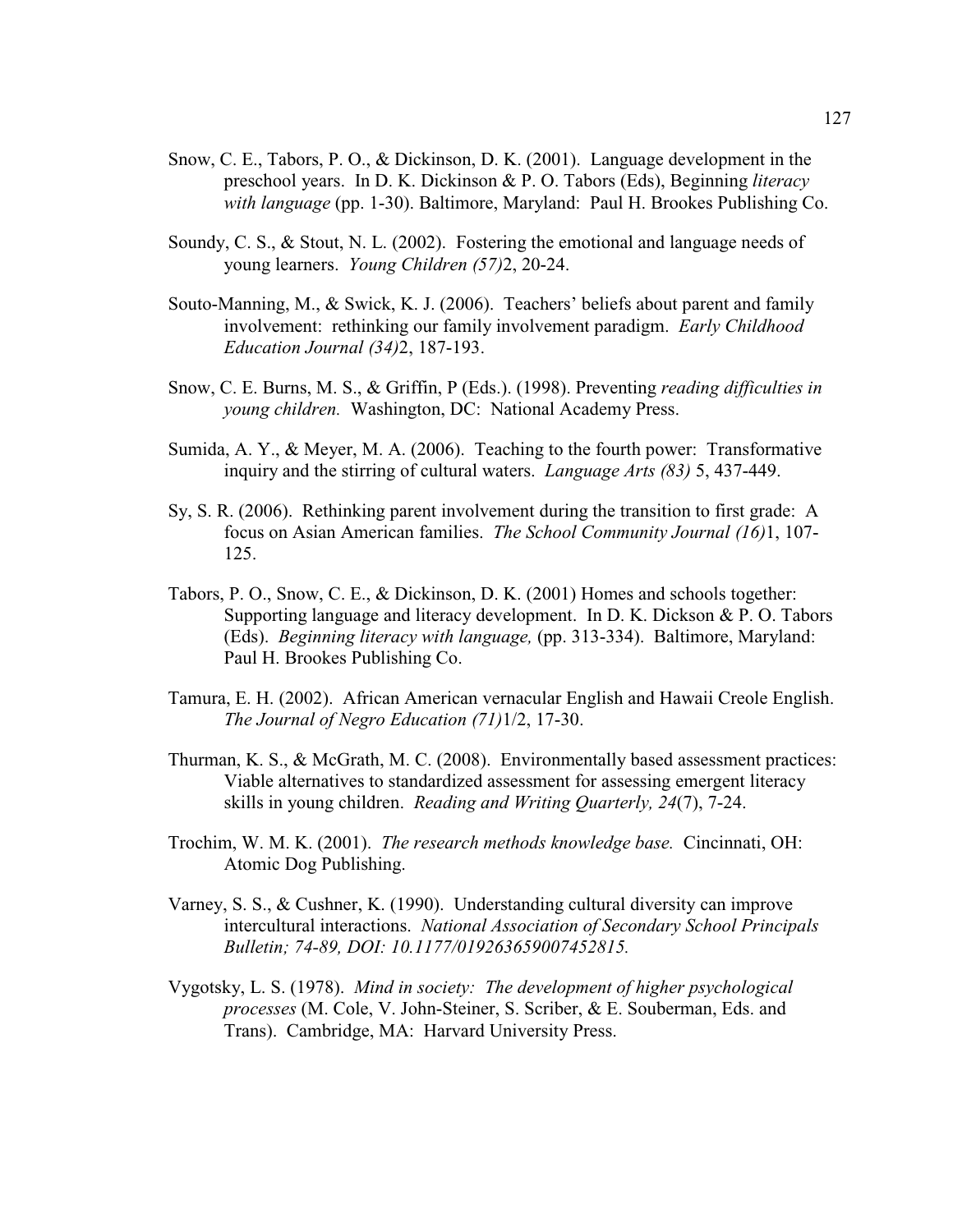- Vygotsky, L. S. (1986). *Thought and language* (A. Kozulin, Ed and Trans). Cambridge, MA: MIT Press.
- Wert, J. A. (2000). An analysis of the effects that looping in the primary grades has on reading and mathematics achievement at Robeson Elementary Center. *ProQuest Masters Abstracts International,* (UMI No. EP21474).
- Westerlund, M., & Lagerberg, D. (2008). Expressive vocabulary in 18-month-old children in relation to demographic factors, mother and child characteristics, communication style and shared reading. *Department of Women's and Children's Health.* Uppsala, Sweden: Uppsala University,
- Wynne, E. A., & Walberg, H. J. (1994). Persisting groups: An overlooked force for learning. *Phi Delta Kappan, 75*(7), 527-530.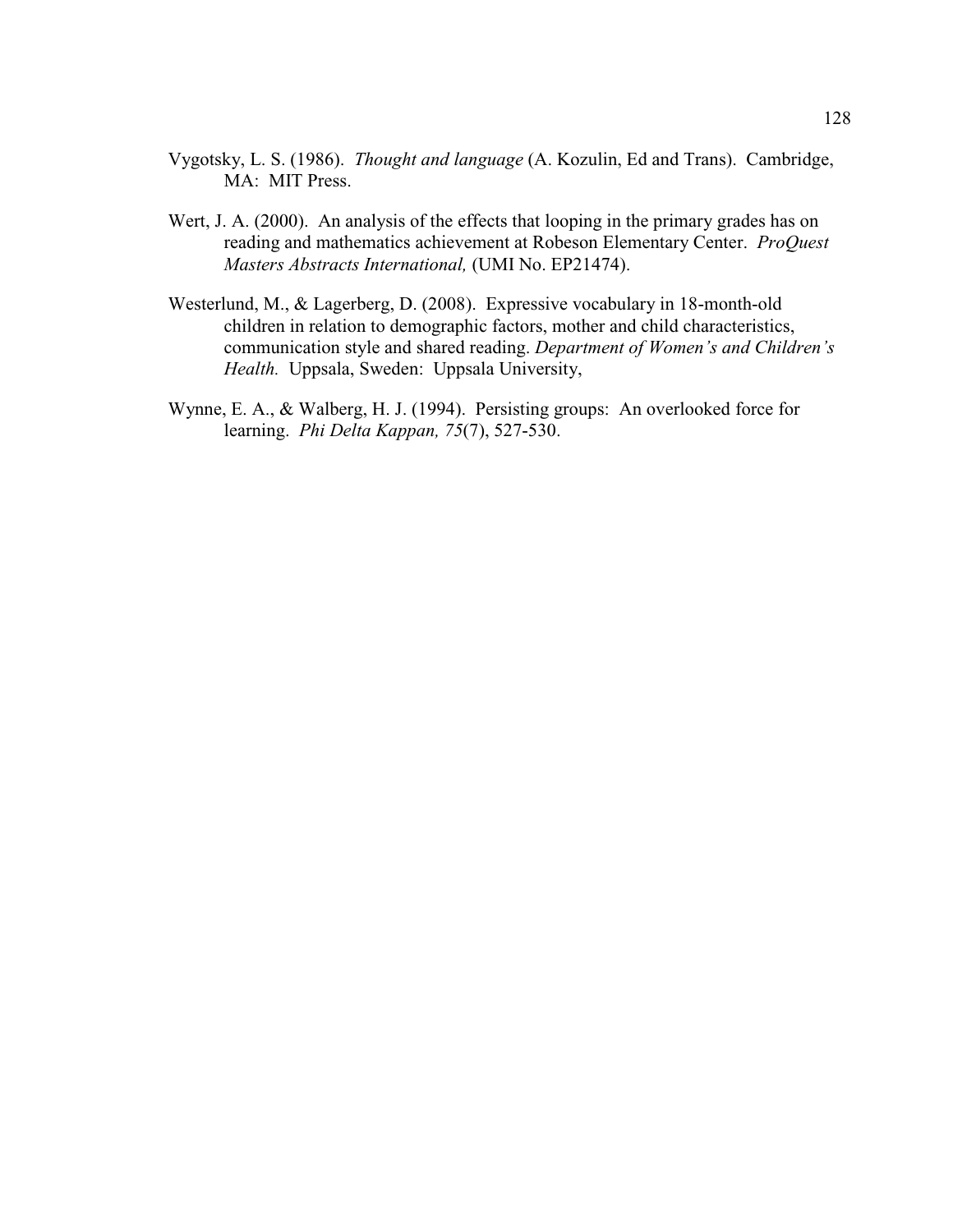## APPENDIX A

## LETTER TO TEACHER PARTICIPANTS

# The Impact of Multi Year Classroom Assignment on Language Development in Children of Hawaiian descent at Kamehameha School Community Based Early Childhood Education (KSCBECE) West Hawaii

You are invited to participate in a research study about multiyear classroom assignments. I am carrying out a study for my dissertation in early childhood education and you were chosen as a possible participant because you are a teacher in either a 4-year-old classroom or a multiyear classroom at KSCBECE West Hawaii. Please read this form and ask any questions you may have before completing the very short survey. Susan Collins, a classroom teacher with KSCBECE West Hawaii is conducting this study. The researcher does not have any current or prior students who are part of this study.

## **Background Information:**

The purpose of this study is to examine the possible impact of multiyear assignments on language development for students in the West Hawaii Region of KSCBECE. I will compare standardized test results from students who spend 2-years with the same teacher and students who spend 2-years with two separate teachers. Only those children who have completed a 2-year program will be included in the study. In addition I will include teacher years of experience at KSCBECE and teacher educational attainment in the statistical review.

## **Procedure:**

If you agree to be included in the statistics which measure years of experience and educational attainment you will be asked to complete a very short survey which will take less than two minutes to complete. The survey will be sent to you by USPS, a stamped addressed envelope will be included, and you will return the survey to me in the mail.

## **Voluntary Nature of the Study:**

Your participation in the study is voluntary. Your decision whether or not to participate will not affect your current or futures relations with KSCBECE. If you decide to participate and later change your mind, feel free to do so.

# **Risks and Benefits of Being in the Study:**

The risk connected with participating in this study is minimal or non existent. The benefits of participating in this study will help me with reporting the statistical data regarding any possible effects of length of experience and educational attainment on the language development of the students at KSCBECE West Hawaii Region.

If you experience any discomfort during your participation in the study, you may end your participation at any time.

# **Compensation:**

Compensation will not be provided for your participation in this study.

## **Confidentiality:**

The records of this study will be kept private. If any part of this study may be published,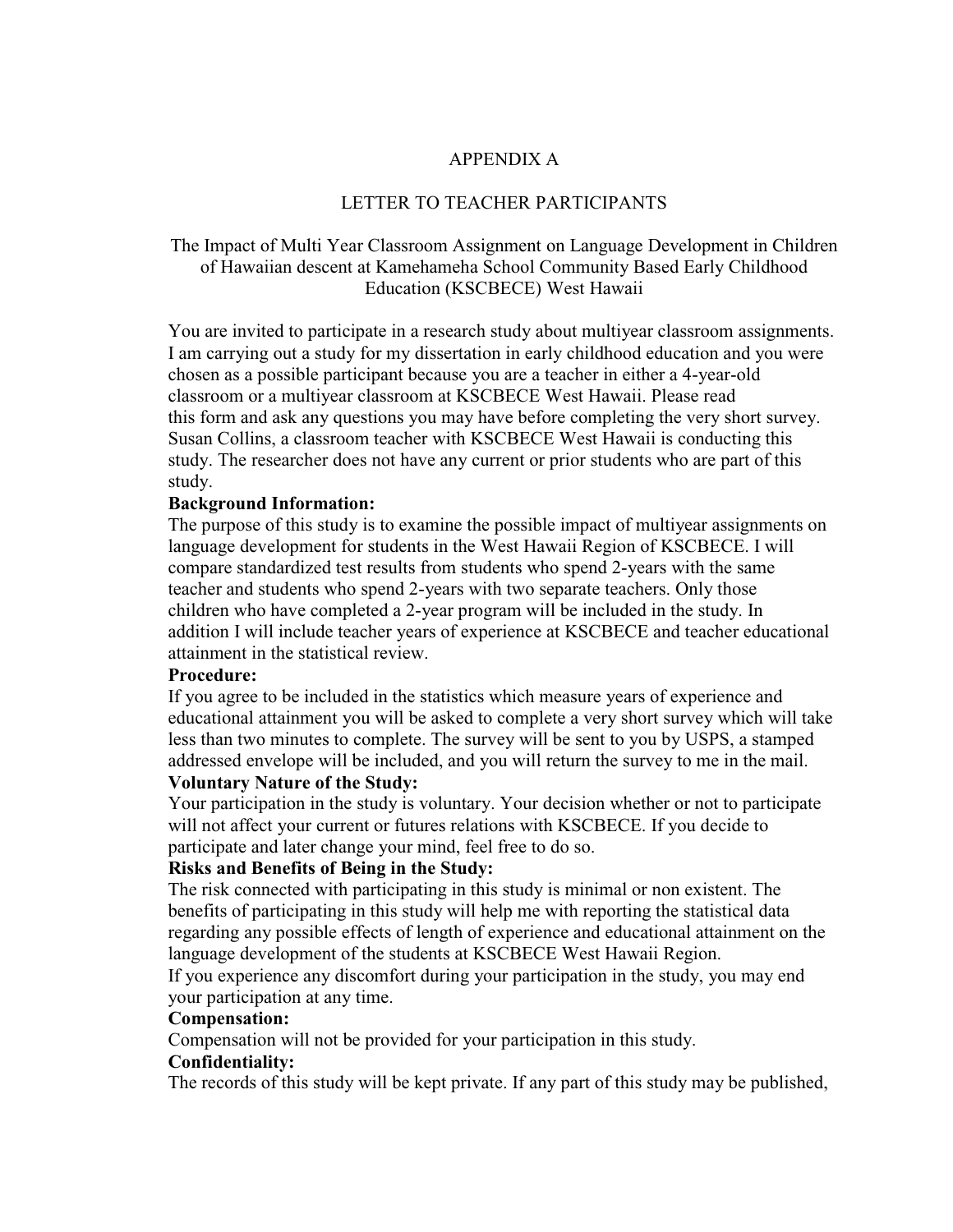I will not include any information that will make it possible to identify you. Research records will be kept in a locked file in my home office, and I will be the only person with access to the records.

## **Contacts and Questions:**

The person conducting this study is Susan Collins. My faculty advisor is Dr. Darragh Callahan. She may be contacted at Darragh.callahan@waldenu.edu. You may contact me at scollins@hawaii.rr.com or 329-5051. The Research Participant Advocate at Walden University is Leilani Endicott. You may contact her at 1-800-925-3368, extension 1210, if you have questions about your participation in this study. Walden University's approval number for this study is **07-02-09-0299247** and it expires on **July 1, 2010.** 

You will receive a copy of this form from me.

## **Statement of Consent:**

I have read the above information. I have asked questions and received answers. I consent to participate in the study.

Printed Name of Participant \_\_\_\_\_\_\_\_\_\_\_\_\_\_\_\_\_\_\_\_\_\_\_\_\_\_\_\_\_\_\_\_\_\_\_\_\_\_\_\_\_\_\_\_\_\_\_\_\_

Participant Signature

Signature of Investigator \_\_\_\_\_\_\_\_\_\_\_\_\_\_\_\_\_\_\_\_\_\_\_\_\_\_\_\_\_\_\_\_\_\_\_\_\_\_\_\_\_\_\_\_\_\_\_\_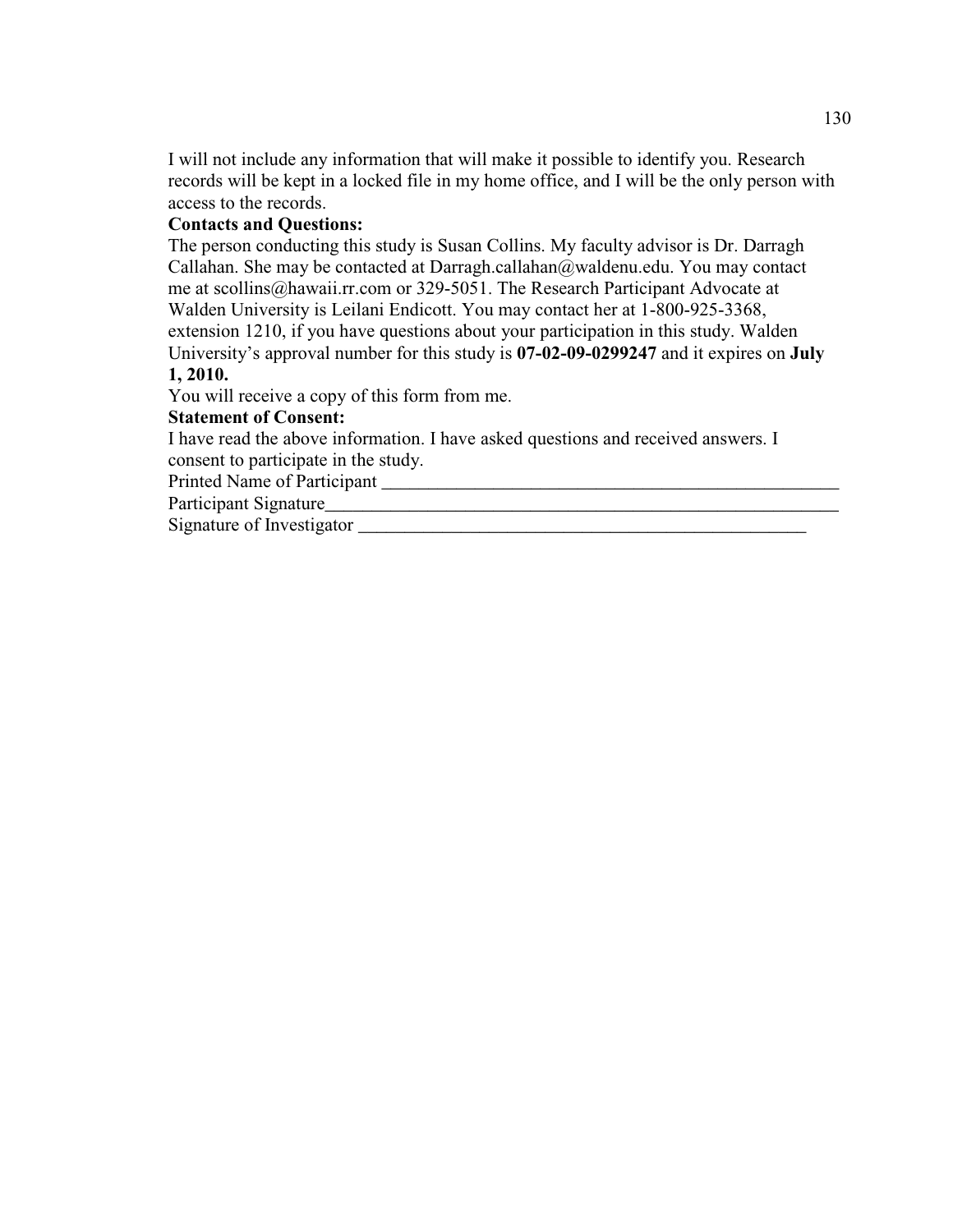## APPENDIX B

## **DATA USE AGREEMENT**

This Data Use Agreement ("Agreement"), effective as of January 18, 2009 ("Effective Date"), is entered into by and between Susan Collins ("Data Recipient") and Kamehameha Schools Community Based Early Childhood Education ("Data Provider"). The purpose of this Agreement is to provide Data Recipient with access to a Limited Data Set ("LDS") for use in research in accord with the HIPAA and FERPA Regulations.

- 1. Definitions. Unless otherwise specified in this Agreement, all capitalized terms used in this Agreement not otherwise defined have the meaning established for purposes of the "HIPAA Regulations" codified at Title 45 parts 160 through 164 of the United States Code of Federal Regulations, as amended from time to time.
- 2. Preparation of the LDS. Kamehameha Schools Community Based Early Childhood Education shall prepare and furnish to Data Recipient a LDS in accord with any applicable HIPAA or FERPA Regulations
- 3. Data Fields in the LDS. No direct identifiers such as names may be included in the Limited Data Set (LDS). A file review of West Hawaii files will be conducted by the researcher. No direct identifiers will be included in the limited data set. The researchers will prepare a spread sheet to include a code known only to the researcher. Language scores, maternal education level, socio-economic status and student gender will be included in the spread sheet. All data will be considered confidential and will be used solely for the completion of this study. All confidential data will be destroyed upon completion of the study. In preparing the LDS, Kamehameha Schools Community Based Early Childhood Education shall include the **data fields specified as follows**, which are the minimum necessary to accomplish the research:

Kamehameha Schools Community Based Early Childhood Education Program West Hawaii

2007 – 2008 and 2008-2009 school years

- **PPVT-III receptive language scores**
- **EVT** expressive language scores
- Dial-3 language scores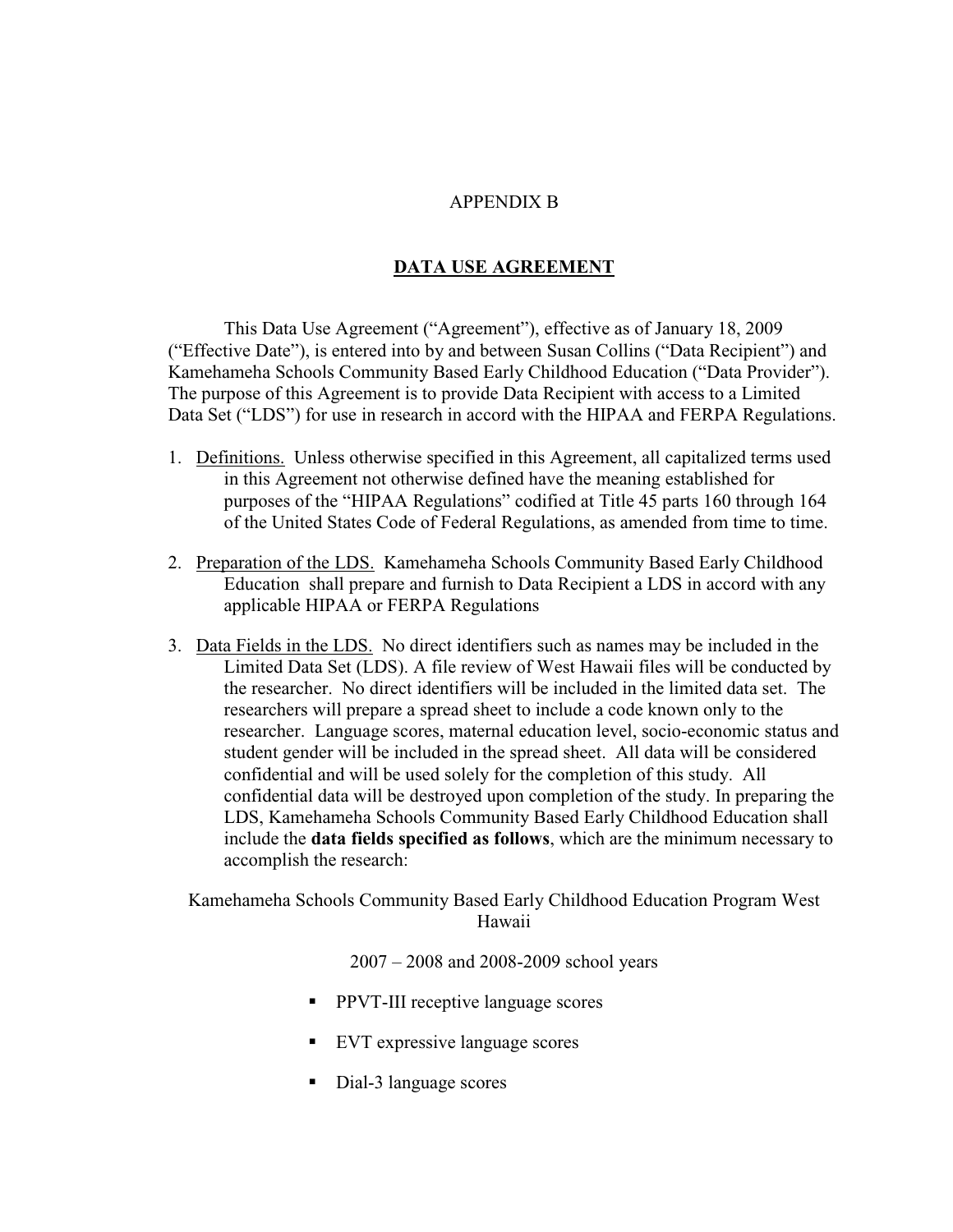- Maternal educational level
- Student gender
- Socio-economic status measured by income
- 4. Responsibilities of Data Recipient. Data Recipient agrees to:
	- a. Use or disclose the LDS only as permitted by this Agreement or as required by law;
	- b. Use appropriate safeguards to prevent use or disclosure of the LDS other than as permitted by this Agreement or required by law;
	- c. Report to Data Provider any use or disclosure of the LDS of which it becomes aware that is not permitted by this Agreement or required by law;
	- d. Require any of its subcontractors or agents that receive or have access to the LDS to agree to the same restrictions and conditions on the use and/or disclosure of the LDS that apply to Data Recipient under this Agreement; and
	- e. Not use the information in the LDS to identify or contact the individuals who are data subjects.
- 5. Permitted Uses and Disclosures of the LDS. Data Recipient may use and/or disclose the LDS for its research on the effectiveness of multiyear multi-age vs. singleyear single age programs on language development for children of Hawaiian descent at Kamehameha Schools.
- 6. Term and Termination.
	- a. Term. The term of this Agreement shall commence as of the Effective Date and shall continue for so long as Data Recipient retains the LDS, unless sooner terminated as set forth in this Agreement.
	- b. Termination by Data Recipient. Data Recipient may terminate this agreement at any time by notifying the Data Provider and returning or destroying the LDS.
	- c. Termination by Data Provider. Data Provider may terminate this agreement at any time by providing thirty (30) days prior written notice to Data Recipient.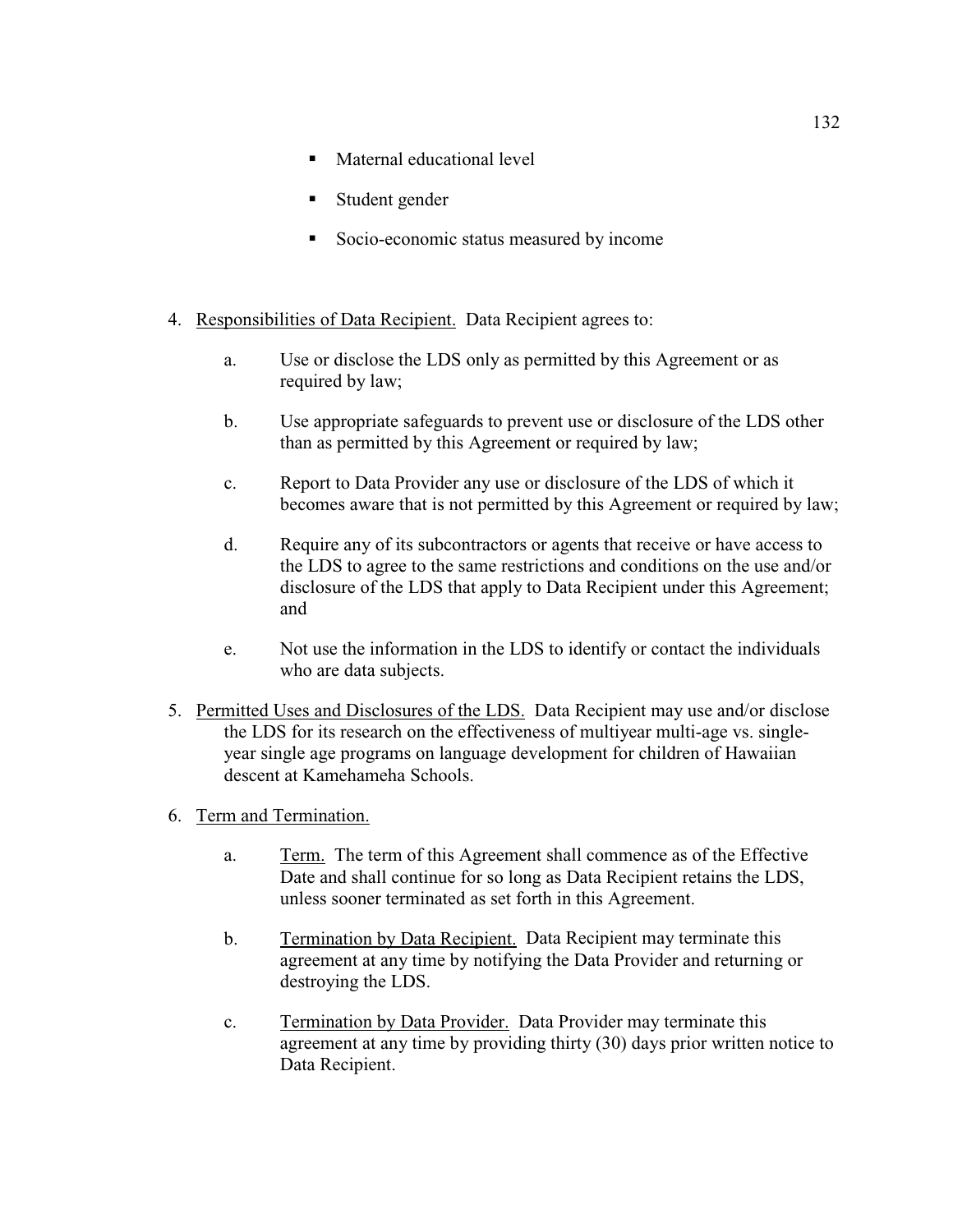- d. For Breach. Data Provider shall provide written notice to Data Recipient within ten (10) days of any determination that Data Recipient has breached a material term of this Agreement. Data Provider shall afford Data Recipient an opportunity to cure said alleged material breach upon mutually agreeable terms. Failure to agree on mutually agreeable terms for cure within thirty (30) days shall be grounds for the immediate termination of this Agreement by Data Provider.
- e. Effect of Termination. Sections 1, 4, 5, 6(e) and 7 of this Agreement shall survive any termination of this Agreement under subsections c or d.
- 7. Miscellaneous.
	- a. Change in Law. The parties agree to negotiate in good faith to amend this Agreement to comport with changes in federal law that materially alter either or both parties' obligations under this Agreement. Provided however, that if the parties are unable to agree to mutually acceptable amendment(s) by the compliance date of the change in applicable law or regulations, either Party may terminate this Agreement as provided in section 6.
	- b. Construction of Terms. The terms of this Agreement shall be construed to give effect to applicable federal interpretative guidance regarding the HIPAA Regulations.
	- c. No Third Party Beneficiaries. Nothing in this Agreement shall confer upon any person other than the parties and their respective successors or assigns, any rights, remedies, obligations, or liabilities whatsoever.
	- d. Counterparts. This Agreement may be executed in one or more counterparts, each of which shall be deemed an original, but all of which together shall constitute one and the same instrument.
	- e. Headings. The headings and other captions in this Agreement are for convenience and reference only and shall not be used in interpreting, construing or enforcing any of the provisions of this Agreement.

IN WITNESS WHEREOF, each of the undersigned has caused this Agreement to be duly executed in its name and on its behalf.

## **DATA PROVIDER DATA RECIPIENT**

Signed: Signed: Signed: Signed: Signed: Signed: Signed: Signed: Signed: Signed: Signed: Signed: Signed: Signed: Signed: Signed: Signed: Signed: Signed: Signed: Signed: Signed: Signed: Signed: Signed: Signed: Signed: Signed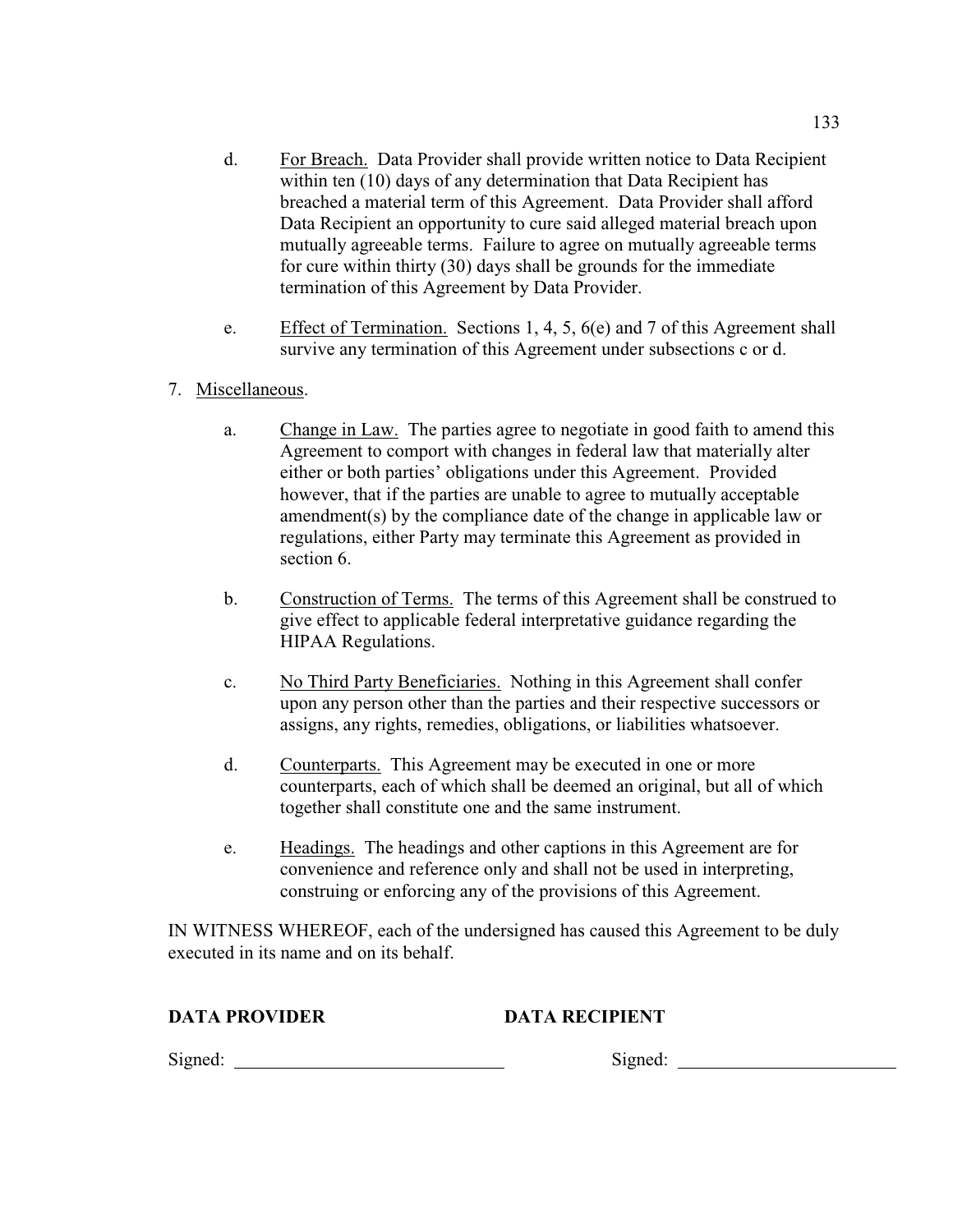| Print Name: | Print Name: |  |
|-------------|-------------|--|
|             |             |  |

Print Title: Print Title:

# APPENDIX C

# LETTER OF COOPERATION

Kamehameha Schools Community Based Early Childhood Education West Hawaii Region Kailua Kona, Hawaii 96740 808 334-0599

June 24, 2009

Dear Ms. Collins,

Based on my review of your research proposal, I give permission for you to conduct the study entitled Multiyear Student/Teacher Relationships and Language Development in Children of Hawaiian Descent at Kamehameha Schools Community Based Early Childhood Education Program within the Kamehameha Schools Community Based Early Childhood Education Program West Hawaii Division. As part of this study, I authorize you to collect demographic information from teachers in this division. Data will be coded to prevent identification of specific teaching staff and will include teacher years of experience and educational level. Individuals' participation will be voluntary and at their own discretion. We reserve the right to withdraw from the study at any time if our circumstances change.

I confirm that I am authorized to approve research in this setting.

I understand that the data collected will remain entirely confidential and may not be provided to anyone outside of the research team without permission from the Walden University IRB.

Sincerely,

Wallie Kimura-Nobriga (or Colleen Fratinado) KSCBECE West Hawaii Education Coordinator 8708 334-0599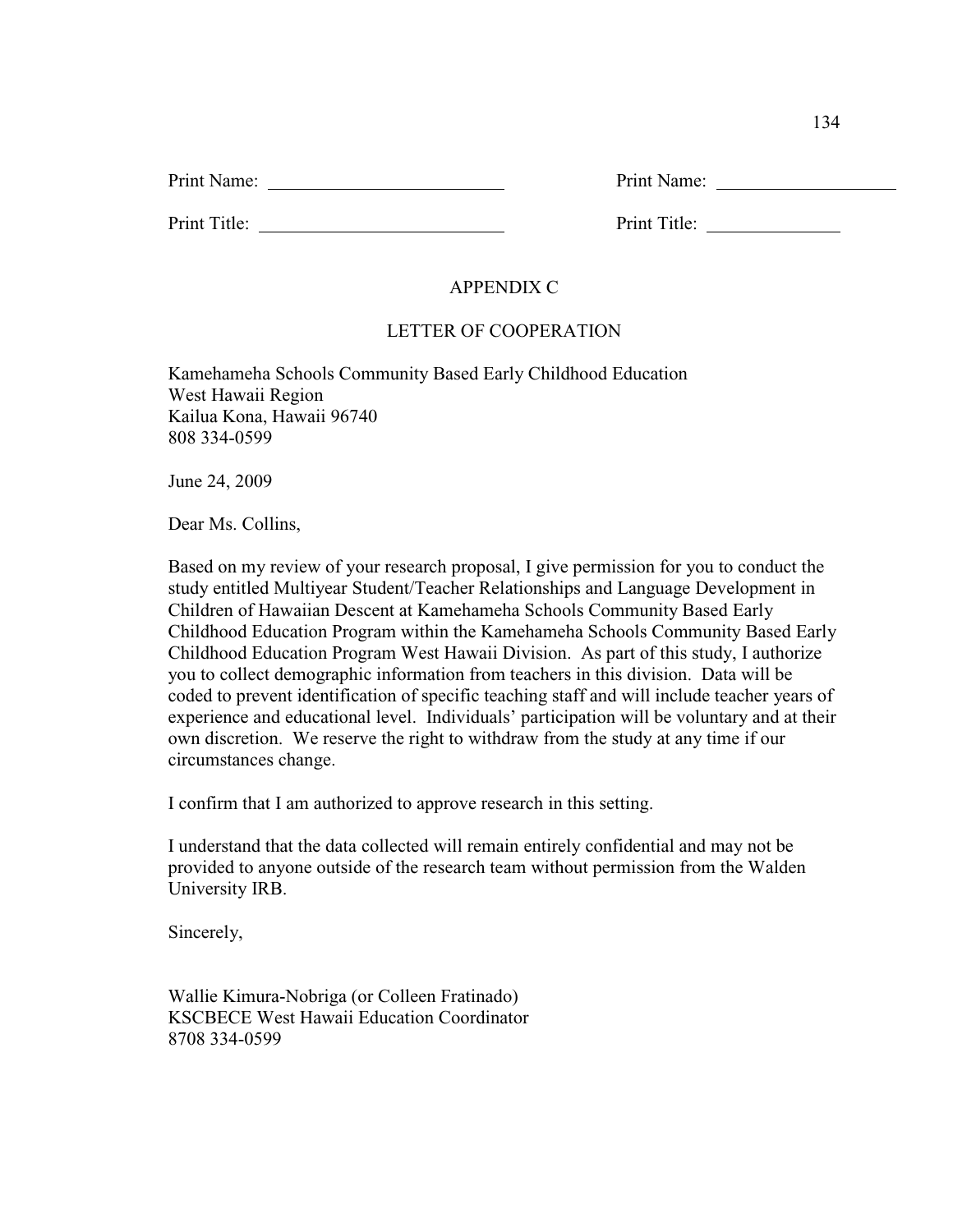## APPENDIX D

## TEACHER SURVEY

Teacher Survey Kamehameha Schools West Hawaii Region July 2009

Please complete and return this short survey in the enclosed self-addressed stamped envelop

Name: \_\_\_\_\_\_\_\_\_\_\_\_\_\_\_\_\_\_\_\_\_\_\_\_\_\_\_\_\_\_\_\_\_\_\_

Site:

Room # \_\_\_\_\_\_\_\_\_\_\_\_\_\_\_\_\_\_\_\_\_\_\_\_\_\_\_\_\_\_\_\_\_\_

Years of experience teaching preschool \_\_\_\_\_\_\_\_\_\_\_\_\_\_\_\_\_\_\_\_\_\_\_\_\_\_\_\_

Highest Educational level achieved \_\_\_\_\_\_\_\_\_\_\_\_\_\_\_\_\_\_\_\_\_\_\_\_\_\_\_\_\_\_\_

Degree major \_\_\_\_\_\_\_\_\_\_\_\_\_\_\_\_\_\_\_\_\_\_\_\_\_\_\_\_\_\_\_\_\_\_\_\_\_\_\_\_\_\_\_\_\_\_\_\_

If you have any questions I can be reached at 808 329-5051 or sucollin@ksbe.edu.

Mahalo

Susan Collins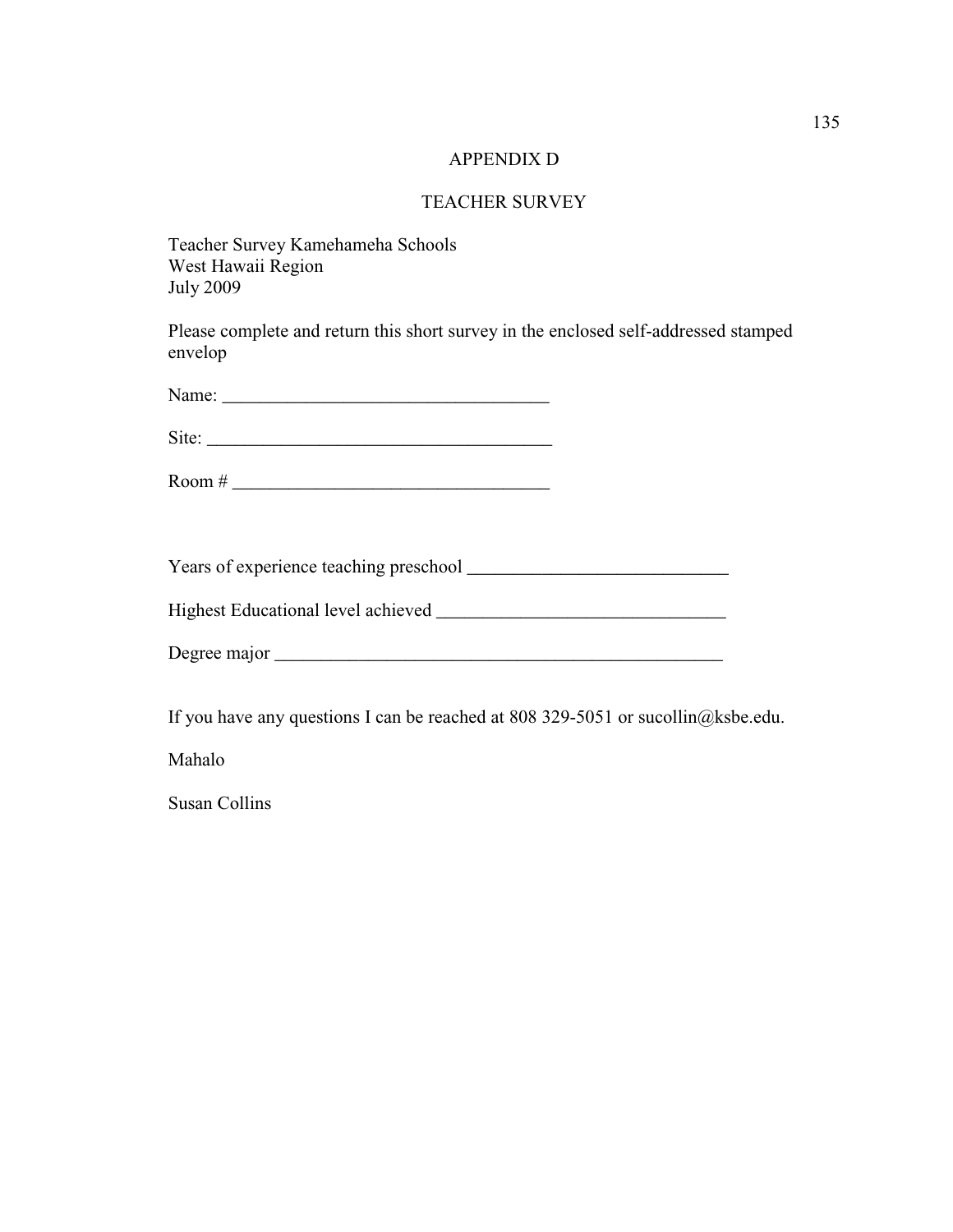## CURRICULUM VITAE

## **Education:**

PhD Education Walden University Minneapolis, MN

MA Education Concordia University St. Paul MN 2004

Building Bridges: The Design and Delivery of Adult Learning Events 1999

BA Sociology University of Hawaii at Hilo 1999

AA Family Relations/Child Development Mendocino College 1993

### **Professional Employment:**

#### **Hawaii Community College**

2004- Present PACE program instructor in early childhood education

### **Kamehameha Schools**

Teacher Community Based Early Childhood Education 1999 – Present

### **Hawaii County Office of Economic Opportunity Head Start**

Site Manager 1994-1999 Inclusion Teacher 1991-1994 Family Educator 1988-1991

#### **Migrant Head Start Ukiah California**

Teacher/Director 1982-1987

## **Professional Development:**